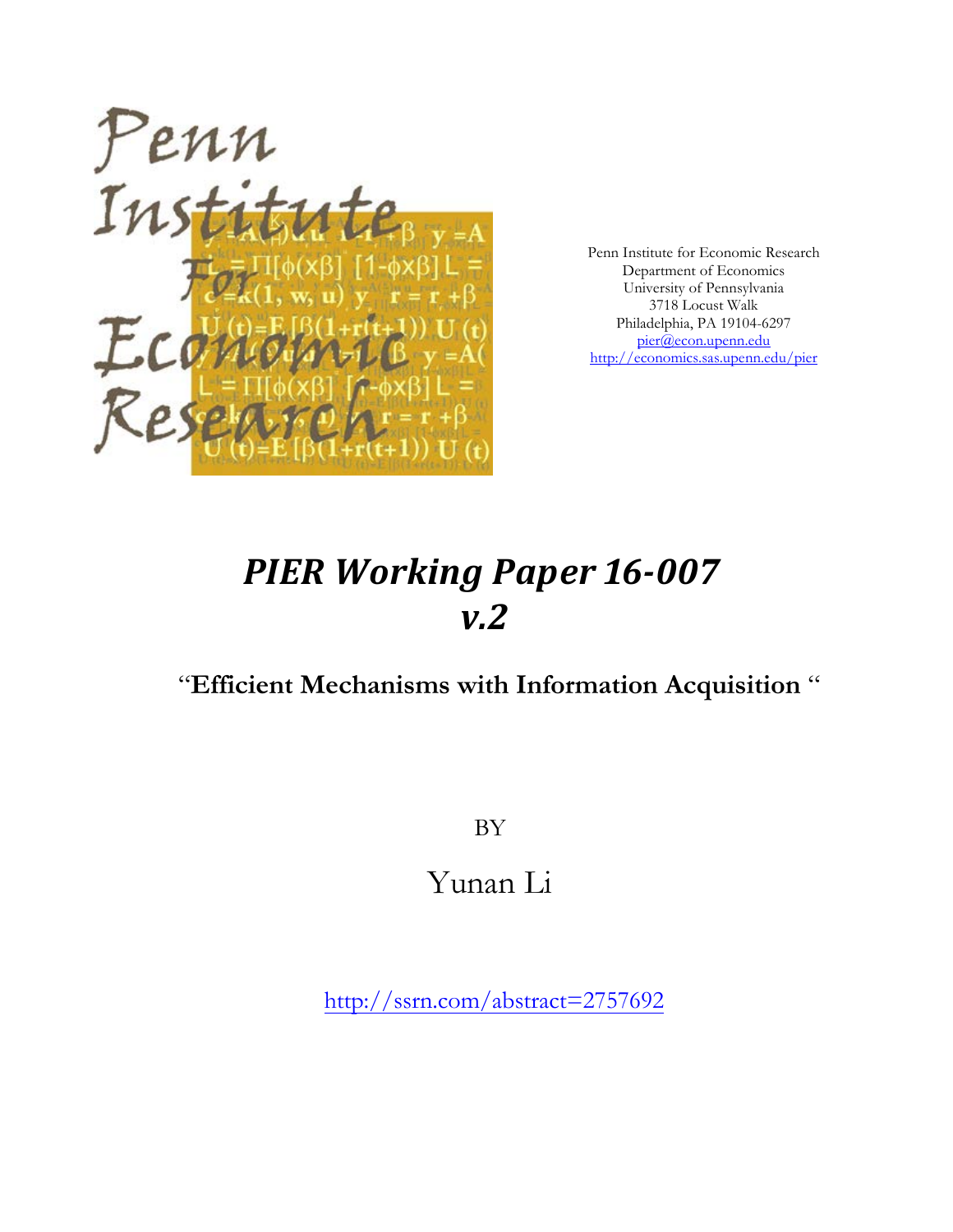## Efficient Mechanisms with Information Acquisition<sup>∗</sup>

Yunan Li†

University of Pennsylvania

June 23, 2017

#### Abstract

This paper studies the design of ex ante efficient mechanisms in situations where a single object is for sale, and agents have positively interdependent values and can covertly acquire information at some cost before participating in a mechanism. We find that when the strength of interdependence is low or the number of agents is large, the ex post efficient mechanism is also ex ante efficient. In cases of high interdependence or a small number of agents, ex ante efficient mechanisms discourage agents from acquiring excessive information by introducing randomization to the ex post efficient allocation rule in areas where the information's accuracy increases most rapidly if an addition piece of information is acquired. In special cases, there exists an ex ante efficient mechanism that has a simple and appealing implementation: standard auctions with discrete bids.

Keywords: Auctions, Mechanism Design, Information Acquisition, Efficiency

JEL Classification Numbers: C70, D44, D82, D86

<sup>∗</sup>This paper is based on a chapter of my dissertation at University of Pennsylvania. I would like to express my gratitude to my advisor Rakesh Vohra for his encouraging support since the very beginning of the project. For their valuable discussions, I am grateful to (in no particular order) Steven Matthews, Mallesh Pai, Aislinn Bohren, Hanming Fang, Jason Hartline, Sangmok Lee, George Mailath, Andrew Postlewaite and the participants in seminars at University of Pennsylvania, 3rd summer school of the Econometric Society and 11th World Congress of the Econometric Society. All remaining errors are my responsibility.

<sup>†</sup>Author's address: Yunan Li, Economics Department, University of Pennsylvania, Philadelphia, PA, USA, yunanli@sas.upenn.edu.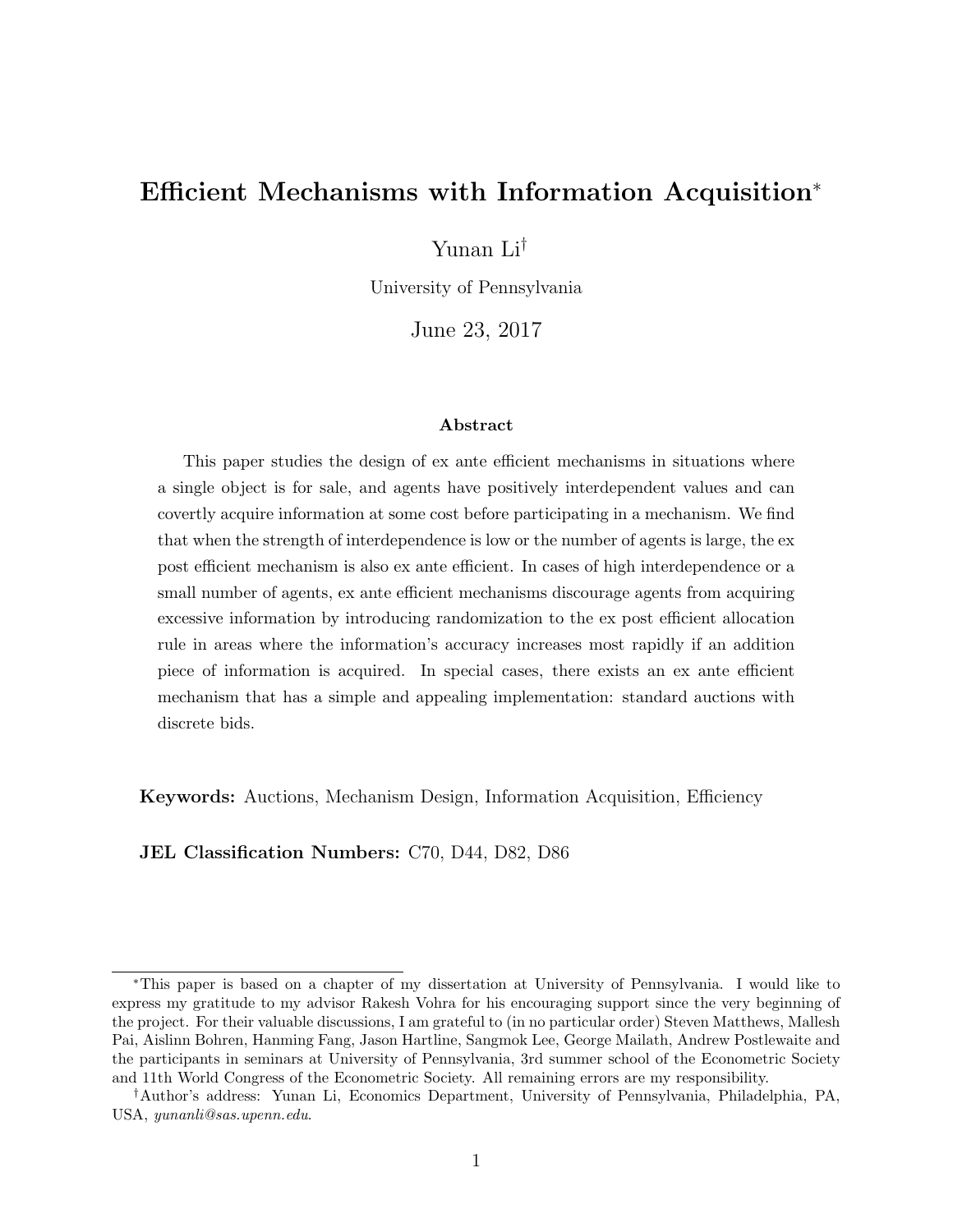## 1 Introduction

Most of the mechanism design literature assumes that the amount of information possessed by agents is exogenous. In many important applications, however, this assumption does not apply. For example, in auctions for offshore oil and gas leases in the U.S., companies use seismic surveys to collect information about the tracts offered for sale before participating in the auctions. Another example is the sale of financial or business assets, in which buyers perform due diligence to investigate the quality and compatibility of the assets before submitting offers. In these settings, the information held by agents is endogenous. Moreover, it is costly to acquire information. In the example of U.S. auctions for offshore oil and gas leases (see [Haile et al.](#page-86-0) [\(2010\)](#page-86-0)), companies can choose to conduct two-dimensional (2-D) or three-dimensional (3-D) seismic surveys. 3-D surveys can produce more accurate information, and thus were used in 80% of wells drilled in the Gulf of Mexico by 1996. However, this number was only 5% in 1989 when 3-D surveys were more expensive than 2-D surveys.<sup>[1](#page-2-0)</sup> Similarly, the legal and accounting costs of performing due diligence often amount to millions of dollars in the sale of a business asset (see [Quint and Hendricks](#page-87-0) [\(2013\)](#page-87-0) and [Bergemann et al.](#page-85-0) [\(2009\)](#page-85-0)).

Earlier studies have analyzed agents' private incentives to acquire information and com-pared that with the social incentives. [Maskin](#page-86-1)  $(1992)$  and Bergemann and Välimäki  $(2002)$ , among others, focus on the ex post efficient mechanism that implements the ex post efficient allocations given acquired private information. They find that, if valuations are private, agents' incentives to acquire information coincide with the social incentives and the ex ante efficient information acquisition is achieved. However, if valuations are interdependent, the ex post efficient mechanism will result in socially sub-optimal information acquisition. The case of interdependent values is pertinent to many economic applications. For example, in the U.S. auctions for offshore oil and gas leases, if one company find that the other have a lower estimate on the amount of extractable oil, they may revise their valuation downward. In a follow-up paper, [Bergemann et al.](#page-85-0) [\(2009\)](#page-85-0) study the equilibrium level of information acquisition when agents face binary information decisions and their values are positively interdependent. They find that the ex post efficient mechanism leads to excessive information acquisition in equilibrium. In summary, when valuations are interdependent, there is a conflict between the provision of ex ante efficient incentives to acquire information and the ex post efficient use of information. The question regarding how to design an ex ante efficient mechanism to balance the two trade-offs remains open.

<span id="page-2-0"></span><sup>1</sup>For instance, it costs \$1 million to examine a 50 square mile 3-D seismic survey in 1990, while this number was less than \$100, 000 in 2000.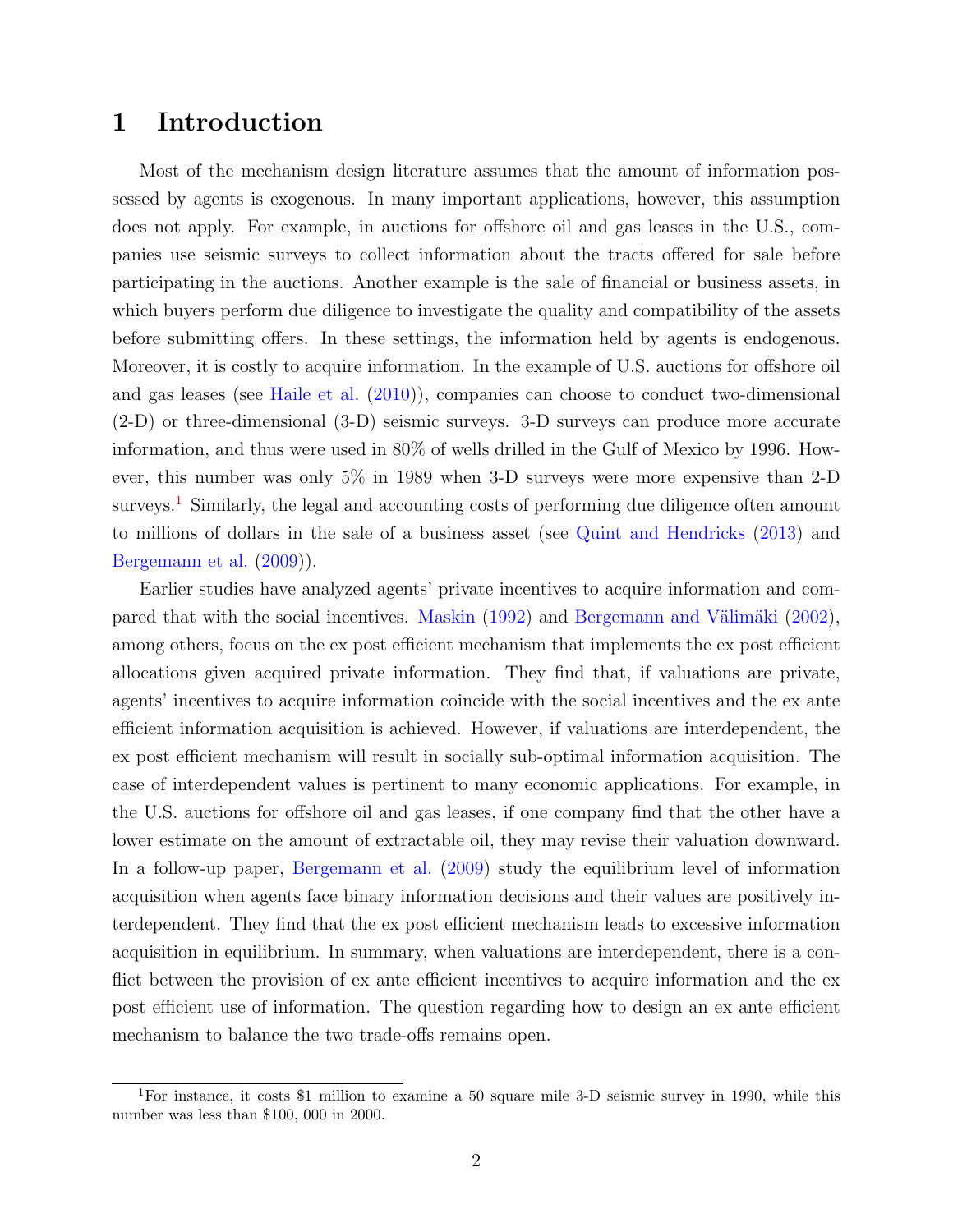In this paper, we study the design of ex ante efficient mechanisms in the sale of a single object when agents' values are positively interdependent. The true value of the object to each agent is initially unknown. Before participating in a mechanism, agents can simultaneously and independently decide how much information to acquire. An agent acquires information by increasing the accuracy of the signal he receives. Both the accuracy and the realization of his signal are an agent's private information, and the signals are independent across agents. An agent must incur a higher cost to receive a more accurate signal. We assume that the accuracy of the signals is supermodular ordered. This notion of information order was first introduced into the literature by [Ganuza and Penalva](#page-86-2) [\(2010\)](#page-86-2) and later used by [Shi](#page-87-1) [\(2012\)](#page-87-1) when studying revenue-maximizing mechanisms in the independent private value setting with endogenous information.

In most parts of the paper, we focus on symmetric mechanisms and symmetric equilibria in which all agents acquire the same amount of information before participating in a mechanism. There are three main results.

Consistent with Bergemann and Välimäki [\(2002\)](#page-85-1) and [Bergemann et al.](#page-85-0) [\(2009\)](#page-85-0), it is never socially optimal to encourage agents acquire more information than they would when they face the ex post efficient mechanism. To discourage agents from acquiring excessive information, the social planner can either withhold the object with some probability, or introduce pooling or randomization into the allocation rule. The first main result of the paper is to show that the object is never withheld in an ex ante efficient mechanism. Intuitively, whenever the social planner withholds the object, she can also allocate it randomly. By doing so, the allocative efficiency increases while an agent's ex ante incentive to acquire information remains unaffected. In fact, this property holds more generally even if we consider asymmetric mechanisms and asymmetric equilibria in which agents acquire different amounts of information. Though intuitive, the proof of this result is non-trivial because of the presence of the non-standard information acquisition constraint. This result is also important technically as it facilitates the analysis by allowing us to work with the interim allocation rule directly.

Second, for any given information choice, we fully characterize all mechanisms that implement this choice and maximize the expected social surplus. Remember that an ex ante efficient mechanism discourages agents from excessive information acquisition by introducing pooling or randomization into the allocation rule. Specifically, the optimal pooling areas are those in which the accuracy of an agent's posterior mean increases most rapidly if an additional piece of information is acquired. If this marginal effect of an additional piece of information is the same for all possible posterior means, we say that the information structures are *uniformly supermodular ordered*. In this special case, there exists an ex ante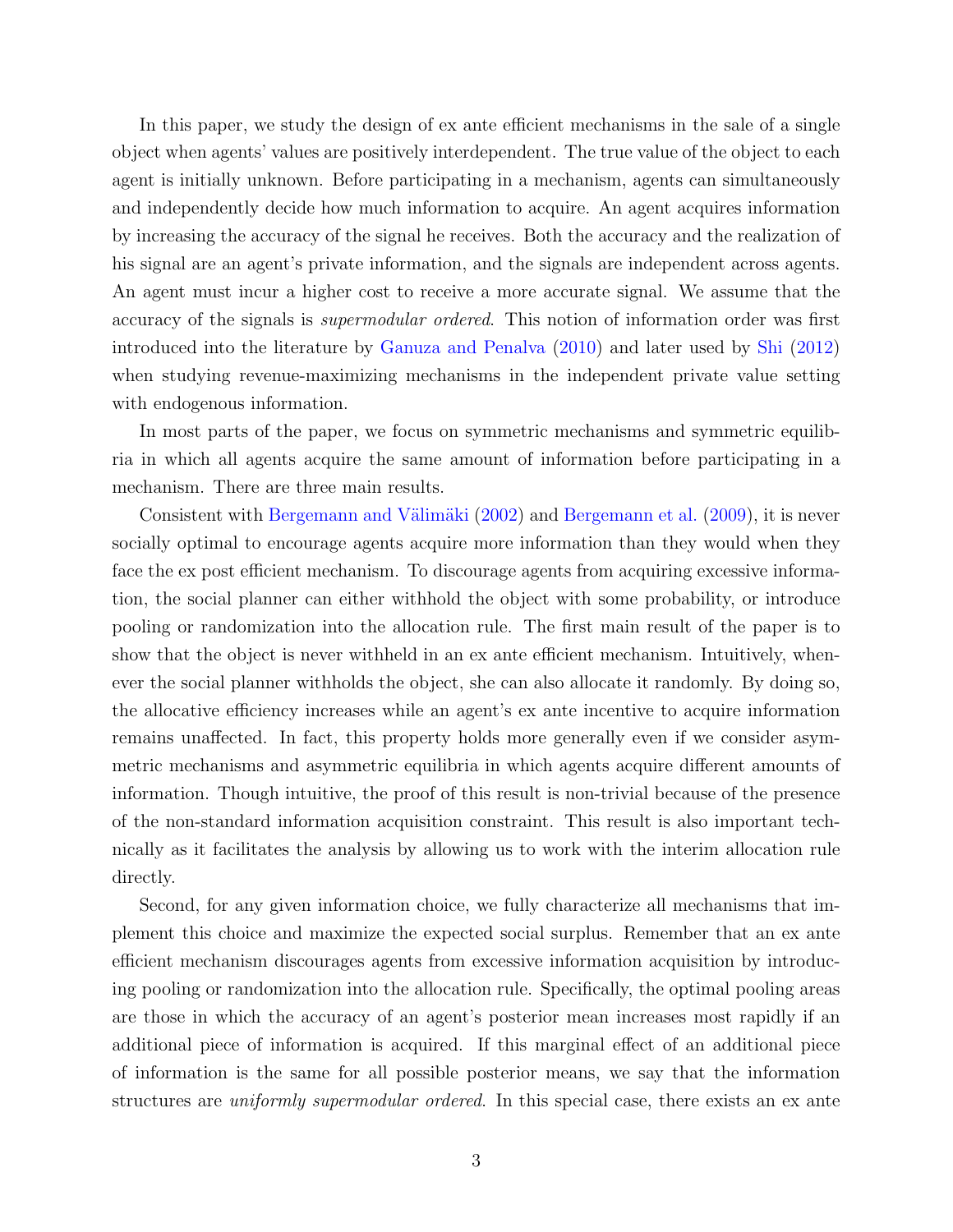efficient mechanism that has a simple and appealing implementation: standard auctions with discrete bids.

In the model's environment, standard auctions such as first-price or second-price auctions are ex post efficient. By restricting bids to discrete levels, we bunch nearby posterior means together, which clearly reduces agents' marginal benefits from acquiring information. Restricting bids to discrete levels is not uncommon in auctions in practice. For example, eBay auctions require that the next bid must exceed the current price plus a bid increment and FCC spectrum auctions adopt a minimum clock price increment. Most existing auction theories predict that discrete bids lead to inefficiency and they are mainly used in practice to simplify communication processes and speed auctions (see [Ausubel and Cramton](#page-85-2) [\(2004\)](#page-85-2)). Our results suggest an alternative justification for the prevalence of discrete bids. That is, when agents have positively interdependent values and can covertly acquire information at some cost, the use of discrete bids can improve ex ante efficiency.

Despite the simple implementation in special cases, ex ante efficient mechanisms generally consist of complex pooling areas. Therefore, it is worthwhile to understand when the relatively simple ex post efficient mechanism is also ex ante efficient. As the third main result of the paper, we show that this is likely to be the case when the level of interdependence is low or the number of agents is large. Intuitively, when the level of interdependence is low, the discrepancy between individual and social incentives to acquire information is small and therefore the ex post efficient mechanism is likely to be ex ante efficient. When the number of agents is large, an individual's marginal benefit from acquiring information is already small because of the fierce competition. Hence, the social planner need not further discourage them from acquiring information by distorting the ex post efficient allocation rule.

Finally, we briefly discuss general ex ante efficient mechanisms without restricting attention to symmetric mechanisms or symmetric equilibria. First, as mentioned above, a robust property of ex ante efficient mechanisms is that the object is never withhold. To obtain some further results, we restrict attention to the special case in which the information structures are uniformly supermodular ordered. In this special case, we provide conditions under which the socially optimal information choices are the same for all agents and a symmetric ex ante efficient mechanism exists. These conditions are likely to be satisfied when the level of interdependence is high or the number of agents is small. When these conditions are not satisfied, we provide an example in which an asymmetric mechanism generates higher expected social surplus than the optimal symmetric mechanism does. The intuition behind this result is as follows. As in [Bergemann et al.](#page-85-0) [\(2009\)](#page-85-0), the agents' information acquisition decisions are strategic substitutes. Therefore, it could be socially optimal to discourage other agents from acquiring information by encouraging one agent to do so.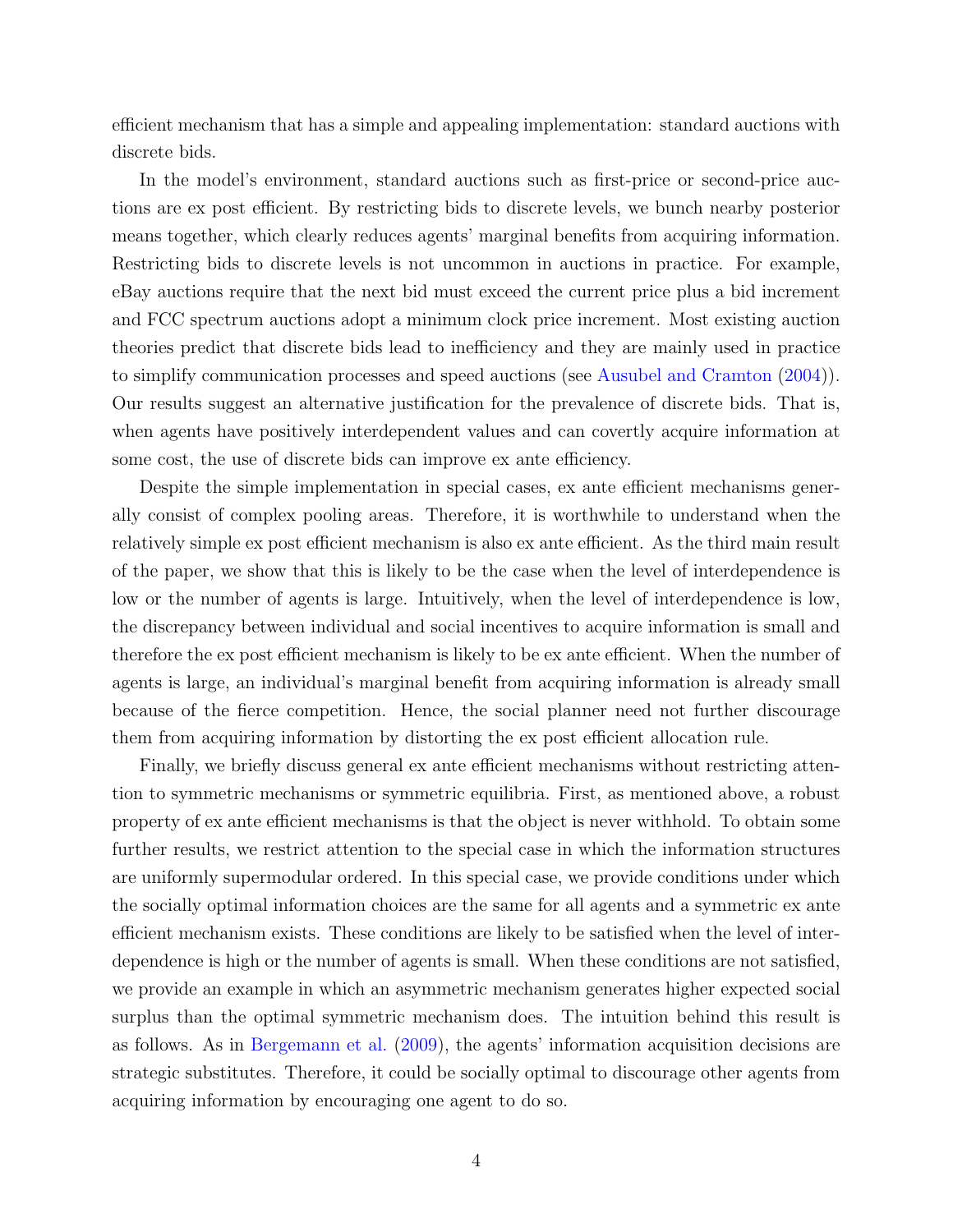Technically, the problem considered in this paper is challenging for two reasons. First, we want to work directly with interim rather than ex post allocation rules, which has been proved to be a very useful method in the literature.<sup>[2](#page-5-0)</sup> However, when valuations are interdependent, it is hard to write the social planner's objective function in terms of interim allocation rules. We overcome this difficulty by proving that the object is never withhold in an ex ante efficient mechanism. The second challenge arise because of the non-standard information acquisition constraint. To overcome this difficulty, we use an approach first proposed by Reid (1968) and later introduced into the mechanism design literature by [Mierendorff](#page-87-2) [\(2009\)](#page-87-2). The proof, however, is not a straightforward modification of [Mierendorff](#page-87-2) [\(2009\)](#page-87-2). In Mierendorff (2009), the interim allocation rule is discontinuous at one known point. In this paper, the interim allocation rule could be discontinuous at most countably many times, at unknown points.

#### 1.1 Related literature

This paper is related to the literature studying agents' incentives to acquire information in some commonly used mechanisms. Earlier papers focus on the comparison between first-price and second-price auctions. For example, [Matthews](#page-86-3) [\(1984a\)](#page-86-3) considers a first-price auction with pure common values, and examines how an increase in the number of agents affects information acquisition. [Stegeman](#page-87-3) [\(1996\)](#page-87-3) finds that both auctions lead to identical and, more importantly, efficient incentives for information acquisition when agents' values are private and independent. In contrast, [Persico](#page-87-4) [\(2000\)](#page-87-4) finds that a first-price auction provides stronger incentives for agents to acquire information than a second-price auction does when their values are affiliated. The two most closely related papers are Bergemann and Välimäki [\(2002\)](#page-85-1) and [Bergemann et al.](#page-85-0) [\(2009\)](#page-85-0). Both study the efficiency of information acquisition by agents when ex post efficient mechanisms is used. Instead of focusing on a particular mechanism, this paper studies the design of ex ante efficient mechanisms.

This paper is also related to papers that study the revenue-maximizing mechanisms with endogenous information acquisition. The two most closely related papers are [Shi](#page-87-1) [\(2012\)](#page-87-1) and Crémer et al.  $(2009)$ . [Shi](#page-87-1)  $(2012)$  considers the sale of a single asset when buyers have independent private values and who, before the auction, can simultaneously and independently decide how much information to acquire. He finds that the optimal reserve price is always below the standard monopoly price to encourage information acquisition. The focus of this paper is on efficiency in environments where valuations are interdependent. In Crémer [et al.](#page-85-3) [\(2009\)](#page-85-3), the revenue-maximizing mechanism also achieves ex ante efficiency. However, in Crémer et al. [\(2009\)](#page-85-3), agents face binary information decisions and the seller can control

<span id="page-5-0"></span><sup>2</sup>See, for example, [Maskin and Riley](#page-86-4) [\(1984\)](#page-86-4), [Matthews](#page-86-5) [\(1983\)](#page-86-5), [Mierendorff](#page-87-5) [\(2011\)](#page-87-5), [Pai and Vohra](#page-87-6) [\(2014\)](#page-87-6) and [Li](#page-86-6) [\(2017\)](#page-86-6).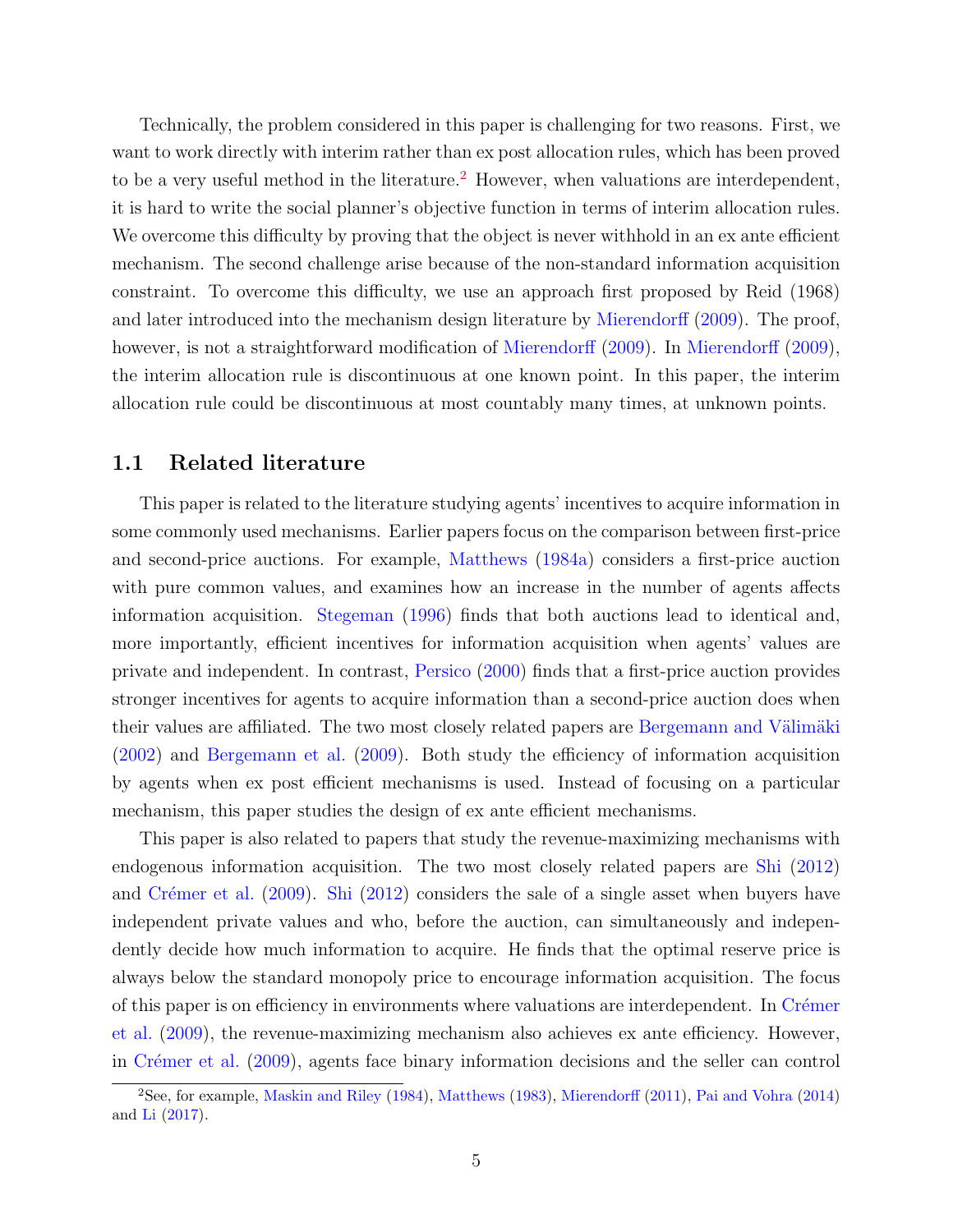the access to information. The latter assumption assumes away the problem considered in this paper, which is how to design a mechanism to discourage agents from acquiring excessive information. Several other papers model the information cost as an entry cost (see, for example, [Levin and Smith](#page-86-7) [\(1994\)](#page-86-7), [Ye](#page-87-7) [\(2004\)](#page-87-7) and [Lu and Ye](#page-86-8) [\(2014\)](#page-86-8)). As a result, agents' information decisions are observable. But in this paper agents' information choices are also his private information.

The rest of the paper is organized as follows. Section [2](#page-6-0) presents the model. Section [3](#page-12-0) contains the main results. Specifically, Section [3.2](#page-19-0) characterizes optimal symmetric mechanisms for each given information choice and Section [3.3](#page-27-0) studies the socially optimal information choice. Section [4](#page-31-0) examines ex ante efficient mechanisms without imposing symmetry restrictions. Section [5](#page-36-0) concludes. All omitted proofs are relegated to appendix.

## <span id="page-6-0"></span>2 Model

There are *n* agents, indexed by  $i \in \{1, \dots, n\}$ , who compete for a single object. Each agent *i* has a payoff-relevant type  $\theta_i$ , which is unknown to the agent or to the social planner ex ante. Agent i's valuation depend not only on his own type but on others' as well. Specifically, the true value of the object to agent  $i$  is

$$
v_i(\boldsymbol{\theta}) := \theta_i + \gamma \sum_{j \neq i} \theta_j,
$$

where  $\boldsymbol{\theta} := (\theta_1, \dots, \theta_n)$  is the type profile and  $\gamma \geq 0$  is a measure of interdependence. We assume that  $\gamma \leq 1$ , which asserts that a marginal change in agent i's type affects his valuation at least as much as it does that of any other agent. This single crossing condition is necessary and efficient for the implementablility of the ex post efficient allocation in the current setting. If  $\gamma = 0$ , the model is one of private values; and if  $\gamma = 1$ , the model is of pure common values. Each agent has a quasi-linear utility. Specifically, agent i's payoff is  $q_i v_i(\boldsymbol{\theta}) - t_i$  if he receives the object with probability  $q_i \in [0, 1]$  and pays  $t_i \in \mathbb{R}$ .

Initially, agents know only that  $\{\theta_i\}$  are independently distributed with a common cumulative distribution F with support  $[\underline{\theta}, \overline{\theta}] \subset \mathbb{R}_+$ . The distribution F has a positive and continuous density function  $f$  and a mean valuation

$$
\mu := \int_{\underline{\theta}}^{\overline{\theta}} \theta f(\theta) \mathrm{d} \theta.
$$

Each agent i can *covertly* acquire a signal  $x_i \in \mathbb{R}$  about his type  $\theta_i$  by selecting a joint distribution of  $(x_i, \theta_i)$  from a family of joint distributions  $\{G(x_i, \theta_i | \alpha_i)\}\$ , indexed by their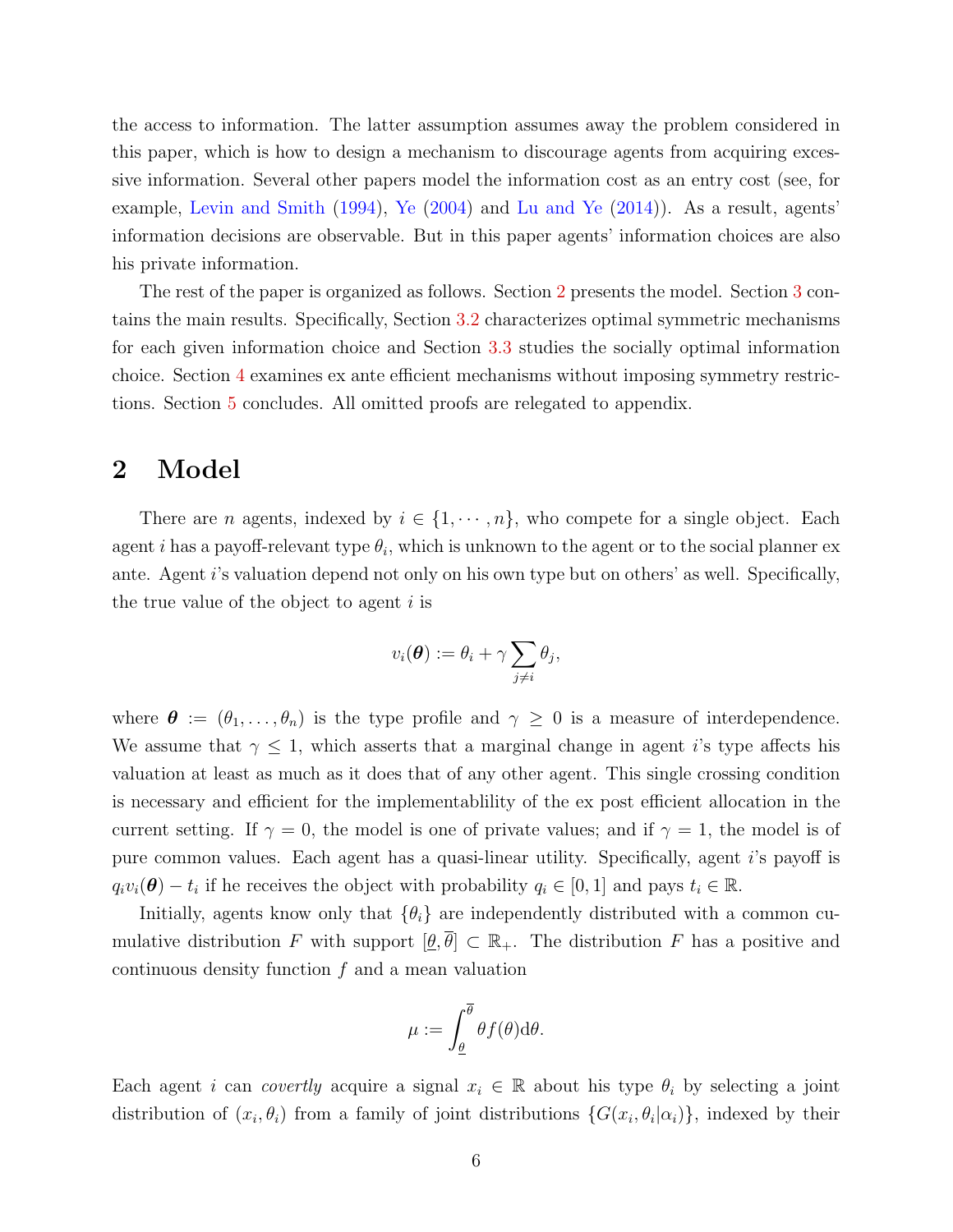accuracy  $\alpha_i \in [\alpha, \overline{\alpha}] \subset \mathbb{R}$ . For each  $\alpha \in [\alpha, \overline{\alpha}]$ , we also refer the joint distribution  $G(\cdot, \cdot | \alpha)$  as an *information structure*. Let g denote the density function associated with G. For all  $\alpha \in$  $[\underline{\alpha}, \overline{\alpha}], G(\cdot, \cdot | \alpha)$  admits the same marginal distribution of  $\theta$  as the prior (i.e.  $\int_{\mathbb{R}} g(x, \theta | \alpha) dx =$  $f(\theta)$  for all  $\theta \in [\theta, \overline{\theta}]$ , and the posterior mean  $\mathbb{E}[\theta|x, \alpha]$  is strictly increasing in x, which asserts that a higher signal leads to a higher conditional expectation.<sup>[3](#page-7-0)</sup> A signal with a higher  $\alpha$  is more accurate (in a sense defined below). Let  $C(\alpha)$  denote the cost of acquiring a signal with *accuracy*  $\alpha$ . As is standard in the literature, we assume that the cost function C is non-negative, strictly increasing, twice continuously differentiable and strictly convex, and satisfies  $C(\underline{\alpha}) = C'(\underline{\alpha}) = 0$  and  $C''(\underline{\alpha}) > 0$ .

#### 2.1 Information order

Let  $G(x|\alpha)$  denote the marginal distribution of signal x for a given accuracy  $\alpha$ . We can define a new signal by applying the probability integral transformation on the original signal. Specifically, let  $s := G(x|\alpha)$ . The transformed signal s is uniformly distributed on [0, 1].[4](#page-7-1) Clearly, the transformed signal has the same informational content as the original one. Furthermore, because any two transformed signals have the same marginal distribution, their realizations are directly comparable. Therefore, we will henceforth work with the transformed signal directly. Let  $w(s, \alpha) := \mathbb{E}[\theta] s, \alpha]$  denote the conditional expectation or posterior mean of  $\theta$  given signal s and accuracy  $\alpha$ . By assumption,  $w(s, \alpha)$  is strictly increasing in s. For each  $\alpha \in [\alpha, \overline{\alpha}]$ , let  $H(w|\alpha) := \mathbb{P}(w(s, \alpha) \leq w)$  denote the cumulative distribution function of  $w(s, \alpha)$  and  $h(w|\alpha)$  its corresponding density function. We assume that both  $H(w|\alpha)$  and  $h(w|\alpha)$  are twice continuously differentiable in w and  $\alpha$ . Throughout the paper, we assume that the information structures are supermodular ordered:

**Definition 1** The information structures are supermodular ordered if for all  $\alpha \in [\alpha, \overline{\alpha}]$ ,

<span id="page-7-2"></span>
$$
-\frac{H_{\alpha}(w|\alpha)}{h(w|\alpha)}
$$
 is strictly increasing in w on  $[w(0, \alpha), w(1, \alpha)].$ 

This notion of "supermodular precision" was first introduced into the literature by [Ganuza and Penalva](#page-86-2) [\(2010\)](#page-86-2). More recently, [Shi](#page-87-1) [\(2012\)](#page-87-1) also assumes that the information structures are [supermodular ordered](#page-7-2) for some of his results. To understand the definition,

<span id="page-7-0"></span><sup>&</sup>lt;sup>3</sup>For each  $\alpha \in [\alpha, \overline{\alpha}]$ , let  $G(\theta|x, \alpha)$  denote the conditional distribution of  $\theta$  given x. Then one sufficient condition for this is to assume that  $G(\theta|x,\alpha)$  satisfies the monotone likelihood ratio property.

<span id="page-7-1"></span><sup>&</sup>lt;sup>4</sup>s is uniform on [0, 1] only if  $G(\cdot|\alpha)$  is continuous and strictly increasing. This can be assumed without loss of generality. If  $G(\cdot|\alpha)$  has a discontinuity at z, where  $\mathbb{P}(\tilde{x} = z|\alpha) = p$ , then x can be transformed into x ∗ , which has a continuous and strictly increasing distribution function using the following construction proposed in [Lehmann](#page-86-9) [\(1988\)](#page-86-9):  $x^* = x$  for  $x < z$ ,  $x^* = x + pU$  if  $x = z$ , where U is uniform on (0, 1), and  $x^* = x + p$  for  $x > z$ .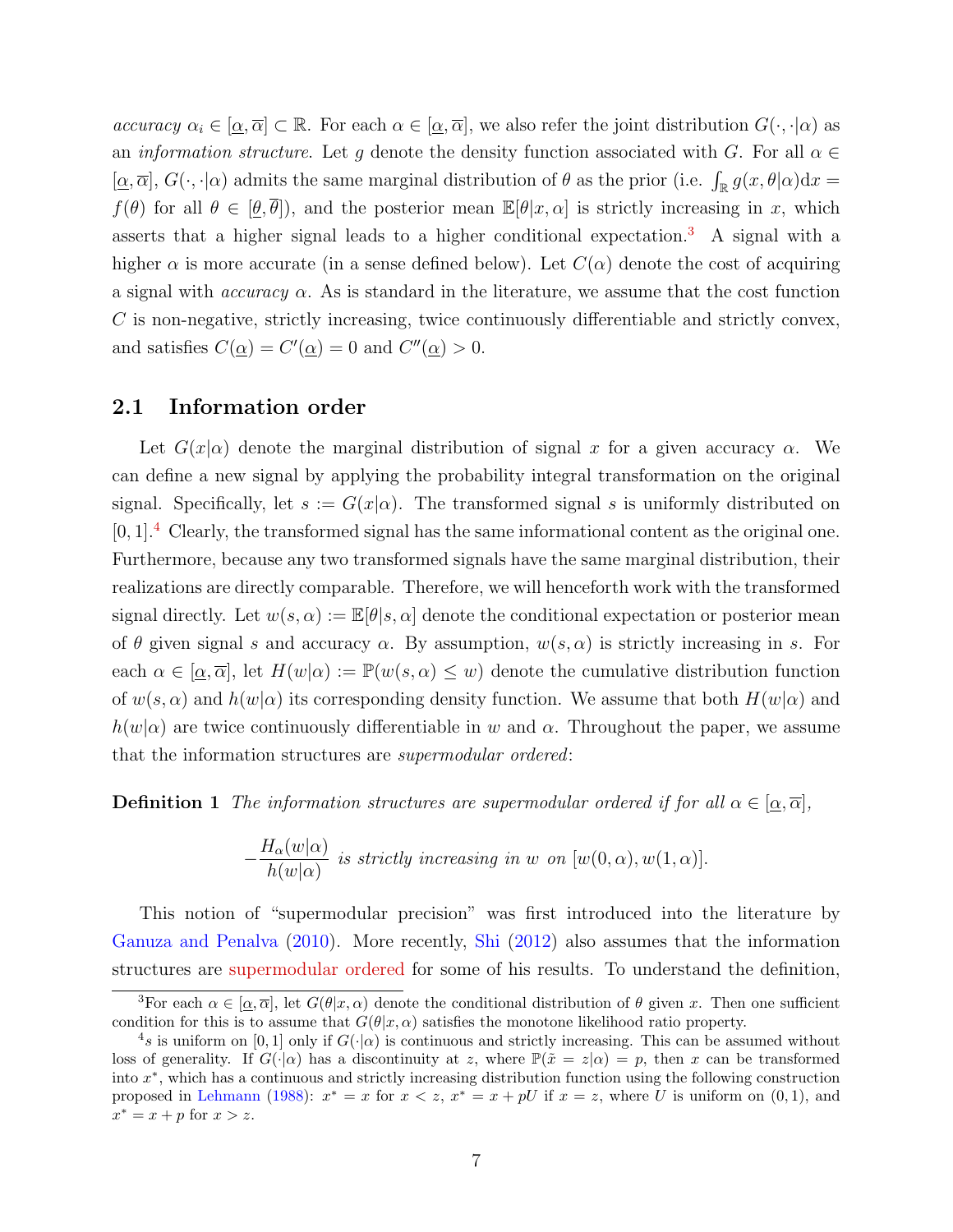observe that  $w_{\alpha}(s, \alpha) = -H_{\alpha}(w(s, \alpha)|\alpha)/h(w(s, \alpha)|\alpha)$ , which is strictly increasing in s. We prove in [A](#page-36-1)ppendix A that this implies that  $w(s, \alpha)$  is strictly supermodular:<sup>[5](#page-8-0)</sup>

<span id="page-8-3"></span>**Lemma 1** Suppose that the information structures are [supermodular ordered.](#page-7-2) Then  $w(\cdot, \cdot)$ is strictly supermodular: for all  $s, s' \in (0, 1), s > s'$  and  $\alpha > \alpha'$ 

<span id="page-8-1"></span>
$$
w(s,\alpha) - w(s',\alpha) > w(s,\alpha') - w(s',\alpha').
$$
\n<sup>(1)</sup>

Intuitively, if the signal s contains little information about  $\theta$ , the posterior mean  $w(s, \alpha)$ does not vary much as s changes and its distribution concentrates around  $\mu$ . As s becomes more informative about  $\theta$ ,  $w(s, \alpha)$  varies more as s changes (see [\(1\)](#page-8-1)) and its distribution becomes more dispersed.<sup>[6](#page-8-2)</sup>

For some results of this paper, we further require that the information structures are uniformly supermodular ordered. Recall that if an information structure is more informative,  $w(s, \alpha)$  changes more dramatically as s changes. Hence, we can interpret the change rate  $w_s(s, \alpha)$  as a local measure of the information structure's accuracy around s. Then  $w_{s,\alpha}(s,\alpha)/w_s(s,\alpha)$  is the percentage change of the information structure's accuracy around s as  $\alpha$  increases. We say that the information structures are uniformly supermodular ordered if

$$
\frac{w_{s,\alpha}(s,\alpha^*)}{w_s(s,\alpha^*)} = \frac{\partial}{\partial w} \left[ -\frac{H_\alpha(w(s,\alpha^*)|\alpha^*)}{h(w(s,\alpha^*)|\alpha^*)} \right]
$$

is independent of s (or equivalently w). In other words, when  $\alpha$  increases, the information structure becomes more informative "uniformly" over [0, 1]. The formal definition is given as follows:

Definition 2 The information structures are uniformly supermodular ordered if there exists a positive function  $b : [\alpha, \overline{\alpha}] \to \mathbb{R}_{++}$  such that, for all  $\alpha \in [\alpha, \overline{\alpha}]$  and  $w \in [w(0, \alpha), w(1, \alpha)],$ 

<span id="page-8-4"></span>
$$
-\frac{H_{\alpha}(w|\alpha)}{h(w|\alpha)} = \frac{w - \mu}{b(\alpha)}.
$$

$$
F^{-1}(q) - F^{-1}(p) \ge G^{-1}(q) - G^{-1}(p).
$$

<span id="page-8-0"></span><sup>&</sup>lt;sup>5</sup>Lemma [1](#page-8-3) is not an equivalent definition of [supermoduler ordered](#page-7-2) information structures. If  $w(\cdot, \cdot)$  is strictly supermodular (i.e. satisfies inequality [\(1\)](#page-8-1)),  $-H_{\alpha}(\cdot|\alpha)/h(\cdot|\alpha)$  is non-decreasing but not necessarily strictly increasing. I conjecture that all the results still hold if we require only that  $-H_{\alpha}(\cdot|\alpha)/h(\cdot|\alpha)$  is non-decreasing, but the stronger assumption simplifies the analysis.

<span id="page-8-2"></span><sup>&</sup>lt;sup>6</sup>(See [Ganuza and Penalva](#page-86-2) [\(2010\)](#page-86-2)) Formally, if  $\alpha > \alpha'$ ,  $w(s, \alpha)$  is strictly larger than  $w(s, \alpha')$  in the dispersive order. Let Y and Z be two real-valued random variables with distributions  $F$  and  $G$ , respectively. We say Y is greater than Z in the dispersive order if for all  $q, p \in (0, 1)$  and  $q > p$ ,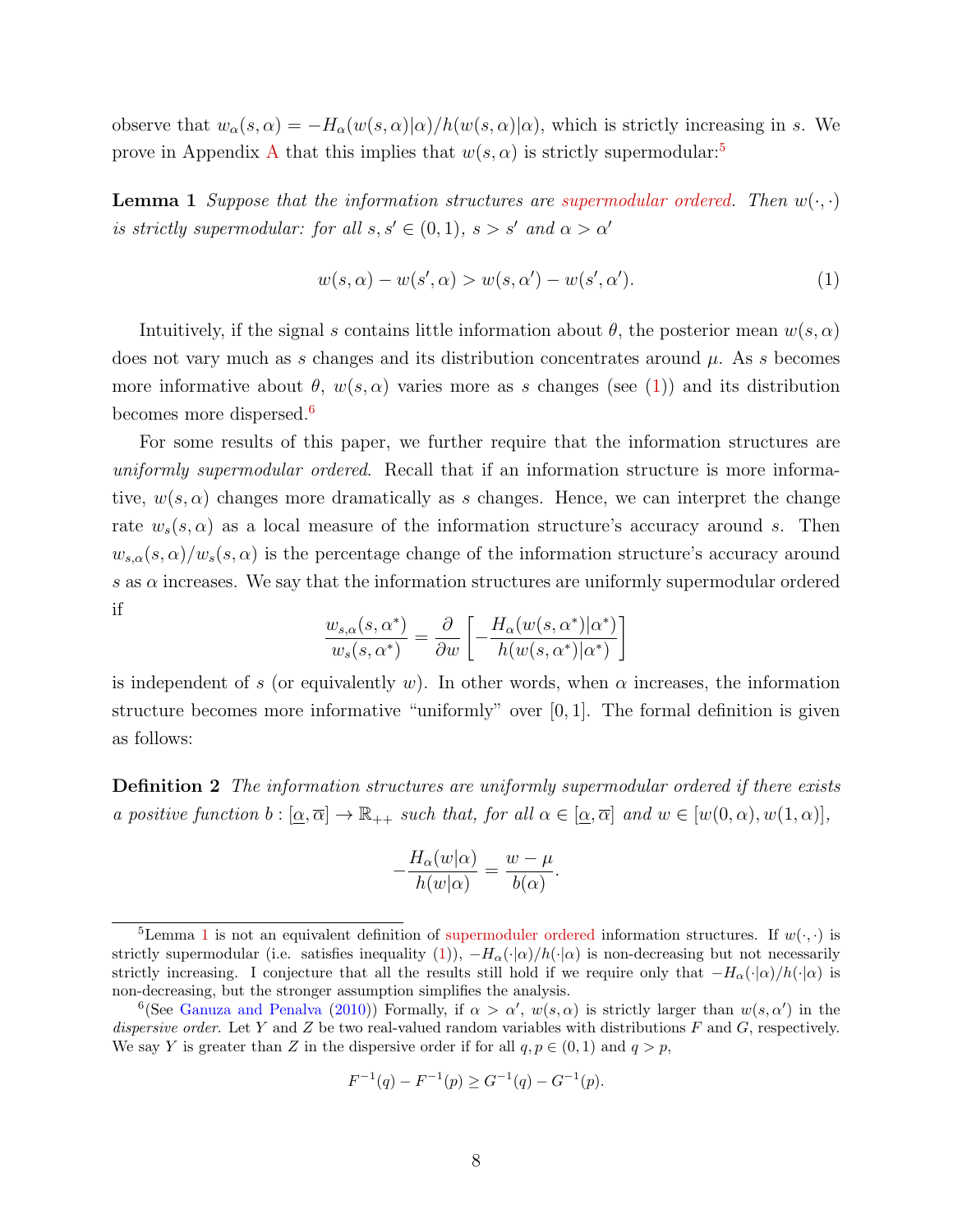When the information structures are [uniformly supermodular ordered,](#page-8-4) we can obtain a sharper and simpler characterization of the ex ante efficient mechanisms. The following two commonly used information technologies in the literature are [uniformly supermodular](#page-8-4) [ordered:](#page-8-4) [7](#page-9-0)

<span id="page-9-1"></span>Example 1 (Linear experiments) Consider the following information structures, which are called "truth-or-noise" in [Lewis and Sappington](#page-86-10) [\(1994\)](#page-86-10), [Johnson and Myatt](#page-86-11) [\(2006\)](#page-86-11) and [Shi](#page-87-1) [\(2012\)](#page-87-1).  $x_i$  is equal to agent i's true type  $\theta_i$  with probability  $\alpha_i \in [0,1]$  and is an independent draw from F with probability  $1 - \alpha_i$ . Because the marginal distribution of  $x_i$  is F, the transformed signal is  $s_i = F(x_i)$ . The posterior mean of an agent who chooses  $\alpha_i$  and receives  $s_i$  is  $w(s_i, \alpha_i) = \alpha_i F^{-1}(s_i) + (1 - \alpha_i)\mu$ . It is easy to verify that

$$
-\frac{H_{\alpha_i}(w_i|\alpha_i)}{h(w_i|\alpha_i)}=\frac{w_i-\mu}{\alpha_i}.
$$

Hence, the information structures are [uniformly supermodular ordered.](#page-8-4)

Example 2 (Normal experiments) Let  $\{\theta_i\}$  be independently distributed with a normal distribution:  $\theta_i \stackrel{iid}{\sim} \mathcal{N}(\mu, 1/\beta)$  and  $\beta > 0$ . Agent i can obtain a costly signal  $x_i = \theta_i + \varepsilon_i$ , where  $\varepsilon_i \stackrel{iid}{\sim} \mathcal{N}(0, 1/\alpha_i)$  and  $\alpha_i > 0$ . Because the marginal distribution of  $x_i$  is also normal with  $x_i \sim \mathcal{N}(\mu, (\beta + \alpha_i)/\beta \alpha_i)$ , the transformed signal is  $s_i = \Phi\left(\sqrt{\beta \alpha_i}(x_i - \mu)/\beta \alpha_i\right)$ √  $\overline{\beta+\alpha_i},$ where  $\Phi$  is the distribution function of the standard normal distribution. The posterior mean of an agent who chooses  $\alpha_i$  and receives  $s_i$  is

$$
w(s_i, \alpha_i) = \mu + \frac{\sqrt{\alpha_i} \Phi^{-1}(s_i)}{\sqrt{\beta(\alpha_i + \beta)}}.
$$

It is easy to verify that

$$
-\frac{H_{\alpha_i}(w_i|\alpha_i)}{h(w_i|\alpha_i)} = \frac{\beta(w_i - \mu)}{2\alpha_i(\alpha_i + \beta)}
$$

.

Hence, the information structures are [uniformly supermodular ordered.](#page-8-4)

#### 2.2 Timing

The game proceeds in the following way: The social planner announces a mechanism. After observing the mechanism, the agents simultaneously choose their information structures  $\{\alpha_i\}$  and observe the realized signals  $\{s_i\}$ . Both  $\alpha_i$  and  $s_i$  are agent i's private information.

<span id="page-9-0"></span><sup>7</sup>See, for example, [Ganuza and Penalva](#page-86-2) [\(2010\)](#page-86-2) and [Shi](#page-87-1) [\(2012\)](#page-87-1).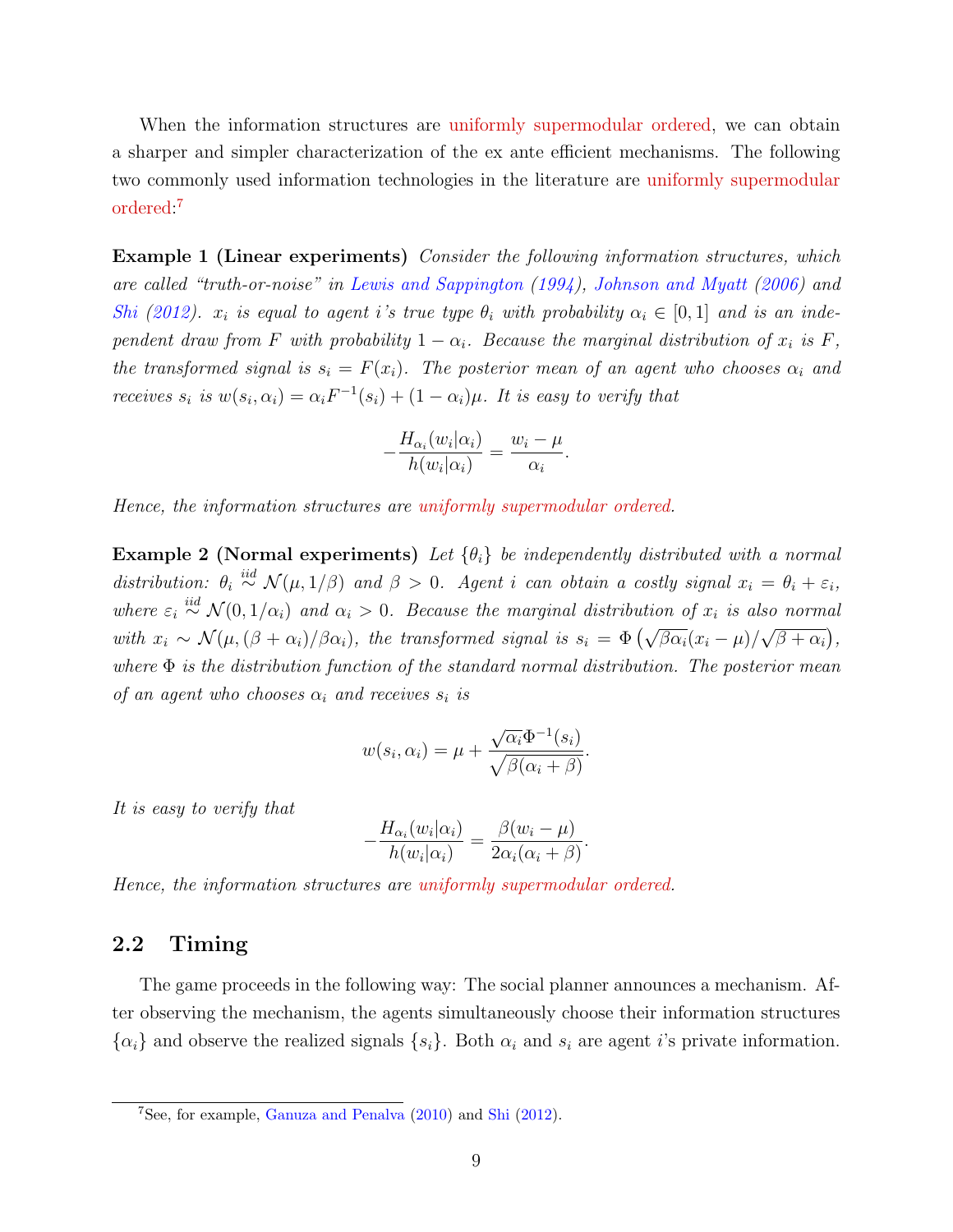The agents then simultaneously decide whether to participate in the mechanism. All participating agent report their private information to the mechanism. Based on their reports, an allocation and payments are implemented according to the announced mechanism.

We assume that the payoff structure, the timing of the game, the prior distribution and the family of information structures are common knowledge. As is standard in the literature, the solution concept is Bayesian Nash equilibrium.

#### 2.3 Mechanisms

The private information of agent i is two-dimensional including his choice of information structure  $\alpha_i$  and the realized signal  $s_i$ . However, similar to [Biais et al.](#page-85-4) [\(2000\)](#page-85-4), [Szalay](#page-87-8) [\(2009\)](#page-87-8) and [Shi](#page-87-1) [\(2012\)](#page-87-1), the usual difficulties inherent in multi-dimensional mechanism design problem do not arise here. This is because the posterior mean,  $w(s_i, \alpha_i)$ , summarizes all the private information needed to compute agent i's expected valuation of the object:

$$
\mathbb{E}_{\boldsymbol{\theta}}[v_i(\boldsymbol{\theta})|\alpha_i,s_i] = w(s_i,\alpha_i) + \gamma \sum_{j \neq i} \mathbb{E}[\theta_j].
$$

Furthermore, the social planner cannot screen agents with the same posterior mean but different choices of information structures. Hence, we can appeal to the revelation principle and focus on direct mechanisms in which agents report their posterior means directly. For ease of notation, we use  $w_i$  to denote  $w_i(s_i, \alpha_i)$  and  $\boldsymbol{w} := (w_1, \ldots, w_n)$  to denote a vector of posterior means. A direct mechanism is a pair  $(q, t)$ , where  $q := (q_1, \ldots, q_n)$  and  $t :=$  $(t_1,\ldots,t_n)$ . For each  $i=1,\ldots,n$ ,  $q_i: [\underline{\theta},\overline{\theta}]^n \to [0,1]$  maps a vector of reported posterior means  $w$  to agent *i*'s probability of receiving the object and  $t_i : [\underline{\theta}, \overline{\theta}]^n \to \mathbb{R}$  maps  $w$  to his payment. We note here that the message space for each agent in a direct mechanism is the support of the prior distribution  $[\underline{\theta}, \overline{\theta}]$  because any  $w_i \in [\underline{\theta}, \overline{\theta}]$  can arise in the game without further knowledge on agents' choices of information structures.

Given a mechanism  $(q, t)$ , let  $\alpha^* := (\alpha_1^*, \dots, \alpha_n^*)$  denote the equilibrium vector of information structures. Define agent i's interim probability of receiving the object as

<span id="page-10-0"></span>
$$
Q_i(w_i) := \mathbb{E}_{w_{-i}}[q_i(w_i, w_{-i}) | \alpha_{-i}^*], \ \forall w_i \in [\underline{\theta}, \overline{\theta}], \tag{2}
$$

where  $\alpha_{-i}^*$  are his opponents' information structures. Then the interim utility of agent i who has a posterior mean  $w_i$  and reports  $w'_i$  is

$$
U_i(w_i, w'_i) := w_i Q_i(w'_i) + \mathbb{E}_{w_{-i}} \left[ \gamma \left( \sum_{j \neq i} w_j \right) q_i(w'_i, w_{-i}) - t_i(w'_i, w_{-i}) \middle| \alpha^*_{-i} \right].
$$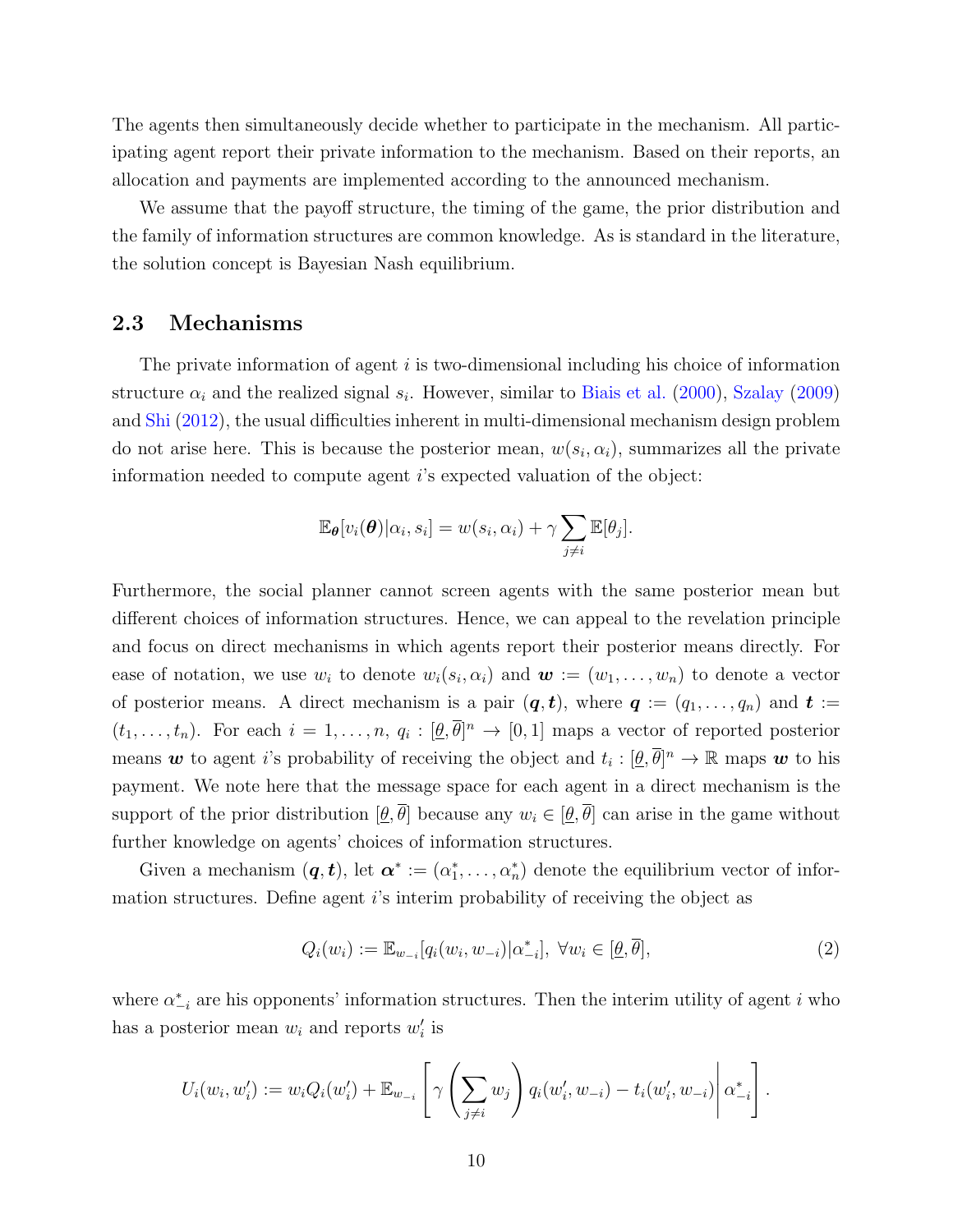Note that  $Q_i(w_i)$  and  $U_i(w_i, w'_i)$  also depend on  $\alpha^*_{-i}$ . Here we suppress the dependence for ease of notation.

We require the mechanism chosen by the social planner to satisfy the following constraints. First, the mechanism must be (interim) individually rational (IR):

<span id="page-11-0"></span>
$$
U_i(w_i) := U_i(w_i, w_i) \ge 0, \ \forall w_i \in [\underline{\theta}, \overline{\theta}], \tag{IR}
$$

so that the agents are willing to participate in the mechanism. Because the social planner's goal is to maximize the social surplus, and transfers between the agents and the social planner do not affect the social surplus, we can guarantee that  $(\text{IR})$  is satisfied by making sufficiently large lump sum transfers to the agents. Furthermore, as demonstrated later, under some regularity condition the lump sum transfers can be chosen so that [\(IR\)](#page-11-0) is satisfied and the social planner's revenue is non-negative. Hence, unless noted otherwise, we will ignore [\(IR\)](#page-11-0) in the remainder of the paper. Second, the mechanism must be Bayesian incentive compatible  $(IC):$ 

<span id="page-11-3"></span><span id="page-11-2"></span>
$$
U_i(w_i) \ge U_i(w_i, w'_i), \forall w_i, w'_i \in [\underline{\theta}, \overline{\theta}], \tag{IC}
$$

so that truth-telling is a Bayesian Nash equilibrium. Lastly, because the information structure chosen by an agent is unobservable, the mechanism must also satisfy the information acquisition constraint (IA). That is, no agent stands to gain by deviating from his equilibrium choice: for each agent  $i$ ,

$$
\alpha_i^* \in \operatorname*{argmax}_{\alpha_i} \mathbb{E}_{\mathbf{w}} \left[ q_i(\mathbf{w}) \left( w_i + \gamma \sum_{j \neq i} \mathbb{E}[\theta_j] \right) - t_i(\mathbf{w}) \middle| \alpha_i, \alpha_j = \alpha_j^* \ \forall j \neq i \right] - C(\alpha_i). \tag{IA}
$$

The social planner's problem, denoted by  $(\mathcal{P})$  $(\mathcal{P})$  $(\mathcal{P})$ , is to choose a mechanism  $(q, t)$  and a vector of recommendations of information structures  $\alpha^*$  to maximize the expected social surplus:

$$
\max_{\boldsymbol{\alpha}^*, (\boldsymbol{q}, \boldsymbol{t})} \mathbb{E}_{\boldsymbol{w}} \left[ \sum_i (w_i + \gamma \sum_{j \neq i} w_j) q_i(\boldsymbol{w}) \middle| \alpha_i = \alpha_i^* \ \forall i \right] - \sum_i C(\alpha_i^*), \tag{P}
$$

subject to  $(IC)$ ,  $(IA)$  and the feasibility constraint  $(F)$ :

<span id="page-11-4"></span><span id="page-11-1"></span>
$$
0 \le q_i(\boldsymbol{w}) \le 1, \ \sum_i q_i(\boldsymbol{w}) \le 1, \forall \boldsymbol{w}.
$$
 (F)

We say that a mechanism  $(q, t)$  is ex ante efficient or optimal if there exists  $\alpha^*$  such that  $\alpha^*$  and  $(q, t)$  solve the social planner's problem. We say that a mechanism is ex post efficient or *optimal* if the allocation is efficient given acquired information: for all i,  $q_i(\boldsymbol{w}) = 1$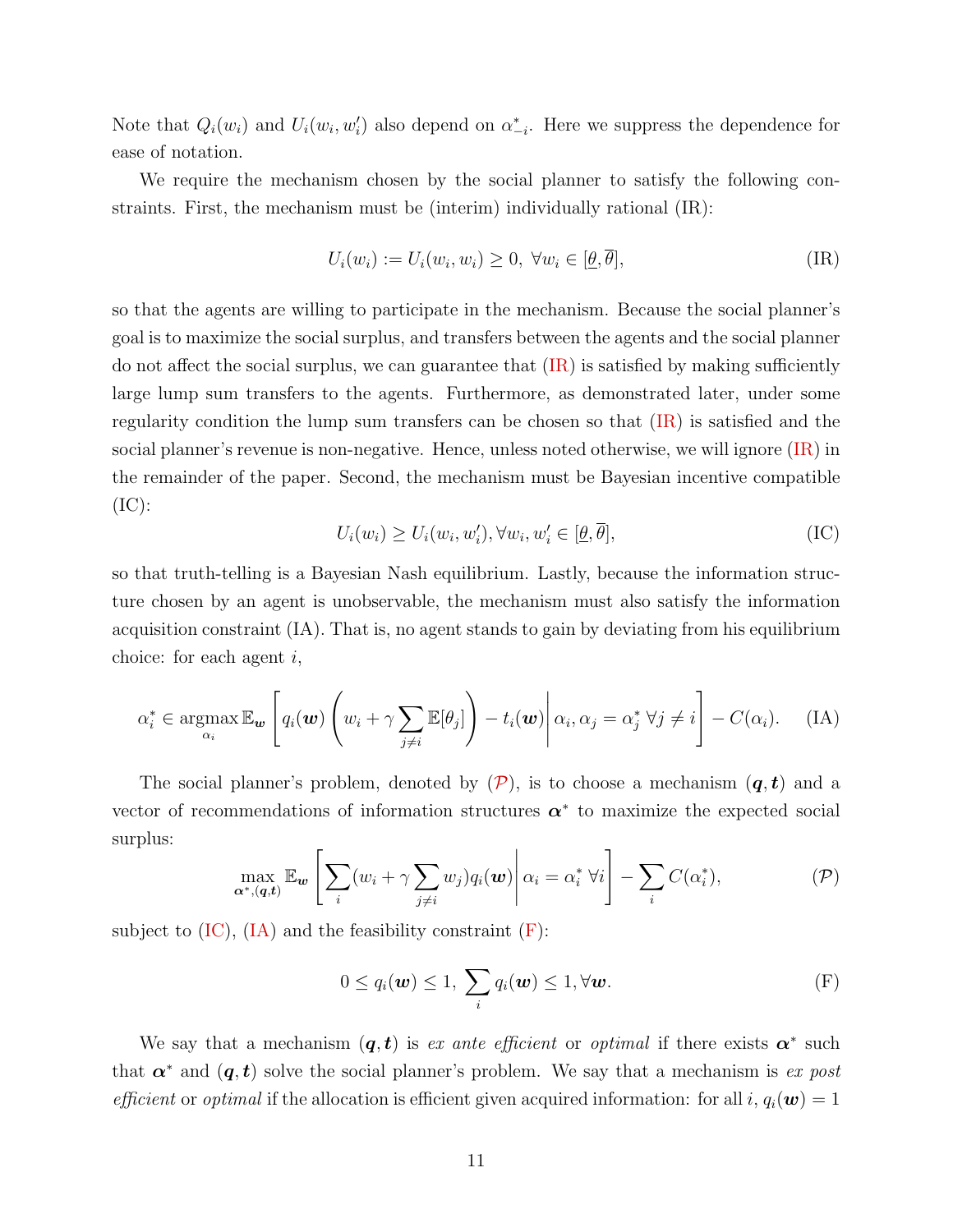if  $w_i > \max_j w_j$  and  $q_i(\boldsymbol{w}) = 0$  if  $w_i < \max_j w_j$ .

## <span id="page-12-0"></span>3 Efficient mechanisms

In this section, we restrict attention to mechanisms that treat all agents symmetrically<sup>[8](#page-12-1)</sup> as well as symmetric equilibria in which all agents choose the same information structure (i.e.  $\alpha_i^* = \alpha^*$  for all i). This restriction significantly simplifies the analysis but it may result in a loss of generality. We will relax the symmetric restriction in Section [4.](#page-31-0)

When the ex post allocation rule  $q$  is symmetric and all agents choose the same information structure, the corresponding interim allocation rule  $Q_i$  is independent of i. From here on, we drop the subscript i from  $Q$ , w and  $\alpha$  whenever the meaning is clear. By the standard  $argument, <sup>9</sup>$  $argument, <sup>9</sup>$  $argument, <sup>9</sup>$  [\(IC\)](#page-11-2) holds if and only if

<span id="page-12-4"></span><span id="page-12-3"></span>
$$
Q(w) \text{ is non-decreasing in } w,
$$
\n(MON)

and  $U_i(w)$  is absolutely continuous and satisfies the following envelope condition

$$
U_i(w) = U_i(\underline{\theta}) + \int_{\underline{\theta}}^w Q(\tilde{w}) d\tilde{w}, \ \forall w \in [\underline{\theta}, \overline{\theta}]. \tag{3}
$$

Consider next the agent's incentives to acquire information. Supposing that agent  $i$ chooses  $\alpha_i$ , his (ex ante) expected payoff is given by

$$
\int_{w(0,\alpha_i)}^{w(1,\alpha_i)} U_i(w) \mathrm{d}H(w|\alpha_i) - C(\alpha_i)
$$
  
=  $U_i(w(0,\alpha_i)) + \int_{w(0,\alpha_i)}^{w(1,\alpha_i)} [1 - H(w_i|\alpha_i)] Q(w_i) \mathrm{d}w_i - C(\alpha_i).$  (4)

(The derivation of equality  $(4)$  can be found in Appendix [A.](#page-36-1)) Hence,  $(IA)$  becomes

$$
\alpha^* \in \underset{\alpha_i}{\operatorname{argmax}} \, U_i(w(0, \alpha_i)) + \int_{w(0, \alpha_i)}^{w(1, \alpha_i)} \left[1 - H(w_i|\alpha_i)\right] Q(w_i) \mathrm{d}w_i - C(\alpha_i).
$$

This condition is hard to work with directly. We follow the standard first-order approach, and replace [\(IA\)](#page-11-3) by a one-sided first-order necessary condition. In an earlier paper, [Bergemann](#page-85-1) and Välimäki  $(2002)$  show that if the social planner adopts the ex post efficient mechanism, the agents tend to acquire more information than the socially desired level. This result

<span id="page-12-1"></span><sup>8</sup>The formal definition of [symmetric mechanisms](#page-36-2) can be found at the beginning of Appendix [A.](#page-36-1)

<span id="page-12-2"></span><sup>&</sup>lt;sup>9</sup>See, for example, [Myerson](#page-87-9) [\(1981\)](#page-87-9).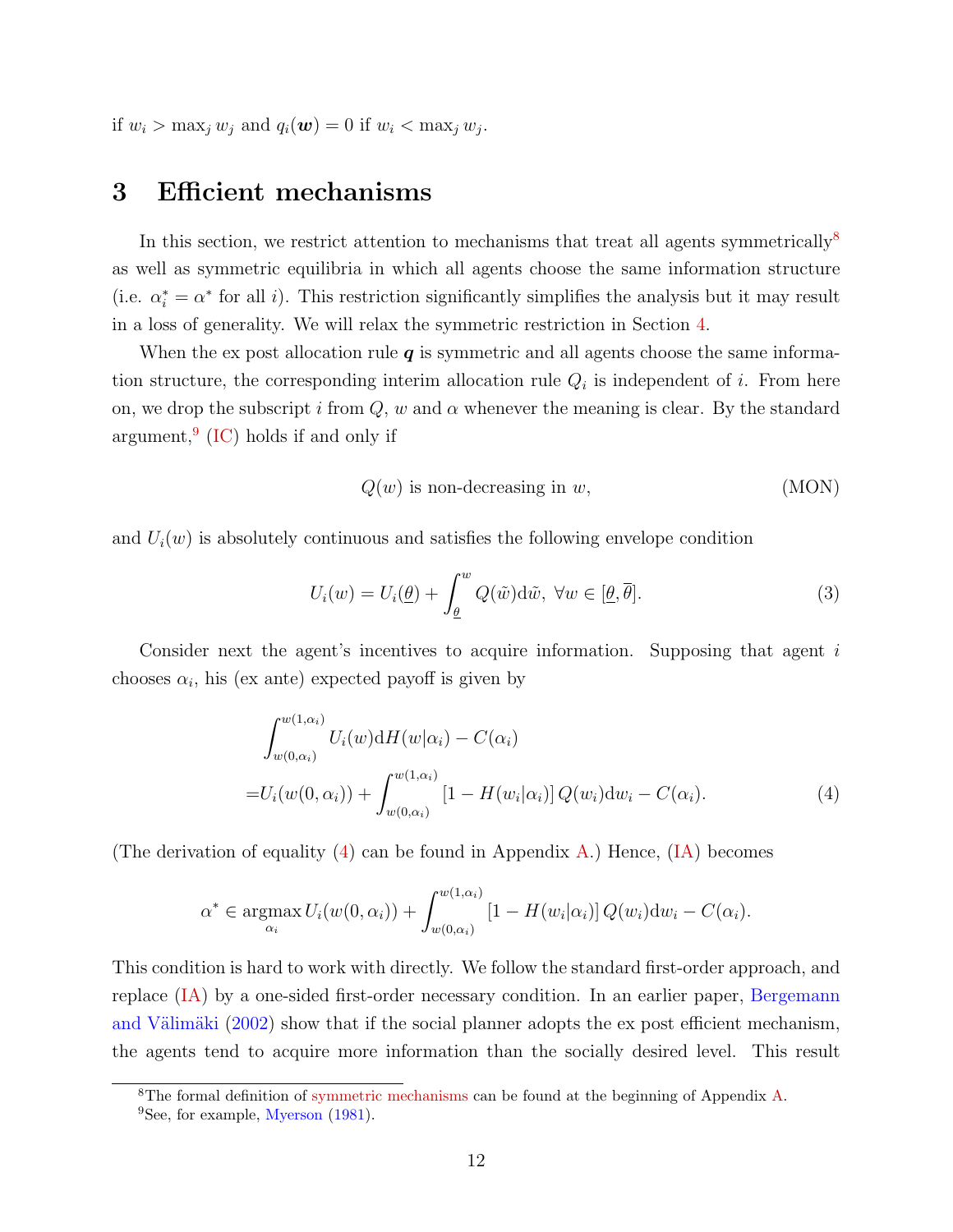suggests that an ex ante efficient mechanism would distort the allocation of the object to discourage agents from acquiring excessive information. Hence, we hypothesize that to ensure that [\(IA\)](#page-11-3) holds in an ex ante efficient mechanism, it suffices to ensure that no agent has incentives to acquire more accurate signalsq than recommended: for all  $\alpha_i > \alpha^*$ ,

$$
U_i(w(0, \alpha^*)) + \int_{w(0, \alpha^*)}^{w(1, \alpha^*)} [1 - H(w|\alpha^*)] Q(w) dw - C(\alpha^*)
$$
  
\n
$$
\geq U_i(w(0, \alpha_i)) + \int_{w(0, \alpha_i)}^{w(1, \alpha_i)} [1 - H(w|\alpha_i)] Q(w) dw - C(\alpha_i).
$$

This implies the following one-sided first-order condition:  $10$ 

<span id="page-13-2"></span>
$$
\mathbb{E}_w \left[ -\frac{H_\alpha(w|\alpha^*)}{h(w|\alpha^*)} Q(w) \middle| \alpha_i = \alpha^* \right] \le C'(\alpha^*).
$$
 (IA')

The left-hand side of the above inequality is agent i's marginal benefit from choosing  $\alpha^*$ , and the right-hand side is the marginal information cost. We show that, for any non-decreasing interim allocation rule Q, an agent's marginal benefit from acquiring information is nonnegative:

<span id="page-13-1"></span>**Lemma 2** Suppose that  $Q : [\underline{\theta}, \overline{\theta}] \to \mathbb{R}$  is non-decreasing on  $[w(0, \alpha_i), w(1, \alpha_i)],$  then

$$
\mathbb{E}_{w_i}\left[-\frac{H_{\alpha_i}(w_i|\alpha_i)}{h(w_i|\alpha_i)}Q(w_i)\middle|\alpha_i\right] \ge 0,\tag{5}
$$

where the equality holds if  $Q$  is constant.

An important implication of Lemma [2](#page-13-1) is that if an interim allocation rule Q is "steeper" than another one Q' in the sense that their difference  $Q - Q'$  is non-decreasing, agent i's marginal benefit from acquiring information is higher under  $Q$ . Intuitively, a steeper interim allocation rule implies that the mechanism's outcome is more sensitive to an agent's private information and gives him stronger incentives to acquire information. (In fact, an agent's marginal benefit from acquiring information is higher under Q if there exists a partition of  $[\underline{\theta}, \overline{\theta}]$  such that  $Q - Q'$  is non-decreasing in each interval; we omit the details here.) This property is important for understanding the structure of the ex ante efficient mechanisms later.

<span id="page-13-0"></span> $10$ The main technical reason why we consider a one-sided first-order condition here is to sign the Lagrangian multiplier associated with  $(IA')$  $(IA')$ . Admittedly, this relaxation also simplifies the proof of Theorem [1.](#page-15-0) But my conjecture is that Theorem [1](#page-15-0) can be proved even if we require the first-order condition holds with equality.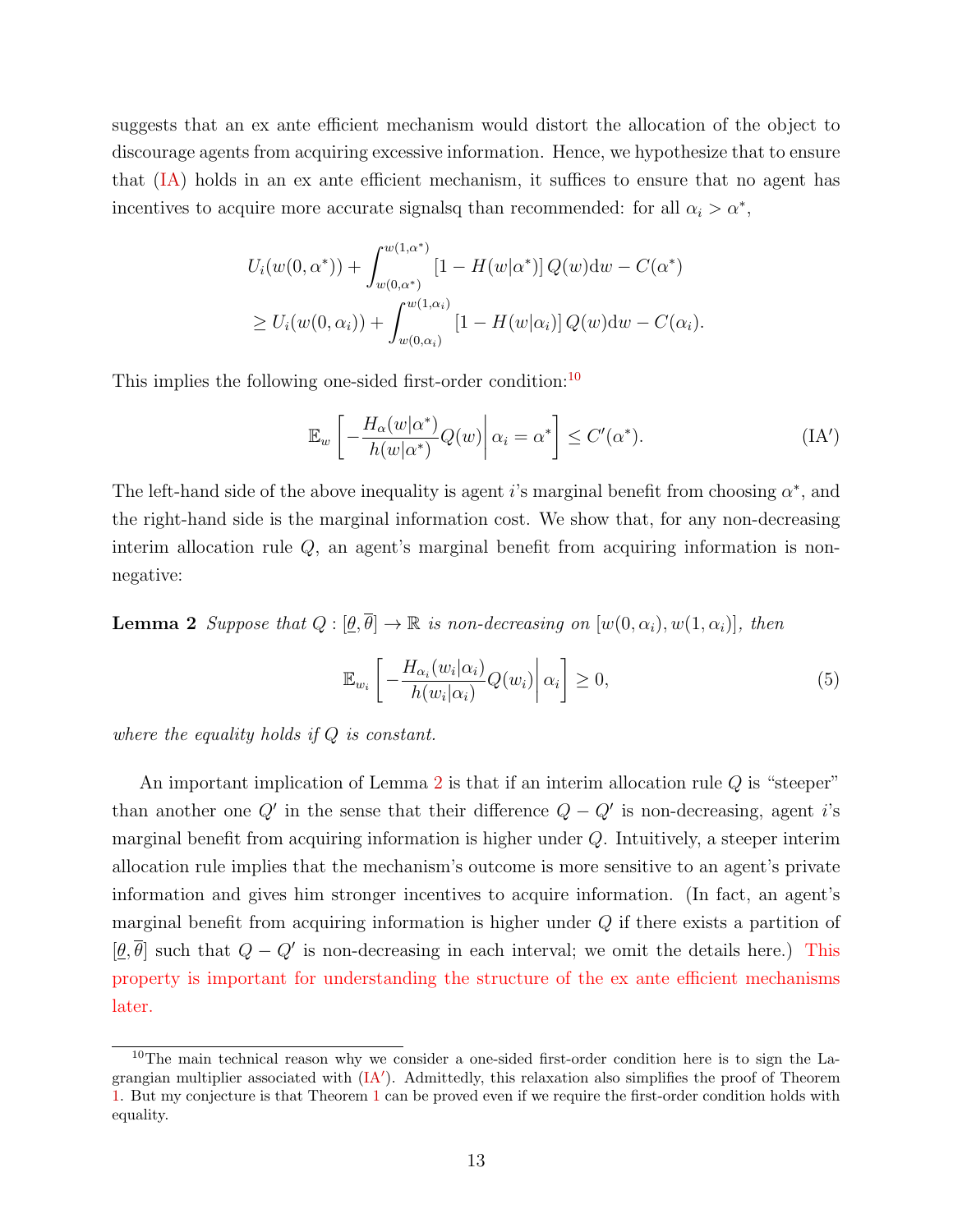Subsequently, we first consider the social planner's relaxed problem by replacing [\(IA\)](#page-11-3) by  $(IA')$  $(IA')$ , and then show that  $(IA')$  holds with equality when  $\alpha^*$  is chosen optimally. Finally, the first-order approach is valid if the second-order condition of the agents' optimization problem is satisfied. Appendix [A.3](#page-75-0) provides sufficient conditions that ensure the first-order approach to be valid.

Although  $(IA')$  $(IA')$  is easier to work with than  $(IA)$ , it is still nonstandard and prevents us from solving the social planner's problem directly as in [Myerson](#page-87-9) [\(1981\)](#page-87-9). To overcome this difficulty, we focus on reduced form auctions. Formally, a reduced form allocation rule is defined as follows:

**Definition 3** An allocation rule **q** implements  $Q : [\underline{\theta}, \overline{\theta}] \rightarrow [0, 1]$  and Q is the reduced form of q if q satisfies [\(2\)](#page-10-0) and [\(F\)](#page-11-4) for all  $w \in [\underline{\theta}, \overline{\theta}]$ . Q is implementable if q exists implementing  $Q$ .

One important prior result we use in this paper is the necessary and sufficient condition of [Maskin and Riley](#page-86-4) [\(1984\)](#page-86-4), [Matthews](#page-87-10) [\(1984b\)](#page-87-10) and [Border](#page-85-5) [\(1991\)](#page-85-5), which characterizes the interim allocation rules implementable by symmetric mechanisms. By Theorem 1 in [Matthews](#page-87-10) [\(1984b\)](#page-87-10), any non-decreasing function  $Q : [\underline{\theta}, \overline{\theta}] \to [0, 1]$  is implementable if and only if it satisfies

<span id="page-14-1"></span><span id="page-14-0"></span>
$$
Y(w) := \int_{w}^{\overline{\theta}} \left[ H(z|\alpha^*)^{n-1} - Q(z) \right] h(z|\alpha^*) \mathrm{d}z \ge 0, \ \forall w \in [\underline{\theta}, \overline{\theta}]. \tag{F'}
$$

The above condition says that the probability of assigning the object to an agent whose posterior mean is above  $w$ ,  $n \int_w^{\theta} Q(z)h(z|\alpha^*)dz$ , must not exceed the probability with which an agent whose posterior mean is above w exists,  $1 - H(w|\alpha^*)^n = n \int_w^{\theta} H(z|\alpha^*)^{n-1} h(z|\alpha^*) \,dz$ . Clearly, this is a necessary condition for  $Q$  to be implementable. If  $Q$  is non-decreasing, Theorem 1 in [Matthews](#page-87-10) [\(1984b\)](#page-87-10) proves that this condition is also sufficient. Hence, given [\(MON\)](#page-12-4), we can replace  $(F)$  by  $(F')$  $(F')$ . Note that in equilibrium the support of the posterior means is give by  $W := [w(0, \alpha^*), w(1, \alpha^*)] \subset [\underline{\theta}, \overline{\theta}]$ . Therefore,  $(\overline{F}')$  imposes no restriction on Q outside W.

To summarize, the social planner's relaxed problem, denoted by  $(\mathcal{P}')$ , becomes:

$$
\max_{\alpha^*,(\boldsymbol{q},\boldsymbol{t})} \mathbb{E}\left[\sum_i (w_i + \gamma \sum_{j \neq i} w_j) q_i(\boldsymbol{w})\middle|\alpha_i = \alpha^* \ \forall i\right] - nC(\alpha^*),
$$

subject to [\(MON\)](#page-12-4),  $(IA')$  $(IA')$  and  $(F')$  $(F')$ . Note that all three constraints  $((IC), (IA)$  $((IC), (IA)$  $((IC), (IA)$  $((IC), (IA)$  and  $(F))$  $(F))$  in the original problem  $(\mathcal{P})$  $(\mathcal{P})$  $(\mathcal{P})$  are replaced by constraints ([\(MON\)](#page-12-4), [\(IA](#page-13-2)') and  $(F')$  $(F')$ ) that are expressed as functionals of the interim allocation rule Q. In order to work with reduced form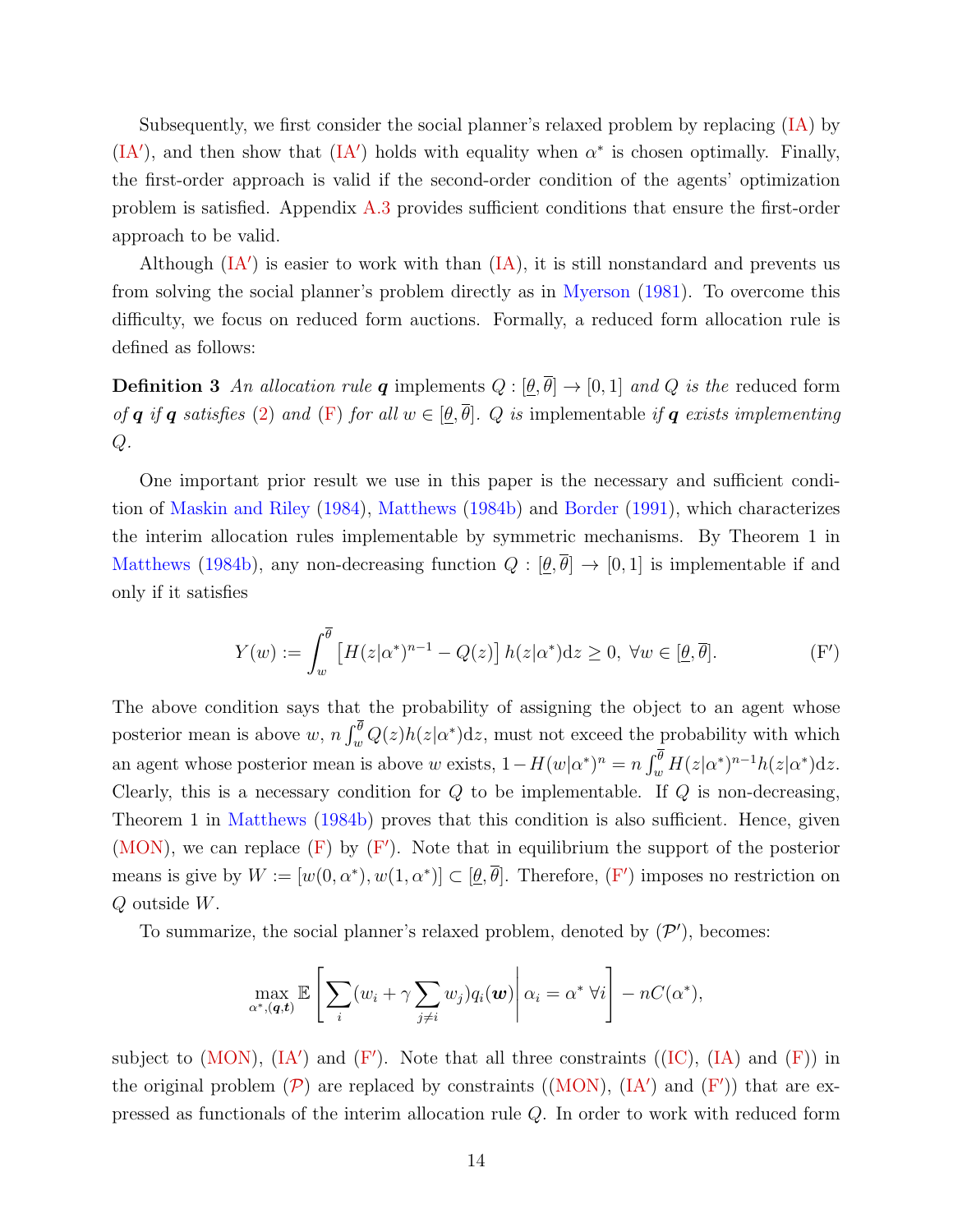auctions, we must also express the social planner's objective function or the expected social surplus as a functional of Q. This exercise is trivial when agents have private values ( $\gamma = 0$ ), because in this case an agent's expected valuation of the object and his winning probability are independent conditional on his private information. In general, this is impossible when agents' values are interdependent ( $\gamma > 0$ ), because in this case both an agent's expected valuation of the object and his winning probability depend on other agents' private information. Nonetheless, we can still write the expected social surplus as a functional of  $Q$  if  $Q$ is the reduced form of an ex ante efficient allocation rule, which never withholds the object. This is the result of Theorem [1.](#page-15-0)

<span id="page-15-0"></span>**Theorem 1** Suppose that the information structures are [supermodular ordered,](#page-7-2) and  $\alpha^*$  and  $(q, t)$  solve the social planner's relaxed problem  $(\mathcal{P}')$ . Then

$$
\sum_{i} q_i(\boldsymbol{w}) = 1 \text{ for almost all } \boldsymbol{w} \in W^n. \tag{6}
$$

The proof of Theorem [1](#page-15-0) can be found in Section [3.1.](#page-16-0) Using Theorem [1](#page-15-0) and the law of iterated expectations, the social planner's objective function can be rewritten as a functional of Q:

$$
\mathbb{E}_{\boldsymbol{w}}\left[\sum_i (w_i + \gamma \sum_{j \neq i} w_j) q_i(\boldsymbol{w})\middle| \alpha_i = \alpha^* \ \forall i\right] = \sum_i \mathbb{E}_{w_i} \left[(1 - \gamma) w_i Q(w_i) | \alpha_i = \alpha^*\right] + n \gamma \mu.
$$

Because the second term,  $n\gamma\mu$ , is a constant, we ignore it from here on. Hence, the social planner's relaxed problem  $(\mathcal{P}')$  $(\mathcal{P}')$  $(\mathcal{P}')$  can be rewritten as follows:

<span id="page-15-2"></span>
$$
\max_{\alpha^*,Q} \mathbb{E}_w \left[ (1-\gamma) w Q(w) | \alpha^* \right] - C(\alpha^*),\tag{P'}
$$

subject to

$$
Y(w) = \int_{w}^{\overline{\theta}} [H(z|\alpha^*)^{n-1} - Q(z)]h(z|\alpha^*)dz \ge 0, \ \forall w \in [\underline{\theta}, \overline{\theta}].
$$
 (F')

<span id="page-15-1"></span> $Q(w)$  is non-decreasing in w, [\(MON\)](#page-12-4)

$$
\mathbb{E}_w \left[ -\frac{H_\alpha(w|\alpha^*)}{h(w|\alpha^*)} Q(w) \middle| \alpha^* \right] \le C'(\alpha^*). \tag{IA'}
$$

In addition to being instrumental in solving the social planner's problem, Theorem [1](#page-15-0) also has some inherent economic interest. Obviously, when information is exogenous, the efficient mechanism never withholds the object. This is not obvious when information is endogenous,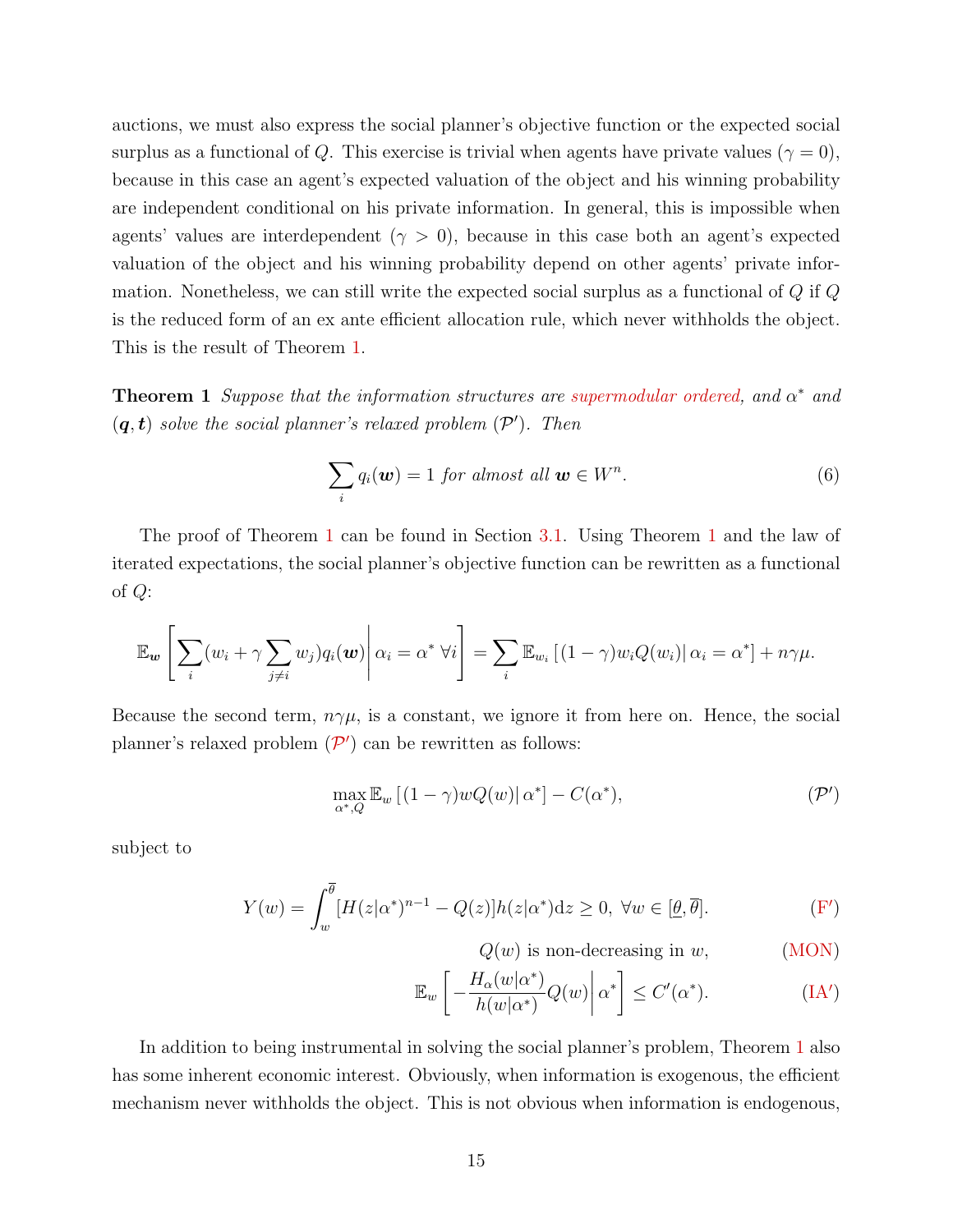because, by withholding the object occasionally, the social planner can discourage agents from acquiring excessive information, which may improve efficiency ex ante. However, intuitively, whenever the social planner withholds the object, she can also allocate it randomly. By doing so, the ex post allocative efficiency improves while the agents' ex ante incentives to acquire information are unaffected.

Though intuitive, the proof of Theorem [1](#page-15-0) is non-trivial. This is because the resulting mechanism, by simply randomizing the object whenever it is withheld, is likely to violate [\(MON\)](#page-12-4) or [\(IA](#page-13-2)'). To illustrate this difficulty, let A be a set of types such that  $\sum_i q_i(\boldsymbol{w}) < 1$ whenever  $w \in A^n$ . Suppose that A has a "hole" in the sense that there exists an interval  $(\underline{w}, \overline{w})$  such that  $(\underline{w}, \overline{w}) \cap A = \emptyset$  and inf  $A < \underline{w} < \overline{w} < \sup A$ .

If we simply redefine  $q$  such that it remains unchanged outside  $A^n$  and  $\sum_i q_i(\boldsymbol{w}) = 1$  for all  $w \in A^n$ , the resulting Q remains unchanged for all  $w \in (\underline{w}, \overline{w})$  but increases for all  $w \in A$ . If we allocate the object too often to agents whose types are in  $[\underline{\theta}, \underline{w}] \cap A$ , the resulting Q will no longer be non-decreasing and violate [\(MON\)](#page-12-4). If we allocate the object too often to agents whose types are in  $[\overline{w}, \overline{\theta}] \cap A$ , the resulting Q is becomes steeper. Because a steeper interim allocation rule gives an agent a higher marginal benefit from acquiring information, this change will lead to a violation of  $(IA')$  $(IA')$ . Hence, to ensure that the new q generates a higher social surplus while respects all the constraints, we must adjust  $q$  not only inside  $A^n$ , but also outside  $A<sup>n</sup>$ .

Finally, Theorem [1](#page-15-0) implies that under some regularity condition the lump sum transfers can be chosen so that  $(IR)$  is satisfied and the social planner's revenue is non-negative. This result is summarized in the following corollary.

**Corollary 1** Suppose that the information structures are [supermodular ordered,](#page-7-2) and  $\alpha^*$  and  $(q, t)$  solve the social planner's relaxed problem  $(\mathcal{P}')$  $(\mathcal{P}')$  $(\mathcal{P}')$ . Suppose, in addition, that  $(1 - \gamma)w [1-H(w|\alpha^*)] / h(w|\alpha^*)$  is non-decreasing in w. Then there exists  $\tilde{t}$  such that  $\alpha^*$  and  $(q, \tilde{t})$ solve  $(\mathcal{P}')$  $(\mathcal{P}')$  $(\mathcal{P}')$ , and  $(\mathrm{IR})$  is satisfied and the social planner's revenue is non-negative under this new mechanism.

#### <span id="page-16-0"></span>3.1 Proof of Theorem [1](#page-15-0)

This section contains the proof of Theorem [1.](#page-15-0) The readers who are not interested in the proof may skip this section and proceed directly to Section [3.2](#page-19-0) without loss of continuity.

<span id="page-16-1"></span>We prove Theorem [1](#page-15-0) by proving lemmas [3](#page-16-1) and [4.](#page-17-0) Observe first that if  $\alpha_i = \alpha^*$  for all i,  $Y(w(0, \alpha^*))$  is equal to 1 minus the probability of assigning the object to some agent. Clearly, [\(6\)](#page-14-1) is violated if and only if  $Y(w(0, \alpha^*)) > 0$ . Then we have the following lemma: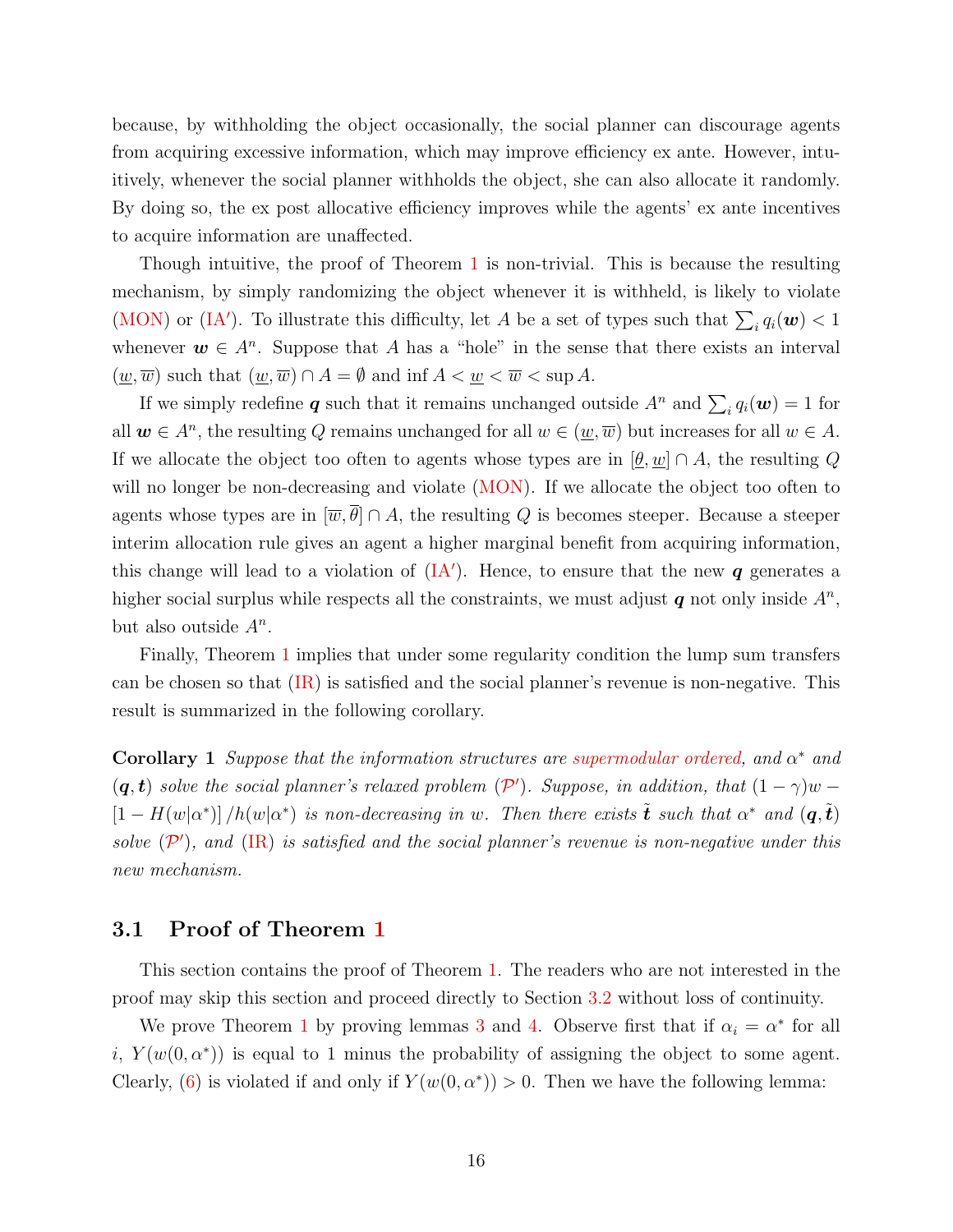<span id="page-17-1"></span>

Figure 1: Proof idea of Lemma [3](#page-16-1)

**Lemma 3** Suppose that the information structures are [supermodular ordered](#page-7-2) and  $\alpha_i = \alpha^*$  for all i. Let Q be any interim allocation rule satisfying  $(F')$  $(F')$ , [\(MON\)](#page-12-4),  $(IA')$  $(IA')$  and  $Y(w(0, \alpha^*)) > 0$ . Then there exists  $\hat{Q}$  satisfying  $(F')$  $(F')$ , [\(MON\)](#page-12-4) and [\(IA](#page-13-2)') such that

$$
\hat{Q}(w) \ge Q(w), \ \forall w \in W,\tag{7}
$$

and the strict inequality holds for a set of w with positive measure.

The intuition behind the proof of Lemma [3](#page-16-1) can be illustrated by Figure [1.](#page-17-1) Supposing that Q satisfies the assumptions in Lemma [3,](#page-16-1) one can construct another interim allocation rule Q by increasing Q at the lower end of its domain as in Figure [1.](#page-17-1) Clearly, the resulting Q is non-decreasing and implementable if the change is sufficiently small. It remains to verify that  $\hat{Q}$  also satisfies [\(IA](#page-13-2)'). Intuitively, agents have weaker incentives to acquire information if outcomes are less sensitive to changes in their private information. Formally, recall that Lemma [2](#page-13-1) implies that if  $\hat{Q}$  is less steep than  $Q$  in the sense that it differs from  $Q$  by a non-increasing function (as in Figure [1\)](#page-17-1), for any amount of information acquired (or any  $\alpha$ ),  $\hat{Q}$  gives agents a smaller marginal benefit from acquiring information that  $Q$  does. Hence,  $\hat{Q}$  satisfies [\(IA](#page-13-2)') as  $Q$  does.

The gap between Lemma [3](#page-16-1) and Theorem [1](#page-15-0) is that, when  $\gamma > 0$ , the expected social surplus

$$
\mathbb{E}_{\boldsymbol{w}}\left[\sum_{i}(w_i+\gamma\sum_{j\neq i}w_j)q_i(\boldsymbol{w})\middle|\alpha_i=\alpha^*\ \forall i\right]
$$

<span id="page-17-0"></span>does not directly depend on Q. To prove Theorem [1,](#page-15-0) we need to show that, for any ex-post allocation rule q implementing  $Q$ , we can find an ex post allocation rule  $\hat{q}$  that implements  $\hat{Q}$  and yields higher expected social surplus. This is the result of Lemma [4.](#page-17-0)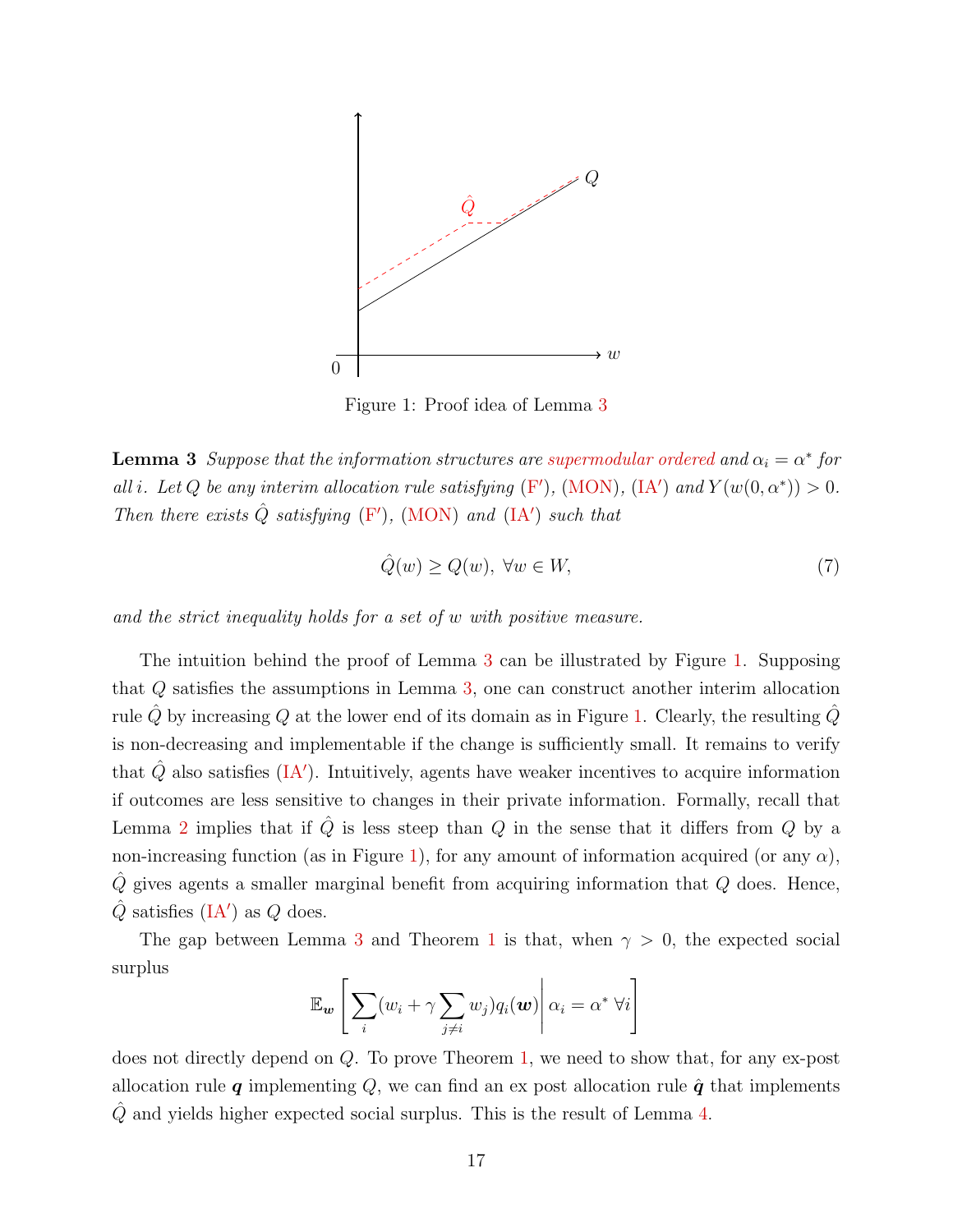**Lemma 4** Suppose that the information structures are [supermodular ordered](#page-7-2) and  $\alpha_i = \alpha^*$ for all i. Let Q and  $\hat{Q}$  be two implementable allocation rules satisfying [\(7\)](#page-15-2). Let **q** be an ex-post allocation rule that implements  $Q$ . Then there exists an ex-post allocation rule  $\hat{q}$  that implements  $\hat{Q}$  and satisfies

$$
\mathbb{E}_{\boldsymbol{w}}\left[\sum_i (w_i + \gamma \sum_{j \neq i} w_j) \hat{q}_i(\boldsymbol{w})\middle|\alpha_i = \alpha^* \ \forall i\right] > \mathbb{E}_{\boldsymbol{w}}\left[\sum_i (w_i + \gamma \sum_{j \neq i} w_j) q_i(\boldsymbol{w})\middle|\alpha_i = \alpha^* \ \forall i\right].
$$

The proof of Lemma [4](#page-17-0) relies on the following technical lemma. We slightly abuse notation a bit and let h denote the probability measure on W corresponding to  $H(w_i|\alpha^*)$ .

<span id="page-18-2"></span>**Lemma 5** Let  $Q: W \to [0,1]$  be an interim allocation rule and  $\rho: W^n \to [0,1]$  be a symmetric measurable function. Then there exists a symmetric ex post allocation rule  $q$  that implements Q and satisfies  $\sum_i q_i(\boldsymbol{w}) \geq \rho(\boldsymbol{w})$  for almost all  $\boldsymbol{w} \in W^n$  if and only if, for all measurable sets  $A \subset W$ , the following inequality holds

<span id="page-18-0"></span>
$$
\int_{A^n} \rho(\boldsymbol{w}) dh^n(\boldsymbol{w}) \le n \int_A Q(w_i) dh(w_i) \le \int_{A^n} dh^n(\boldsymbol{w}). \tag{8}
$$

To see that inequality [\(8\)](#page-18-0) is necessary, suppose that there exists an ex post allocation rule q that implements Q and satisfies  $\sum_i q_i(\boldsymbol{w}) \ge \rho(\boldsymbol{w})$  for almost all  $\boldsymbol{w} \in W^n$ . For any measurable set  $A \subset W$ , the probability with which some agent whose type is in A receives the object is given by  $n \int_A Q(w_i) dh(w_i)$ . On the one hand, this probability must exceed the probability with which some agent receives the object when all agents' types are in A,  $\int_{A^n} \sum_i q_i(\bm{w}) dh^n(\bm{w})$ , which is bounded below by  $\int_{A^n} \rho(\bm{w}) dh^n(\bm{w})$  by assumption. This gives rise to the first inequality. On the other hand, it cannot exceed the probability with which an agent whose type is in A exists,  $\int_{A^n} dh^n(\boldsymbol{w})$ . This gives rise to the second inequality. In Appendix [A.1,](#page-45-0) we show that  $(8)$  is also sufficient.<sup>[11](#page-18-1)</sup>

With Lemma [5](#page-18-2) in hand, it is easy to prove Lemma [4.](#page-17-0)

**Proof of Lemma [4.](#page-17-0)** Consider two implementable allocation rules  $Q$  and  $Q$  satisfying  $(7)$ . Let q be a symmetric ex-post allocation rule that implements Q. Define  $\rho: W^n \to [0, 1]$  by  $\rho(\boldsymbol{w}) := \sum_i q_i(\boldsymbol{w})$  for all  $\boldsymbol{w} \in W^n$ . Then  $\rho$  is symmetric. By Lemma [5,](#page-18-2)

$$
\int_{A^n} dh^n(\boldsymbol{w}) \ge n \int_A \hat{Q}(w_i) dh(w_i) \ge n \int_A Q(w_i) dh(w_i) \ge \int_{A^n} \rho(\boldsymbol{w}) dh^n(\boldsymbol{w}).
$$

By Lemma [5,](#page-18-2) there exists an allocation rule  $\hat{\boldsymbol{q}}$  that implements  $\hat{Q}$  and satisfies  $\sum \hat{q}_i(\boldsymbol{w}) \geq$ 

<span id="page-18-1"></span><sup>&</sup>lt;sup>11</sup>Note also that if  $A = [w, \overline{\theta}]$ , then the second inequality in [\(8\)](#page-18-0) becomes [\(F](#page-14-0)').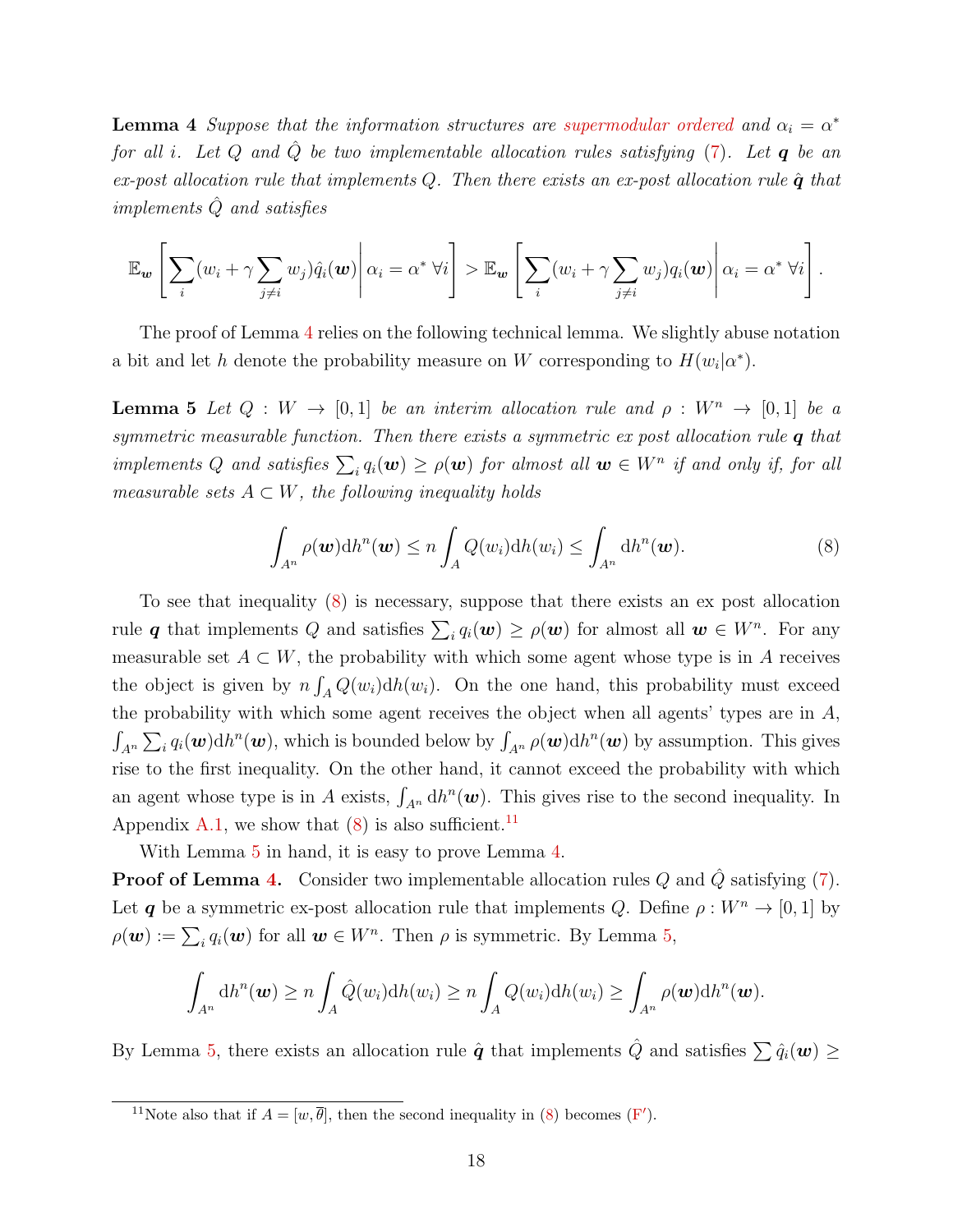$\rho(\boldsymbol{w}) = \sum_i q_i(\boldsymbol{w})$  for almost all  $\boldsymbol{w} \in W^n$ . Hence,

$$
\mathbb{E}_{\mathbf{w}}\left[\sum_{i}\left(w_{i}+\gamma\sum_{j\neq i}w_{j}\right)\hat{q}_{i}(\mathbf{w})\middle|\alpha_{i}=\alpha^{*} \ \forall i\right]
$$
\n
$$
=\sum_{i}\mathbb{E}_{w_{i}}\left[(1-\gamma)w_{i}\hat{Q}(w_{i})\middle|\alpha_{i}=\alpha^{*}\right]+\mathbb{E}_{\mathbf{w}}\left[\left(\gamma\sum_{i}w_{i}\right)\left(\sum_{i}\hat{q}_{i}(\mathbf{w})\right)\middle|\alpha_{i}=\alpha^{*} \ \forall i\right]
$$
\n
$$
>\sum_{i}\mathbb{E}_{w_{i}}\left[(1-\gamma)w_{i}Q(w_{i})\middle|\alpha_{i}=\alpha^{*}\right]+\mathbb{E}_{\mathbf{w}}\left[\left(\gamma\sum_{i}w_{i}\right)\left(\sum_{i}q_{i}(\mathbf{w})\right)\middle|\alpha_{i}=\alpha^{*} \ \forall i\right]
$$
\n
$$
=\mathbb{E}_{\mathbf{w}}\left[\sum_{i}\left(w_{i}+\gamma\sum_{j\neq i}w_{j}\right)q_{i}(\mathbf{w})\middle|\alpha_{i}=\alpha^{*} \ \forall i\right],
$$

where the strict inequality holds because Q and  $\hat{Q}$  satisfies [\(7\)](#page-15-2) and  $\sum_i \hat{q}_i(\bm{w}) \geq \sum_i q_i(\bm{w})$  for almost all  $w \in W^n$ . This completes the proof.

## <span id="page-19-0"></span>3.2 Optimal mechanisms for fixed  $\alpha^*$

We solve the principal's relaxed problem  $(\mathcal{P}')$  $(\mathcal{P}')$  $(\mathcal{P}')$  in two steps. In this subsection, we solve the following sub-problem for each  $\alpha^* \in [\alpha, \overline{\alpha}]$ , denoted by  $(\mathcal{P}' - \alpha^*)$  $(\mathcal{P}' - \alpha^*)$  $(\mathcal{P}' - \alpha^*)$ :

<span id="page-19-1"></span>
$$
V(\alpha^*) := \max_{Q} \mathbb{E}_w \left[ wQ(w) | \alpha^* \right],\tag{P'-\alpha^*}
$$

subject to [\(F](#page-14-0)'), [\(MON\)](#page-12-4) and [\(IA](#page-13-2)'). In Section [3.3,](#page-27-0) we solve  $\max_{\alpha \in [\alpha,\overline{\alpha}]} (1-\gamma)V(\alpha) - C(\alpha)$ .

Fix  $\alpha^*$ . If the principal adopts the ex post efficient mechanism, the interim allocation rule is given by  $Q(w) = H(w|\alpha^*)^{n-1}$  for all w. Clearly, if  $\alpha^*$  is such that

<span id="page-19-2"></span>
$$
\mathbb{E}_w \left[ -\frac{H_\alpha(w|\alpha^*)}{h(w|\alpha^*)} H(w|\alpha^*)^{n-1} \, \middle| \, \alpha^* \right] \le C'(\alpha^*),\tag{9}
$$

the ex post efficient mechanism solves  $(\mathcal{P}'-\alpha^*)$  $(\mathcal{P}'-\alpha^*)$  $(\mathcal{P}'-\alpha^*)$ . In the rest of this subsection, we assume that  $\alpha^*$  is such that [\(9\)](#page-19-2) is violated. In what follows, we consider two cases in turn. In Section [3.2.1,](#page-20-0) we consider the special case in which the information structures are [uniformly](#page-8-4) [supermodular ordered.](#page-8-4) In this case, we first solve a relaxed problem of  $(\mathcal{P}'\text{-}\alpha^*)$  $(\mathcal{P}'\text{-}\alpha^*)$  $(\mathcal{P}'\text{-}\alpha^*)$  by ignoring the monotonicity constraint [\(MON\)](#page-12-4), and then show that if the information structures are [uniformly supermodular ordered,](#page-8-4) the solutions of this relaxed problem automatically satisfy [\(MON\)](#page-12-4). In Section [3.2.2,](#page-23-0) we consider the general case when the information structures are [supermodular ordered.](#page-7-2) In this case, the solutions of the relaxed problem violates [\(MON\)](#page-12-4) in general. In the main text, we present an informal arugument to derive the optimal solutions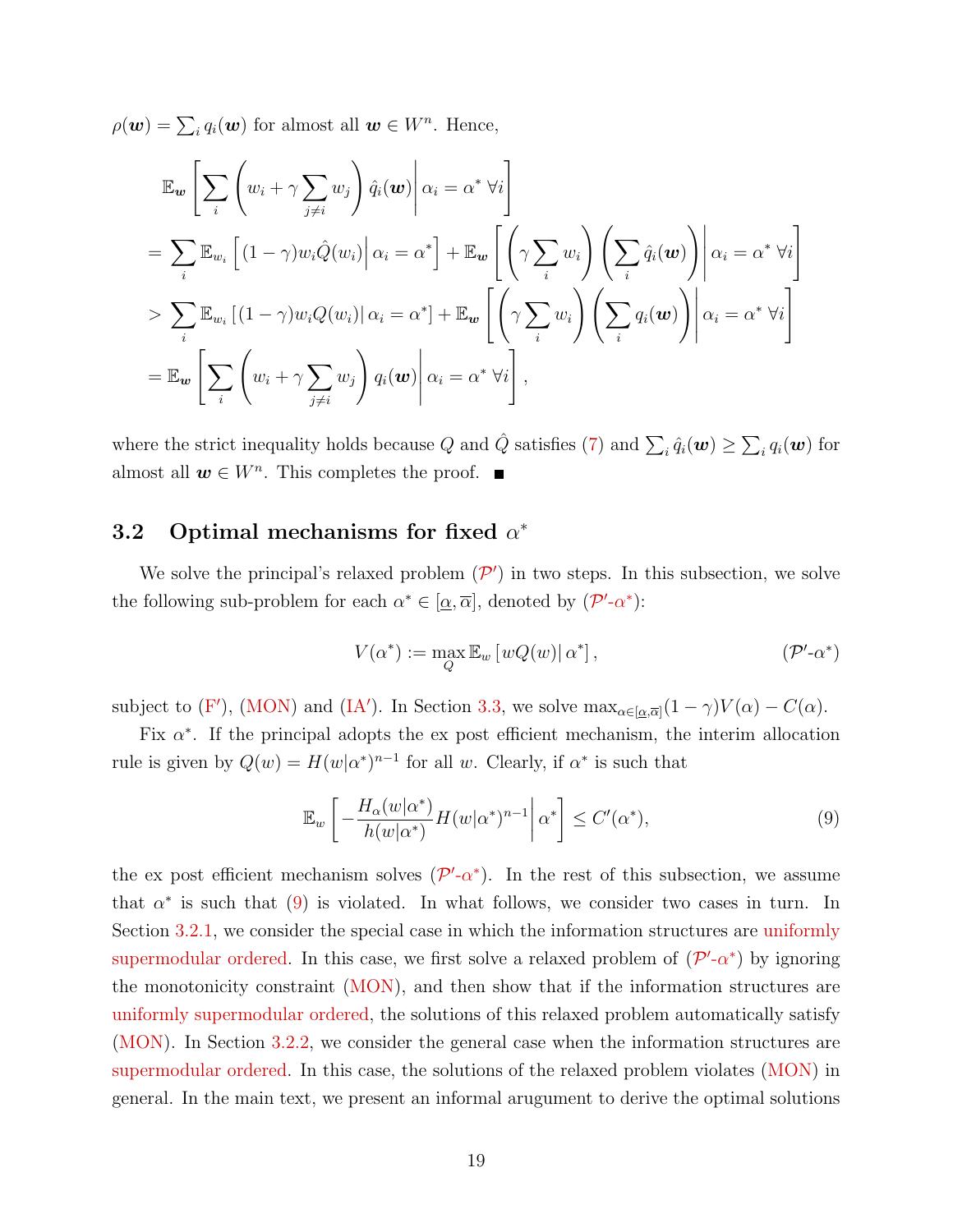of  $(\mathcal{P}'-\alpha^*)$  $(\mathcal{P}'-\alpha^*)$  $(\mathcal{P}'-\alpha^*)$  using [Myerson](#page-87-9) [\(1981\)](#page-87-9)'s ironing procedure. The formal analysis can be found in Appendix [A.2.](#page-50-0)

#### <span id="page-20-0"></span>3.2.1 Optimal mechanisms in the regular case

If we ignore the monotonicity constraint [\(MON\)](#page-12-4), the following Lagrangian relaxation can be used to get an intuition of the optimal solution:

$$
\mathcal{L} := \int_{w(0,\alpha^*)}^{w(1,\alpha^*)} \varphi^{\lambda_X} \left( H(w|\alpha^*), \alpha^* \right) Q(w) h(w|\alpha^*) \mathrm{d}w + \lambda_X C'(\alpha^*), \tag{10}
$$

where  $\lambda_X > 0$  is the Lagrangian multiplier associated with  $(IA')$  $(IA')$  and  $\varphi^{\lambda_X}(\cdot, \alpha^*)$  is defined  $by<sup>12</sup>$  $by<sup>12</sup>$  $by<sup>12</sup>$ 

$$
\varphi^{\lambda_X}(t, \alpha^*) := H^{-1}(t|\alpha^*) + \lambda_X \frac{H_\alpha(H^{-1}(t|\alpha^*)|\alpha^*)}{h(H^{-1}(t|\alpha^*)|\alpha^*)}, \ \forall t \in [0, 1].
$$

 $\varphi^{\lambda_X}(H(w|\alpha^*), \alpha^*)$  can be viewed as the "virtual value" associated with posterior mean w:

$$
\varphi^{\lambda_X}(H(w|\alpha^*), \alpha^*) = w + \lambda_X \frac{H_\alpha(w|\alpha^*)}{h(w|\alpha^*)}. \ \forall w \in W.
$$

The first term in the virtual value,  $w$ , is the posterior mean of an agent's type. In the case of private values ( $\gamma = 0$ ), this is equal to his expected valuation of the object. In the expost efficient mechanism, an agent is rewarded based on his posterior mean. When the agents can choose how much information to acquire, we must subtract, from an agent's posterior mean,  $\lambda_X$  multiplied by the marginal change of his posterior mean if he acquires more precise information:

$$
-\frac{H_{\alpha}(w|\alpha^*)}{h(w|\alpha^*)}=w_{\alpha}(s,\alpha^*),
$$

where s is such that  $w(s, \alpha^*) = w$ . In an ex ante efficient mechanism, an agent is rewarded based on his virtual value. When the information structures are [supermodular ordered,](#page-7-2)  $-H_\alpha(w|\alpha^*)/h(w|\alpha^*)$  is strictly increasing in w. Hence, the virtual value (as a function of the posterior mean) is less steeper than the posterior mean. In other words, an agent's virtual value is less sensitive to his private information than his posterior mean. This difference discourages agents from acquiring excessive information as they do under the ex post efficient mechanism.[13](#page-20-2)

<span id="page-20-1"></span><sup>&</sup>lt;sup>12</sup>We define  $\varphi^{\lambda_X}(\cdot, \alpha^*)$  as a function of percentiles rather than posterior means simply to make it easier to define "ironed virtual values" later when the pointwise virtual surplus maximizer violates [\(MON\)](#page-12-4).

<span id="page-20-2"></span><sup>&</sup>lt;sup>13</sup>The standard virtual value in a revenue maximization problem is defined as the difference between a type's true value and the information rents necessary to induce truthtelling. Here, because the social planner's goal is to maximize the social surplus rather than her revenue, the inverse hazard rate associated with the information rents does not appear.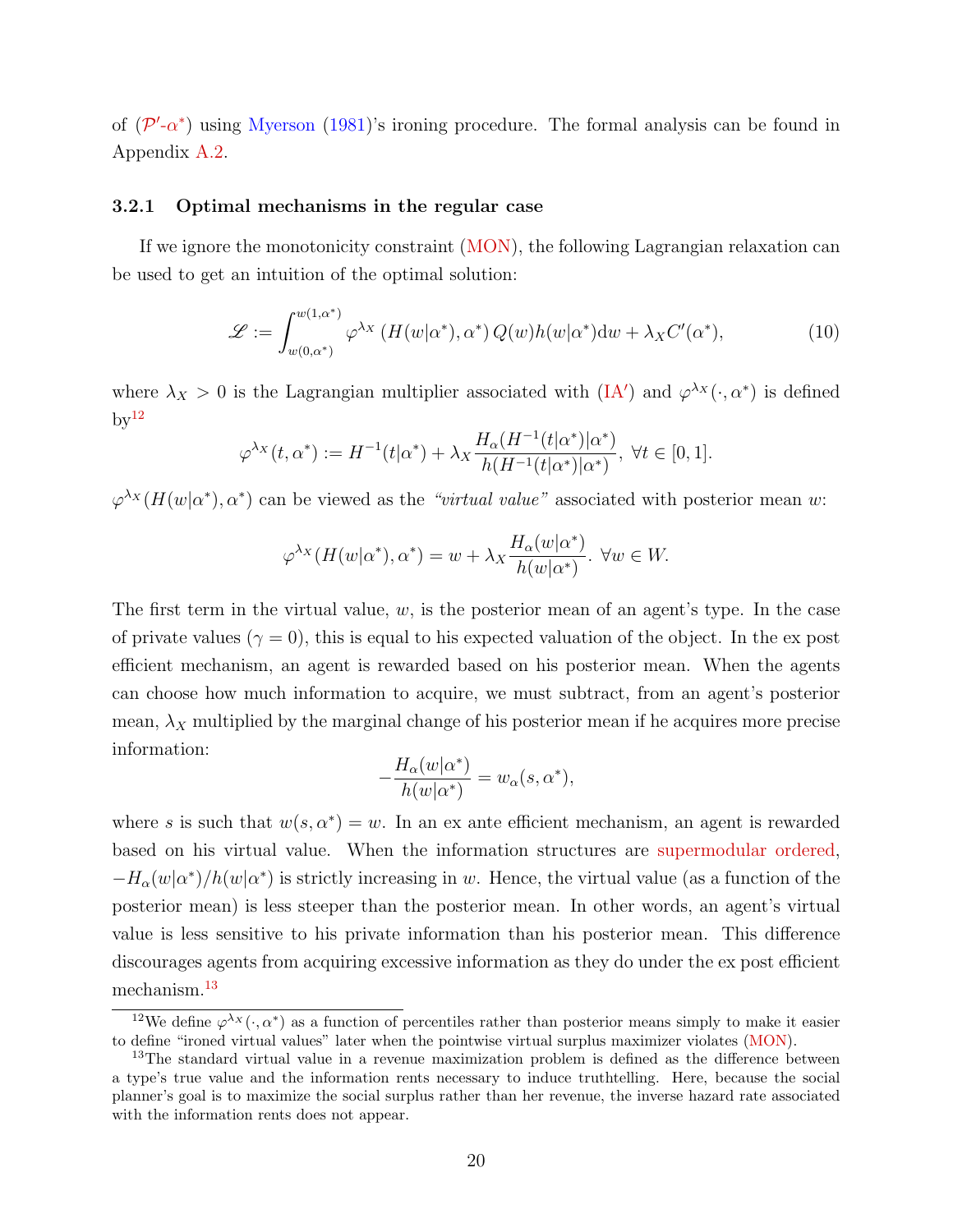If the virtual values are non-decreasing in w when  $\lambda_X$  is chosen optimally, the optimal solution to  $(\mathcal{P}'\text{-}\alpha^*)$  $(\mathcal{P}'\text{-}\alpha^*)$  $(\mathcal{P}'\text{-}\alpha^*)$  can be obtained by maximizing the virtual surplus pointwise because there exists a pointwise virtual surplus maximizer that is non-decreasing and satisfies [\(MON\)](#page-12-4).

This method works in the simple case in which the information structures are [uniformly](#page-8-4) [supermodular ordered.](#page-8-4) Recall that in this case we have

$$
-\frac{H_{\alpha}(w|\alpha^*)}{h(w|\alpha^*)} = \frac{w-\mu}{b(\alpha^*)}, \ \forall w.
$$

Hence, the virtual values are given by

$$
\varphi^{\lambda_X}(H(w|\alpha^*), \alpha^*) = w - \lambda_X \frac{w - \mu}{b(\alpha^*)}, \ \forall w.
$$

We argue that the optimal  $\lambda_X$  is equal to  $b(\alpha^*)$ . Suppose that  $\lambda_X < b(\alpha^*)$ . In this case, the virtual value is strictly increasing and the pointwise virtual surplus maximizer is the ex post efficient allocation rule:  $Q(w) = H(w|\alpha^*)^{n-1}$  for all w. However, by assumption,  $\alpha^*$ is such that  $(9)$  is violated. This implies that  $(IA')$  $(IA')$  is violated, which is a contradiction. Hence,  $\lambda_X \geq b(\alpha^*)$ . Suppose that  $\lambda_X > b(\alpha^*)$ . In this case, the virtual value is strictly decreasing and the interim allocation rule Q that maximizes the expected virtual surplus and satisfies  $(MON)$  is constant. However, this implies that  $(IA')$  $(IA')$  holds with strict inequality and therefore  $\lambda_X = 0$ , which contradicts to the hypothesis that  $\lambda_X > b(\alpha^*) > 0$ . Hence, the optimal  $\lambda_X$  is equal to  $b(\alpha^*)$ .

When  $\lambda_X = b(\alpha^*)$ , the virtual value is constant:  $\varphi^{\lambda_X}(w, \alpha^*) = \mu$  for all w. Hence, any feasible non-decreasing allocation rule Q satisfying condition [\(6\)](#page-14-1) maximizes the expected virtual surplus. If Q also satisfies  $(IA')$  $(IA')$  with equality, it solves  $(\mathcal{P}'\text{-}\alpha^*)$  $(\mathcal{P}'\text{-}\alpha^*)$  $(\mathcal{P}'\text{-}\alpha^*)$ . These arguments prove the following proposition.

<span id="page-21-1"></span>Proposition 1 Suppose that the first-order approach is valid and the information structures are [uniformly supermodular ordered.](#page-8-4) Suppose, in addition, that  $\alpha^*$  is such that [\(9\)](#page-19-2) is violated. Then Q solves  $(\mathcal{P}'\text{-}\alpha^*)$  $(\mathcal{P}'\text{-}\alpha^*)$  $(\mathcal{P}'\text{-}\alpha^*)$  if and only if Q is non-decreasing and Q satisfies [\(6\)](#page-14-1) and [\(IA](#page-13-2)') with equality.

Note that there are typically multiple interim allocation rules that solve  $(\mathcal{P}'\text{-}\alpha^*)$  $(\mathcal{P}'\text{-}\alpha^*)$  $(\mathcal{P}'\text{-}\alpha^*)$ . Corollary [2](#page-21-0) below describes one of them whose corresponding direct mechanism has a simple and appealing implementation: standard auctions with discrete bids.

<span id="page-21-0"></span>Corollary 2 Suppose that the first-order approach is valid and the information structures are [uniformly supermodular ordered.](#page-8-4) Suppose, in addition, that  $\alpha^*$  is such that [\(9\)](#page-19-2) is violated. There exists a sequence of  $\{w^k\}_{k=0}^{m+1}$  such that  $w(0, \alpha^*) = w^0 < w^1 < \cdots < w^m <$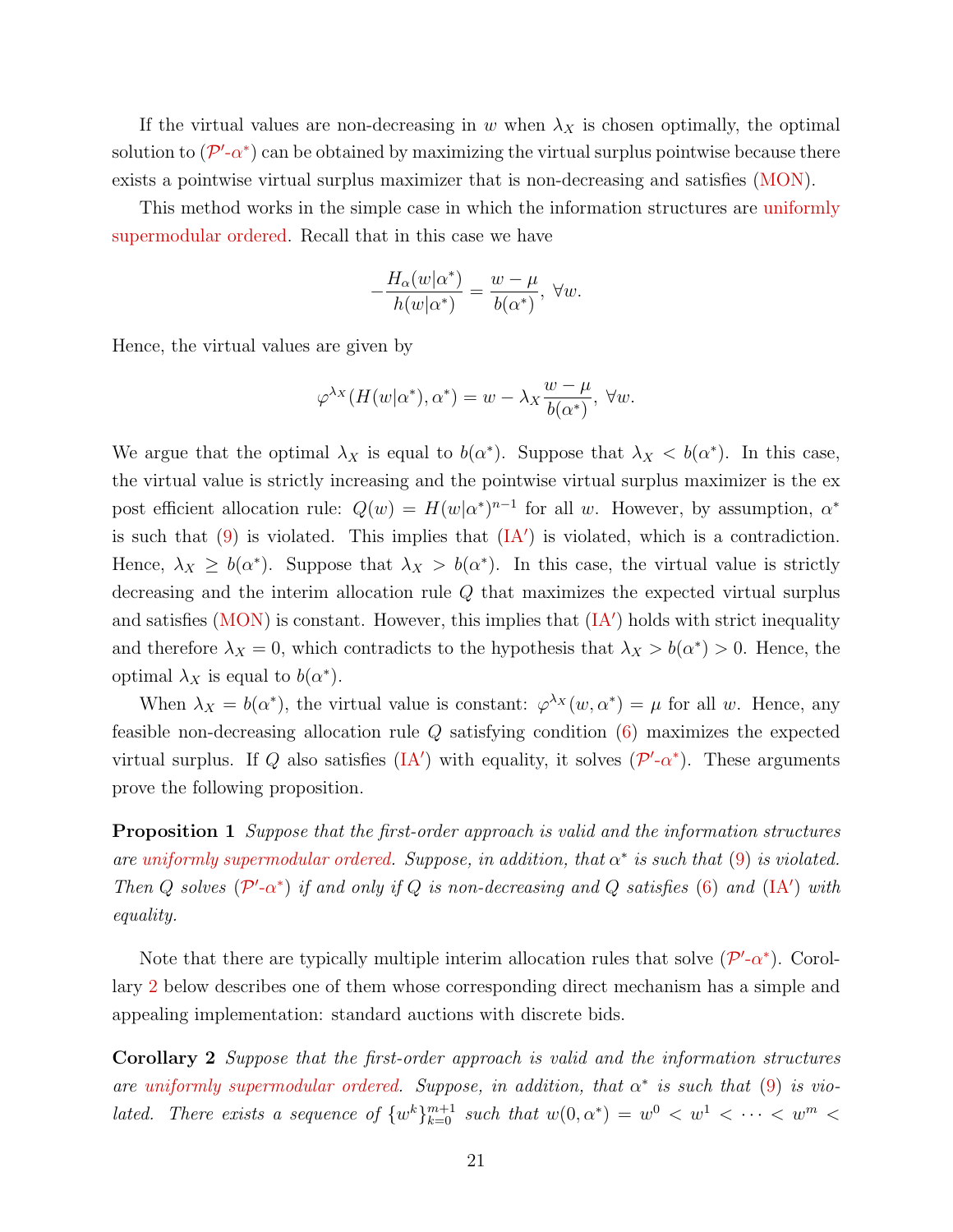$w^{m+1} = w(1, \alpha^*)$  such that the following interim allocation rule solves  $(\mathcal{P}'\text{-}\alpha^*)$  $(\mathcal{P}'\text{-}\alpha^*)$  $(\mathcal{P}'\text{-}\alpha^*)$ : for each  $k = 0, 1, \ldots, m$ 

$$
Q(w) := \frac{\frac{1}{n} \left[ H(w^{k+1}|\alpha^*)^n - H(w^k|\alpha^*)^n \right]}{H(w^{k+1}|\alpha^*) - H(w^k|\alpha^*)} \text{ if } w^k < w < w^{k+1}.
$$

The corresponding optimal direct mechanism can be implemented by a standard auction with m discrete bids.

In a standard auction with  $m$  discrete bids, an agent can choose a bid from a set predetermined bids:  $b^1 < \cdots < b^m$ . The agent with the highest bid wins and pays his or the second highest bid depending on the auction rule. Ties are broken uniformly at random. By restricting bids to discrete levels, we bunch nearby posterior means together, which clearly reduces agents' marginal benefits from gathering information. We further illustrate this idea in the following example in which agents can perform linear experiments.

Example 3 (Linear experiments) Consider the information structures in Example [1.](#page-9-1) Assume that  $F(\theta) = \theta$  with support [0, 1] and the cost function is given by

$$
C(\alpha) = \frac{3}{8} \left( \alpha - \frac{1}{2} \right)^2, \ \forall \alpha \in \left[ \frac{1}{2}, 1 \right],
$$

Then, as we demonstrate in Appendix [A.3,](#page-75-0) the first-order approach is valid. Assume that there are  $n = 2$  agents. Finally, let  $\gamma = 7/8$ .

As a benchmark, consider first the case in which the social planner runs a second-price auction with no restriction on bids. Suppose that both agents choose the same information structure before partipating in the auction. By [Krishna](#page-86-12) [\(2009\)](#page-86-12), in this auction there exists a symmetric equilibrium in which an agent's bid is strictly increasing in his posterior mean. Therefore, the allocation is ex post efficient. We argue that in this case it is an equilibrium for both agents to choose  $\hat{\alpha} = 11/18$ . Supposing that agent 2 chooses  $\hat{\alpha} = 11/18$ , agent 1's marginal benefit from acquiring information is 1/12. Clearly, it is optimal for agent 1 to choose  $\hat{\alpha} = 11/18$  as well.

However, this second-price auction is not socially optimal. As we demonstrate later in Example [4,](#page-30-0) the socially optimal information choice in this example is  $\alpha^* = 7/12$ , which is strictly less than  $\hat{\alpha} = 11/18$ . It can be verified that the following interim allocation rule solves  $(\mathcal{P}' - \alpha^*)$  $(\mathcal{P}' - \alpha^*)$  $(\mathcal{P}' - \alpha^*)$ :

$$
Q(w) = \begin{cases} \frac{1}{4} & \text{if } w < \frac{1}{2} \\ \frac{3}{4} & \text{if } w > \frac{1}{2} \end{cases}
$$

.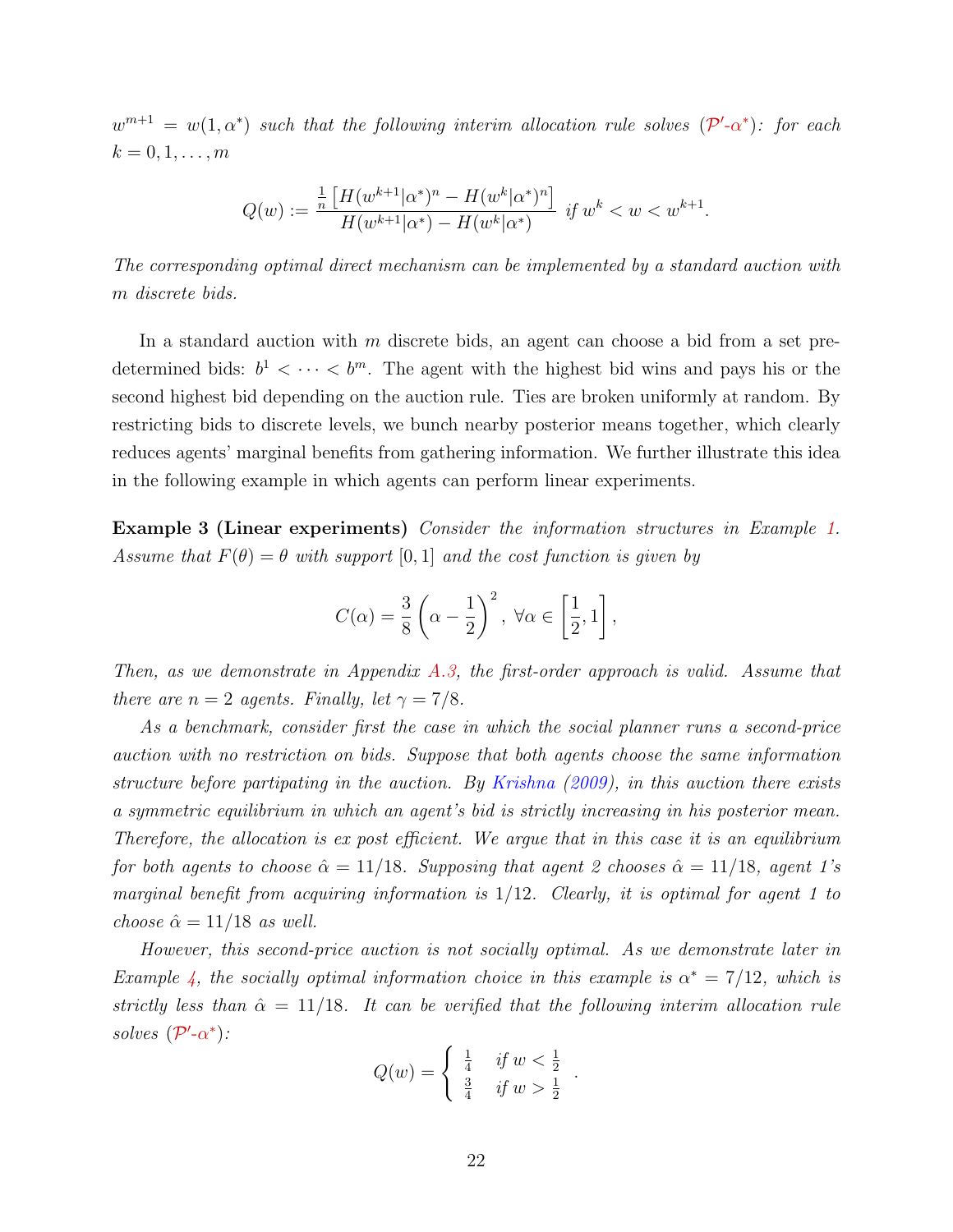Furthermore, the corresponding ex ante efficient mechanism can be implemented by the following second-price auction with two allowable bids:

$$
\underline{b} = -\frac{1}{2} + \frac{\alpha^*}{2} - \frac{\gamma \alpha^*}{2} + \frac{\gamma \alpha^{*2}}{4}, \n\overline{b} = \frac{5}{2} - \frac{3\alpha^*}{2} + \frac{5\gamma \alpha^*}{2} - \frac{3\gamma \alpha^{*2}}{4}.
$$

Ties are broken uniformly at random. We argue that, if both agents chooses  $\alpha^* = 7/12$  exante, it is an equilibrium in which an agent bids  $\underline{b}$  if  $w < 1/2$  and bids  $\overline{b}$  otherwise. Supposing that agent 2 follows this strategy, the payoff of agent 1 whose posterior mean is w and bids b is given by

$$
U(b; w) = \begin{cases} \frac{1}{4}w + \frac{\alpha^*}{8} - \frac{1}{8} & \text{if } b = \underline{b} \\ \frac{3}{4}w + \frac{\alpha^*}{8} - \frac{3}{8} & \text{if } b = \overline{b} \end{cases}.
$$

It is easy to see that it is optimal for agent 1 to bid b if  $w < 1/2$  and bid  $\overline{b}$  otherwise. (In fact, this is true regardless of agent 1's information choice.) Next, consider agent 1's incentives to acquire information. Supposing that agent 2 chooses  $\alpha^* = \frac{7}{12}$ , agent 1's marginal benefit from acquiring information is 1/16. Clearly, it is optimal for agent 1 to choose  $\alpha^* = 7/12$ as well.

Restricting bids to discrete levels is not uncommon in auctions in practice. For example, eBay auctions require that the next bid must exceed the current price plus a bid increment and FCC spectrum auctions adopt a minimum clock price increment. Most existing auction theories predict that discrete bids lead to inefficiency and they are mainly used in practice to simplify communication processes and speed auctions (see [Ausubel and Cramton](#page-85-2) [\(2004\)](#page-85-2)). Our results suggest an alternative justification for the prevalence of discrete bids. That is, when agents have interdependent values and can covertly acquire information at some cost, the use of discrete bids can improve ex ante efficiency.

#### <span id="page-23-0"></span>3.2.2 Optimal mechanisms in the general case

If the information structures are not [uniformly supermodular ordered,](#page-8-4) typically a pointwise virtual surplus maximizer is not non-decreasing (or violates  $(MON)$ ) and ironing is necessary. In particular, an optimal solution can be obtained by ironing  $\varphi^{\lambda_X}(\cdot, \alpha^*)$  in the following procedure first introduced by [Myerson](#page-87-9) [\(1981\)](#page-87-9). For each  $t \in [0, 1]$ , define

$$
J^{\lambda_X}(t,\alpha^*) := \int_0^t \varphi^{\lambda_X}(\tau,\alpha^*)\mathrm{d}\tau.
$$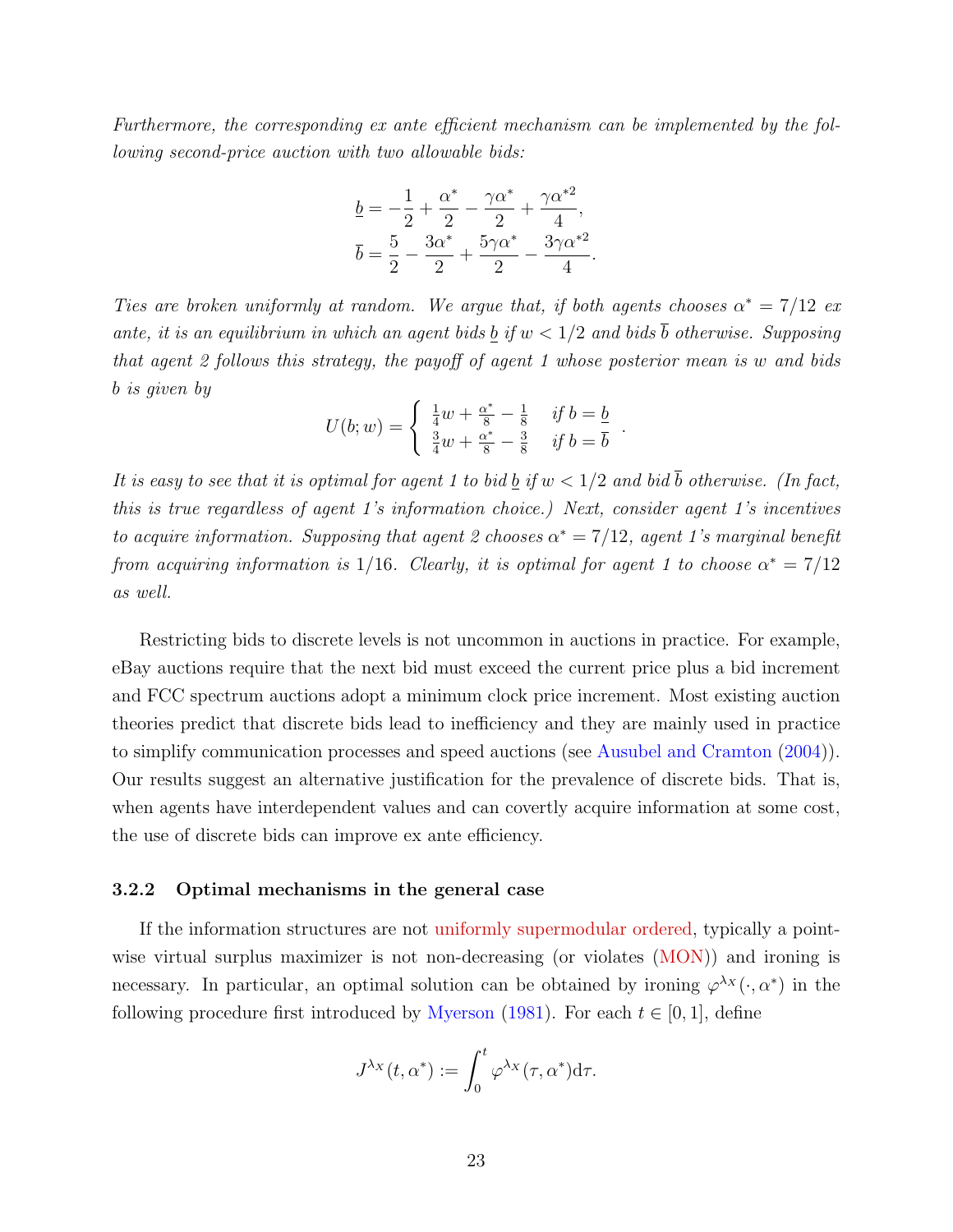<span id="page-24-0"></span>

Figure 2: Ironing

Let  $\overline{J}^{\lambda_X}$  denote the convex hull of  $J^{\lambda_X}$ , defined by

$$
\overline{J}^{\lambda_X}(t,\alpha^*) := \min \left\{ \beta J(t_1,\alpha^*) + (1-\beta)J(t_2,\alpha^*) | t_1, t_2 \in [0,1], \beta t_1 + (1-\beta)t_2 = t \right\}, \ \forall t \in [0,1].
$$

This is illustrated by Figure [2.](#page-24-0) Because  $\overline{J}^{\lambda_X}(\cdot, \alpha^*)$  is convex, it is continuously differentiable virtually everywhere. Define the *ironed virtual value*  $\overline{\varphi}^{\lambda_X}(\cdot, \alpha^*)$  as follows. First, for each  $t \in (0,1)$  such that  $\partial \overline{J}^{\lambda_X}(t, \alpha^*)/\partial t$  exists, let  $\overline{\varphi}^{\lambda_X}(t, \alpha^*) := \partial \overline{J}^{\lambda_X}(t, \alpha^*)/\partial t$ . Second, extend  $\overline{\varphi}^{\lambda_X}(\cdot, \alpha^*)$  to [0, 1] by right continuity. Because  $\overline{J}^{\lambda_X}(\cdot, \alpha^*)$  is convex,  $\overline{\varphi}^{\lambda_X}(\cdot, \alpha^*)$  is non-decreasing.

Let  $\lambda_X$  be chosen optimally. By the standard argument, we can show that the expected social surplus is bounded above by the maximum ironed virtual surplus plus a constant:

<span id="page-24-1"></span>
$$
\int_{w(0,\alpha^*)}^{w(1,\alpha^*)} zQ(z)h(z|\alpha^*)dz \le \int_{w(0,\alpha^*)}^{w(1,\alpha^*)} \overline{\varphi}^{\lambda_X}(H(z|\alpha^*),\alpha^*)H(z|\alpha^*)^{n-1}\mathrm{d}H(z|\alpha^*) + \lambda_X C'(\alpha^*). \tag{11}
$$

Furthermore, an interim allocation rule Q achieves this upper-bound (or solves  $(\mathcal{P}'\text{-}\alpha^*)$  $(\mathcal{P}'\text{-}\alpha^*)$  $(\mathcal{P}'\text{-}\alpha^*)$ ) if and only if (i) Q satisfies [\(IA](#page-13-2)') with equality; (ii)  $Y(w(0, \alpha^*)) = 0$  (i.e. Q allocates the object with probability one); and (iii)  $Q$  satisfies the following two *pooling properties*:

- <span id="page-24-2"></span>1. If  $J^{\lambda_X}(H(w|\alpha^*), \alpha^*) > \overline{J}^{\lambda_X}(H(w|\alpha^*), \alpha^*)$  for all  $w \in (\underline{w}, \overline{w})$  and let  $(\underline{w}, \overline{w})$  be chosen maximally, Q is constant on  $(w,\overline{w})$ .
- 2. If  $Y(w) > 0$  for all  $w \in (\underline{w}, \overline{w})$  and let  $(\underline{w}, \overline{w})$  be chosen maximally,  $\overline{\varphi}^{\lambda_X}(H(\cdot | \alpha^*), \alpha^*)$ is constant on  $(w,\overline{w})$ .

(The derivation of inequality [\(11\)](#page-24-1) can be found in Appendix [A.](#page-36-1)) The first pooling property says that if  $J^{\lambda_X}(H(w|\alpha^*), \alpha^*) > \overline{J}^{\lambda_X}(H(w|\alpha^*), \alpha^*)$  for all  $w \in (\underline{w}, \overline{w})$  and let  $(\underline{w}, \overline{w})$  be chosen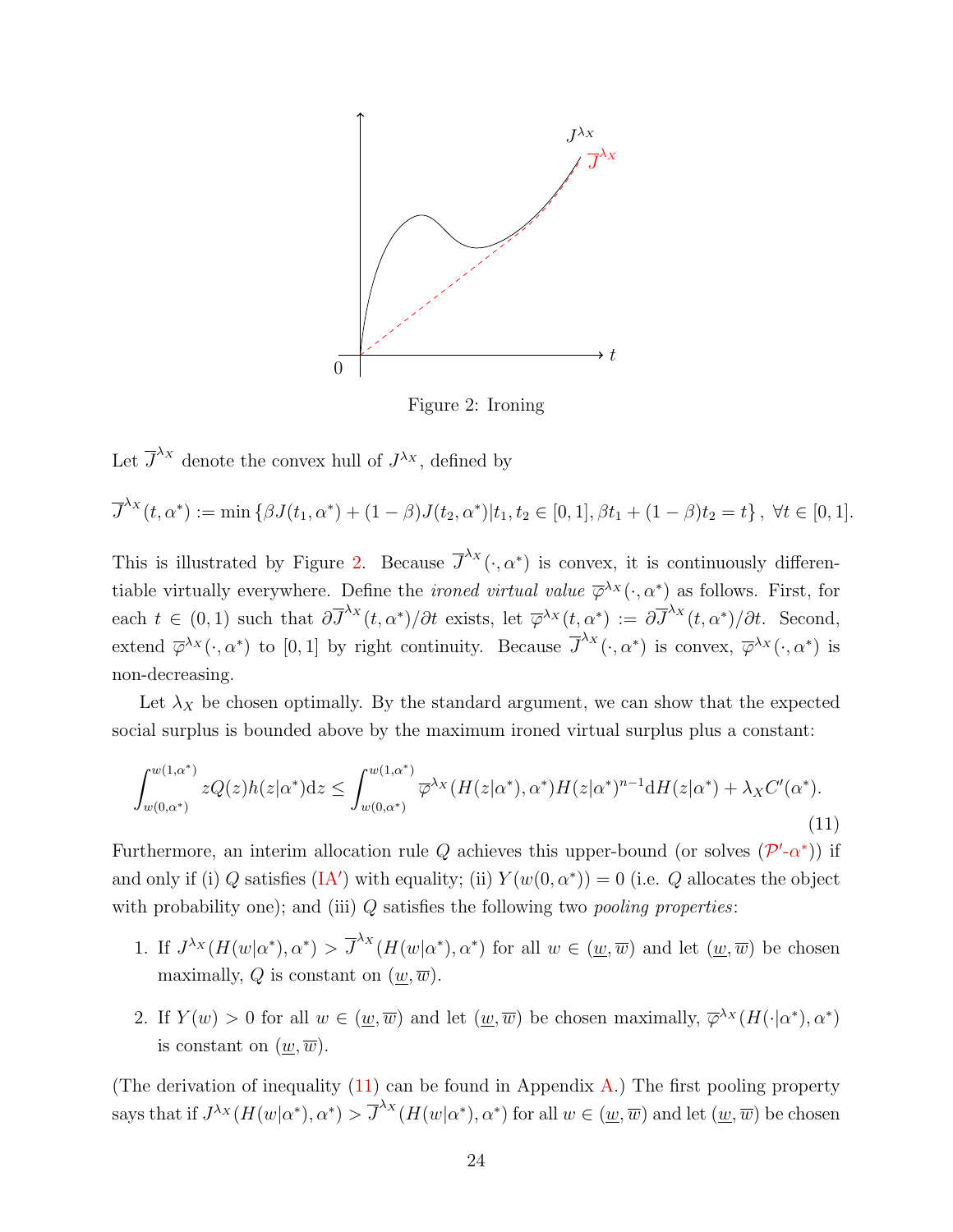maximally, all posterior means in  $(w,\overline{w})$  are pooled together. The second pooling property says that if posterior means in  $(\underline{w}, \overline{w})$  are pooled together,  $\overline{\varphi}^{\lambda_X}(H(\cdot|\alpha^*), \alpha^*)$  is constant on  $(\underline{w}, \overline{w})$ . By construction,  $J^{\lambda_X}(\cdot, \alpha^*) \geq \overline{J}^{\lambda_X}(\cdot, \alpha^*)$ . If  $J^{\lambda_X}(t, \alpha^*) > \overline{J}^{\lambda_X}(t, \alpha^*)$  for some t,  $\overline{J}^{\lambda_X}(\cdot, \alpha^*)$  is linear and therefore  $\overline{\varphi}^{\lambda_X}(\cdot, \alpha^*)$  is constant in a neighborhood of t (see Figure [2\)](#page-24-0). Therefore, the first pooling property characterizes the minimum pooling area in an optimal allocation rule and the second pooling property characterizes the maximum pooling area in an optimal allocation rule. Intuitively, more pooling leads to less steep allocation rules and weaker incentives to acquire information. The optimal amount of pooling is chosen so that  $Q$  satisfies  $(IA')$  $(IA')$  with equality.

The main difficulty is to determine the optimal multiplier  $\lambda_X$ . In order to do so, we first define the "steepest" allocation rule  $Q^+$  and the "least steep" allocation rule  $Q^-$  satisfying conditions (ii) and (iii) given above. Define  $Q^+(\cdot,\lambda_X)$  as follows. If  $J^{\lambda_X}(H(w|\alpha^*),\alpha^*)$  $\overline{J}^{\lambda_X}(H(w|\alpha^*), \alpha^*)$  for  $w \in (\underline{w}, \overline{w})$  and let  $(\underline{w}, \overline{w})$  be chosen maximally, then let

$$
Q^+(w, \lambda_X) := \frac{\frac{1}{n}[H(\overline{w}|\alpha^*)^n - H(\underline{w}|\alpha^*)^n]}{H(\overline{w}|\alpha^*) - H(\underline{w}|\alpha^*)}, \ \forall w \in (\overline{w}, \underline{w}).
$$

Otherwise, let  $Q^+(w, \lambda^X) := H(w|\alpha^*)^{n-1}$ . Define  $Q^-(\cdot, \lambda_X)$  as follows. If  $\overline{\varphi}^{\lambda_X}(H(\cdot|\alpha^*), \alpha^*)$ is constant on  $(w,\overline{w})$  with  $w < \overline{w}$  and let  $(w,\overline{w})$  be chosen maximally, then let

$$
Q^{-}(w,\lambda_{X}) := \frac{\frac{1}{n}[H(\overline{w}|\alpha^{*})^{n} - H(\underline{w}|\alpha^{*})^{n}]}{H(\overline{w}|\alpha^{*}) - H(\underline{w}|\alpha^{*})}, \ \forall w \in (\overline{w},\underline{w}).
$$

Otherwise, let  $Q^-(w, \lambda_X) := H(w|\alpha^*)^{n-1}$ . Clearly, both  $Q^+$  and  $Q^-$  are non-decreasing and implementable and satisfy conditions (ii) and (iii). As we have argued above, among all non-decreasing implementable  $Q$ 's satisfying conditions (ii) and (iii),  $Q^+$  contains the minimum pooling area and  $Q^-$  contains the maximum pooling area. We prove in Lemma [23](#page-71-0) in Appendix  $A.2.3$  that, for all non-decreasing implementable  $Q$ 's satisfying conditions (ii) and (iii),  $Q^+$  gives the agents' highest marginal benefit from acquiring information and  $Q^$ gives them the lowest:

$$
\mathbb{E}\left[-\frac{H_{\alpha}(w|\alpha^*)}{h(w|\alpha^*)}Q^+(w,\lambda_X)\middle|\alpha^*\right] \geq \mathbb{E}\left[-\frac{H_{\alpha}(w|\alpha^*)}{h(w|\alpha^*)}Q(w)\middle|\alpha^*\right] \geq \mathbb{E}\left[-\frac{H_{\alpha}(w|\alpha^*)}{h(w|\alpha^*)}Q^-(w,\lambda_X)\middle|\alpha^*\right].
$$

Hence, there exists a non-decreasing implementable  $Q$  satisfying conditions (i)-(iii) if and only if  $\lambda_X$  is such that

<span id="page-25-0"></span>
$$
\mathbb{E}\left[-\frac{H_{\alpha}(w|\alpha^*)}{h(w|\alpha^*)}Q^+(w,\lambda_X)\middle|\alpha^*\right] \ge C'(\alpha^*) \ge \mathbb{E}\left[-\frac{H_{\alpha}(w|\alpha^*)}{h(w|\alpha^*)}Q^-(w,\lambda_X)\middle|\alpha^*\right].\tag{12}
$$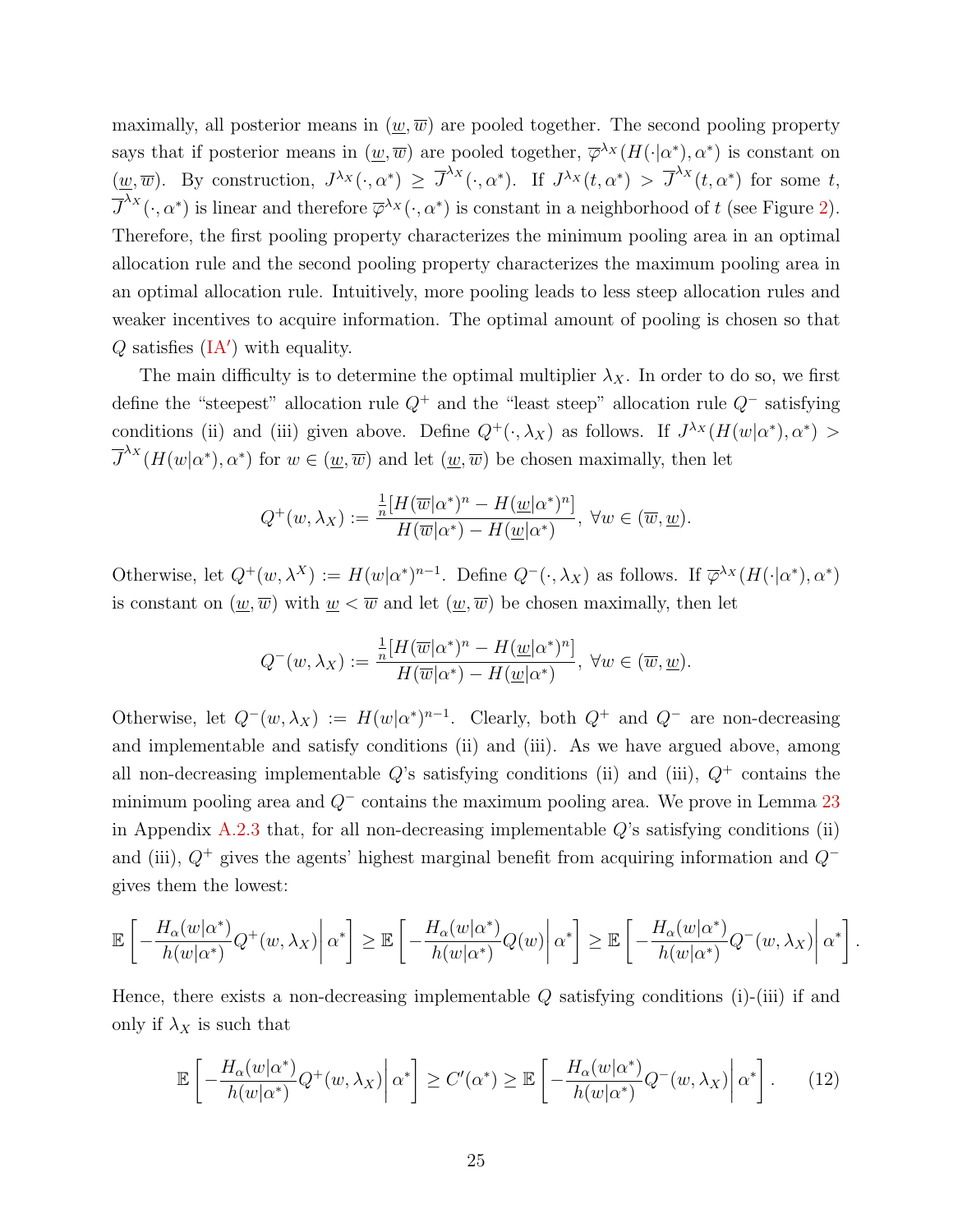<span id="page-26-0"></span>The following Lemma [6](#page-26-0) proves that such a  $\lambda_X$  exists and is unique, and its proof can be found in Appendix [A.2.4.](#page-71-1)

Lemma 6 Suppose that the first-order approach is valid and the information structures are [supermodular ordered.](#page-7-2) Suppose, in addition, that  $\alpha^*$  is such that [\(9\)](#page-19-2) is violated. There exists a unique  $\lambda_X > 0$  such that inequality [\(12\)](#page-25-0) holds.

The main result of this section is the following Theorem [2,](#page-26-1) which demonstrates that the unique  $\lambda_X$  given in Lemma [6](#page-26-0) is indeed optimal and the allocation rules we have derived above solve  $(\mathcal{P}' - \alpha^*)$  $(\mathcal{P}' - \alpha^*)$  $(\mathcal{P}' - \alpha^*)$ :

<span id="page-26-1"></span>**Theorem 2** Suppose that the first-order approach is valid and the information structures are [supermodular ordered.](#page-7-2) Suppose, in addition, that  $\alpha^*$  is such that [\(9\)](#page-19-2) is violated. Let  $\lambda_X > 0$ be such that inequality  $(12)$  holds and  $Q$  be a non-decreasing implementable allocation rule. Then Q solves  $(\mathcal{P}' - \alpha^*)$  $(\mathcal{P}' - \alpha^*)$  $(\mathcal{P}' - \alpha^*)$  if and only if  $Y(w(0, \alpha^*)) = 0$ , and Q satisfies [\(IA](#page-13-2)') with equality and the two [pooling properties.](#page-24-2)

Theorem [2](#page-26-1) describes optimal mechanisms in terms of the reduced form but not how to implement them. Similar to the regular case, there exists an ex ante efficient interim allocation rule such that the corresponding direct mechanism can be implemented by restricting the set of allowable bids in standard auctions. But the optimal set of allowable bids can be very complex due to the complex pooling areas. We omit the details here.

We interpret the optimal pooling areas as follows: Optimally, pooling occurs where  $\varphi^{\lambda_X}(H(\cdot|\alpha^*), \alpha^*)$  is not strictly increasing, i.e.,

$$
\frac{w_{s,\alpha}(s,\alpha^*)}{w_s(s,\alpha^*)} = \frac{\partial}{\partial w} \left[ -\frac{H_\alpha(w(s,\alpha^*)|\alpha^*)}{h(w(s,\alpha^*)|\alpha^*)} \right] \ge \frac{1}{\lambda_X}
$$

Recall that if an information structure is more informative, then  $w(s, \alpha)$  changes more dramatically as s changes, i.e.,  $w_s(s, \alpha)$  is larger. Hence, one can interpret  $w_s(s, \alpha)$  as a local measure of the information structures' accuracy around s. Then,  $w_{s,\alpha}(s,\alpha)/w_s(s,\alpha)$ is the percentage change of the information structures' accuracy around s as  $\alpha$  increases. Intuitively, the most effective way to discourage agents from acquiring too much information is to introduce randomization to areas where the information structures' accuracy increases most rapidly. If the information structures are [uniformly supermodular ordered,](#page-8-4)  $w_{s,\alpha}(s,\alpha)/w_s(s,\alpha)$  is a constant. In other words, when  $\alpha$  increases, the information structure becomes more informative *uniformly* over [0, 1]. As a result, the choice of pooling areas is not important (as it is the case in Proposition [1\)](#page-21-1).<sup>[14](#page-26-2)</sup>

<span id="page-26-2"></span> $14$ When the information structures are [uniformly supermodular ordered,](#page-8-4) the minimum pooling area is empty and the maximum pooling area is the support of the posterior means  $W$  in equilibrium.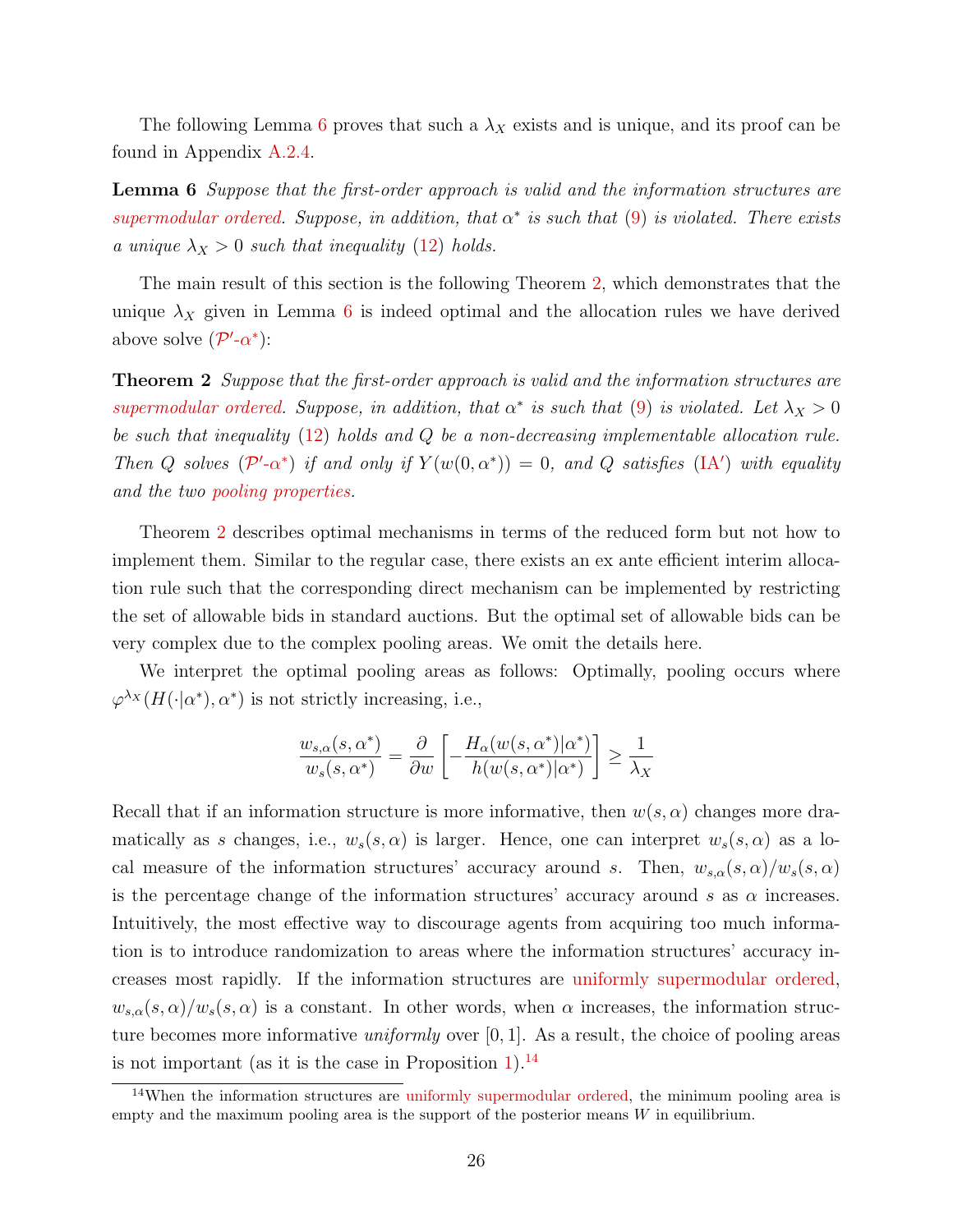Though the result is intuitive, the proof of Theorem [2](#page-26-1) is difficult because of the presence of both the non-standard constraint  $(IA')$  $(IA')$  and the monotonicity constraint  $(MON)$ . In this paper, we use the following approach first proposed by Reid (1968) and later introduced into the mechanism design literature by [Mierendorff](#page-87-2) [\(2009\)](#page-87-2). We first solve  $(\mathcal{P}'\text{-}\alpha^*)$  $(\mathcal{P}'\text{-}\alpha^*)$  $(\mathcal{P}'\text{-}\alpha^*)$  under an additional restriction, that  $Q$  is Lipschitz continuous with global Lipschitz constant  $K$ :

$$
|Q(w) - Q(w')| \le K|w - w'|, \ \forall w, w' \in W.
$$

Denote the modified maximization problem by  $(\mathcal{P}^{K} - \alpha^*)$  $(\mathcal{P}^{K} - \alpha^*)$  $(\mathcal{P}^{K} - \alpha^*)$ . We show that the optimal solutions of  $(\mathcal{P}^{K}-\alpha^{*})$  $(\mathcal{P}^{K}-\alpha^{*})$  $(\mathcal{P}^{K}-\alpha^{*})$  converge to that of  $(\mathcal{P}'-\alpha^{*})$  as  $K\to\infty$ . Then we can obtain a characterization of the optimal solutions of  $(\mathcal{P}'-\alpha^*)$  $(\mathcal{P}'-\alpha^*)$  $(\mathcal{P}'-\alpha^*)$  in the limit. The formal analysis can be found in Appendix [A.2.](#page-50-0)

The proof is not a straightforward modification of [Mierendorff](#page-87-2) [\(2009\)](#page-87-2). Let  $Q$  and  $Q^{K}$ denote the optimal solutions to  $(\mathcal{P}^{K}\text{-}\alpha^*)$  $(\mathcal{P}^{K}\text{-}\alpha^*)$  $(\mathcal{P}^{K}\text{-}\alpha^*)$  and  $(\mathcal{P}'\text{-}\alpha^*)$ , respectively. In [Mierendorff](#page-87-2) [\(2009\)](#page-87-2), Q is discontinuous at exactly one known point, and, for K sufficiently large, the slope of  $Q^{K}$  is equal to K only in a neighborhood around the discontinuity point. In this paper, however, Q could be discontinuous at most countably many times, at unknown points. If  $Q$  is discontinuous at  $w$ , it is possible that every neighborhood of  $w$  contains another discontinuity point. Hence, it is non-trivial to characterize  $Q$  as the limit of  $Q^K$ .

We conclude this subsection by briefly discussing why we cannot apply control theoy directly. In the published version of [Mierendorff](#page-87-2) [\(2009\)](#page-87-2), [Mierendorff](#page-87-11) [\(2016\)](#page-87-11) does not use the approach described above, and directly appeals to Theorems 7 and 8 in [Seierstad and](#page-87-12) [Sydsæter](#page-87-12) [\(1987\)](#page-87-12). However, the problem considered here,  $(\mathcal{P}'-\alpha^*)$  $(\mathcal{P}'-\alpha^*)$  $(\mathcal{P}'-\alpha^*)$ , is more complex for the following two reasons. First, as discussed above, in [Mierendorff](#page-87-11) [\(2016\)](#page-87-11), state variable Q is discontinuous at exactly one point, while in  $(\mathcal{P}'\text{-}\alpha^*)$  $(\mathcal{P}'\text{-}\alpha^*)$  $(\mathcal{P}'\text{-}\alpha^*)$ , Q could be discontinuous at most countably many points. Second, the problem in [Mierendorff](#page-87-11) [\(2016\)](#page-87-11) can be written as a control problem without restrictions on the state variables, while  $(\mathcal{P}'\text{-}\alpha^*)$  $(\mathcal{P}'\text{-}\alpha^*)$  $(\mathcal{P}'\text{-}\alpha^*)$  contains pure state constraints (constraints in which control variables do not appear). To the best of my knowledge, no existing theorem can be applied to provide necessary and sufficient conditions for the optimal solutions of  $(\mathcal{P}'\text{-}\alpha^*)$  $(\mathcal{P}'\text{-}\alpha^*)$  $(\mathcal{P}'\text{-}\alpha^*)$ .

## <span id="page-27-0"></span>3.3 Optimal  $\alpha^*$

Given the optimal solutions of  $(\mathcal{P}' - \alpha^*)$  $(\mathcal{P}' - \alpha^*)$  $(\mathcal{P}' - \alpha^*)$ , we can now study the socially optimal information choice. For each  $\alpha$ , let  $\pi^{s}(\alpha) := (1 - \gamma)V(\alpha) - C(\alpha)$  denote the maximum average expected social surplus. Let  $\alpha^* \in \operatorname{argmax}_{\alpha \in [\alpha, \overline{\alpha}]}\pi^s(\alpha)$  denote a socially optimal information structure. We begin the analysis by showing that it is not optimal for the social planner to encourage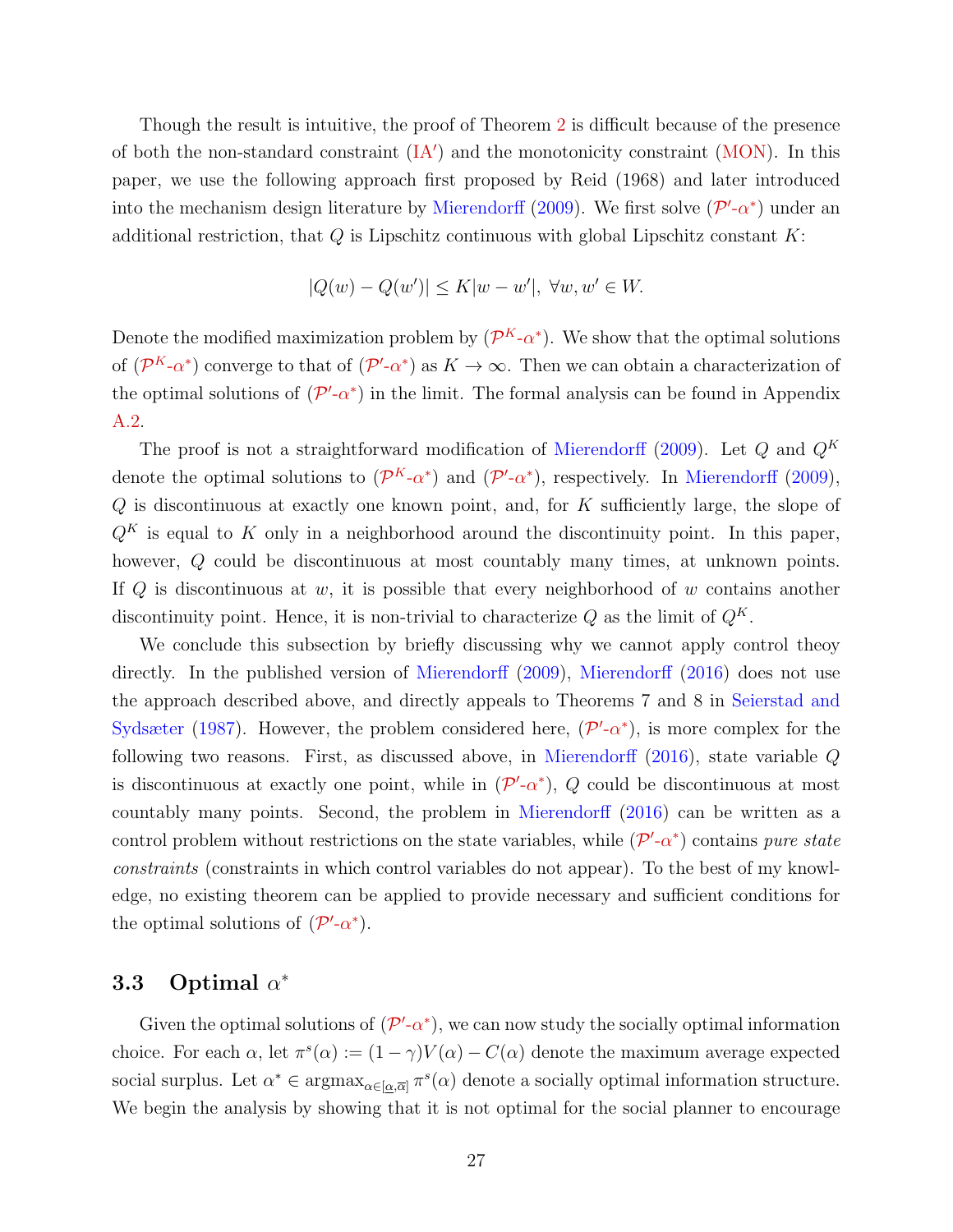the agents to acquire more accurate information than they would when facing the ex post efficient mechanism. Then we provide a sharper characterization of the socially optimal  $\alpha^*$ in the special case when the information structures are [uniformly supermodular ordered.](#page-8-4)

Recall that the ex post efficient mechanism solves  $(\mathcal{P}'\text{-}\alpha^*)$  $(\mathcal{P}'\text{-}\alpha^*)$  $(\mathcal{P}'\text{-}\alpha^*)$  if  $\alpha^*$  is such that the following inequality holds:

$$
\mathbb{E}_w \left[ -\frac{H_\alpha(w|\alpha^*)}{h(w|\alpha^*)} H(w|\alpha^*)^{n-1} \, \middle| \, \alpha^* \right] \le C'(\alpha^*),\tag{9}
$$

Let

<span id="page-28-2"></span>
$$
\hat{\alpha} := \inf \{ \alpha \in [\underline{\alpha}, \overline{\alpha}] | (9) \text{ holds for } \alpha \},\tag{13}
$$

which is independent of  $\gamma$ , and satisfies  $\hat{\alpha} > \underline{\alpha}$ . First, we argue that the socially optimal  $\alpha^*$  is bounded above by  $\hat{\alpha}$ . Lemma [27](#page-76-0) in Appendix [A.3](#page-75-0) proves that if the second-order condition of the agents' optimization problem is satisfied,

<span id="page-28-0"></span>
$$
\int_{w(0,\alpha)}^{w(1,\alpha)} -H_{\alpha}(w|\alpha)H(w|\alpha)^{n-1}dw - C'(\alpha)
$$
 is strictly decreasing in  $\alpha$ . (14)

This implies that inequality [\(9\)](#page-19-2) holds strictly for all  $\alpha > \hat{\alpha}$ . Hence, for all  $\alpha > \hat{\alpha}$ , the optimal solution to  $(\mathcal{P}'\text{-}\alpha^*)$  $(\mathcal{P}'\text{-}\alpha^*)$  $(\mathcal{P}'\text{-}\alpha^*)$  is the ex-post efficient allocation rule:  $Q(w) = H(w|\alpha)^{n-1}$  for all w. In this case, the average expected social surplus is

$$
\pi^{s}(\alpha) = (1 - \gamma) \int_{w(0,\alpha)}^{w(1,\alpha)} w H(w|\alpha)^{n-1} h(w|\alpha) dw - C(\alpha).
$$

Taking derivative with respect to  $\alpha$  gives

$$
\pi^{s'}(\alpha) = (1 - \gamma) \int_{w(0,\alpha)}^{w(1,\alpha)} -H_{\alpha}(w|\alpha)H(w|\alpha)^{n-1}dw - C'(\alpha).
$$

Because of [\(14\)](#page-28-0) and the fact that  $C'(\alpha)$  is strictly increasing,  $\pi^{s'}(\alpha)$  is strictly decreasing. By construction,  $\pi^{s'}(\hat{\alpha}) = -\gamma C'(\hat{\alpha}) \leq 0$ . Hence,  $\pi^{s'}(\alpha) < 0$  for all  $\alpha > \hat{\alpha}$  and a socially optimal information choice must satisfy  $\alpha^* \leq \hat{\alpha}$ . Note that, by construction, if the ex post efficient mechanism is used, all agents choose  $\hat{\alpha}$  is the unique symmetric equilibrium. In other words, it is not optimal for the social planner to encourage the agents to acquire more information than they would under the ex post efficient mechanism. This result is consistent with Bergemann and Välimäki [\(2002\)](#page-85-1) and [Bergemann et al.](#page-85-0) [\(2009\)](#page-85-0). The fact that  $\alpha^* \leq \hat{\alpha}$ also implies that  $(IA')$  $(IA')$  always holds with equality when  $\alpha^*$  is chosen optimally.<sup>[15](#page-28-1)</sup> Hence, it

<span id="page-28-1"></span><sup>&</sup>lt;sup>15</sup>If  $\alpha^* = \hat{\alpha}$ , the ex post efficient mechanism is optimal and  $(IA')$  $(IA')$  holds with equality by the definition of  $\hat{\alpha}$ . Suppose that  $\alpha^* < \hat{\alpha}$ . Suppose, to the contrary, that  $(IA')$  $(IA')$  holds with strict inequality. Then the expost efficient mechanism is optimal. However, because inequality [\(9\)](#page-19-2) is violated when  $\alpha^* < \hat{\alpha}$ , [\(IA](#page-13-2)') is violated,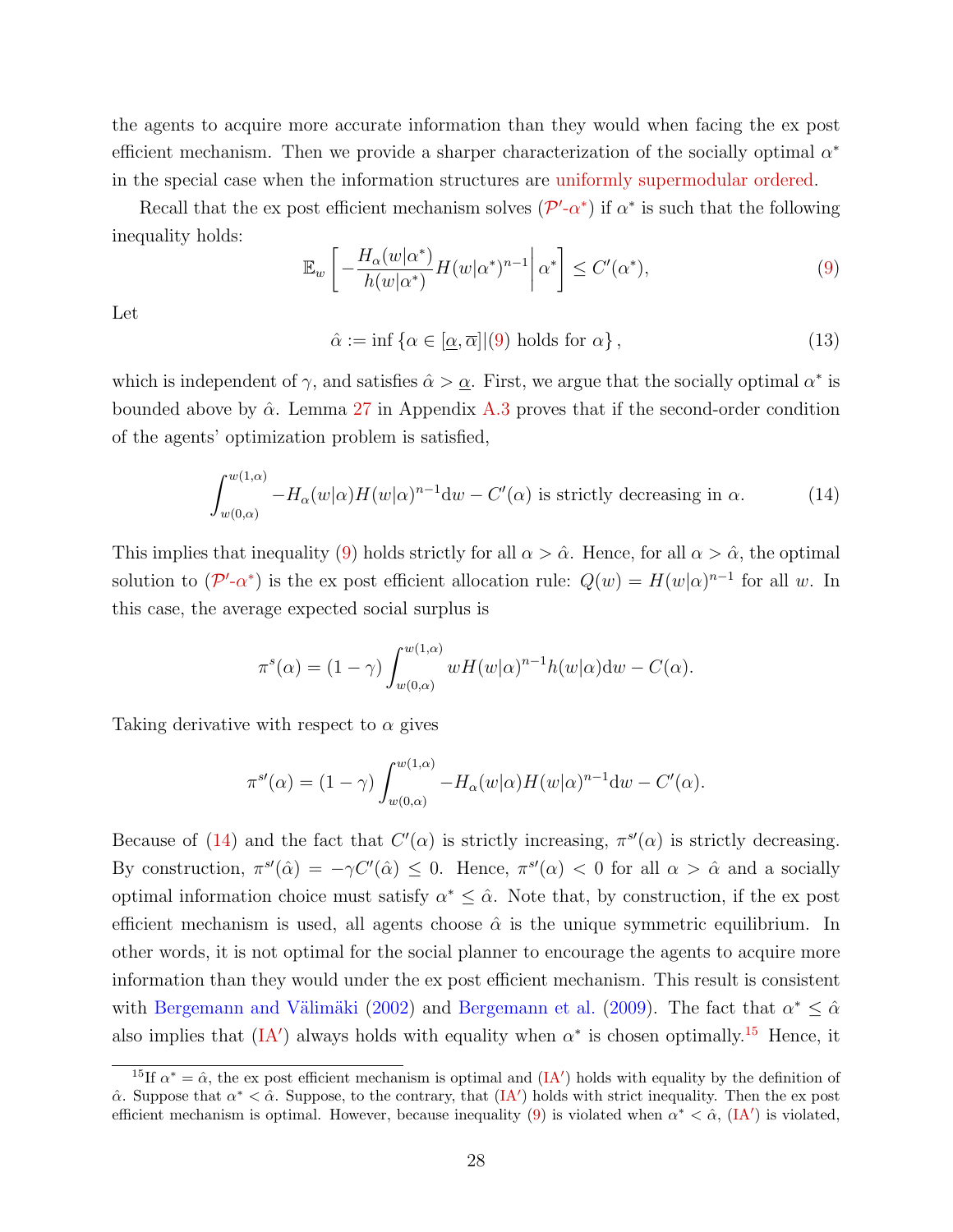is sufficient to consider the one-sided first-order condition.

Second, the upper-bound  $\hat{\alpha}$  converges to  $\underline{\alpha}$  as the number of agents n increases because the agents' incentives to acquire information diminish as  $n$  increases. To see this, consider the ex post efficient allocation rule:  $Q(w) = H(w|\alpha)^{n-1}$  for all w. In this case, the agents' marginal benefit from acquiring information (measured by the first term in [\(14\)](#page-28-0)) is of order  $1/n<sup>16</sup>$  $1/n<sup>16</sup>$  $1/n<sup>16</sup>$  It is nature to conjecture that  $\hat{\alpha}$  is decreasing in n. For example, this is the case when the agents can perform linear experiments (see Example [4\)](#page-30-0). But we remark that in general the agents' marginal benefits from acquiring information may not be monotonic in  $n$ . This is because when  $n$  increases, the interim allocation rule becomes less steep for low posterior means but steeper for high posterior means. Therefore, the aggregate effect is ambiguous.

Finally, we argue that when the agents have private values ( $\gamma = 0$ ), the ex post efficient mechanism is also ex ante efficient. To see this, note that the average expected social surplus is bounded above:

$$
\pi^{s}(\alpha) \leq \int_{w(0,\alpha)}^{w(1,\alpha)} w H(w|\alpha)^{n-1} h(w|\alpha) \mathrm{d}w - C(\alpha),
$$

where the right-hand side is maximized at  $\hat{\alpha}$ . If  $\gamma = 0$ , this upper-bound is also achieved by the left-hand side at  $\hat{\alpha}$ . In the special case when agents can perform linear experiments, we show a even stronger result holds: the ex post efficient mechanism is also ex ante efficient when the positive dependence is weak (i.e.  $\gamma$  is small) (see Example [4\)](#page-30-0). This result is also consistent with Bergemann and Välimäki [\(2002\)](#page-85-1) and [Bergemann et al.](#page-85-0) [\(2009\)](#page-85-0). Specifically, the latter shows that, in the ex post efficient mechanism, the difference between the equilibrium level of information and socially optimal level of information diminishes as the positive dependence weakens.

These results are summarized in the following proposition:

<span id="page-29-1"></span>Proposition 2 Suppose that the second-order condition of the agents' optimization problem is satisfied and the information structures are [supermodular ordered.](#page-7-2) The socially optimal information choice  $\alpha^*$  is bounded above by  $\hat{\alpha}$ , where  $\hat{\alpha}$  is such that [\(9\)](#page-19-2) holds with equality and  $\lim_{n\to\infty} \hat{\alpha}(n) = \underline{\alpha}$ . Furthermore, if  $\gamma = 0$ ,  $\alpha^* = \hat{\alpha}$ .

For  $\alpha \leq \hat{\alpha}$ , the analysis in Section [3.2](#page-19-0) shows that the maximum average expected social

$$
\int_{w(0,\alpha)}^{w(1,\alpha)} -\frac{H_{\alpha}(w|\alpha)}{h(w|\alpha)}H(w|\alpha)^{n-1}h(w|\alpha)dw < \int_{w(0,\alpha)}^{w(1,\alpha)} -\frac{H_{\alpha}(\overline{\theta}|\alpha)}{h(\overline{\theta}|\alpha)}H(w|\alpha)^{n-1}h(w|\alpha)dw = \frac{1}{n}\left(-\frac{H_{\alpha}(\overline{\theta}|\alpha)}{h(\overline{\theta}|\alpha)}\right).
$$

which is a contradiction. Hence,  $(IA')$  $(IA')$  holds with equality.

<span id="page-29-0"></span><sup>&</sup>lt;sup>16</sup>The first term in [\(14\)](#page-28-0) is of order  $1/n$ :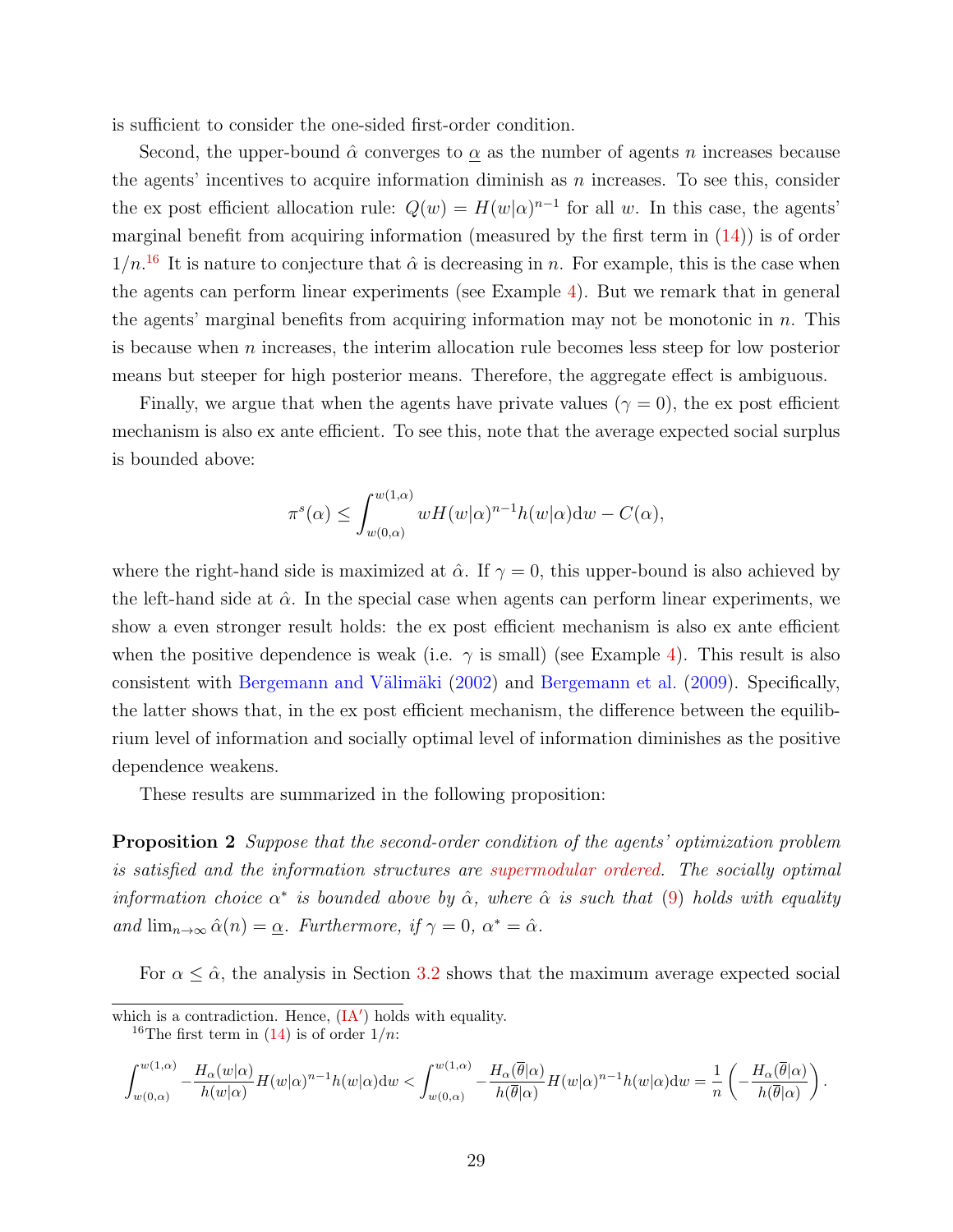surplus is given by

$$
\pi^{s}(\alpha) = (1 - \gamma) \int_{w(0,\alpha)}^{w(1,\alpha)} \overline{\varphi}^{\lambda_{X}} (H(w|\alpha), \alpha) H(w|\alpha)^{n-1} h(w|\alpha) dw + (1 - \gamma) \lambda_{X} C'(\alpha) - C(\alpha),
$$

where the optimal  $\lambda_X$  depends on  $\alpha$  in a complex way. Therefore, it is hard to characterize the optimal  $\alpha^*$  in the general case. To obtain a sharper characterization of the socially optimal information structure  $\alpha^*$ , we assume in the rest of this section that the information structures are [uniformly supermodular ordered.](#page-8-4) In this case, the average expected social surplus can be written as

<span id="page-30-2"></span>
$$
\pi^{s}(\alpha) = (1 - \gamma) \left[ \frac{\mu}{n} + b(\alpha) C'(\alpha) \right] - C(\alpha), \ \forall \alpha \in [\underline{\alpha}, \hat{\alpha}]. \tag{15}
$$

Assume that  $\max_{\alpha \in [\alpha, \overline{\alpha}]} [(1 - \gamma) b(\alpha) C'(\alpha) - C(\alpha)]$  has a unique solution and denote it by  $\alpha^{\circ}$ . Clearly,  $\alpha^{\circ}$  is independent of n. The socially optimal information choice is given by  $\alpha^*(n,\gamma) = \min{\alpha^{\circ}(\gamma), \hat{\alpha}(n)}$ . Taking derivatives of  $\pi^s(\alpha)$  with respect to  $\alpha$  gives

$$
\pi^{s'}(\alpha) = \left[ (1 - \gamma)b'(\alpha) - 1 \right] C'(\alpha) + (1 - \gamma)b(\alpha)C''(\alpha), \ \forall \alpha \in [\underline{\alpha}, \widehat{\alpha}].
$$

If agents have pure common values  $(\gamma = 1)$ ,  $\pi^{s'}(\alpha) = -C'(\alpha) \leq 0$  and the inequality holds strictly for all  $\alpha > \underline{\alpha}$ . Hence, it is socially optimal for the agents not to acquire information:  $\alpha^* = \alpha^{\circ} = \underline{\alpha}$ . This is intuitive because information has no social value in the case of pure common values. If  $\gamma < 1$ ,  $\pi^{s'}(\alpha) = (1 - \gamma)b(\alpha)C''(\alpha) > 0$ . Therefore,  $\alpha^{\circ} > \alpha$ . Recall that  $\hat{\alpha} > \underline{\alpha}$  and  $\lim_{n \to \infty} \hat{\alpha} = \underline{\alpha}$ . Hence, when n is sufficiently large,  $\alpha^*(\gamma, n) = \hat{\alpha}(n)$  and the expost efficient mechanism is also ex ante efficient. Intuitively, when there is a large number of agents, an individual agent's incentive to acquire information is already small because of the fierce competition, and the social planner need not further discourage them from acquiring information by distorting the allocation rule. These results are summarized by the following proposition:

<span id="page-30-1"></span>Proposition 3 Suppose that the second-order condition of the agents' optimization problem is satisfied and the information structures are [uniformly supermodular ordered.](#page-8-4) The socially *optimal information structure is given by*  $\alpha^*(n, \gamma) = \min{\{\alpha^{\circ}(\gamma), \hat{\alpha}(n)\}}$ , where  $\lim_{\gamma \to 1} \alpha^{\circ} = \underline{\alpha}$ and  $\lim_{n\to\infty} \hat{\alpha} = \underline{\alpha}$ .

<span id="page-30-0"></span>We conclude this section by illustrating the results in Propositions [2](#page-29-1) and [3](#page-30-1) in the following example in which agents can perform linear experiments.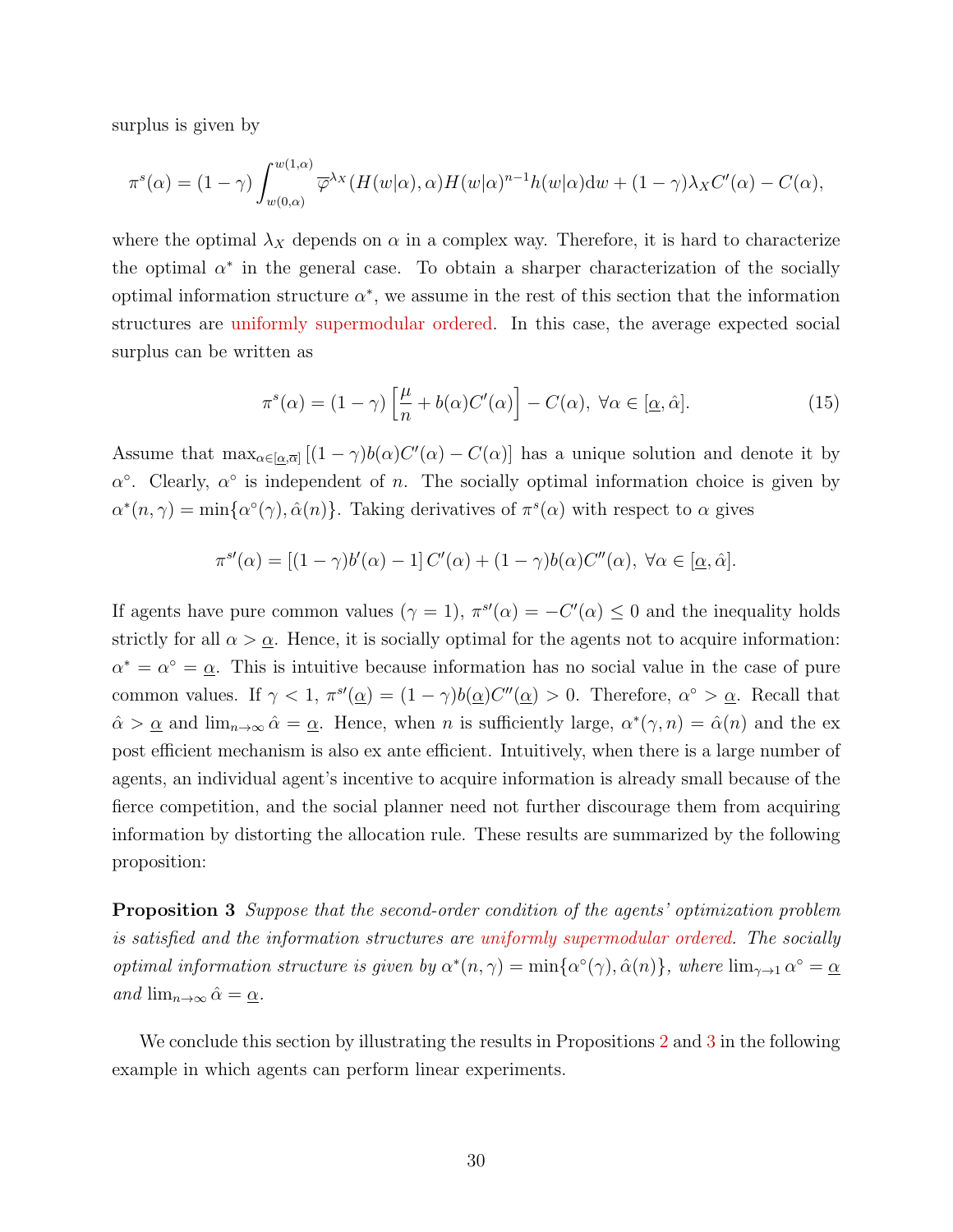Example 4 (Linear experiments) Consider the information structures in Example [1.](#page-9-1) Assume that  $F(\theta) = \theta$  with support [0,1] and the cost function (used in [Persico](#page-87-4) [\(2000\)](#page-87-4)) is of the form

$$
C(\alpha) = K(\alpha - \underline{\alpha})^2, \ \forall \alpha \in [\underline{\alpha}, 1],
$$

where  $0 < \underline{\alpha} < 1$  and  $K \geq 1/8 \underline{\alpha}$ . Then, as we demonstrate in Appendix [A.3,](#page-75-0) the first-order approach is valid. In this case  $\hat{\alpha}$  is such that

$$
2K(\hat{\alpha} - \underline{\alpha}) = \frac{n-1}{2n(n+1)}.
$$

The left-hand side of the above equation is the marginal cost of information, which is strictly increasing in  $\hat{\alpha}$ . The right-hand side is the agents' marginal benefit from acquiring information, which is strictly decreasing in n for  $n \geq 2$  and converges to 0 as n goes to infinity. Hence,  $\hat{\alpha}$  is strictly decreasing in n and goes to  $\underline{\alpha}$  as n goes to infinity. Finally,

$$
\pi^{s'}(\alpha) = 2K \left[ \gamma \underline{\alpha} - (2\gamma - 1)\alpha \right].
$$

If  $\gamma \leq \frac{1}{2}$  $\frac{1}{2}$ ,  $\pi^{s'}(\alpha) \geq 0$  for all  $\alpha$  and therefore  $\alpha^* = \hat{\alpha}$ . If  $\gamma > \frac{1}{2}$ ,  $\pi^{s'}(\alpha)$  is strictly decreasing in  $\alpha$  and therefore

$$
\alpha^* = \min \left\{ \frac{\gamma \underline{\alpha}}{2\gamma - 1}, \hat{\alpha} \right\}.
$$

Thus, if  $\gamma$  is sufficiently small or n is sufficiently large,  $\alpha^* = \hat{\alpha}$ , and the ex post efficient mechanism is also ex ante efficient. If  $\gamma$  is sufficiently large or n is sufficiently small, the optimal  $\alpha^*$  is strictly decreasing in  $\gamma$ , and goes to  $\underline{\alpha}$  as  $\gamma$  increases to 1.

### <span id="page-31-0"></span>4 Efficient asymmetric mechanisms

In this section, we relax the restriction that mechanisms treat all agents symmetrically and all agents choose the same information structure in equilibrium. First, we show that the result in Theorem [1](#page-15-0) can be generalized (i.e. an ex ante efficient mechanism never withholds the object). Second, when the information structures are [uniformly supermodular ordered,](#page-8-4) we provide conditions under which the socially optimal information choices are the same for all agents and therefore a symmetric ex ante efficient mechanism exists. When these conditions are not satisfied, we provide an example in which an asymmetric mechanism generates higher expected social surplus than the optimal symmetric mechanism does.

We follow the same method used in Section [3](#page-12-0) to solve the social planner's problem. First,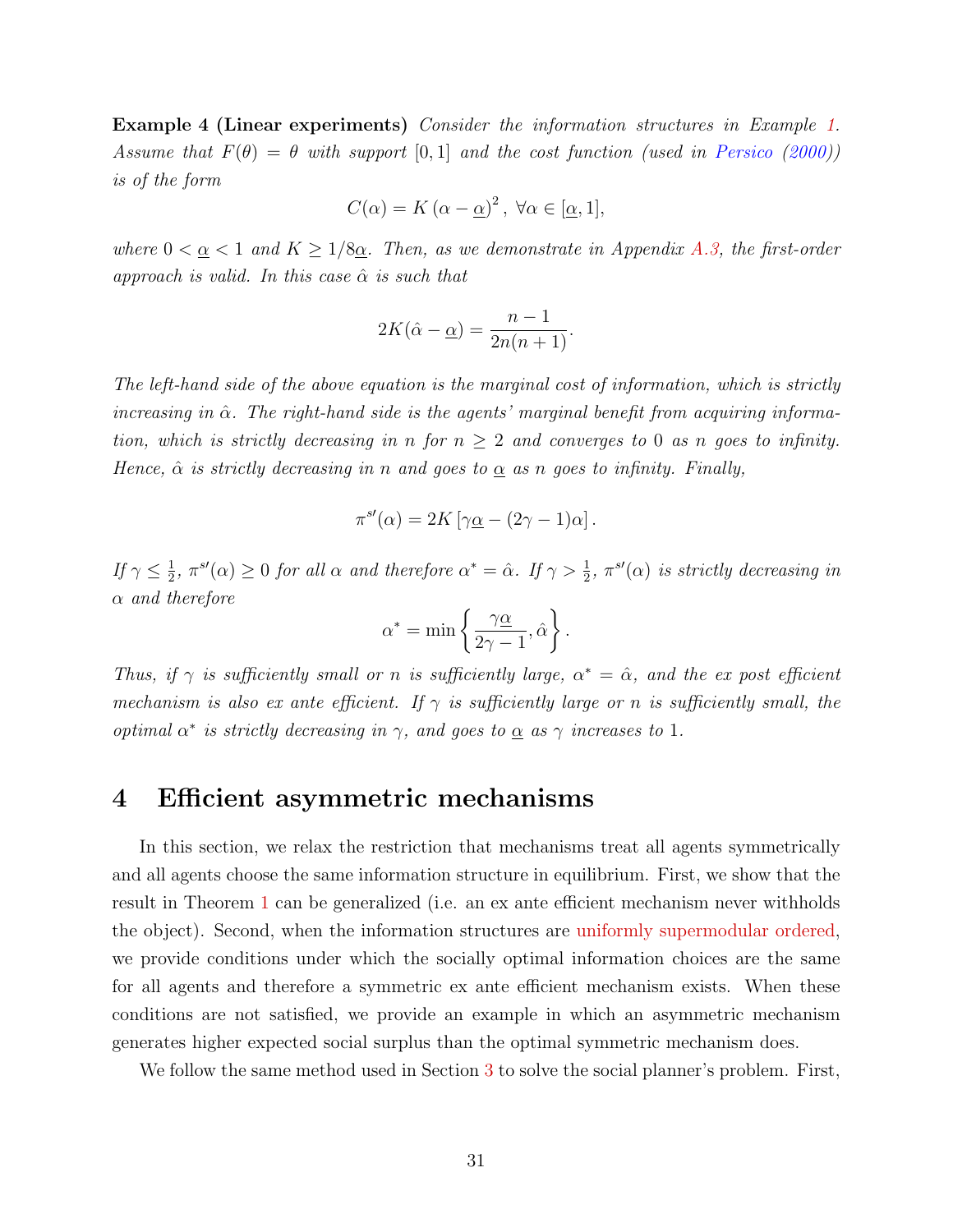by the standard argument, [\(IC\)](#page-11-2) holds if and only if

<span id="page-32-1"></span><span id="page-32-0"></span>
$$
Q_i(w) \text{ is non-decreasing in } w,
$$
 (MON)

and  $U_i(w)$  is absolutely continuous and satisfies the envelope condition. Next we consider the relaxed problem of the social planner by replacing [\(IA\)](#page-11-3) by the one-sided first-order conditions

$$
\mathbb{E}_w \left[ -\frac{H_{\alpha_i}(w|\alpha_i^*)}{h(w|\alpha_i^*)} Q_i(w) \middle| \alpha_i = \alpha_i^* \right] \le C'(\alpha_i^*), \ \forall i. \tag{IA'}
$$

and focus on reduced form auctions. Later on, we show in the appendix that if  $\alpha^*$  is chosen optimally,  $(IA')$  $(IA')$  holds with equality for all i. Let  $\mathbf{Q} := (Q_1, \ldots, Q_n)$ , where  $Q_i : [\underline{\theta}, \overline{\theta}] \to [0, 1]$ is non-decreasing for all *i*. Let  $W_i := [w(0, \alpha_i^*), w(1, \alpha_i^*)]$  denote the support of  $w_i$  for all *i*. By Theorem 3 in [Mierendorff](#page-87-5)  $(2011)$ ,  $\boldsymbol{Q}$  is implementable if and only if it satisfies

$$
\sum_{i=1}^{n} \int_{w_i}^{w(1,\alpha_i^*)} Q_i(z_i) dH(z_i|\alpha_i^*) \le 1 - \prod_{i=1}^{n} H(w_i|\alpha_i^*), \ \forall \mathbf{w} \in \prod_{i=1}^{n} W_i.
$$
 (F')

Thus, given [\(MON\)](#page-12-4), we can replace  $(F)$  by  $(F')$  $(F')$ . Finally, as in the symmetric case, an ex ante efficient mechanism never withholds the object:

<span id="page-32-2"></span>**Theorem 3** Suppose that the information structures are [supermodular ordered](#page-7-2) and  $\alpha^*$  and  $(q, t)$  solve the relaxed problem of the social planner. Then

$$
\sum_{i} q_i(\boldsymbol{w}) = 1 \text{ for almost all } \boldsymbol{w} \in \prod_{i=1}^n [w(0, \alpha_i^*), w(1, \alpha_i^*)]. \tag{16}
$$

Using Theorem [3](#page-32-2) and the law of iterated expectations, the social planner's objective function can be rewritten as a functional of  $\boldsymbol{Q}$ :

$$
\mathbb{E}_{\boldsymbol{w}}\left[\sum_i (w_i + \gamma \sum_{j \neq i} w_j) q_i(\boldsymbol{w})\middle|\alpha_i = \alpha_i^* \ \forall i\right] = \sum_i \mathbb{E}_{w_i} \left[(1 - \gamma) w_i Q_i(w_i) | \alpha_i = \alpha_i^* \right] + n \gamma \mu.
$$

Because the second term,  $n\gamma\mu$ , is a constant, we ignore it from here on. To summarize, the social planner's relaxed problem, denoted by  $(\mathcal{P}')$  $(\mathcal{P}')$  $(\mathcal{P}')$ , becomes:

<span id="page-32-4"></span><span id="page-32-3"></span>
$$
\max_{\alpha^*,\mathbf{Q}} \mathbb{E}_{\mathbf{w}} \left[ \sum_i (1 - \gamma) w_i Q_i(w_i) \middle| \alpha_i = \alpha_i^* \ \forall i \right] - \sum_i C(\alpha_i^*), \tag{P'}
$$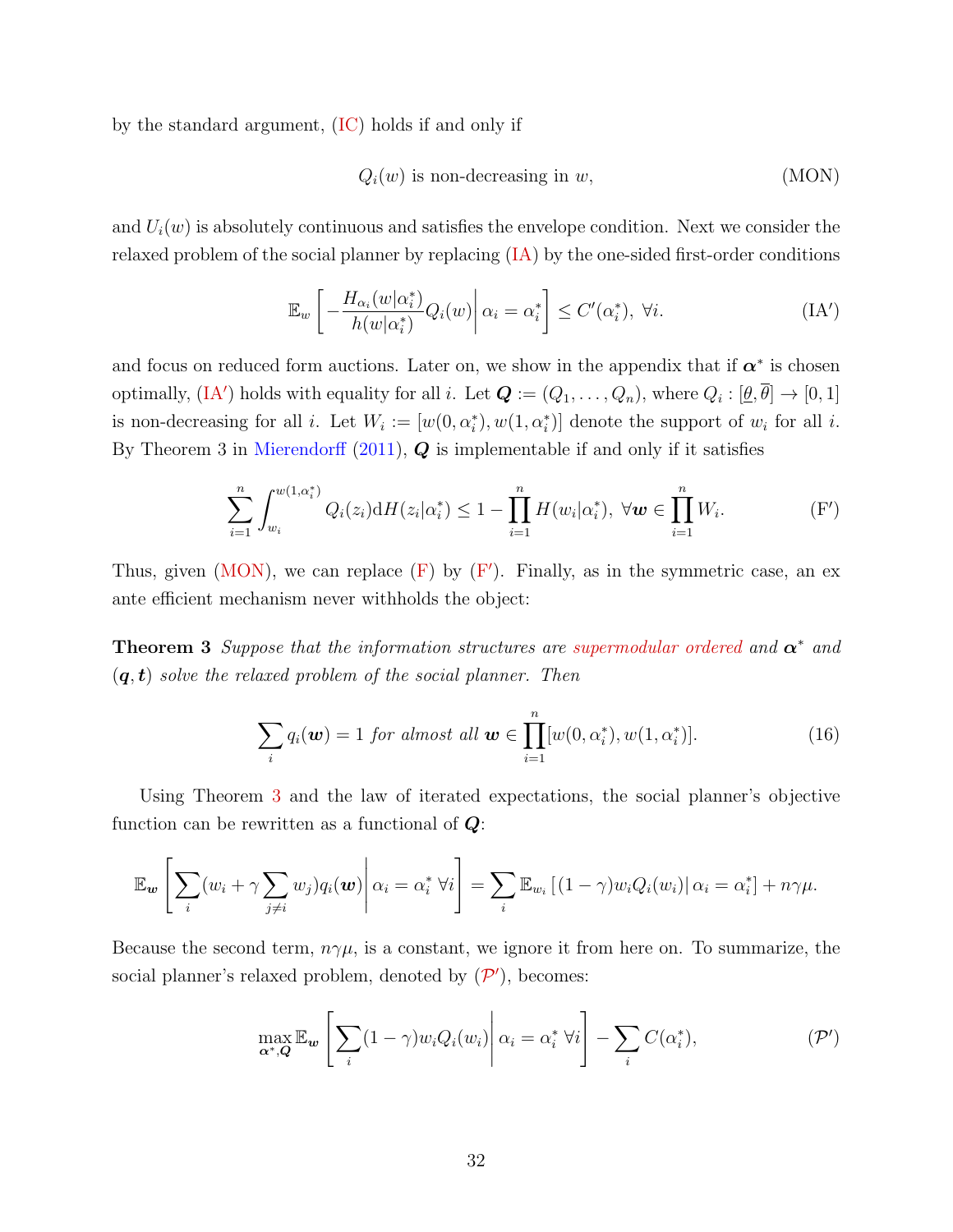subject to

$$
\sum_{i=1}^{n} \int_{w_i}^{w(1,\alpha_i^*)} Q_i(z_i) dH(z_i|\alpha_i^*) \le 1 - \prod_{i=1}^{n} H(w_i|\alpha_i^*), \ \forall \mathbf{w} \in \prod_{i=1}^{n} W_i,
$$
 (F')

$$
Q_i(w_i) \text{ is non-decreasing in } w_i, \ \forall i,
$$
 (MON)

$$
\mathbb{E}_{w_i}\left[-\frac{H_{\alpha_i}(w_i|\alpha_i^*)}{h(w_i|\alpha_i^*)}Q_i(w_i)\middle|\alpha_i=\alpha_i^*\right] \le C'(\alpha_i^*), \ \forall i. \tag{IA'}
$$

In general, it is hard to solve  $(\mathcal{P}')$  $(\mathcal{P}')$  $(\mathcal{P}')$  because both  $(F')$  $(F')$  and  $(IA')$  $(IA')$  are much more complex here than they are under the symmetric restriction. In the rest of this section, we focus on the special case in which the information structures are [uniformly supermodular ordered.](#page-8-4)

Analogous to Proposition [2,](#page-29-1) Proposition [4](#page-33-0) below proves that it is not optimal for the principal to encourage all the agents to acquire more information than they would under the ex post efficient mechanism. In particular, if all agents choose the same information structure (i.e.  $\alpha_1^* = \cdots = \alpha_n^*$ ), [\(17\)](#page-32-4) implies that  $\alpha_i^* \leq \hat{\alpha}$ , where  $\hat{\alpha}$  is defined by [\(13\)](#page-28-2).

<span id="page-33-0"></span>Proposition 4 Suppose that the second-order condition of the agents' optimization problem is satisfied and the information structures are [uniformly supermodular ordered.](#page-8-4) Let  $\alpha^*$  be a socially optimal information choices. Then  $\alpha^*$  satisfies the following condition: there exists agent i such that

$$
\mathbb{E}_{w_i}\left[-\frac{H_{\alpha_i}(w_i|\alpha_i^*)}{h(w_i|\alpha_i^*)}\prod_{j\neq i}H(w_i|\alpha_j^*)\middle|\,\boldsymbol{\alpha}^*\right] \geq C'(\alpha_i^*).
$$
\n(17)

Furthermore, for any  $\alpha^*$  that satisfies the above condition, the expected social surplus is given by

<span id="page-33-1"></span>
$$
\pi^s(\boldsymbol{\alpha}^*) = (1 - \gamma) \left[ \mu + \sum_{i=1}^n b(\alpha_i^*) C'(\alpha_i^*) \right] - \sum_i C(\alpha_i^*). \tag{18}
$$

Proposition [4](#page-33-0) also gives an expression of the expected social surplus. Compare [\(18\)](#page-33-1) with [\(15\)](#page-30-2). It follows immediately that if  $\alpha^{\circ} \leq \hat{\alpha}$ , where  $\alpha^{\circ}$  is the unique solution to  $\max_{\alpha \in [\alpha, \overline{\alpha}]} (1-\alpha)$  $\gamma$ )b( $\alpha$ )C''( $\alpha$ ) – C'( $\alpha$ ) and  $\hat{\alpha}$  is defined by [\(13\)](#page-28-2), the socially optimal information choices are the same for all agents and a symmetric ex ante efficient mechanism exists:

<span id="page-33-2"></span>Proposition 5 Suppose that the second-order condition of the agents' optimization problem is satisfied and the information structures are [uniformly supermodular ordered.](#page-8-4) Suppose, in addition, that  $\alpha^{\circ} \leq \hat{\alpha}$ . Then the socially optimal information choices are the same for all agents and a symmetric ex ante efficient mechanism exists.

The analysis in Section [3](#page-12-0) suggests that the condition  $\alpha^{\circ} \leq \hat{\alpha}$  is more likely to be satisfied when the number of agents is small or the level of interdependence is high. If  $\alpha^{\circ} > \hat{\alpha}$ , we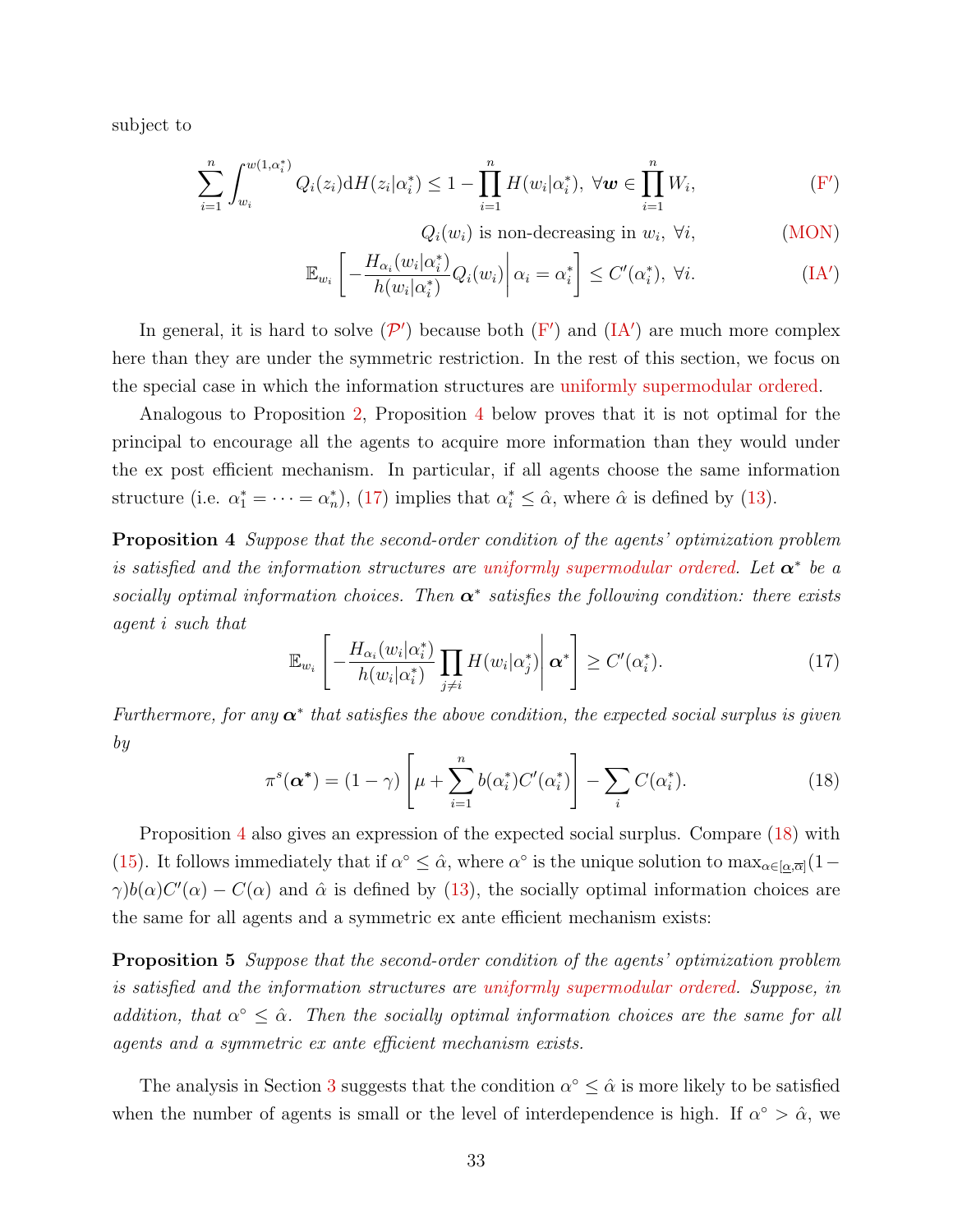give an example in which an asymmetric mechanism generates higher expected social surplus that the optimal symmetric mechanism does.

<span id="page-34-1"></span>Example 5 (Linear experiments) Consider Example [4.](#page-30-0) Let  $n = 2$ ,  $\alpha = 1/2$  and  $K =$  $3/8 \geq 1/8\alpha$ . Then, as we demonstrate in Appendix [A.3,](#page-75-0) the first-order approach is valid. By Proposition [4,](#page-33-0) a socially optimal information choice  $\alpha$  must be such that

<span id="page-34-0"></span>
$$
\alpha_1 \le \frac{9\alpha_2}{18\alpha_2 - 2} \text{ or } \alpha_2 \le \frac{9\alpha_1}{18\alpha_1 - 2}.\tag{19}
$$

When  $\alpha$  satisfies [\(19\)](#page-34-0), the expected social surplus is given by

$$
\pi^{s}(\alpha) = (1 - \gamma) \left[ \frac{1}{2} + \frac{3}{4} \alpha_1 \left( \alpha_1 - \frac{1}{2} \right) + \frac{3}{4} \alpha_2 \left( \alpha_2 - \frac{1}{2} \right) \right] - \frac{3}{8} \left( \alpha_1 - \frac{1}{2} \right)^2 - \frac{3}{8} \left( \alpha_2 - \frac{1}{2} \right)^2.
$$

In this case,  $\hat{\alpha}$  is such that

$$
\frac{3}{4}\left(\hat{\alpha} - \frac{1}{2}\right) = \frac{1}{12} \text{ or } \hat{\alpha} = \frac{11}{18}.
$$

Furthermore,  $(1-\alpha)b(\alpha)C'(\alpha) - C(\alpha) = (1-\gamma)\frac{3}{4}$  $\frac{3}{4}\alpha(\alpha-\frac{1}{2})$  $(\frac{1}{2}) - \frac{3}{8}$  $\frac{3}{8}(\alpha - \frac{1}{2})$  $(\frac{1}{2})^2$  has a unique maximizer on  $\left[\frac{1}{2}\right]$  $[\frac{1}{2}, 1]$ . If  $\gamma \leq \frac{1}{2}$  $\frac{1}{2}$ ,  $\alpha^{\circ} = 1$ ; and if  $\gamma > \frac{1}{2}$ ,  $\alpha^{\circ} = \gamma/(4\gamma - 2)$ . By Proposition [5,](#page-33-2) if  $\alpha^{\circ} \leq \hat{\alpha}$  or  $\gamma \geq 11/13$ , the socially optimal information choices are the same for all agents.

Assume that  $\gamma$  < 11/13. In this case, the optimal symmetric mechanism is ex ante efficient, and induces the following symmetric equilibrium:  $\alpha_1 = \alpha_2 = \hat{\alpha}$ . In this case, the expected social surplus is given by

$$
\pi^{s}(\hat{\alpha}, \hat{\alpha}) = \frac{192 - 195\gamma}{324} \approx 0.59 - 0.60\gamma.
$$

Consider the following asymmetric mechanism

$$
q_1(w_1, w_2) = \begin{cases} 0 & \text{if } \max\left\{\frac{7}{32}, w_1\right\} < w_2 \\ 1 & \text{if } \min\left\{w_1, \frac{25}{32}\right\} > w_2 \end{cases}
$$

and  $q_2(w_1, w_2) = 1 - q_1(w_1, w_2)$  for all  $(w_1, w_2) \in [0, 1]^2$ . Given this mechanism, the following information choices constitute an equilibrium:  $\alpha_1^* = 9/16$  and  $\alpha_2^* = 1$ . Given  $\alpha_2^* = 1$ , the interim allocation rule of agent 1 is given by

$$
Q_1(w_1) = \begin{cases} \frac{7}{32} & \text{if } w_1 \in [0, \frac{7}{32}] \\ w_1 & \text{if } w_1 \in [\frac{7}{32}, \frac{25}{32}] \\ \frac{25}{32} & \text{if } w_1 \in [\frac{25}{32}, 1] \end{cases}.
$$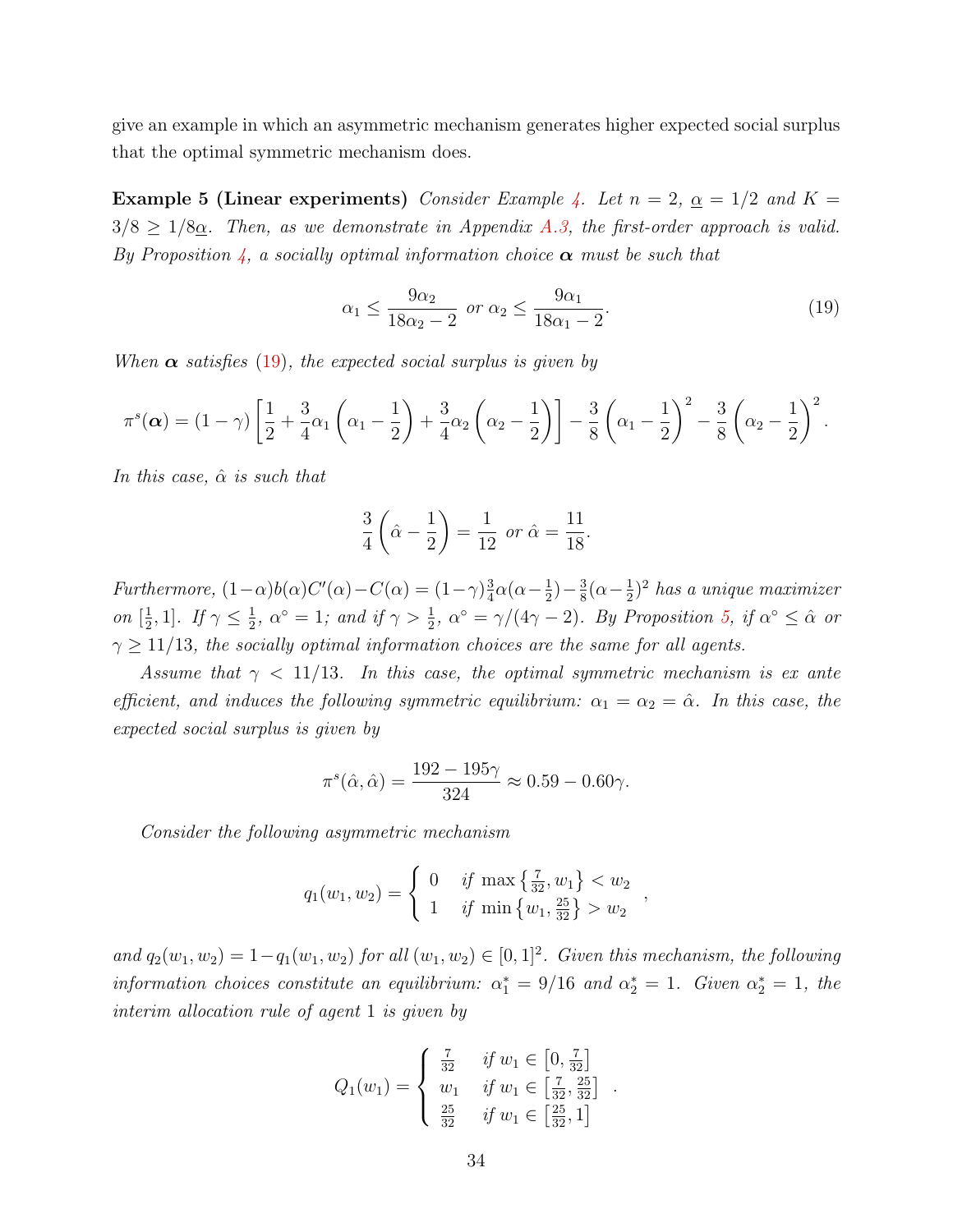It is easy to verify that

$$
\int_{w(0,\alpha_1)}^{w(1,\alpha_1)} -H_{\alpha}(w_1,\alpha_1)Q_1(w_1)\mathrm{d}w_1 - C'(\alpha_1) = -\frac{8\alpha_1}{12} + \frac{3}{8}.
$$

Hence, it is optimal for agent 1 to choose  $\alpha_1^* = 9/16$ . Similarly, given  $\alpha_1^* = 9/16$ , the interim allocation rule of agent 2 is given by

$$
Q_2(w_2) = \frac{16}{9}w_2 - \frac{7}{18}, \forall w_2 \in [0, 1].
$$

It is easy to verify that

$$
\int_{w(0,\alpha_2)}^{w(1,\alpha_2)} -H_\alpha(w_2,\alpha_1)Q_2(w_2)dw_2 - C'(\alpha_2) = -\frac{65\alpha_2}{108} + \frac{3}{8} > 0, \ \forall \alpha_2 \in \left[\frac{1}{2},1\right].
$$

Hence, it is optimal for agent 2 to choose  $\alpha_2^* = 1$ . In this case, the expected social surplus is given by

$$
\pi^{s}(\alpha_1^*, \alpha_2^*) = \frac{728 - 923\gamma}{1024} \approx 0.71 - 0.90\gamma.
$$

Clearly, if  $\gamma$  < 0.4, this asymmetric mechanism generates strictly higher expected social surplus that the optimal symmetric mechanism does.

To obtain some intuition behind this result, fix  $\alpha^*$  and consider the ex post efficient mechanism. If agent j acquires more information, the change of agent i's marginal benefit from acquiring information is negative:

$$
\mathbb{E}_{w_i}\left[-\frac{H_{\alpha_i}(w_i|\alpha_i^*)}{h(w_i|\alpha_i^*)}H_{\alpha_j}(w_i|\alpha_j^*)\prod_{k\neq i,j}H(w_i|\alpha_k^*)\middle|\boldsymbol{\alpha}^*\right]
$$
  

$$
=\mathbb{E}_{w_i}\left[-(w_i-\mu)^2h(w_i|\alpha_j^*)\prod_{k\neq i,j}H(w_i|\alpha_k^*)\middle|\boldsymbol{\alpha}^*\right]<0.
$$

This result suggests that the agents' information acquisition decisions are strategic substitutes. Hence, an asymmetric mechanism could possibly outperform the optimal symmetric mechanism because, by encouraging one agent to acquire information, it reduces other agents' incentives to do so. This is exactly the case in Example [5.](#page-34-1) This finding is also consistent with [Bergemann et al.](#page-85-0) [\(2009\)](#page-85-0), who model information acquisition as a binary decision and show that an agent's value of being informed is decreasing in the number of informed agents.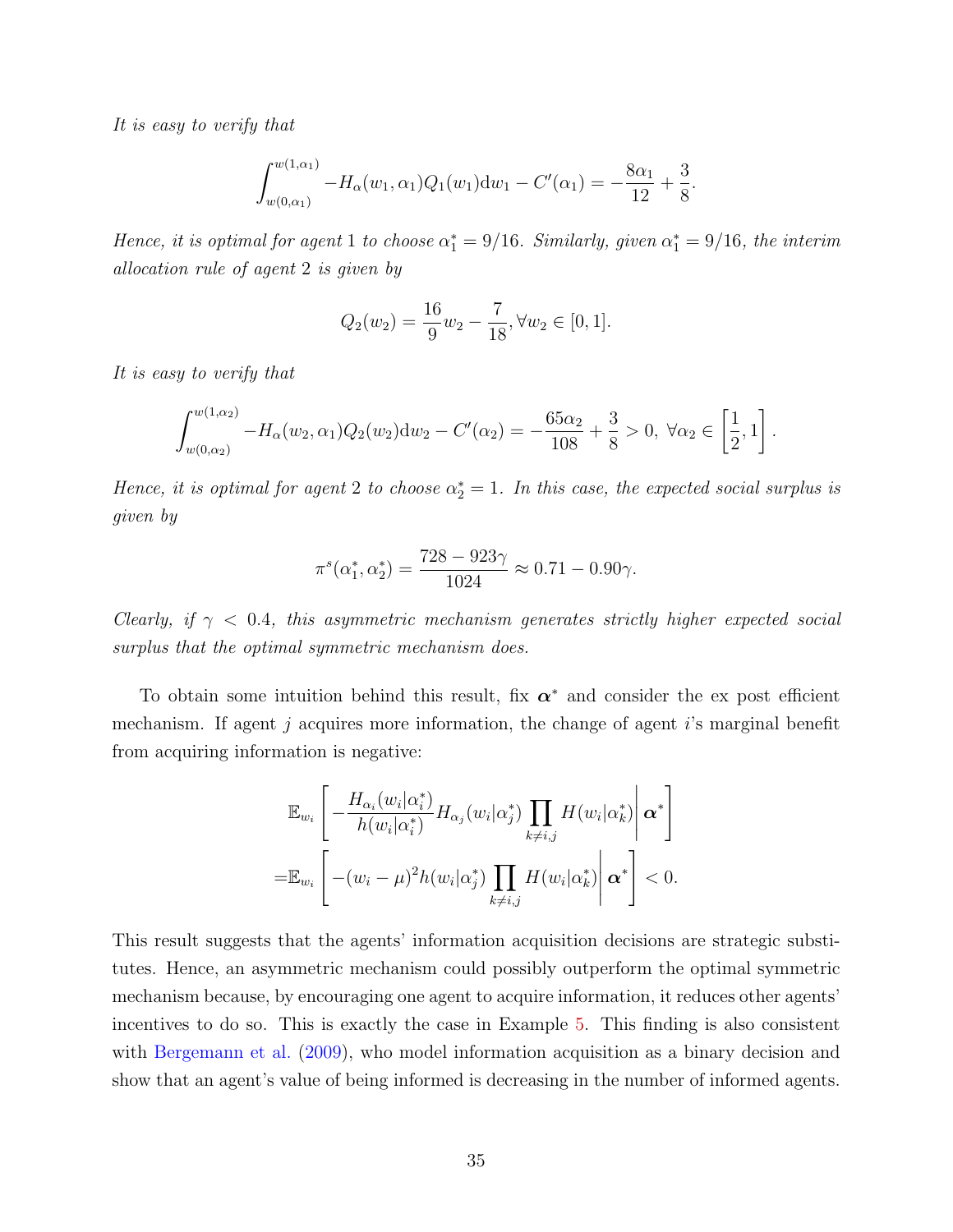# 5 Conclusion

Consider the sale of a single object when agents have positively interdependent values and can covertly acquire information at some cost before participating in a mechanism. [Maskin](#page-86-0)  $(1992)$ , Bergemann and Välimäki  $(2002)$  and [Bergemann et al.](#page-85-1)  $(2009)$ , among others, have shown that using the ex post efficient mechanism will give agents too strong incentives to acquire information. In other words, there is a conflict between the provision of ex ante efficient incentives to acquire information and the ex post efficient use of information. In this paper, we show how to design ex ante efficient mechanisms to balance the two trade-offs. We conclude by discussing potential directions for future work.

In this paper, we assume that all agents simultaneously acquire information before participating in the mechanism. One important direction for future research is to allow for the possibility of sequential information acquisitions. It is likely that the efficiency can be improved if agents are asked to acquire information in turn, and one's information acquisition decision can depend on the signals received by those who take actions earlier. It is also interesting to consider the impact of initial private information. In this paper we have only considered static mechanisms in which agents only report their private information once. In general, one can consider a dynamic mechanism in which agents report their private information both before and after acquiring information.

One standard assumption in the auction literature we maintain here is that the payment by an agent depends only on his report and not on his realized valuation. Although it is true that in some cases the value of the auctioned asset is subjective and cannot be verified, in many important applications such as the oil and gas lease auctions and the sales of a financial or business asset, the benefits to the agents are contractible. For example, in U.S. auctions for offshore oil and gas leases, the winner's payment to the government is a bonus plus a fraction of revenues from any oil and/or gas extracted. When selling a company to an acquirer or soliciting venture capital, equity and other securities are commonly used. Another important direction for future research is to consider mechanisms with contingent payments.

## A Omitted proofs in sections [2](#page-6-0) and [3](#page-12-0)

Before proceeding to the proofs, we first define symmetric mechanisms formally. Let  $\sigma_{i,j}: W^n \to W^n$  denote the function that interchanges the *i*th and the *j*th coordinates, i.e.,

$$
\sigma_{i,j}(w_1,\ldots,w_n)=(w_1,\ldots,w_{i-1},w_j,w_{i+1},\ldots,w_{j-1},w_i,w_{j+1},\ldots,w_n),\ \forall (w_1,\ldots,w_n).
$$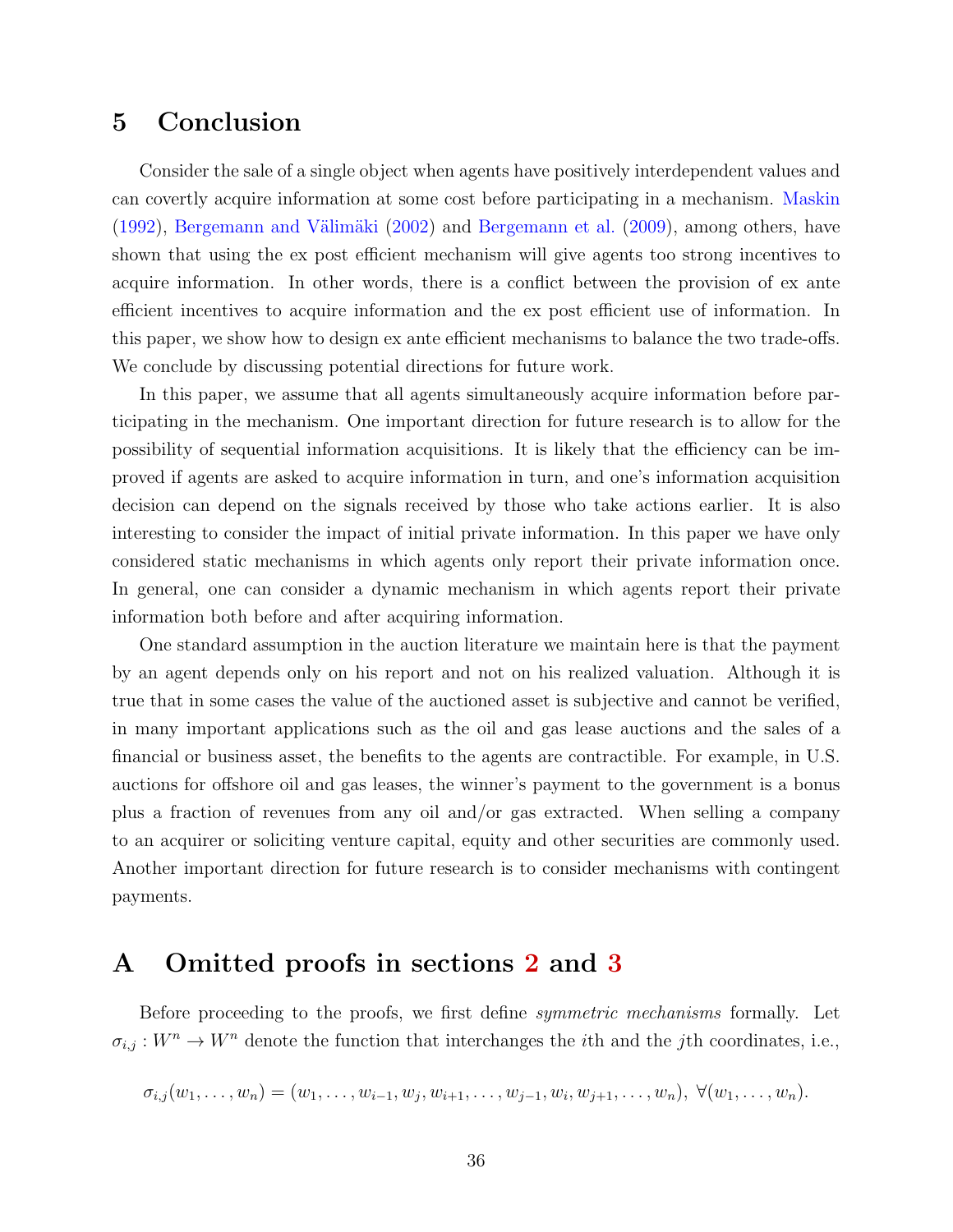We say that an allocation rule q is *symmetric* if  $q_1$  is such that  $q_1(\mathbf{w}) = q_1(\sigma_{i,j}(\mathbf{w}))$  for all  $i, j \neq 1$  and all  $w, q_i(w) = q_1(\sigma_{1,i}(w))$  for all i all  $w$  and  $\sum_i q_i(w) \leq 1$  for all  $w$ . We say that a mechanism  $(q, t)$  is *symmetric* if its allocation rule q is symmetric.

**Proof of Lemma [1.](#page-8-0)** By construction,  $H(w(s, \alpha)|\alpha) = s$  for all  $s \in [0, 1]$  and  $\alpha \in [\alpha, \overline{\alpha}]$ . Taking derivative of both sides of the equation with respect to  $\alpha$  yields

$$
h(w(s, \alpha)|\alpha)w_{\alpha}(s, \alpha) + H_{\alpha}(w(s, \alpha)|\alpha) = 0,
$$

or equivalently,

$$
-\frac{H_{\alpha}(w(s,\alpha)|\alpha)}{h(w(s,\alpha)|\alpha)} = w_{\alpha}(s,\alpha).
$$
\n(20)

Because the information structures are [supermodular ordered,](#page-7-0)  $-H_{\alpha}(w|\alpha)/h(w|\alpha)$  is strictly increasing in w. Furthermore,  $w(s, \alpha)$  is strictly increasing in s. Hence,  $w_{\alpha}(s, \alpha)$  is strictly increasing in s. Thus, for all  $s, s' \in (0, 1), s' > s$  and  $\alpha' > \alpha''$  we have

$$
w(s', \alpha') - w(s', \alpha'') = \int_{\alpha''}^{\alpha'} w_{\alpha}(s', \alpha) d\alpha
$$

$$
> \int_{\alpha''}^{\alpha'} w_{\alpha}(s, \alpha) d\alpha
$$

$$
= w(s, \alpha') - w(s, \alpha'').
$$

That is,  $w(\cdot, \cdot)$  is strictly supermodular.  $\blacksquare$ 

**Derivation of equality** [\(4\)](#page-12-1). Supposing that agent i chooses  $\alpha_i$ , his expected payoff is

$$
\int_{w(0,\alpha_i)}^{w(1,\alpha_i)} U_i(w) \mathrm{d}H(w|\alpha_i) - C(\alpha_i)
$$
\n
$$
= \int_{w(0,\alpha_i)}^{w(1,\alpha_i)} \left[ U_i(\underline{\theta}) + \int_{\underline{\theta}}^w Q(\tilde{w}) \mathrm{d}\tilde{w} \right] \mathrm{d}H(w|\alpha_i) - C(\alpha_i)
$$
\n
$$
= U_i(\underline{\theta}) + \int_{\underline{\theta}}^{w(1,\alpha_i)} Q(w) \mathrm{d}w - \int_{w(0,\alpha_i)}^{w(1,\alpha_i)} H(w|\alpha_i) Q(w) \mathrm{d}w - C(\alpha_i)
$$
\n
$$
= U_i(w(0,\alpha_i)) + \int_{w(0,\alpha_i)}^{w(1,\alpha_i)} \left[ 1 - H(w_i|\alpha_i) \right] Q(w_i) \mathrm{d}w_i - C(\alpha_i),
$$

where the first and the last equalities hold by the envelope condition [\(3\)](#page-12-2) and the second equality holds by integration by parts.  $\blacksquare$ 

We say a function  $J(w)$  is quasi-monotone if  $w' > w$  and  $J(w) > 0$  imply  $J(w') \geq 0.17$  $J(w') \geq 0.17$  In other words, a quasi-monotone function  $J(w)$  crosses the line  $y \equiv 0$  at most once and from

<span id="page-37-0"></span><sup>17</sup>See [Karamardian and Schaible](#page-86-1) [\(1990\)](#page-86-1).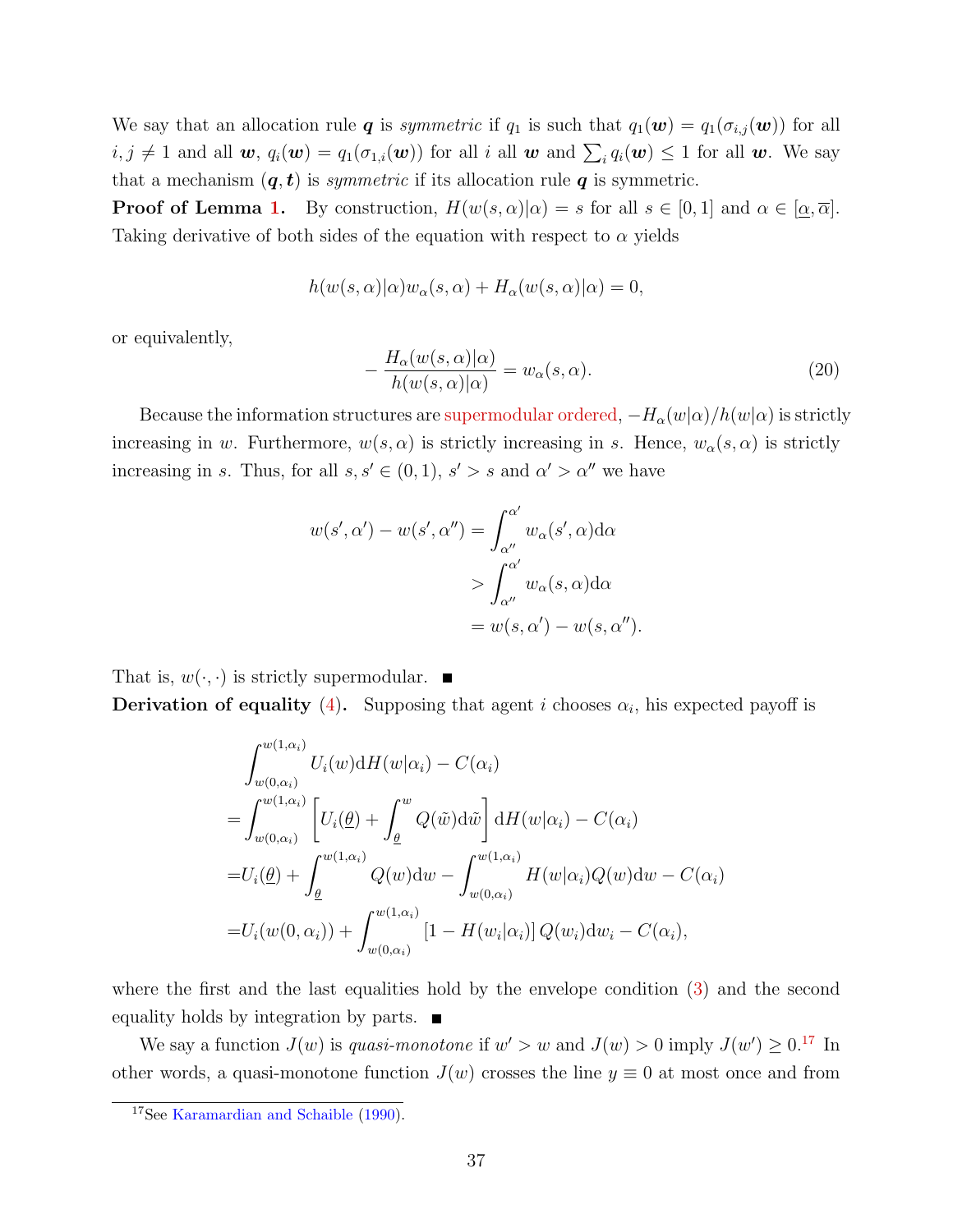<span id="page-38-3"></span>below, as w increases. The following result of [Persico](#page-87-0)  $(2000)$  is useful for later proofs.

**Lemma 7 (Lemma 1 in [Persico](#page-87-0) [\(2000\)](#page-87-0))** Let  $(c, d)$  be an interval of the real line, J be a quasi-monotone function and Q be a non-decreasing function. Assume that for some measure h on  $\mathbb R$  we have  $\int_c^d J(w) dh(w) = 0$ . Then  $\int_c^d J(w) Q(w) dh(w) \geq 0$ .

**Proof of Lemma [2.](#page-13-0)** Observe that a non-decreasing function is quasi-monotone. Because both Q and  $-\frac{H_{\alpha_i}(w_i|\alpha_i)}{h(w_i|\alpha_i)}$  $\frac{h(\alpha_i(w_i|\alpha_i))}{h(w_i|\alpha_i)}$  are non-decreasing on  $[w(0,\alpha_i), w(1,\alpha_i)]$ , it suffices to show that

<span id="page-38-2"></span>
$$
\int_{w(0,\alpha_i)}^{w(1,\alpha_i)} H_{\alpha_i}(w_i|\alpha_i) \mathrm{d}w_i = 0.
$$
 (21)

On the one hand, by integration by parts,

$$
\int_{w(0,\alpha_i)}^{w(1,\alpha_i)} H(w_i|\alpha_i) \, \mathrm{d}w_i = w_i H(w_i|\alpha_i) \Big|_{w(0,\alpha_i)}^{w(1,\alpha_i)} - \int_{w(0,\alpha_i)}^{w(1,\alpha_i)} w_i \, \mathrm{d}H(w_i|\alpha_i),
$$
\n
$$
= w(1,\alpha_i) - \mu.
$$

Taking derivative with respect to  $\alpha_i$  yields

<span id="page-38-0"></span>
$$
\frac{\partial}{\partial \alpha_i} \int_{w(0,\alpha_i)}^{w(1,\alpha_i)} H(w_i|\alpha_i) \mathrm{d}w_i = w_{\alpha_i}(1,\alpha_i). \tag{22}
$$

On the other hand, by the chain rule, we have

<span id="page-38-1"></span>
$$
\frac{\partial}{\partial \alpha_i} \int_{w(0,\alpha_i)}^{w(1,\alpha_i)} H(w_i|\alpha_i) \mathrm{d}w_i = w_{\alpha_i}(1,\alpha_i) + \int_{w(0,\alpha_i)}^{w(1,\alpha_i)} H_{\alpha_i}(w_i|\alpha_i) \mathrm{d}w_i. \tag{23}
$$

Comparing  $(22)$  and  $(23)$  proves  $(21)$ . By Lemma [7,](#page-38-3) inequality  $(5)$  holds. If Q is constant, the equality holds by  $(21)$ .

Proof of Lemma [3.](#page-16-0) <sup>b</sup> := sup {*w<sub>i</sub>* |*Y*(*w'<sub>i</sub>*) > 0, ∀*w*(0,  $\alpha^*$ ) ≤ *w'<sub>i</sub>* ≤ *w<sub>i</sub>*}. By the continuity of Y, we have  $Y(w^{\flat}) = 0$  and  $w^{\flat} > w(0, \alpha^*)$ . The proof is by construction. There are four cases to consider.

**Case I**: Suppose that there exists  $w'_i \in (w(0, \alpha^*), w^{\flat})$  such that Q is discontinuous at  $w'_i$ .

Let  $Q(w_i'^+$  $i<sup>'</sup>$ ) denote the right-hand limit of Q at  $w'_{i}$  and  $Q(w'_{i})$  $i<sub>i</sub>$ ) the corresponding lefthand limit. Let  $0 < \varepsilon \leq \min\left\{\min_{w(0,\alpha^*)\leq w_i\leq w_i'}\right\}$  $Y(w_i)$  $\frac{Y(w_i)}{H(w'_i|\alpha^*)}$ ,  $Q(w'_i)$  $i^{(+)}$ ) –  $Q(w_i^{(-)}$  $\binom{(-)}{i}$ . Define  $\hat{Q}$  as follows. If  $w_i \leq w(0, \alpha^*)$ , let  $\hat{Q}(w_i) := Q(w_i)$ ; and if  $w_i > w(0, \alpha^*)$ , let

$$
\hat{Q}(w_i) := Q(w_i) + \varepsilon \chi_{\{w_i \leq w_i'\}},
$$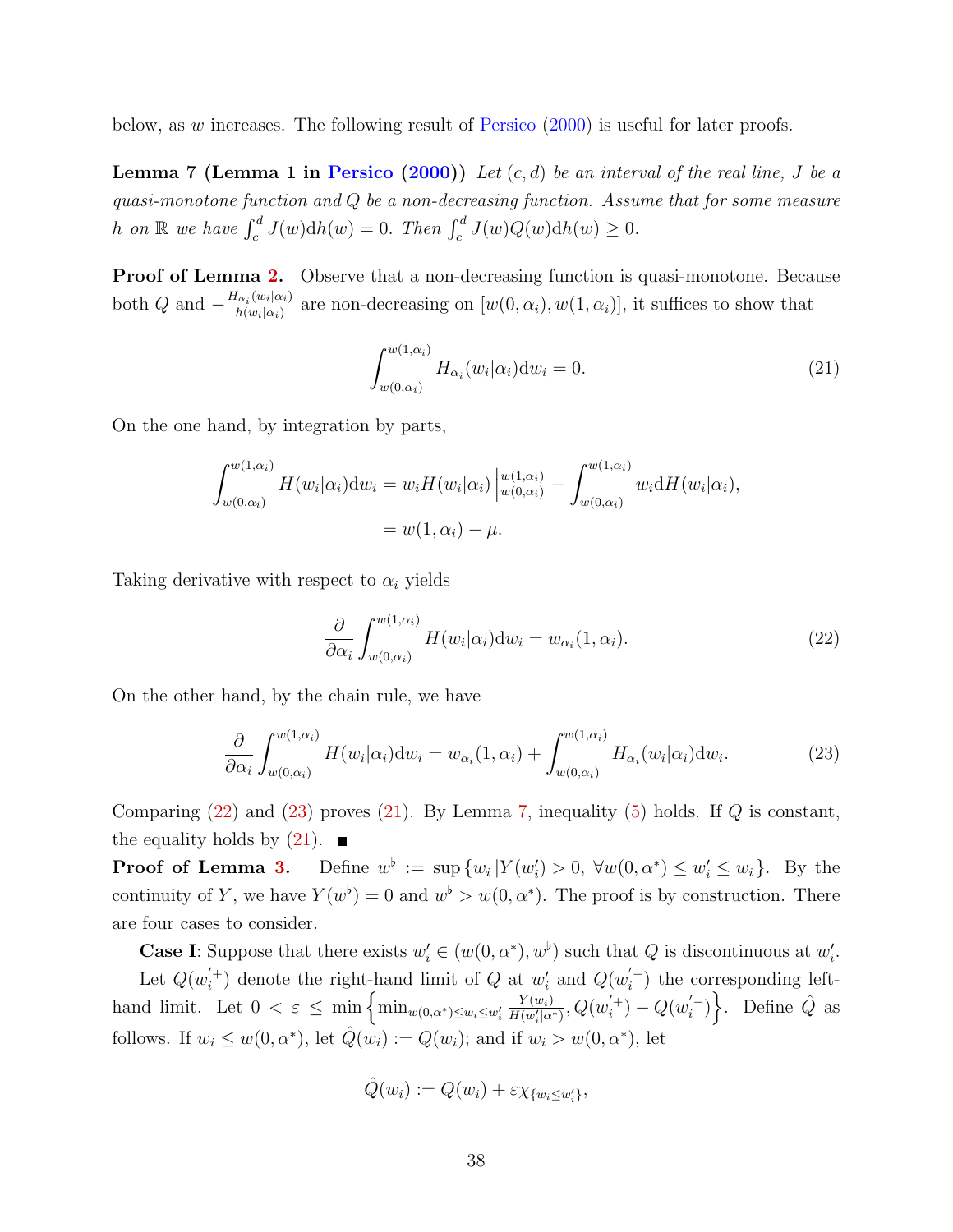<span id="page-39-0"></span>

Figure 3: Proof of Lemma [3](#page-16-0)

where  $\chi_{\{w_i \leq w'_i\}}$  is an indicator function. (See Figure [3a](#page-39-0) for an illustration.) By construction,  $\hat{Q}(w) \geq Q(w)$  for all  $w \in W$  and the inequality holds strictly on a positive measure set. It is also clear that  $\hat{Q}$  satisfies [\(MON\)](#page-12-3). We now verify that  $\hat{Q}$  satisfies [\(IA](#page-13-2)') and [\(F](#page-14-0)'). Because  $\chi_{\{w_i \leq w'_i\}}$  is non-increasing on  $[w(0, \alpha^*), w(1, \alpha^*)]$ , by Lemma [2,](#page-13-0) we have

$$
\mathbb{E}\left[-\frac{H_{\alpha_i}(w_i|\alpha^*)}{h(w_i|\alpha^*)}\hat{Q}(w_i)\middle|\alpha_i=\alpha^*\right],
$$
  
\n
$$
=\mathbb{E}\left[-\frac{H_{\alpha_i}(w_i|\alpha^*)}{h(w_i|\alpha^*)}Q(w_i)\middle|\alpha_i=\alpha^*\right]+\varepsilon\mathbb{E}\left[-\frac{H_{\alpha_i}(w_i|\alpha^*)}{h(w_i|\alpha^*)}\chi_{\{w_i\leq w'_i\}}\middle|\alpha_i=\alpha^*\right],
$$
  
\n
$$
\leq C'(\alpha^*)+0=C'(\alpha^*).
$$

Hence,  $\hat{Q}$  satisfies [\(IA](#page-13-2)'). Finally, let

$$
\hat{Y}(w_i) := \int_{w_i}^{\overline{\theta}} \left[ H(z|\alpha^*)^{n-1} - \hat{Q}(z) \right] h(z|\alpha^*) \mathrm{d}z.
$$

If  $w_i \leq w'_i$ ,  $\hat{Y}(w_i) = Y(w_i) - \varepsilon [H(w'_i | \alpha^*) - H(w_i | \alpha^*)] \geq Y(w_i) - \varepsilon H(w'_i | \alpha^*) \geq 0$ . If  $w_i > w'_i$ ,  $\hat{Y}(w_i) = Y(w_i) \geq 0$ . Hence,  $\hat{Q}$  satisfies [\(F](#page-14-0)').

**Case II:** Suppose that Q is continuous on  $[w(0, \alpha^*), w^{\flat}].$ 

We first show that there exists  $w'_i \in (w(0, \alpha^*), w^{\flat})$  such that  $Q(w'_i) < Q(w^{\flat})$ . Suppose, to the contrary, that  $Q(w_i) = Q(w^{\flat})$  for all  $w_i \in (w(0, \alpha^*), w^{\flat})$ . If  $Q(w^{\flat}) \geq H(w^{\flat}|\alpha^*)^{n-1}$ ,  $Y(w(0, \alpha^*)) = \int_{w(0, \alpha^*)}^{w^{\flat}} [H(z|\alpha^*)^{n-1} - Q(z)] h(z|\alpha^*) \mathrm{d}z < 0, \,\,\text{a contradiction.} \,\,\,\,\,\text{If} \,\,\, Q(w^{\flat}) < 0.$  $H(w^{\flat}|\alpha^*)^{n-1}$ , by the continuity of Q and H, there exists  $\delta > 0$  such that  $Q(w_i) < H(w_i|\alpha^*)^{n-1}$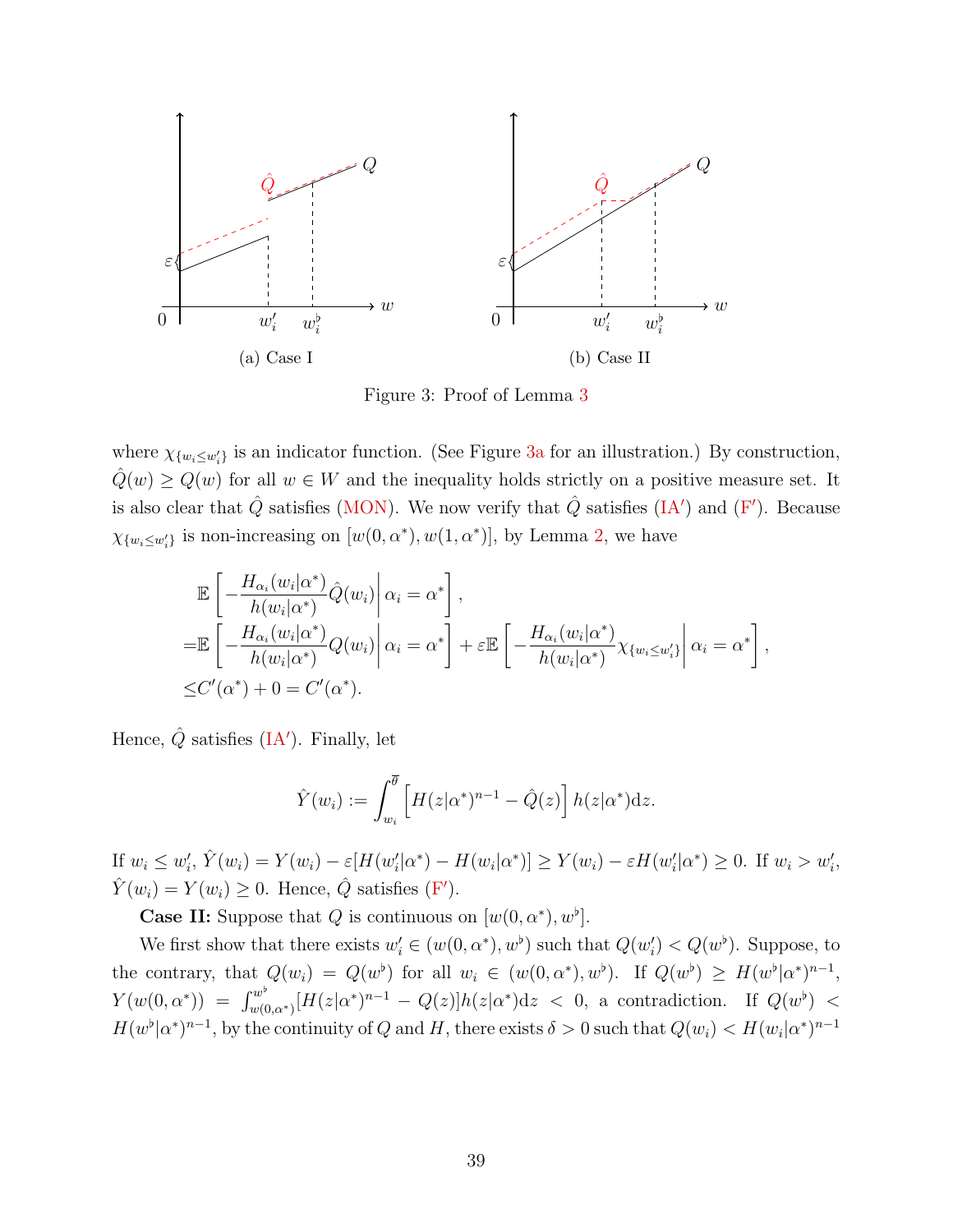for all  $w_i \in [w^{\flat}, w^{\flat} + \delta]$ . Hence,

$$
0 = Y(w^{\flat}) = \int_{w^{\flat}}^{w^{\flat} + \delta} [H(z|\alpha^*)^{n-1} - Q(z)] h(z|\alpha^*) dz + Y(w^{\flat} + \delta) > Y(w^{\flat} + \delta),
$$

a contradiction. Thus, there exists  $w'_i \in (w(0, \alpha^*), w^{\flat})$  such that  $Q(w'_i) < Q(w^{\flat})$ .

By the continuity of Q, there exists  $w''_i \in (w'_i, w^{\flat})$  such that  $Q(w''_i) = \frac{1}{2} (Q(w'_i) + Q(w^{\flat}))$ . Let  $0 < \varepsilon \le \min\left\{\min_{w(0,\alpha^*) \le w_i \le w_i''}\right\}$  $Y(w_i)$  $\frac{Y(w_i)}{H(w''_i|\alpha^*)}$ ,  $Q(w''_i) - Q(w'_i)$ . Let

$$
\hat{Q}(w_i) := \begin{cases}\n\max\{Q(w'_i) + \varepsilon, Q(w_i)\} & \text{if } w_i > w'_i, \\
Q(w_i) + \varepsilon & \text{if } w(0, \alpha^*) < w_i \leq w'_i, \\
Q(w_i) & \text{if } w_i \leq w(0, \alpha^*).\n\end{cases}
$$

(See Figure [3b](#page-39-0) for an illustration.) Note that if  $w_i \geq w''_i$ ,  $Q(w_i) \geq Q(w''_i) \geq Q(w'_i) + \varepsilon$ . Hence,  $\hat{Q}(w_i) = Q(w_i)$  for  $w_i \geq w''_i$ . By construction,  $\hat{Q}(w) \geq Q(w)$  for all  $w \in W$  and the inequality holds strictly on a positive measure set. Clearly,  $\hat{Q}$  satisfies [\(MON\)](#page-12-3). We now verify that  $\hat{Q}$  satisfies [\(IA](#page-13-2)') and [\(F](#page-14-0)'). It is easy to verify that  $\hat{Q} - Q$  is non-increasing on  $[w(0, \alpha^*), w(1, \alpha^*)]$  and therefore  $\hat{Q}$  satisfies  $(IA')$  $(IA')$  by Lemma [2.](#page-13-0) Finally, if  $w_i \geq w''_i$ ,  $\hat{Y}(w_i) = Y(w_i)$ . If  $w_i < w''_i$ ,

$$
\hat{Y}(w_i) = \int_{w_i}^{w^b} \left[ H(z|\alpha^*)^{n-1} - \hat{Q}(z) \right] h(z|\alpha^*) \, dz,
$$
\n
$$
= Y(w_i) - \int_{w_i}^{w_i'} \left[ \hat{Q}(z) - Q(z) \right] h(z|\alpha^*) \, dz,
$$
\n
$$
\geq Y(w_i) - \varepsilon \left[ H(w_i''|\alpha^*) - H(w_i|\alpha^*) \right],
$$
\n
$$
\geq Y(w_i) - \varepsilon H(w_i''|\alpha^*) \geq 0.
$$

Hence,  $\hat{Q}$  satisfies  $(F')$  $(F')$ .

**Case III:** Suppose that Q is continuous on  $[w(0, \alpha^*), w^{\flat})$  and  $Q(w^{\flat -}) < H(w^{\flat}|\alpha^*)^{n-1}$ . Define  $R(w_i) := Y(w_i)/(H(w^{\flat}|\alpha^*) - H(w_i|\alpha^*))$  for  $w_i < w^{\flat}$ . Then by L'Hopital's rule,

$$
\lim_{w_i \to w^{\flat-}} R(w_i) = H(w^{\flat}|\alpha^*)^{n-1} - Q(w^{\flat-}) > 0.
$$

Let  $0 < \varepsilon \le \min \left\{ \inf_{w(0, \alpha^*) \le w_i \le w^{\flat}} R(w_i), Q(w^{\flat +}) - Q(w^{\flat -}) \right\}$ . Define  $\hat{Q}$  as follows. If  $w_i \le$  $w(0, \alpha^*)$ , let  $\hat{Q}(w_i) := Q(w_i)$ ; and if  $w_i > w(0, \alpha^*)$ , let  $\hat{Q}(w_i) := Q(w_i) + \varepsilon \chi_{\{w_i \leq w^{\flat}\}}$ . By construction,  $\hat{Q}(w) \geq Q(w)$  for all  $w \in W$  and the inequality holds strictly on a positive measure set. Clearly,  $\hat{Q}$  satisfies [\(MON\)](#page-12-3). We can verify that  $\hat{Q}$  satisfies [\(IA](#page-13-2)') following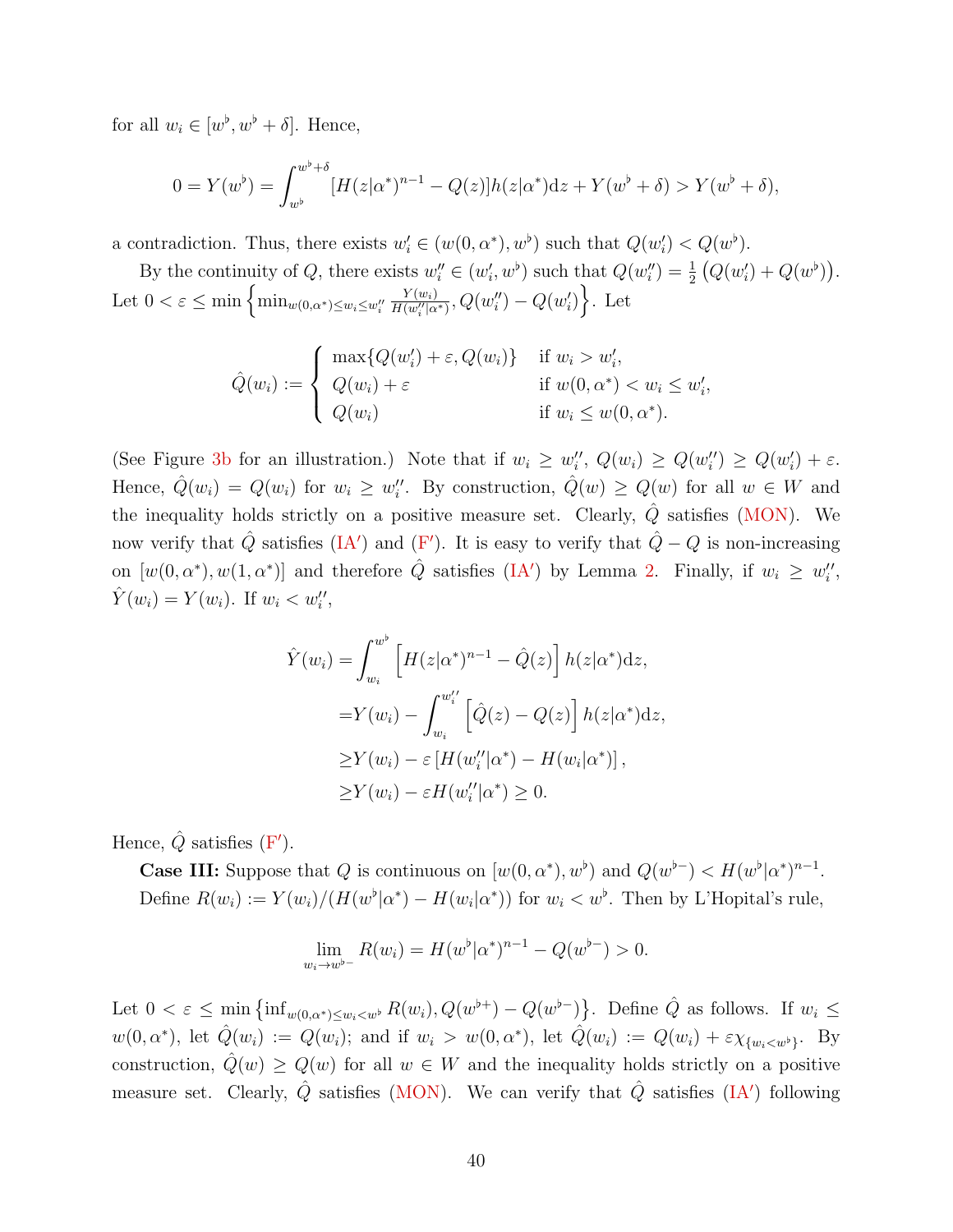the arguments in Case I. Finally, if  $w_i \langle w_i \rangle = Y(w_i) - \varepsilon [H(w^{\flat} | \alpha^*) - H(w_i | \alpha^*)] \ge$  $Y(w_i) - R(w_i)[H(w^{\flat}|\alpha^*) - H(w_i|\alpha^*)] = 0$ . If  $w_i \geq w^{\flat}$ ,  $\hat{Y}(w_i) = Y(w_i) \geq 0$ . Hence,  $\hat{Q}$  satisfies  $(F')$  $(F')$ .

**Case IV:** Suppose that Q is continuous on  $[w(0, \alpha^*), w^{\flat})$  and  $Q(w^{\flat -}) \geq H^{n-1}(w^{\flat}|\alpha^*).$ 

We first show that  $Q(w^{\flat -}) = H^{n-1}(w^{\flat}|\alpha^*)$ . Suppose to the contrary that  $Q(w^{\flat -})$  $H^{n-1}(w^{\flat}|\alpha^*)$ . Then by the continuity of Q and H on  $[w(0, \alpha^*)$ ,  $w^{\flat})$ , there exists  $\delta > 0$  such that  $Q(w_i) > H^{n-1}(w_i|\alpha^*)$  for all  $w_i \in (w^{\flat} - \delta, w^{\flat})$ . Then

$$
Y(w^{\flat} - \delta) = \int_{w^{\flat} - \delta}^{w^{\flat}} [H(z|\alpha^*)^{n-1} - Q(z)] h(z|\alpha^*) \mathrm{d}z + Y(w^{\flat}) < 0,
$$

a contradiction. Hence,  $Q(w^{b-}) = H^{n-1}(w^b | \alpha^*)$ . Second, we show that there exists  $w'_i \in$  $(w(0, \alpha^*), w^{\flat})$  such that  $Q(w_i') < Q(w^{\flat -})$ . Suppose to the contrary that  $Q(w_i) = Q(w^{\flat -})$  for all  $w_i \in (w(0, \alpha^*), w^{\flat})$ , then  $Y(w(0, \alpha^*)) = \int_{w(0, \alpha^*)}^{w^{\flat}} [H^{n-1}(z|\alpha^*) - Q(z)] h(z|\alpha^*) \,dz + Y(w^{\flat}) < 0$ , a contradiction. Hence, there exists  $w'_i \in (w(0, \alpha^*), w^{\flat})$  such that  $Q(w'_i) < Q(w^{\flat -})$ . The rest of the proof follows from that of Case II.  $\blacksquare$ 

**Proof of Corollary [1.](#page-16-1)** The social planner's revenue is

$$
\sum_{i=1}^{n} \mathbb{E}_{w} [t_{i}(\boldsymbol{w})] = \sum_{i=1}^{n} \mathbb{E}_{w_{i}} \left[ (1 - \gamma) w_{i} Q_{i}(w_{i}) + \mathbb{E}_{w_{-i}} \left[ \gamma \left( \sum_{j=1}^{n} w_{j} \right) q_{i}(w_{i}, w_{-i}) \right] - U_{i}(w_{i}) \right]
$$
  

$$
= \sum_{i=1}^{n} \mathbb{E}_{w_{i}} \left[ \left( (1 - \gamma) w_{i} - \frac{1 - H(w_{i}|\alpha^{*})}{h(w_{i}|\alpha^{*})} \right) Q_{i}(w_{i}) \right] + n\gamma\mu - \sum_{i=1}^{n} U_{i}(\underline{\theta}),
$$

where the last equality follows from Theorem [1](#page-15-0) and the envelope condition [\(3\)](#page-12-2). Let  $\tilde{t}_i(\boldsymbol{w})$  :=  $t_i(\boldsymbol{w}) + U_i(\underline{\theta})$  for all i and  $\boldsymbol{w}$ . Clearly, [\(IR\)](#page-11-0) is satisfied. The social planner's revenue becomes

$$
\sum_{i=1}^{n} \mathbb{E}_{\mathbf{w}} \left[ \tilde{t}_{i}(\mathbf{w}) \right] = \sum_{i=1}^{n} \mathbb{E}_{w_{i}} \left[ \left( (1 - \gamma) w_{i} - \frac{1 - H(w_{i}|\alpha^{*})}{h(w_{i}|\alpha^{*})} \right) Q_{i}(w_{i}) \right] + n\gamma\mu
$$
  

$$
= \sum_{i=1}^{n} \mathbb{E}_{w_{i}} \left[ \left( (1 - \gamma) w_{i} + \gamma\mu - \frac{1 - H(w_{i}|\alpha^{*})}{h(w_{i}|\alpha^{*})} \right) Q_{i}(w_{i}) \right]
$$
  

$$
\geq 0,
$$

where the last inequality follows from Lemma [7](#page-38-3) because  $(1 - \gamma)w_i + \gamma \mu - \frac{1 - H(w_i|\alpha^*)}{h(w_i|\alpha^*)}$  $\frac{-H(w_i|\alpha^*)}{h(w_i|\alpha^*)}$  is nondecreasing in  $w_i$ ,  $\mathbb{E}_{w_i} \left[ (1 - \gamma) w_i + \gamma \mu - \frac{1 - H(w_i|\alpha^*)}{h(w_i|\alpha^*)} \right]$  $\overline{h(w_i|\alpha^*)}$  $\big] = 0$  and  $Q_i$  is non-decreasing. **Proof of Corollary [2.](#page-21-0)** We prove the corollary by construction. For  $m = 0, 1, \ldots$ , define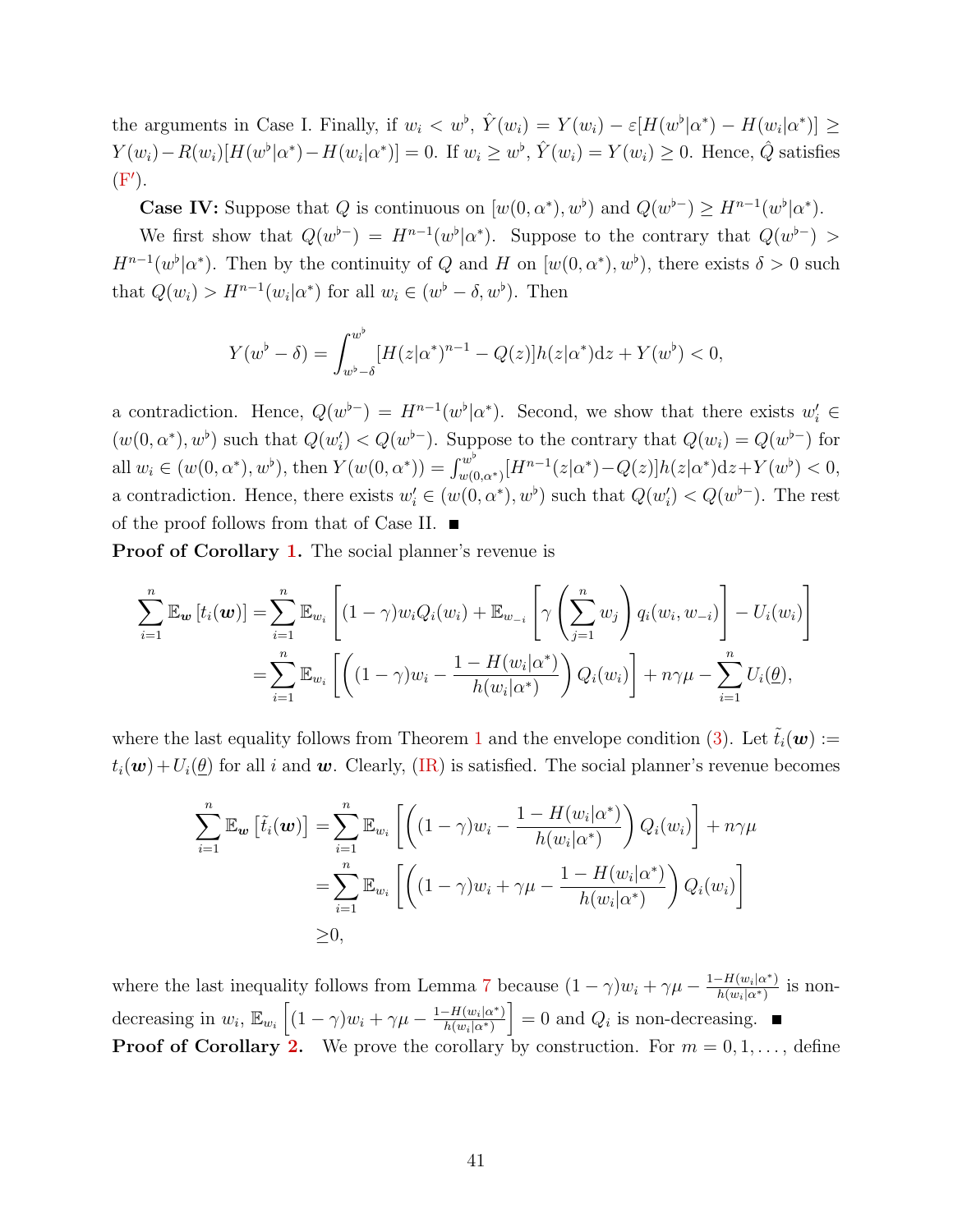$Q^m$  as follows

$$
Q^{m}(w) := \frac{\frac{1}{n} \left[ H(w^{k}|\alpha^{*})^{n} - H(w^{k-1}|\alpha^{*})^{n} \right]}{H(w^{k}|\alpha^{*}) - H(w^{k-1}|\alpha^{*})} \text{ if } w^{k-1} \leq w < w^{k},
$$

where  $w^k := w(0, \alpha^*) + k[w(1, \alpha^*) - w(0, \alpha^*)]/2^m$  for  $k = 0, 1, ..., 2^m$ . For  $k = 0, 1, ..., 2^m$ , define  $\mathbb{Q}^{m,k}$  as follows

$$
Q^{m,k}(w) := \begin{cases} Q^{m+1}(w) & \text{if } w \le w^k \\ Q^m(w) & \text{otherwise} \end{cases}
$$

.

Then  $Q^{m,0} = Q^m$  and  $Q^{m,2^m} = Q^{m+1}$ . It is easy to verify that, for all  $k = 0, 1, \ldots, 2^m$ ,  $Q^{m,k+1} - Q^{m,k}$  is quasi-monotone and

$$
\int_{w(0,\alpha^*)}^{w(1,\alpha^*)} \left[Q^{m,k+1}(w) - Q^{m,k}(w)\right] h(w|\alpha^*) \mathrm{d}w = \frac{1}{n} - \frac{1}{n} = 0.
$$

Furthermore,  $-H_{\alpha}(w|\alpha^*)/h(w|\alpha^*)$  is non-decreasing. By Lemma [7,](#page-38-3)

$$
\int_{w(0,\alpha^*)}^{w(1,\alpha^*)} -\frac{H_\alpha(w|\alpha^*)}{h(w|\alpha^*)} \left[Q^{m,k+1}(w) - Q^{m,k}(w)\right] h(w|\alpha^*) \, dw \ge 0.
$$

By induction,

$$
\int_{w(0,\alpha^*)}^{w(1,\alpha^*)} -\frac{H_{\alpha}(w|\alpha^*)}{h(w|\alpha^*)} \left[Q^{m+1}(w) - Q^m(w)\right] h(w|\alpha^*)dw \ge 0.
$$

If there exists m such that  $Q^m$  satisfies  $(\mathrm{IA}')$  with equality, we are done. Otherwise, because  $\int_{w(0,\alpha^*)}^{w(1,\alpha^*)} -H_\alpha(w|\alpha^*)Q^0(w)dw = 0 < C'(\alpha^*)$  and

$$
\lim_{m \to \infty} \int_{w(0,\alpha^*)}^{w(1,\alpha^*)} -H_\alpha(w|\alpha^*)Q^m(w)dw = \int_{w(0,\alpha^*)}^{w(1,\alpha^*)} -H_\alpha(w|\alpha^*)H(w|\alpha^*)^{n-1}dw > C'(\alpha^*),
$$

there exists  $m$  such that

$$
\int_{w(0,\alpha^*)}^{w(1,\alpha^*)} -H_{\alpha}(w|\alpha^*)Q^m(w)dw < C'(\alpha^*) < \int_{w(0,\alpha^*)}^{w(1,\alpha^*)} -H_{\alpha}(w|\alpha^*)Q^{m+1}(w)dw.
$$

If there exists k such that  $Q^{m,k}$  satisfies  $(IA')$  $(IA')$  with equality, we are done. Otherwise, there exists  $k$  such that

$$
\int_{w(0,\alpha^*)}^{w(1,\alpha^*)} -H_{\alpha}(w|\alpha^*)Q^{m,k}(w)dw < C'(\alpha^*) < \int_{w(0,\alpha^*)}^{w(1,\alpha^*)} -H_{\alpha}(w|\alpha^*)Q^{m,k+1}(w)dw.
$$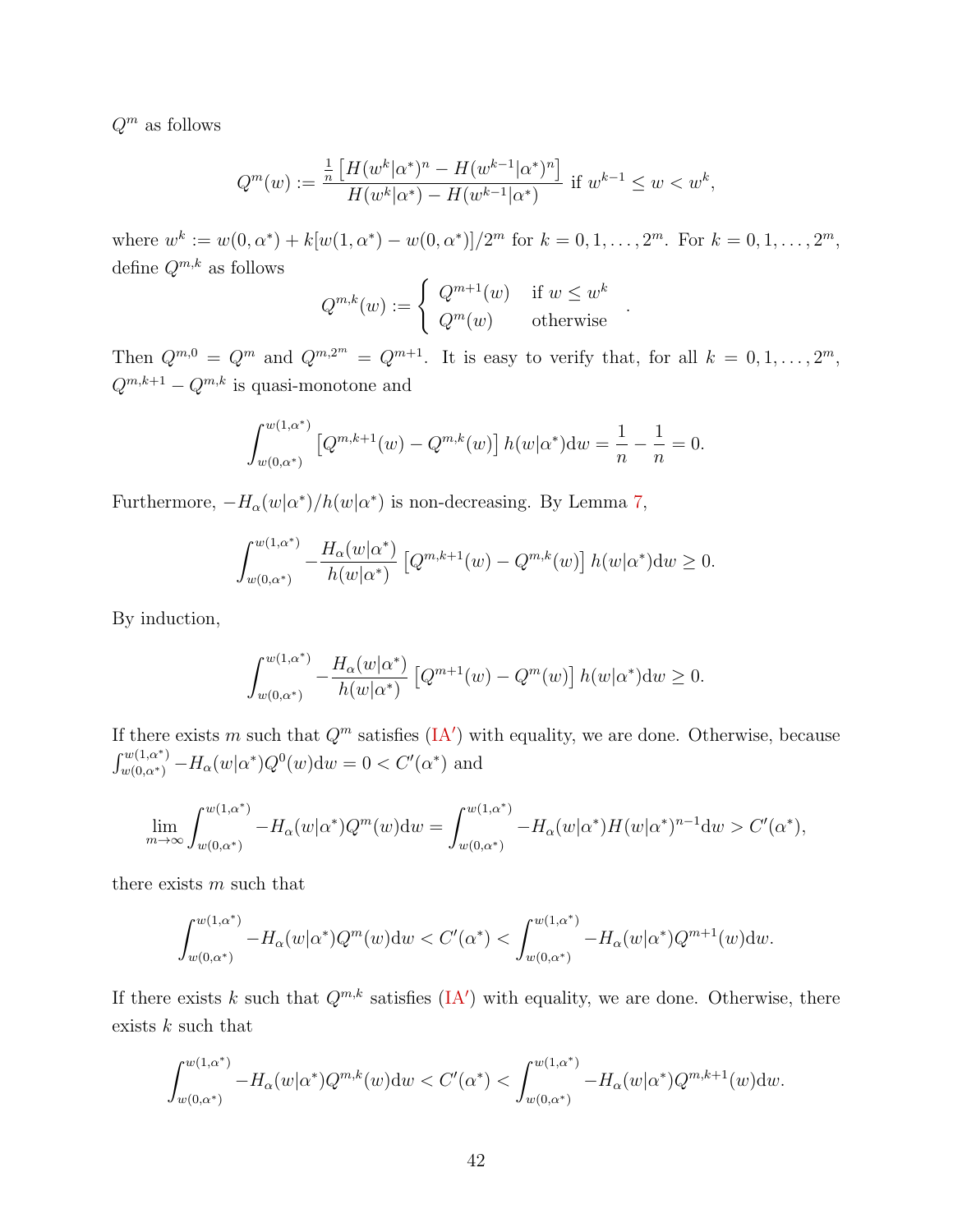For each  $r \in [w^k, w^{k+1}]$ , define  $Q^{m,k,r}$  as follows

$$
Q^{m,k,r}(w) := \begin{cases} Q^{m+1}(w) & \text{if } w < w^k \\ \frac{\frac{1}{n}[H(r|\alpha^*)^n - H(w^k|\alpha^*)^n]}{H(r|\alpha^*) - H(w^k|\alpha^*)} & \text{if } w^k \le w < r \\ \frac{\frac{1}{n}[H(w^{k+1}|\alpha^*)^n - H(r|\alpha^*)^n]}{H(w^{k+1}|\alpha^*) - H(r|\alpha^*)} & \text{if } r \le w < w^{k+1} \\ Q^m(w) & \text{if } w \ge w^{k+1} \end{cases}
$$

.

By construction,  $Q^{m,k,w^{k+1}} = Q^{m,k+1}$  and  $Q^{m,k,w^k} = Q^{m,k}$ . By continuity, there exists  $r \in$  $[w^k, w^{k+1}]$  such that  $Q^{m,k,r}$  satisfies  $(IA')$  $(IA')$  with equality. By Proposition [1,](#page-21-1)  $Q^{m,k,r}$  solves  $(\mathcal{P}'\text{-}\alpha^*)$  $(\mathcal{P}'\text{-}\alpha^*)$  $(\mathcal{P}'\text{-}\alpha^*)$ .

Derivation of Inequality [\(11\)](#page-24-0). The proof is based on [Toikka](#page-87-1) [\(2011\)](#page-87-1). For the ease of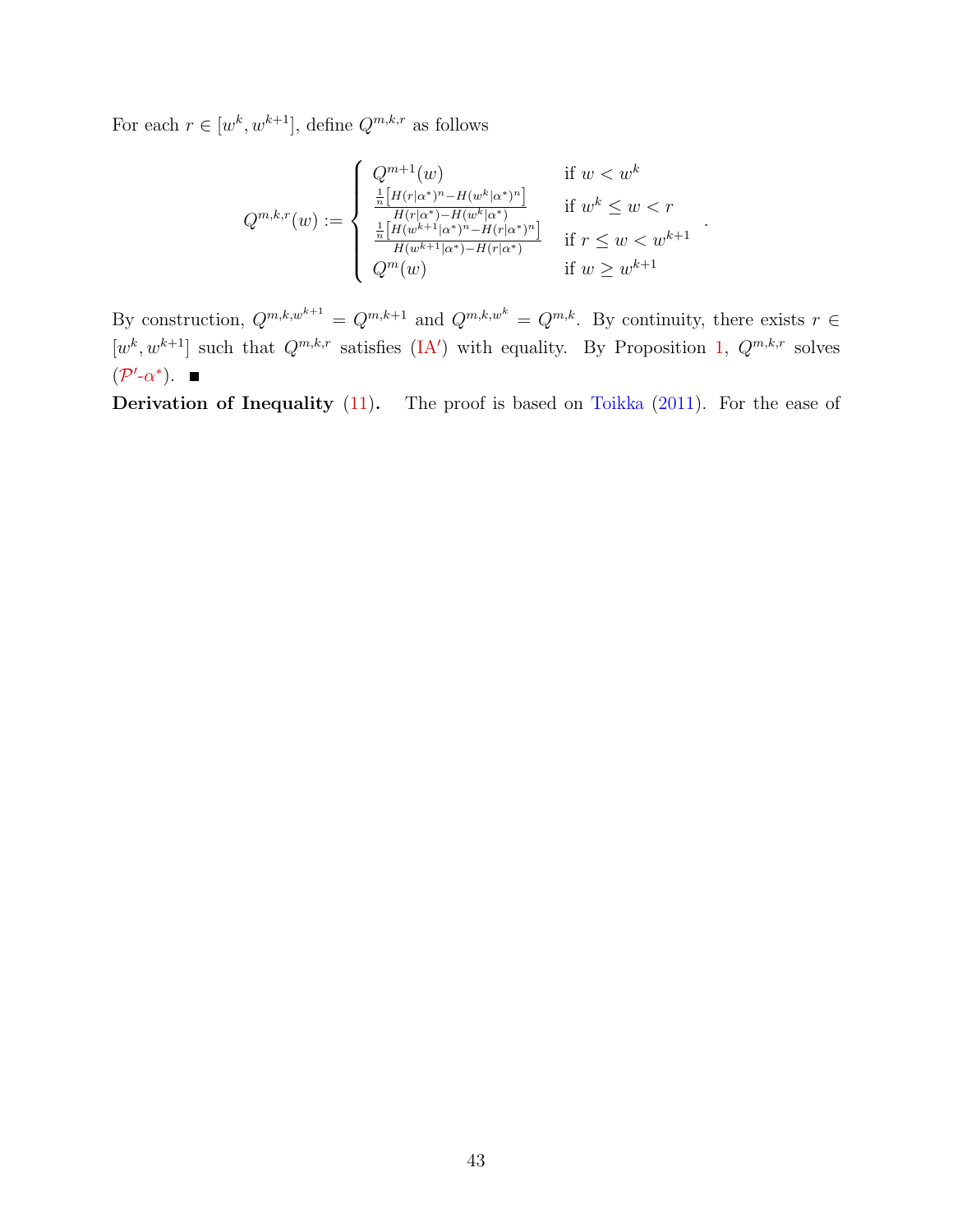notation, we suppress the dependence of  $\varphi^{\lambda_X}$ ,  $\overline{\varphi}^{\lambda_X}$ ,  $J^{\lambda^X}$  and  $\overline{J}^{\lambda_X}$  on  $\lambda_X$ . Then we have

<span id="page-44-0"></span>
$$
\int_{w(0,\alpha^*)}^{w(1,\alpha^*)} zQ(z)h(z|\alpha^*)dz
$$
\n
$$
\leq \int_{w(0,\alpha^*)}^{w(1,\alpha^*)} \left[z + \lambda_X \frac{H_\alpha(z|\alpha^*)}{h(z|\alpha^*)}\right] Q(z)h(z|\alpha^*)dz + \lambda_X C'(\alpha^*)
$$
\n
$$
= \int_{w(0,\alpha^*)}^{w(1,\alpha^*)} \varphi^{\lambda_X}(H(z|\alpha^*))Q(z) dH(z|\alpha^*) + \lambda_X C'(\alpha^*)
$$
\n
$$
= \int_{w(0,\alpha^*)}^{w(1,\alpha^*)} \left[\varphi^{\lambda_X}(H(z|\alpha^*)) - \overline{\varphi}^{\lambda_X}(H(z|\alpha^*))\right] Q(z) dH(z|\alpha^*)
$$
\n
$$
+ \int_{w(0,\alpha^*)}^{w(1,\alpha^*)} \overline{\varphi}^{\lambda_X}(H(z|\alpha^*))Q(z) dH(z|\alpha^*) + \lambda_X C'(\alpha^*)
$$
\n
$$
= - \int_{w(0,\alpha^*)}^{w(1,\alpha^*)} \left[J^{\lambda_X}(H(z|\alpha^*)) - \overline{J}^{\lambda_X}(H(z|\alpha^*))\right] dQ(z)
$$
\n
$$
+ \int_{w(0,\alpha^*)}^{w(1,\alpha^*)} \overline{\varphi}^{\lambda_X}(H(z|\alpha^*))Q(z) dH(z|\alpha^*) + \lambda_X C'(\alpha^*)
$$
\n
$$
= \int_{w(1,\alpha^*)}^{w(1,\alpha^*)} \overline{\varphi}^{\lambda_X}(H(z|\alpha^*))Q(z) dH(z|\alpha^*) + \lambda_X C'(\alpha^*)
$$
\n(25)

<span id="page-44-1"></span>
$$
\leq \int_{w(0,\alpha^*)}^{\infty} \overline{\varphi}^{\lambda x} (H(z|\alpha^*)) Q(z) dH(z|\alpha^*) + \lambda_X C'(\alpha^*)
$$
\n
$$
= \int_{w(0,\alpha^*)}^{w(1,\alpha^*)} \overline{\varphi}^{\lambda x} (H(z|\alpha^*)) H(z|\alpha^*)^{n-1} dH(z|\alpha^*) + \int_{w(0,\alpha^*)}^{w(1,\alpha^*)} \overline{\varphi}^{\lambda x} (H(z|\alpha^*)) Y'(z) dz + \lambda_X C'(\alpha^*)
$$
\n(26)

<span id="page-44-3"></span><span id="page-44-2"></span>
$$
=\int_{w(0,\alpha^*)} \left(\overline{\varphi}^{\lambda x}(H(z|\alpha^*))H(z|\alpha^*)^{n-1}dH(z|\alpha^*)+\int_{w(0,\alpha^*)} \overline{\varphi}^{\lambda x}(H(z|\alpha^*))Y'(z)dz+\lambda_X C'(\alpha^*)\right)
$$
\n(27)

<span id="page-44-4"></span>
$$
\leq \int_{w(0,\alpha^*)}^{w(1,\alpha^*)} \overline{\varphi}^{\lambda_X}(H(z|\alpha^*))H(z|\alpha^*)^{n-1}dH(z|\alpha^*) - \int_{w(0,\alpha^*)}^{w(1,\alpha^*)} Y(z)d\overline{\varphi}^{\lambda_X}(H(z|\alpha^*)) + \lambda_X C'(\alpha^*)
$$
\n(28)

<span id="page-44-5"></span>
$$
\leq \int_{w(0,\alpha^*)}^{w(1,\alpha^*)} \overline{\varphi}^{\lambda_X}(H(z|\alpha^*))H(z|\alpha^*)^{n-1}dH(z|\alpha^*) + \lambda_X C'(\alpha^*). \tag{29}
$$

Here, inequality [\(24\)](#page-44-0) holds because  $\lambda_X \geq 0$  and Q satisfies [\(IA](#page-13-2)') and the equality holds if and only if  $Q$  satisfies  $(IA')$  $(IA')$  with equality. Equality  $(25)$  follows from integration by parts. Inequality [\(26\)](#page-44-2) holds because  $J^{\lambda_X} \geq \overline{J}^{\lambda_X}$  and the equality holds if and only if Q satisfies the first pooling property. Equality  $(27)$  follows from the definition of Y. Inequality  $(28)$  follows from integration by parts and the fact that  $Y((w(0, \alpha^*)) \geq 0$  and the equality holds if and only if  $Y(w(0, \alpha^*)) = 0$ . Finally, inequality [\(29\)](#page-44-5) holds because  $Y \ge 0$  and the equality holds if and only if Q satisfies the second pooling property.  $\blacksquare$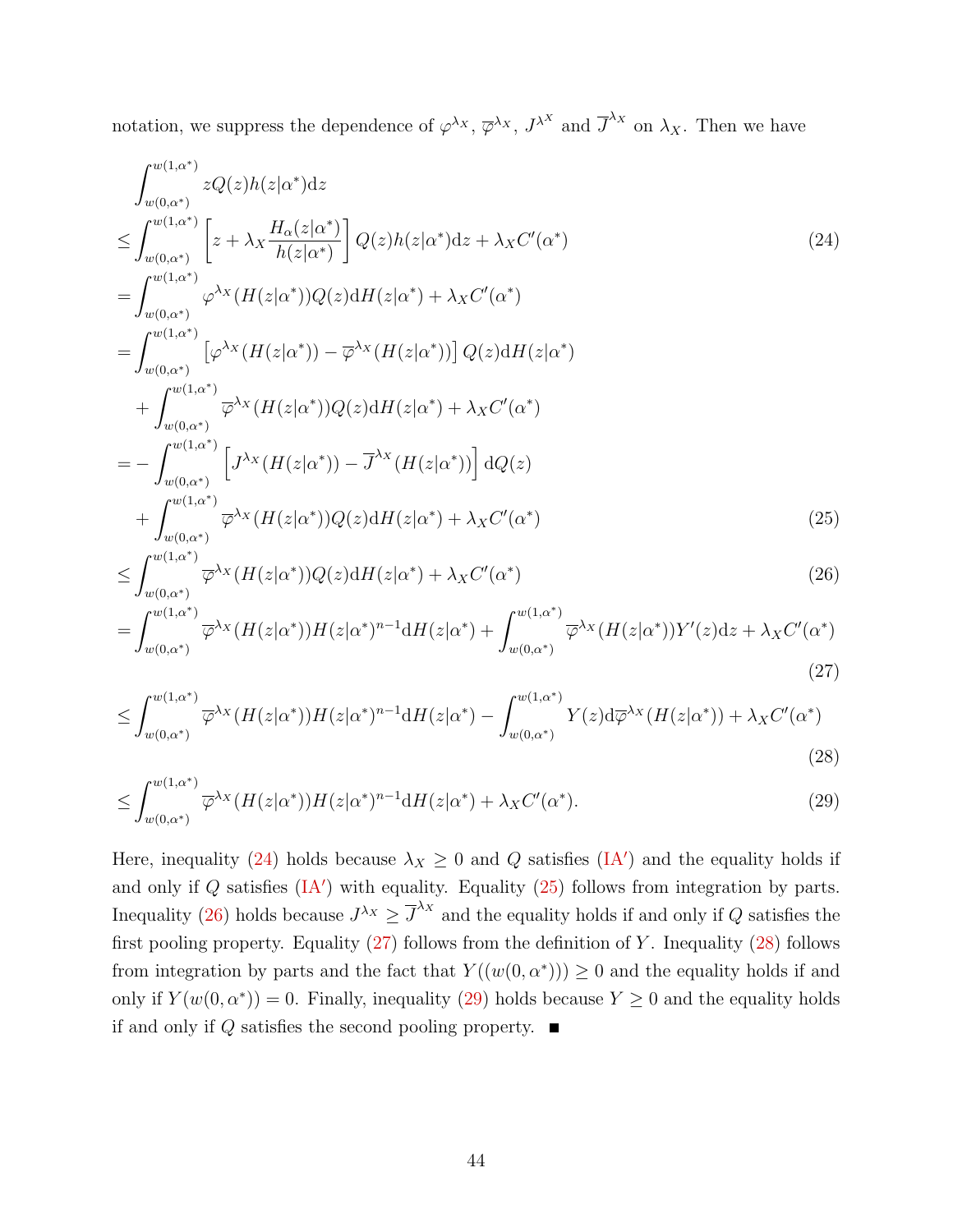### A.1 Proof of Lemma [5](#page-18-0)

The proof uses a network-flow approach (see [Che et al.](#page-85-2) [\(2013\)](#page-85-2) for detailed discussions of this approach). For simplicity, we prove here the result for the case of finite  $W$ . By a similar argument to the proof of Theorem 5 in [Che et al.](#page-85-2) [\(2013\)](#page-85-2), the result generalizes to the case of continuum W. A direct and more involved proof for the continuum case based on [Border](#page-85-3) [\(1991\)](#page-85-3) is available upon request.

We abuse notation a bit and let  $f$  denote the probability mass function in the case of finite  $W$ . In this case,  $(8)$  becomes:

<span id="page-45-0"></span>
$$
\sum_{\mathbf{w}\in A^n} \prod_{i=1}^n f(w_i)\rho(\mathbf{w}) \le n \sum_{w\in A} f(w)Q(w) \le \sum_{\mathbf{w}\in A^n} \prod_{i=1}^n f(w_i), \ \forall A \subset W. \tag{30}
$$

The proof is similar to that of Theorem 3 in [Che et al.](#page-85-2) [\(2013\)](#page-85-2). Before proceeding to the proof, we first introduce some notations and definitions. Let  $D_i := \{(w_i, i)|w_i \in W\}$  and  $D := \bigcup_{i=1}^n D_i$ , where the latter is known as the *disjoint union* of the individual posterior mean spaces. To simplify notation, we write typical elements of D as  $w_i$  instead of  $(w_i, i)$ . Given an interim allocation rule Q, define a circulation network  $(N, E, k, d)$  as follows. The node set is  $N := D \cup W^n \cup \{ \circ \}$  consisting of demand nodes D, supply nodes  $W^n$ , and a circulation node ◦. Directed edges  $E \subset N \times N$  specify the pairs of nodes that can carry flows. There are three different kinds of edges:

- Edges from supply nodes to demand nodes:  $(\tilde{\boldsymbol{w}}, w_i) \in E$  if  $\tilde{w}_i = w_i$ .
- Edges from demand nodes to the circulation node  $\circ$ :  $(w_i, \circ) \in E$  for all  $w_i \in D$ .
- Edges from the circulation node  $\circ$  to supply nodes:  $(\circ, \mathbf{w}) \in E$  for all  $\mathbf{w} \in W^n$ .

Let  $d(\nu, N')$  and  $k(\nu, N')$  denote a lower and upper bound for the total flow from node  $\nu$  to subset  $N' \subset N \setminus \{v\}$ . There are three different kinds of flow capacities:

- Flow capacities from supply nodes: For each supply node  $w \in W^n$ , let  $d(w, N') =$  $\prod_{i=1}^n f(w_i)\rho(\boldsymbol{w})$  if  $N' \supset \{w_1,\ldots,w_n\}$  or else  $d(\boldsymbol{w},N') = 0$ ; and let  $k(\boldsymbol{w},N') =$  $\prod_{i=1}^n f(w_i)$  if  $N' \cap \{w_1, \ldots, w_n\} \neq \emptyset$  or else  $k(\boldsymbol{w}, N') = 0$ .
- Flow capacities from demand nodes: For each demand node  $w_i \in D$ , let  $k(w_i, N') =$  $d(w_i, N') = f(w_i)Q(w_i)$  if  $\circ \in N'$  or else  $k(w_i, N') = d(w_i, N') = 0$ .
- Flow capacities from  $\circ$ : Let  $d(\circ, N') = 0$  and  $k(\circ, N') = K$  for some  $K > 0$  sufficiently large.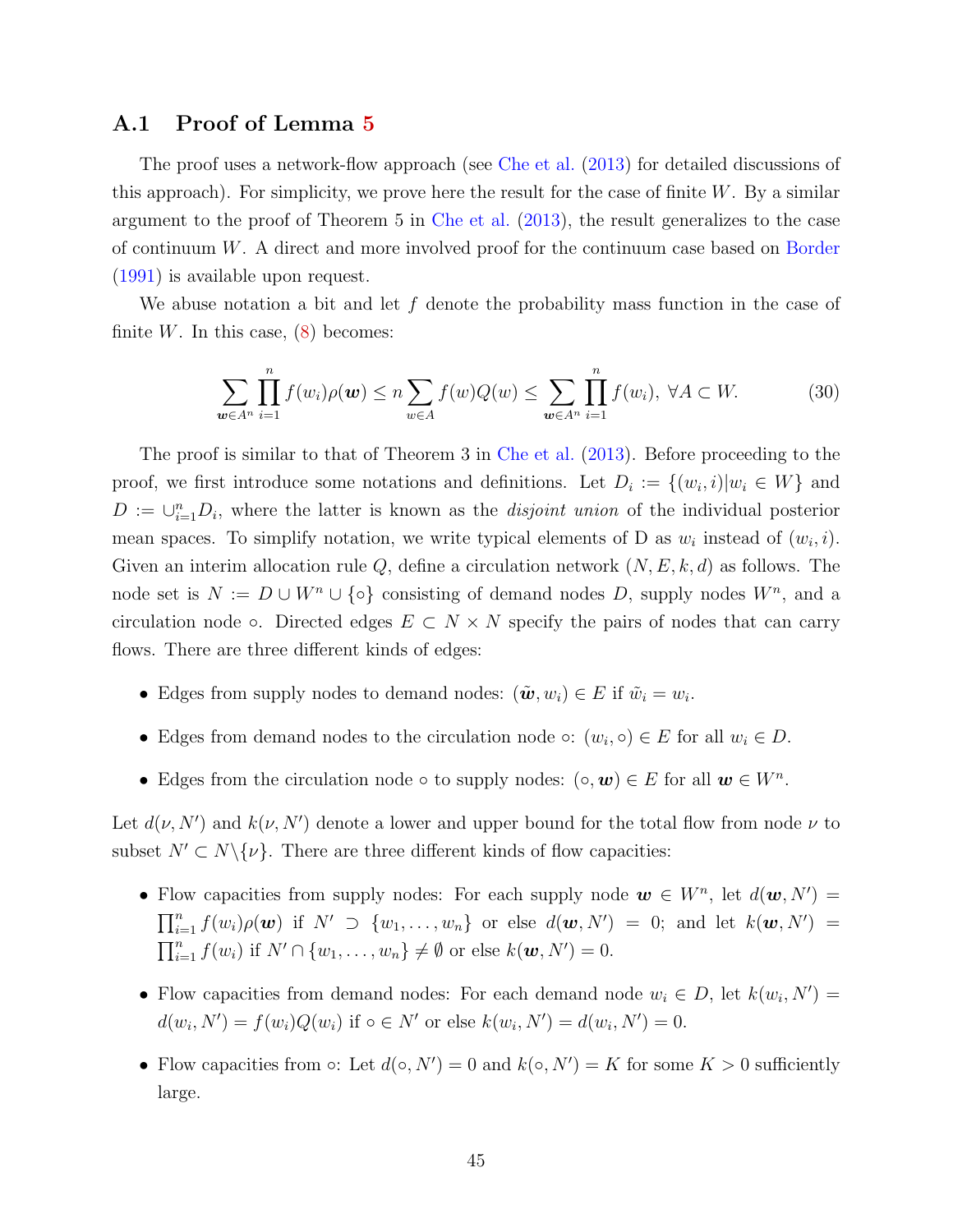A feasible circulation flow on  $(N, E, k, d)$  is a function  $\zeta : E \to \mathbb{R}_+$  that satisfies the capacity constraints

$$
d(\nu, N') \leq \sum_{\nu' \in N': (\nu, \nu') \in E} \zeta(\nu, \nu') \leq k(\nu, N'), \ \forall \nu \in N, \forall N' \subset N \setminus \{\nu\},\
$$

and the flow conservation law

$$
\sum_{\nu':(\nu,\nu')\in E}\zeta(\nu,\nu')=\sum_{\nu':(\nu',\nu)\in E}\zeta(\nu',\nu),\ \forall \nu\in N.
$$

By Theorem 1 in [Che et al.](#page-85-2)  $(2013)$ , an interim allocation rule Q is implementable by an ex post allocation rule q satisfying  $\sum_{i=1}^n q_i(w) \ge \rho(w)$  for all w if and only if there exists a feasible circulation flow for the network  $(N, E, k, d)$  defined above. It is easy to verify that for every  $\nu \in N$ ,  $k(\nu, \cdot)$  and  $d(\nu, \cdot)$  are paramodular:

- 1.  $k(\nu, \cdot)$  is submodular: For any  $N', N'' \subset N$ ,  $k(\nu, N') + k(\nu, N'') \geq k(\nu, N' \cup N'') +$  $k(\nu, N' \cap N'')$ .
- 2.  $d(\nu, \cdot)$  is supermodular: For any  $N', N'' \subset N$ ,  $d(\nu, N') + d(\nu, N'') \leq d(\nu, N' \cup N'') +$  $d(\nu, N' \cap N'')$ .
- 3.  $k(\nu, \cdot)$  and  $d(\nu, \cdot)$  are compliant: For any  $N', N'' \subset N$ ,  $k(\nu, N') d(\nu, N'') \geq k(\nu, N' \setminus N'')$  $d(\nu, N''\backslash N').$

Hence, by Theorem 1 in [Hassin](#page-86-2) [\(1982\)](#page-86-2), a feasible circulation flow  $\zeta : E \to \mathbb{R}_+$  exists if and only if

<span id="page-46-0"></span>
$$
\sum_{\nu \in N \setminus N'} d(\nu, N') \le \sum_{\nu \in N'} k(\nu, N \setminus N'), \ \forall N' \subset N,
$$
\n(31)

which requires that the sum of lower bounds on the flows entering  $N'$  does not exceed the sum of upper bounds on the flows exiting  $N'$ .

*Necessity:* Suppose that the interim allocation rule  $Q$  is the reduced form of an ex post allocation rule q satisfying  $\sum_{i=1}^n q_i(\boldsymbol{w}) \ge \rho(\boldsymbol{w})$  for all  $\boldsymbol{w}$ . Then, by Theorem 1 in [Che et al.](#page-85-2) [\(2013\)](#page-85-2) and Theorem 1 in [Hassin](#page-86-2) [\(1982\)](#page-86-2), [\(31\)](#page-46-0) holds. Let  $N' = \bigcup_{i=1}^{n} \{(w_i, i) | w_i \in A\} \subset D$ ,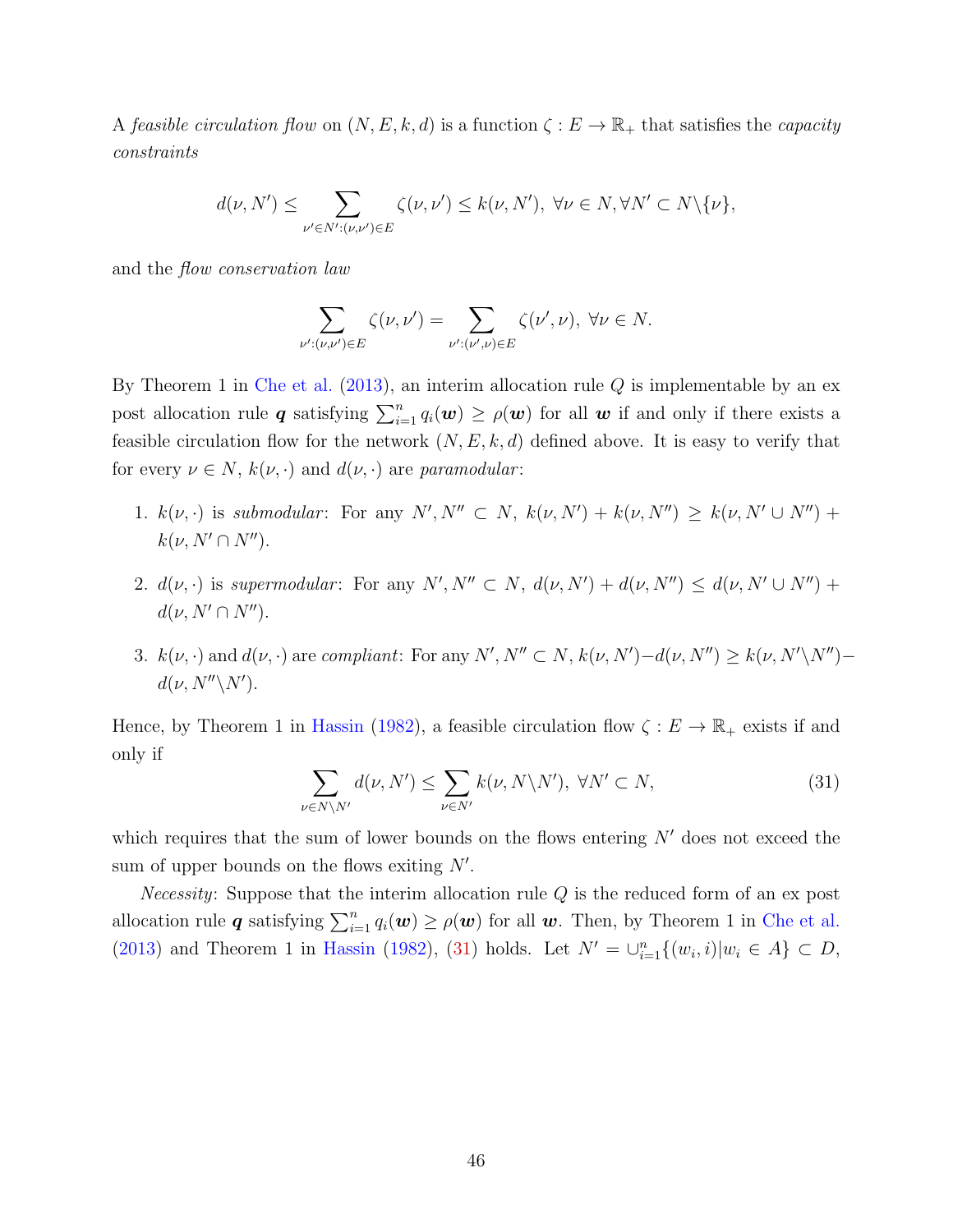where  $A \subset W$  is a measurable set. The right-hand side of [\(31\)](#page-46-0) becomes

$$
\sum_{\nu \in N'} k(\nu, N \backslash N') = \sum_{w_i \in N'} k(w_i, \circ)
$$

$$
= \sum_{w_i \in N'} f(w_i) Q(w_i)
$$

$$
= n \sum_{w \in A} f(w) Q(w)
$$

and the left-hand side of [\(31\)](#page-46-0) becomes

$$
\sum_{\nu \in N \setminus N'} d(\nu, N') = \sum_{\mathbf{w}: \{w_i\} \subset N'} d(\mathbf{w}, N')
$$
  
= 
$$
\sum_{\mathbf{w} \in A^n} \prod_{i=1}^n f(w_i) \rho(\mathbf{w}),
$$

which proves the first inequality in [\(30\)](#page-45-0). Let  $N' = N \setminus \bigcup_{i=1}^n {\{(w_i, i)|w_i \in A\}}$ . The right-hand side of [\(31\)](#page-46-0) becomes

$$
\sum_{\nu \in N'} k(\nu, N \setminus N') = \sum_{\mathbf{w} \in A^n} \prod_{i=1}^n f(w_i)
$$

and the left-hand side of [\(31\)](#page-46-0) becomes

$$
\sum_{\nu \in N \setminus N'} d(\nu, N') = \sum_{i=1}^n \sum_{w_i \in A} d(w_i, \circ)
$$
  
= 
$$
n \sum_{w \in A} f(w) Q(w),
$$

which proves the second inequality in  $(30)$ .

Sufficiency: Because  $\rho$  is symmetric, by a similar argument to that in the proof of Theorem 7 in [Che et al.](#page-85-2) [\(2013\)](#page-85-2), [\(30\)](#page-45-0) holds if and only if

<span id="page-47-0"></span>
$$
\sum_{\mathbf{w}\in\prod_{i} A_{i}} \prod_{i=1}^{n} f(w_{i}) \rho(\mathbf{w}) \leq \sum_{i=1}^{n} \sum_{w_{i} \in A_{i}} f(w_{i}) Q(w_{i}) \leq \sum_{\mathbf{w}\in\cup_{i} (A_{i} \times W^{n-1})} \prod_{i=1}^{n} f(w_{i}), \ \forall \prod_{i=1}^{n} A_{i} \subset W^{n}.
$$
\n(32)

For completeness, we include a proof of this claim in Lemma [8](#page-48-0) below. In what follows, we show that  $(32)$  implies  $(31)$ . Hence,  $(30)$  implies  $(31)$ . Then sufficiency follows from Theorem 1 in [Hassin](#page-86-2) [\(1982\)](#page-86-2) and Theorem 1 in [Che et al.](#page-85-2) [\(2013\)](#page-85-2).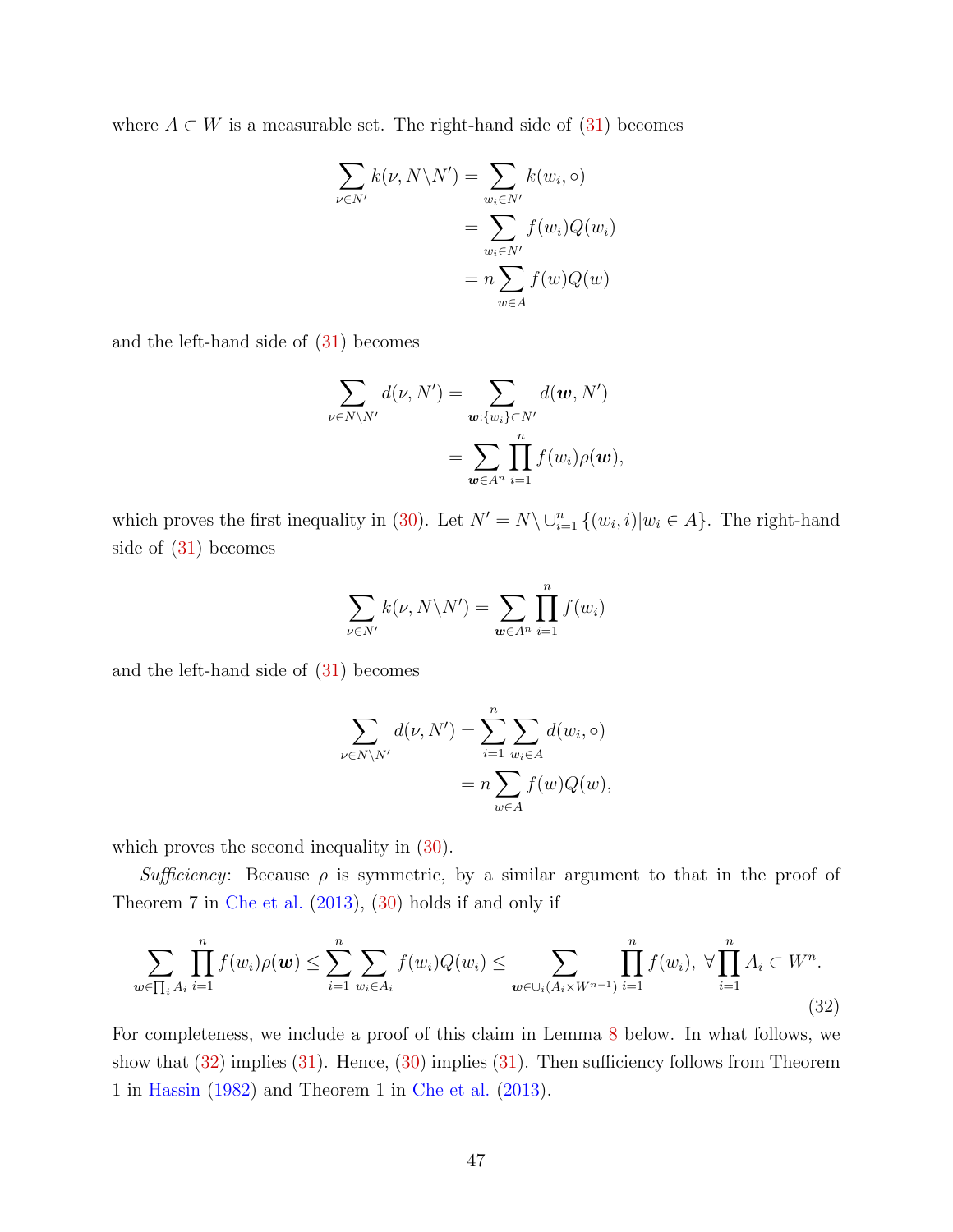Fix  $N' \subset N$ . Suppose first that ∘  $\notin N'$ . Let  $A_i = N' \cap D_i$  for all *i*. In this case,

$$
\sum_{\nu \in N'} d(\nu, N') = d(\circ, N' \cap W^n) + \sum_{\mathbf{w} \in W^n \setminus N'} d(\mathbf{w}, N' \cap D)
$$
\n
$$
= \sum_{\mathbf{w} \in W^n \setminus N'} d(\mathbf{w}, N' \cap D)
$$
\n
$$
\leq \sum_{\mathbf{w} \in W^n} d(\mathbf{w}, N' \cap D)
$$
\n
$$
= \sum_{\mathbf{w} \in \prod_{i=1}^n A_i} d(\mathbf{w}, N' \cap D)
$$
\n
$$
= \sum_{\mathbf{w} \in \prod_{i=1}^n A_i} \prod_{i=1}^n f(w_i) \rho(\mathbf{w})
$$
\n
$$
\leq \sum_{i=1}^n \sum_{\mathbf{w}_i \in A_i} f(w_i) Q(w_i)
$$
\n
$$
= \sum_{\mathbf{w}_i \in D \cap N'} k(w_i, \circ)
$$
\n
$$
= \sum_{\mathbf{w} \in N'} k(\nu, N \setminus N').
$$

Suppose next  $\circ \in N'$ . Then if  $W^n \nsubseteq N'$ , we have  $\sum_{\nu \in N'} k(\nu, N \setminus N') \geq k(\circ, N \setminus N') = K >$  $\sum_{\nu \in N\setminus N'} d(\nu, N')$  for K sufficiently large. Otherwise, if  $W^n \subset N'$ , then let  $A_i = D_i \setminus N'$  for all i and

$$
\sum_{\nu \in N'} k(\nu, N \setminus N') = \sum_{\mathbf{w} \in \cup_i (A_i \times W^{n-1})} k(\mathbf{w}, D \setminus N')
$$
  
= 
$$
\sum_{\mathbf{w} \in A_i \times W^{n-1}} \prod_{i=1}^n f(w_i)
$$
  

$$
\geq \sum_{i=1}^n \sum_{w_i \in A_i} f(w_i) Q(w_i)
$$
  
= 
$$
\sum_{\nu \in D \setminus N'} d(\nu, N').
$$

<span id="page-48-0"></span>Lemma 8 Suppose that all the condition in Lemma [5](#page-18-0) are satisfied. [\(30\)](#page-45-0) holds if and only if [\(32\)](#page-47-0) holds.

**Proof.** Clearly, if [\(32\)](#page-47-0) holds, [\(30\)](#page-45-0) holds. Suppose that (30) holds. We prove here only the first inequality in [\(30\)](#page-45-0). Virtually the same argument can be applied to prove the second inequality in [\(32\)](#page-47-0).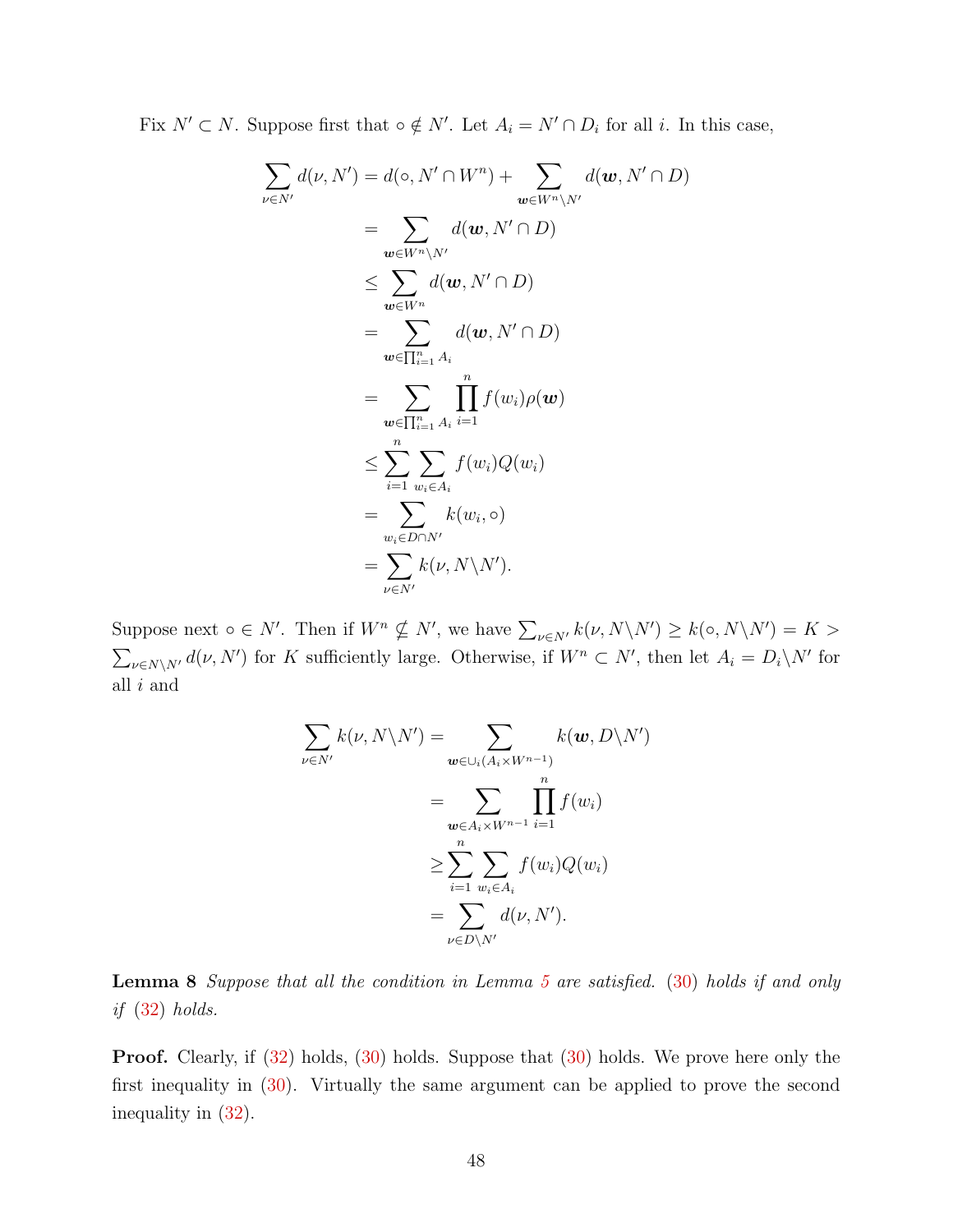Suppose, to the contrary, that there exists  $\prod_{i=1}^{n} A_i \subset W^n$  such that the first inequality in [\(32\)](#page-47-0) is violated. Suppose that  $\prod_{i=1}^{n} A_i$  is minimal in the sense that for all proper subsets  $\prod_{i=1}^n A'_i \subsetneq \prod_{i=1}^n A_i$ , the first inequality in [\(32\)](#page-47-0) holds. Let  $\overline{A} := \bigcup_i A_i$ . We want to show that the first inequality in [\(30\)](#page-45-0) is violated for  $\overline{A}$ , which is a contradiction.

To show this, we show that starting from  $\prod_{i=1}^{n} A_i$ , we can construct a finite sequence of sets  $\prod_{i=1}^n A_i = \mathscr{S}^1 \subsetneq \mathscr{S}^2 \subsetneq \cdots \subsetneq \mathscr{S}^M = \overline{A}^n$  such that the first inequality in [\(32\)](#page-47-0) is violated for all  $\mathscr{S}^m$ . The sequence is constructed inductively:

Step 1. Let  $\mathscr{S}^1 := \prod_{i=1}^n A_i$ .

Step m. If  $\mathscr{S}^{m-1} = \overline{A}^n$ , we are done. Otherwise, there exist  $j, k \in \{1, ..., n\}$  such that  $B_j := A_j \setminus \mathscr{S}_k^{m-1} \neq \emptyset$  or  $B_k := A_k \setminus \mathscr{S}_j^{m-1} \neq \emptyset$ . Let  $\mathscr{S}^m := (\mathscr{S}_j^{m-1} \cup B_k) \times (\mathscr{S}_k^{m-1} \cup B_j) \times$  $\prod_{i \neq j,k} \mathscr{S}_i^{m-1}.$ 

Because there are a finite number of agents, the construction stops after a finite number of steps. Next we show that if the first inequality in [\(32\)](#page-47-0) is violated for  $\mathscr{S}^m$ , it is also violated for  $\mathscr{S}^{m+1}$ . Recall that the first inequality in [\(32\)](#page-47-0) is violated for  $\prod_{i=1}^{n} A_i$ :

$$
\sum_{i=1}^{n} \sum_{w_i \in A_i} f(w_i) Q(w_i) < \sum_{\mathbf{w} \in \prod_{i=1}^{n} A_i} \prod_{i=1}^{n} f(w_i) \rho(\mathbf{w}) \tag{33}
$$

Because  $\prod_{i=1}^{n} A_i$  is chosen minimally, we have

$$
\sum_{i=1}^n \sum_{w_i \in A_i} f(w_i) Q(w_i) - \sum_{w_j \in B_j} f(w_j) Q(w_j) - \sum_{w_k \in B_k} f(w_k) Q(w_k)
$$
  
\n
$$
\geq \sum_{\mathbf{w} \in (A_j \setminus B_j) \times (A_k \setminus B_k) \times \prod_{i \neq j,k} A_i} \prod_{i=1}^n f(w_i) \rho(\mathbf{w}).
$$

Hence,

$$
\sum_{w_j \in B_j} f(w_j) Q(w_j) + \sum_{w_k \in B_k} f(w_k) Q(w_k)
$$
\n
$$
< \sum_{\mathbf{w} \in \prod_{i=1}^n A_i} \prod_{i=1}^n f(w_i) \rho(\mathbf{w}) - \sum_{\mathbf{w} \in (A_j \setminus B_j) \times (A_k \setminus B_k) \times \prod_{i \neq j,k} A_i} \prod_{i=1}^n f(w_i) \rho(\mathbf{w}).
$$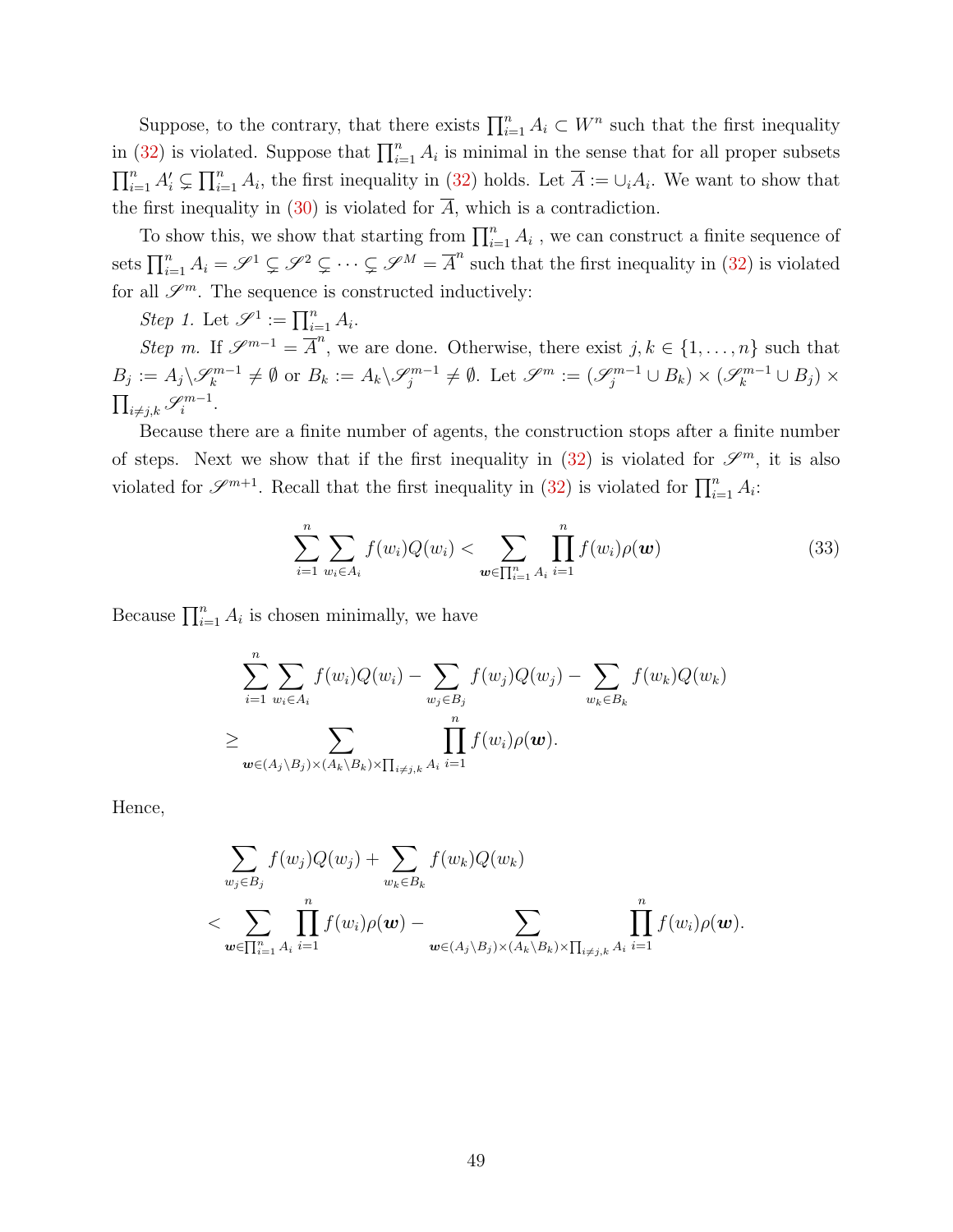For 
$$
\mathscr{S}^{m+1} = (\mathscr{S}^m_j \cup B_k) \times (\mathscr{S}^m_k \cup B_j) \times \prod_{i \neq j,k} \mathscr{S}^m_i
$$
, we have

$$
\sum_{i=1}^{n} \sum_{w_i \in \mathcal{S}_i^m} f(w_i)Q(w_i) + \sum_{w_j \in B_k} f(w_j)Q(w_j) + \sum_{w_k \in B_j} f(w_k)Q(w_k)
$$
\n
$$
= \sum_{i=1}^{n} \sum_{w_i \in \mathcal{S}_i^m} f(w_i)Q(w_i) + \sum_{w_j \in B_j} f(w_j)Q(w_j) + \sum_{w_k \in B_k} f(w_k)Q(w_k)
$$
\n
$$
< \sum_{w \in \mathcal{S}^m} \prod_{i=1}^{n} f(w_i)\rho(w) + \sum_{w \in A_j \times A_k \times \prod_{i \neq j,k} A_i} \prod_{i=1}^{n} f(w_i)\rho(w) - \sum_{w \in (A_j \setminus B_j) \times (A_k \setminus B_k) \times \prod_{i \neq j,k} A_i} \prod_{i=1}^{n} f(w_i)\rho(w)
$$
\n
$$
= \sum_{w \in \mathcal{S}^m} \prod_{i=1}^{n} f(w_i)\rho(w) + \sum_{w \in A_k \times A_j \times \prod_{i \neq j,k} A_i} \prod_{i=1}^{n} f(w_i)\rho(w) - \sum_{w \in (A_k \setminus B_k) \times (A_j \setminus B_j) \times \prod_{i \neq j,k} A_i} \prod_{i=1}^{n} f(w_i)\rho(w)
$$
\n
$$
- \sum_{w \in \mathcal{S}^m} \prod_{i=1}^{n} f(w_i)\rho(w) + \sum_{w \in (\mathcal{S}_j^m \cup B_k) \times (\mathcal{S}_k^m \cup B_j) \times \prod_{i \neq j,k} \mathcal{S}_i^m} \prod_{i=1}^{n} f(w_i)\rho(w)
$$
\n
$$
= \sum_{w \in \mathcal{S}_j^m \times \mathcal{S}_k^m \times \prod_{i \neq j,k} \mathcal{S}_i^m} \prod_{i=1}^{n} f(w_i)\rho(w)
$$
\n
$$
= \sum_{w \in \mathcal{S}_j^m \times \prod_{i \neq j,k} \mathcal{S}_i^m} f(w_i)\rho(w),
$$

where the fourth line holds because  $\rho$  is symmetric, and the fifth line holds because

$$
\sum_{\boldsymbol{w}\in \prod_{i=1}^n A_i}\prod_{i=1}^n f(w_i)\rho(\boldsymbol{w})
$$

is supermodular over  $\prod_{i=1}^{n} A_i$ .

# <span id="page-50-0"></span>**A.2** Solving  $(\mathcal{P}'\text{-}\alpha^*)$  $(\mathcal{P}'\text{-}\alpha^*)$  $(\mathcal{P}'\text{-}\alpha^*)$

Throughout Appendix [A.2](#page-50-0) we assume that all the conditions in Theorem [2](#page-26-0) are satisfied. Recall that the sub-problem  $(\mathcal{P}'_{-\alpha^*})$  $(\mathcal{P}'_{-\alpha^*})$  $(\mathcal{P}'_{-\alpha^*})$  is

$$
V(\alpha^*) := \max_{Q} \mathbb{E}\left[wQ(w)|\,\alpha^*\right],
$$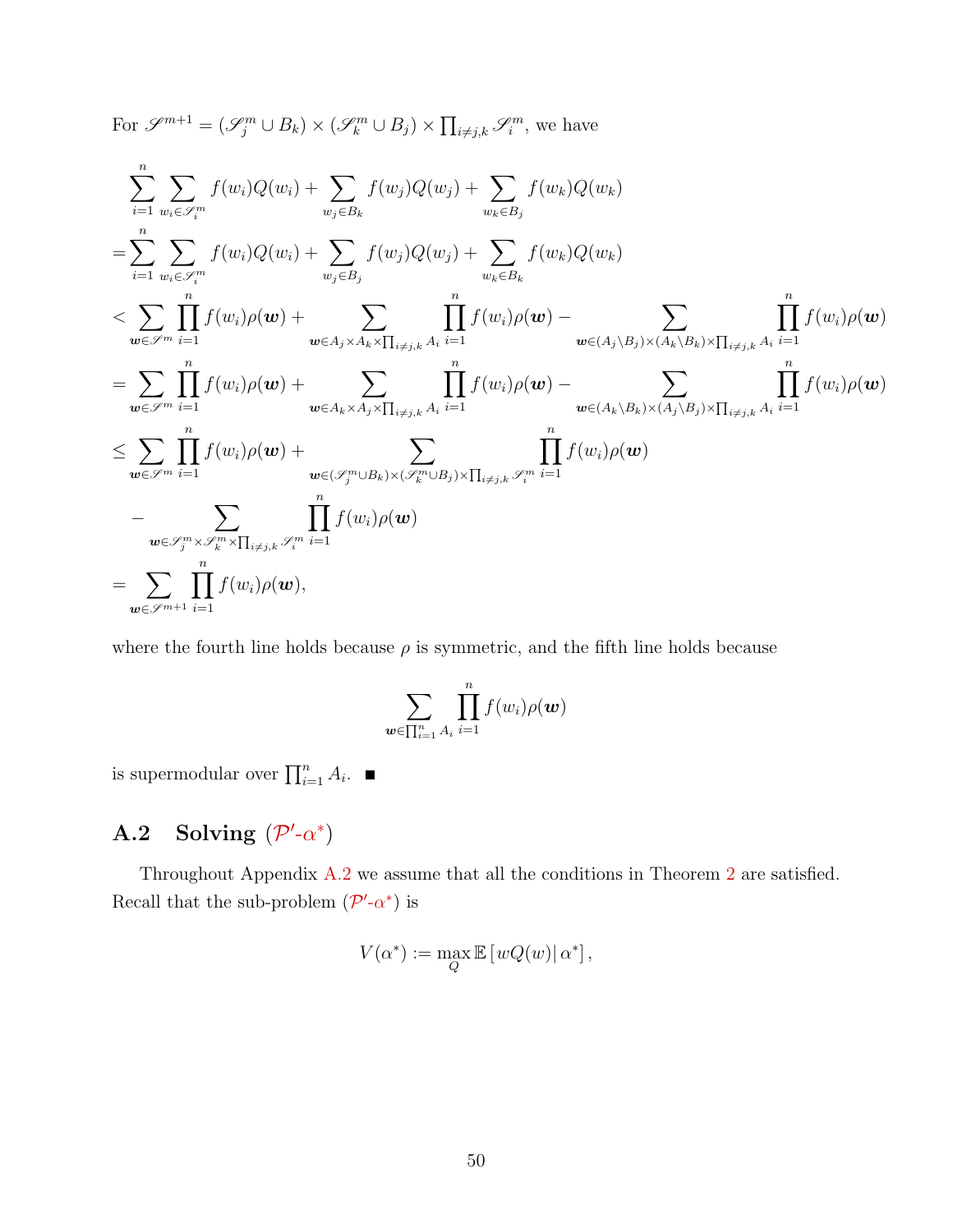subject to

$$
Y(w) := \int_{w}^{\overline{\theta}} [H(z|\alpha^*)^{n-1} - Q(z)]h(z|\alpha^*)\mathrm{d}z \ge 0, \ \forall w \in [\underline{\theta}, \overline{\theta}]. \tag{F'}
$$

<span id="page-51-2"></span><span id="page-51-1"></span><span id="page-51-0"></span>
$$
Q(w) \text{ is non-decreasing in } w,
$$
 (MON)

$$
\mathbb{E}\left[-\frac{H_{\alpha}(w|\alpha^*)}{h(w|\alpha^*)}Q(w)\middle|\alpha^*\right] \leq C'(\alpha^*).
$$
 (IA')

For brevity, denote  $w(0, \alpha^*)$  by  $\underline{w}$ ,  $w(1, \alpha^*)$  by  $\overline{w}$ ,  $h(w|\alpha^*)$  by  $h(w)$ ,  $H(w|\alpha^*)$  by  $H(w)$  and  $H_{\alpha}(w|\alpha^*)$  by  $H_{\alpha}(w)$ . Let  $X(w) := \int_0^w H_{\alpha}(z)Q(z)dz$  for all  $w \in [\underline{w}, \overline{w}]$ . Then this is a control problem with state variables X, Y and Q, and a control variable  $a \geq 0$ . The evolution of the state variables is governed by

$$
X'(w) = H_{\alpha}(w)Q(w),\tag{34}
$$

$$
Y'(w) = -[H(w)^{n-1} - Q(w)]h(w), \tag{35}
$$

$$
Q'(w) = a(w),\tag{36}
$$

where the last equality holds if  $Q(w)$  is differentiable at w. The non-negativity constraint for a guarantees that  $Q$  is non-decreasing. This implies some regularity on  $Q$ , but still leaves some problems to apply control theory directly. First, we have to allow for (upward) jumps in the state variable Q. Second, Q is not guaranteed to be piecewise continuous and piecewise continuously differentiable.

These problems can be circumvented by solving the maximization problem under the additional restriction that  $Q$  is Lipschitz continuous with global Lipschitz constant  $K$ :

$$
Q \in \mathcal{L}^{K} := \{ Q : W \to [0,1] \mid |Q(z) - Q(z')| \leq K|z - z'| \; \forall z, z' \in [0,1] \}.
$$

We define the maximization problem  $(\mathcal{P}^{K}\text{-}\alpha^*)$  $(\mathcal{P}^{K}\text{-}\alpha^*)$  $(\mathcal{P}^{K}\text{-}\alpha^*)$  as  $(\mathcal{P}'\text{-}\alpha^*)$  subject to the additional constraint  $Q \in \mathcal{L}^K$ .

We say that Q is a *feasible solution* of  $(\mathcal{P}'-\alpha^*)$  $(\mathcal{P}'-\alpha^*)$  $(\mathcal{P}'-\alpha^*)$  if it satisfies [\(MON\)](#page-12-3),  $(F')$  $(F')$  and  $(IA')$  $(IA')$ , and an *optimal solution* of  $(\mathcal{P}'\text{-}\alpha^*)$  $(\mathcal{P}'\text{-}\alpha^*)$  $(\mathcal{P}'\text{-}\alpha^*)$  if it maximizes  $\mathbb{E}[wQ(w)|\alpha^*]$  subject to [\(MON\)](#page-12-3),  $(F')$  $(F')$  and [\(IA](#page-13-2)'). Similarly, we say that  $Q \in \mathcal{L}^K$  is a *feasible solution* of  $(\mathcal{P}^K$ - $\alpha^*)$  if it satisfies [\(MON\)](#page-12-3), [\(F](#page-14-0)') and [\(IA](#page-13-2)'), and an *optimal solution* of  $(\mathcal{P}^{K}-\alpha^{*})$  if it maximizes  $\mathbb{E}[wQ(w)|\alpha^{*}]$  subject to  $(MON)$ ,  $(F')$  $(F')$  and  $(IA')$  $(IA')$ .

Lemma [9](#page-52-0) in Appendix [A.2.1](#page-52-1) shows that an optimal solution of  $(\mathcal{P}'-\alpha^*)$  $(\mathcal{P}'-\alpha^*)$  $(\mathcal{P}'-\alpha^*)$  exists, and for every  $K > 0$ , an optimal solution of  $(\mathcal{P}^{K} - \alpha^*)$  $(\mathcal{P}^{K} - \alpha^*)$  $(\mathcal{P}^{K} - \alpha^*)$  exists. Lemma [10](#page-53-0) in Appendix [A.2.1](#page-52-1) shows that there exists an optimal solution of  $(\mathcal{P}'\text{-}\alpha^*)$  $(\mathcal{P}'\text{-}\alpha^*)$  $(\mathcal{P}'\text{-}\alpha^*)$ , which is the pointwise limit of the optimal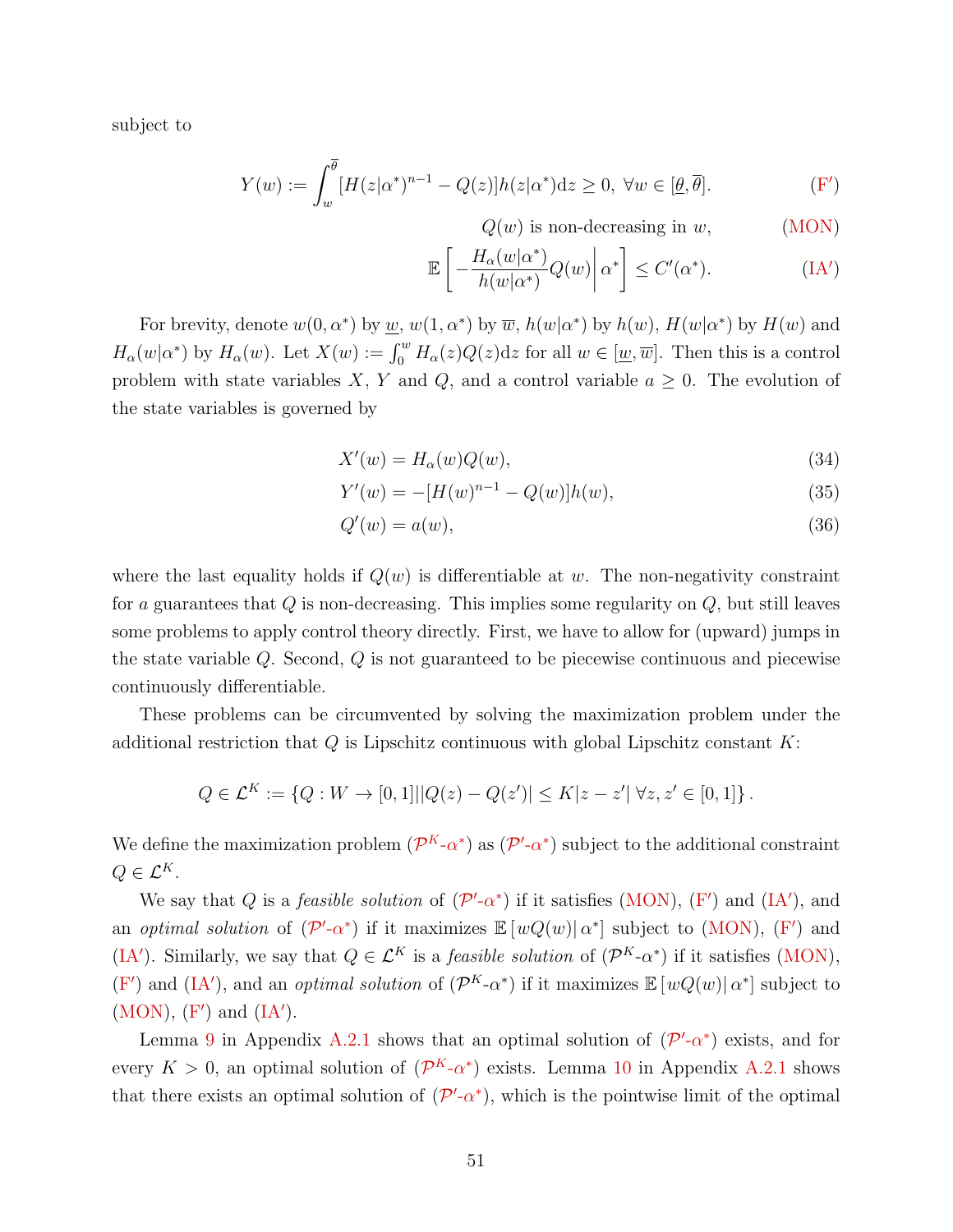solutions of  $(\mathcal{P}^{K_{-\alpha^*}})$  $(\mathcal{P}^{K_{-\alpha^*}})$  $(\mathcal{P}^{K_{-\alpha^*}})$  as K goes to infinity.

The rest of Appendix [A.2](#page-50-0) is organized as follows. Appendix [A.2.1](#page-52-1) introduces and proves Lemmas [9](#page-52-0) and [10.](#page-53-0) Appendix  $A.2.2$  gives the necessary conditions that an optimal solution of  $(\mathcal{P}^{K}-\alpha^{*})$  $(\mathcal{P}^{K}-\alpha^{*})$  $(\mathcal{P}^{K}-\alpha^{*})$  must satisfy. Appendix [A.2.3](#page-62-0) proves Theorem [2.](#page-26-0) Appendix [A.2.4](#page-71-0) proves Lemma [6.](#page-26-1)

#### <span id="page-52-1"></span>A.2.1 Existence of optimal solutions

Before introducing and proving Lemmas [9](#page-52-0) and [10,](#page-53-0) we first introduce some notations. We abuse notation a bit and let h denote the probability measure on W corresponding to  $H(w)$ . In what follows, let  $L_2(h)$  denote the set of measurable functions whose absolute value raised to the 2nd power has finite integral. For brevity, denote  $L_2(h)$  by  $L_2$ . Because  $L_2$  is the dual of  $L_2$  under the duality  $\langle f, g \rangle = \mathbb{E}_w [f(w)g(w)|\alpha = \alpha^*],$  topologize  $L_2$  with its weak<sup>\*</sup>, or  $\sigma(L_2,L_2)$ , topology.

<span id="page-52-0"></span>Lemma 9 The following two statements are true.

- 1. An optimal solution of  $(\mathcal{P}'-\alpha^*)$  $(\mathcal{P}'-\alpha^*)$  $(\mathcal{P}'-\alpha^*)$  exists.
- 2. For every  $K > 0$ , an optimal solution of  $(\mathcal{P}^{K}-\alpha^{*})$  $(\mathcal{P}^{K}-\alpha^{*})$  $(\mathcal{P}^{K}-\alpha^{*})$  exists.

**Proof.** The proof is based on [Mierendorff](#page-87-2)  $(2009)$ .

1. Let  $\{Q^{\nu}\}\$ be a sequence of feasible solutions of  $(\mathcal{P}'\text{-}\alpha^*)$  $(\mathcal{P}'\text{-}\alpha^*)$  $(\mathcal{P}'\text{-}\alpha^*)$  such that

$$
\int_{\underline{w}}^{\overline{w}} zQ^{\nu}(z)h(z)dz \to V(\alpha^*).
$$

By Helly's selection theorem, there exists a subsequence  $\{Q^{\nu_{\kappa}}\}$  and a non-decreasing function Q such that  $Q^{\nu_{\kappa}}$  converges pointwise to Q. Let  $\mathscr D$  collect all  $Q: W \to [0, 1]$ that satisfies [\(F](#page-14-0)'), [\(MON\)](#page-12-3) and [\(IA](#page-13-2)'). Consider  $\mathscr D$  as a subset of  $L_2$ . Recall that h is the probability measure on W corresponding to  $H(z)$ . Then  $\mathscr D$  is  $\sigma(L_2, L_2)$  compact by a proof similar to that of Lemma 5.4 in [Border](#page-85-3) [\(1991\)](#page-85-3) and Lemma 8 in [Mierendorff](#page-87-3) [\(2011\)](#page-87-3). Therefore, after taking subsequences again,  $Q^{\nu_{\kappa}}$  converges to Q in  $\sigma(L_2, L_2)$ topology and  $Q \in \mathcal{D}$ . Because  $z \in L_2$  and  $h \in L_2$ , the weak convergence of  $\{Q^{\nu_{\kappa}}\}$ implies that

$$
\int_{\underline{w}}^{\overline{w}} zQ(z)h(z)dz = V(\alpha^*).
$$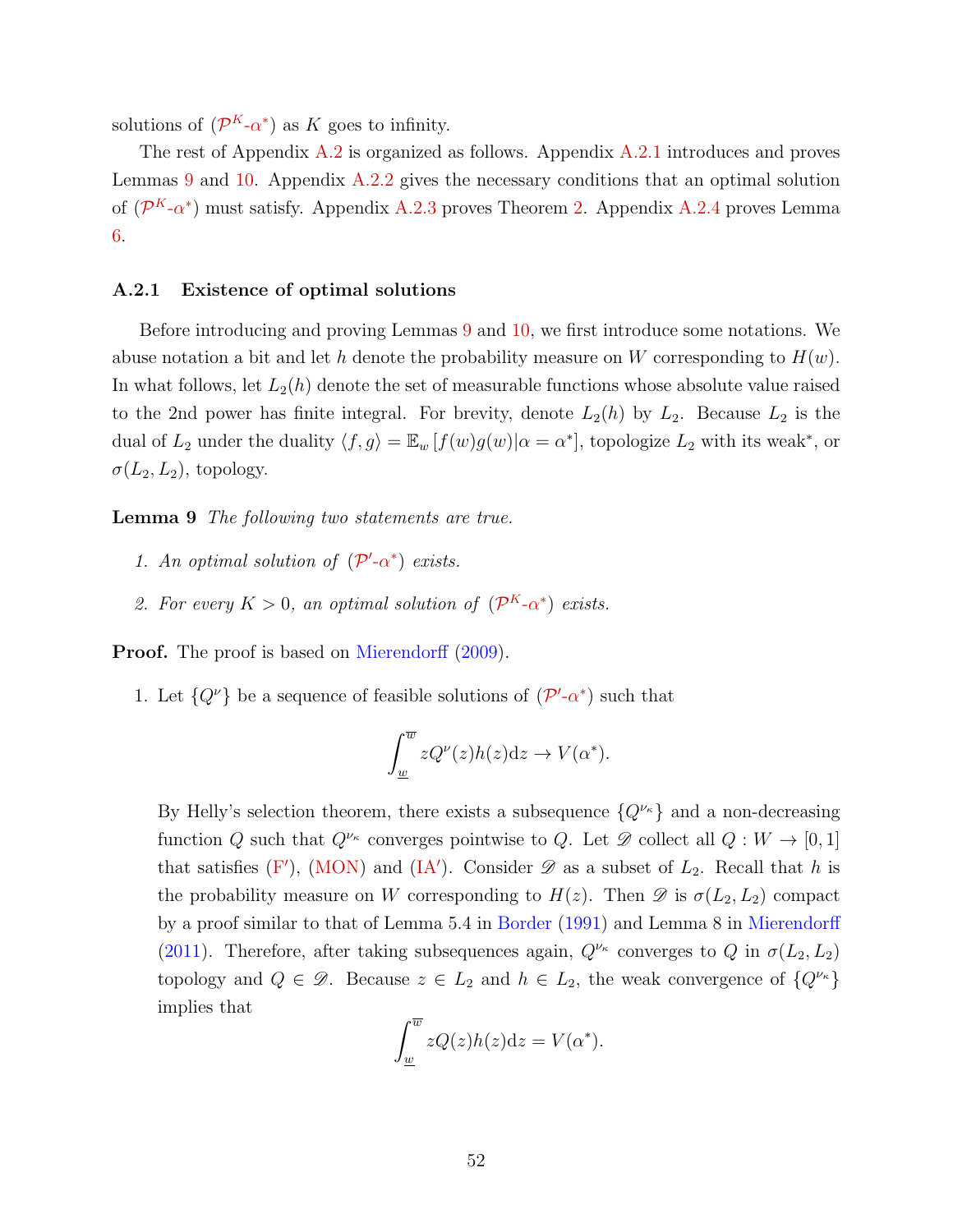2. Let  $\{Q^{\nu}\}\$ be a sequence of feasible solutions of  $(\mathcal{P}^{K} - \alpha^{*})$  $(\mathcal{P}^{K} - \alpha^{*})$  $(\mathcal{P}^{K} - \alpha^{*})$  such that

$$
\int_{\underline{w}}^{\overline{w}} zQ^{\nu}(z)h(z)dz \to V^K(\alpha^*).
$$

After taking subsequences, we can assume that  $Q^{\nu}$  converges to Q pointwise and in  $\sigma(L_2, L_2)$  topology, and  $Q \in \mathscr{D}$  as in part 1. Because  $Q^{\nu} \in \mathcal{L}^{K}$ , for all  $z, z' \in W$ ,

$$
|Q(z) - Q(z')| = \lim_{\nu \to \infty} |Q^{\nu}(z) - Q^{\nu}(z')| \le K|z - z'|.
$$

Hence,  $Q \in \mathcal{L}^K$ .

<span id="page-53-0"></span> $\blacksquare$ 

**Lemma 10** Let  ${Q^K}$  be a sequence of optimal solutions of  $({\cal P}^{K} \text{-} \alpha^*)$  $({\cal P}^{K} \text{-} \alpha^*)$  $({\cal P}^{K} \text{-} \alpha^*)$  where  $K \to \infty$ . Then there exists a feasible solution Q of  $(\mathcal{P}'\text{-}\alpha^*)$  $(\mathcal{P}'\text{-}\alpha^*)$  $(\mathcal{P}'\text{-}\alpha^*)$  and a subsequence  $Q^{K_{\nu}}$  such that  $Q^{K_{\nu}}$  converges to  $Q$  for almost every  $w \in W$ . Furthermore,  $Q$  is optimal, i.e.,

$$
\int_{\underline{w}}^{\overline{w}} zQ(z)h(z)dz = V(\alpha^*).
$$

**Proof.** The proof is based on [Reid](#page-87-4) [\(1968\)](#page-87-4) and [Mierendorff](#page-87-2) [\(2009\)](#page-87-2). After taking a subsequence, we can assume that  $Q^K$  converges pointwise to a feasible solution  $\hat{Q}$  of  $(\mathcal{P}'\text{-}\alpha^*)$  $(\mathcal{P}'\text{-}\alpha^*)$  $(\mathcal{P}'\text{-}\alpha^*)$  (see the proof of Lemma [9\)](#page-52-0). To show the optimality of  $\hat{Q}$ , let  $Q$  be an optimal solution of  $(\mathcal{P}'\text{-}\alpha^*)$  $(\mathcal{P}'\text{-}\alpha^*)$  $(\mathcal{P}'\text{-}\alpha^*)$ . We can extend Q to R by setting  $Q(z) := 0$  for  $z < \underline{w}$  and  $Q(z) := 1$  for  $z > \overline{w}$ . Define  $Q_d : \mathbb{R} \to [0,1]$  as

$$
Q_d(z) := \frac{1}{d} \int_{z-d}^z Q(\zeta) d\zeta, \ \forall z \in \mathbb{R}.
$$

By the Lebesgue differentiation theorem (see, e.g., Theorem 3.21 in [Folland](#page-86-3) [\(1999\)](#page-86-3)),  $Q_d(z) \rightarrow$  $Q(z)$  for almost every  $z \in W$  as  $d \to 0$ . Because Q is non-decreasing and  $Q(z) \in [0,1]$  for all z,  $Q_d$  is non-decreasing,  $Q_d \leq Q$ , and  $Q_d(z) \in [0,1]$  for all z. Furthermore,  $Q_d \in \mathcal{L}^{\frac{1}{d}}$ : For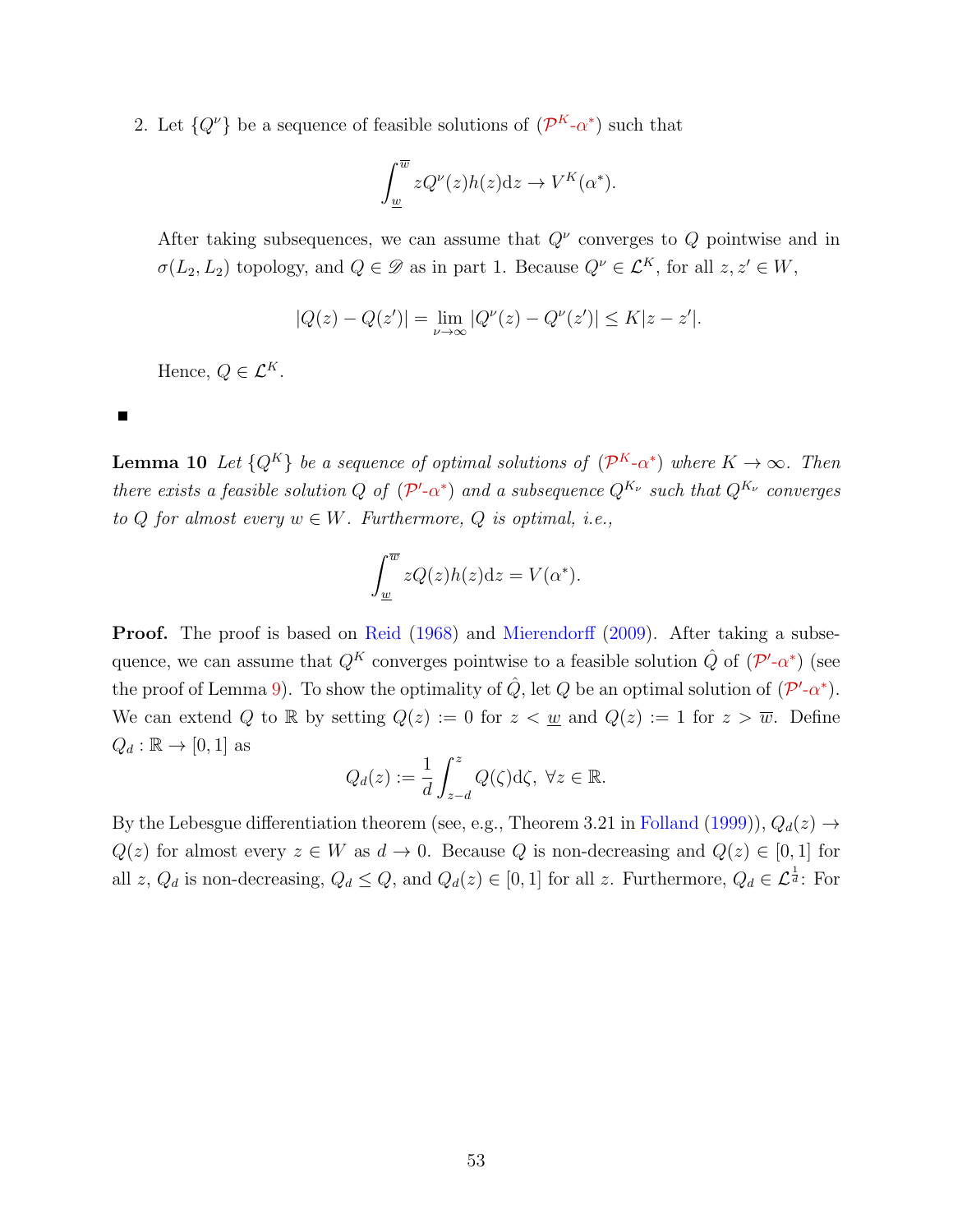all  $z > z'$ ,

$$
0 \le Q_d(z) - Q_d(z') = \frac{1}{d} \left( \int_{z-d}^z Q(\zeta) d\zeta - \int_{z'-d}^{z'} Q(\zeta) d\zeta \right)
$$
  

$$
= \frac{1}{d} \left( \int_{z'}^z Q(\zeta) d\zeta - \int_{z'-d}^{z-d} Q(\zeta) d\zeta \right)
$$
  

$$
\le \frac{1}{d} \int_{z'}^z Q(\zeta) d\zeta
$$
  

$$
\le \frac{1}{d} (z - z').
$$

Finally,  $Q_d$  satisfies [\(F](#page-14-0)') because  $Q_d \leq Q$  and Q satisfies (F').

Define  $\tilde{Q}_d := Q_d$  if  $-\int_{\underline{w}}^{\overline{w}} H_{\alpha_i}(z) Q_d(z) dz \leq C'(\alpha^*)$  and otherwise  $\tilde{Q}_d := \beta_d Q_d + (1 - \beta_d)/n$ , where

$$
\beta_d = \frac{C'(\alpha^*)}{-\int_{\underline{w}}^{\overline{w}} H_{\alpha_i}(z)Q_d(z)dz}
$$

.

Then by Lemma [2,](#page-13-0)  $-\int_{\underline{w}}^{\overline{w}} H_{\alpha_i}(z)\tilde{Q}_d(z)dz \leq C'(\alpha^*)$ . Thus,  $\tilde{Q}_d$  is a feasible solution of  $(\mathcal{P}^{K_{-\alpha^*}})$  $(\mathcal{P}^{K_{-\alpha^*}})$  $(\mathcal{P}^{K_{-\alpha^*}})$ , where  $K = 1/d$ . Because  $\beta_d \to 0$ ,  $\tilde{Q}_d \to Q$  almost everywhere as  $d \to 0$ . By the dominated convergence theorem,

$$
\int_{\underline{w}}^{\overline{w}} z \tilde{Q}_d(z) h(z) dz \to \int_{\underline{w}}^{\overline{w}} z Q(z) h(z) dz, \text{ as } d \to 0
$$

and

$$
\int_{\underline{w}}^{\overline{w}} z Q^{K}(z)h(z)dz \to \int_{\underline{w}}^{\overline{w}} z \hat{Q}(z)h(z)dz, \text{ as } K \to \infty.
$$

Let  $d = 1/K$ . Then, for all K,  $\tilde{Q}_d$  is a feasible solution of  $(\mathcal{P}^{K} \text{-} \alpha^*)$  $(\mathcal{P}^{K} \text{-} \alpha^*)$  $(\mathcal{P}^{K} \text{-} \alpha^*)$  and therefore

$$
\int_{\underline{w}}^{\overline{w}} z \tilde{Q}_d(z) h(z) \mathrm{d} z \le \int_{\underline{w}}^{\overline{w}} z Q^K(z) h(z) \mathrm{d} z.
$$

Hence,

$$
\int_{\underline{w}}^{\overline{w}} z \hat{Q}(z)h(z)dz = \int_{\underline{w}}^{\overline{w}} zQ(z)h(z)dz.
$$

This completes the proof.  $\blacksquare$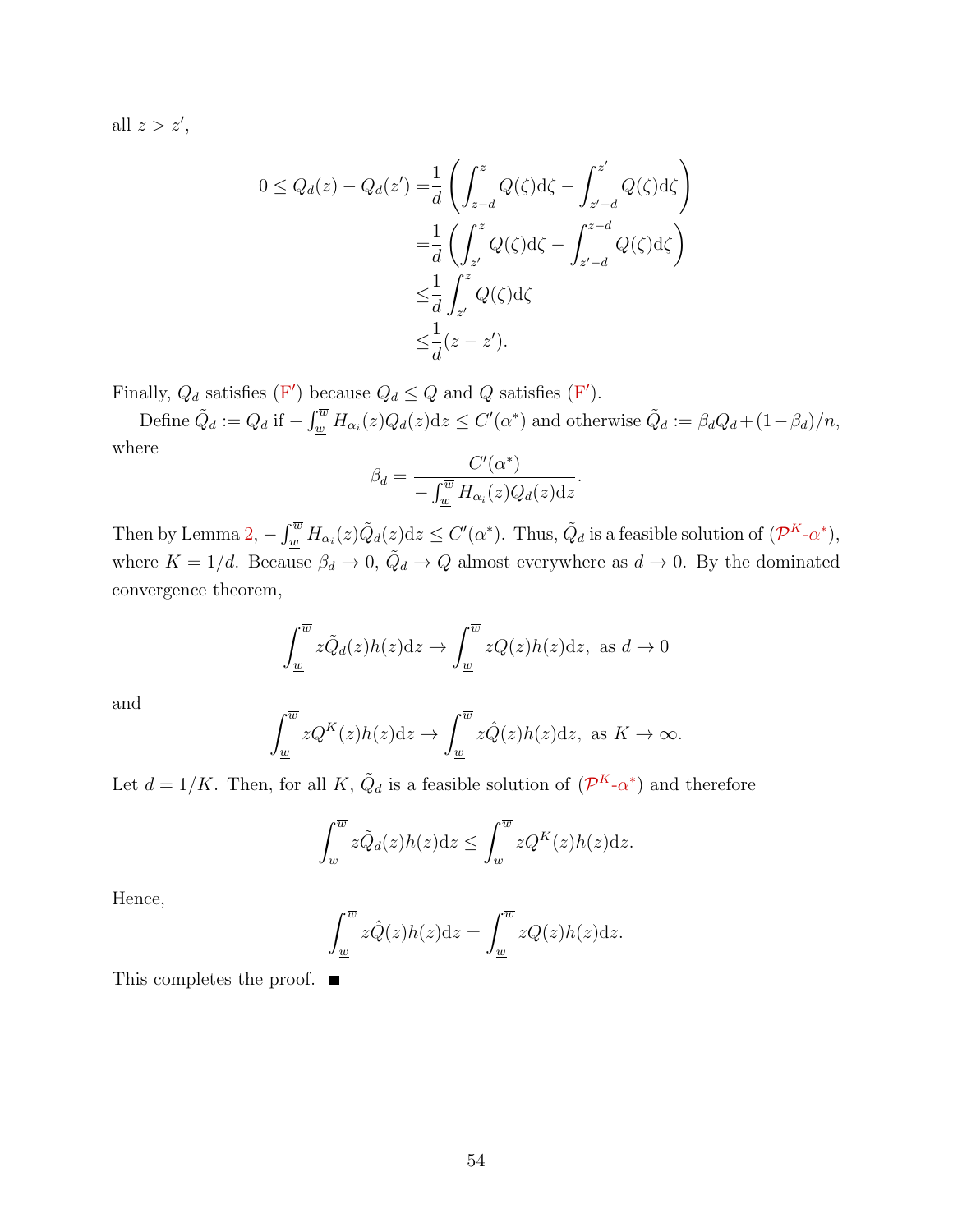### <span id="page-55-1"></span>**A.2.2** Solving  $(\mathcal{P}^{K}(\alpha^{*}))$  $(\mathcal{P}^{K}(\alpha^{*}))$  $(\mathcal{P}^{K}(\alpha^{*}))$

In this subsection, we derive the necessary conditions that an optimal solution of  $(\mathcal{P}^{K} - \alpha^*)$  $(\mathcal{P}^{K} - \alpha^*)$  $(\mathcal{P}^{K} - \alpha^*)$ must satisfy. The problem  $(\mathcal{P}^{K} - \alpha^*)$  $(\mathcal{P}^{K} - \alpha^*)$  $(\mathcal{P}^{K} - \alpha^*)$  can be summarized as follows:

$$
\max_{X,Y,Q,a} \int_{\underline{w}}^{\overline{w}} zQ(z)h(z)dz, \qquad (\mathcal{P}^{K}-\alpha^{*})
$$

subject to

$$
X'(z) = H_{\alpha}(z)Q(z),\tag{34}
$$

$$
Y'(z) = -[H(z)^{n-1} - Q(z)]h(z),\tag{35}
$$

<span id="page-55-0"></span>
$$
Q'(z) = a(z),\tag{36}
$$

$$
X(\underline{w}) = 0, \ X(\overline{w}) \ge -C'(\alpha^*),\tag{37}
$$

$$
Y(\underline{w}) = 0, Y(\overline{w}) = 0,
$$
\n(38)

$$
Q(\underline{w}) \ge 0, \ Q(\overline{w}) \le 1,\tag{39}
$$

$$
0 \le a(z) \le K,\tag{40}
$$

<span id="page-55-2"></span>
$$
Y(z) \ge 0. \tag{41}
$$

We say that some property holds virtually everywhere if the property is fulfilled at all  $z$  except for a countable number of  $z$ 's. We use the following abbreviation for "virtually everywhere": v.e. By Theorem 6.7.15 in [Seierstad and Sydsæter](#page-87-5) [\(1987\)](#page-87-5), we have

**Lemma 11** Let  $(X, Y, Q, a)$  be an admissible pair that solves  $(\mathcal{P}^{K} - \alpha^{*})$ . Then there exist a number  $\lambda_0$ , vector functions  $(\lambda_X, \check{\lambda}_Y, \lambda_Q)$  and  $(\underline{\eta}_a, \overline{\eta}_a)$ , and a non-decreasing function  $\eta_Y$ , all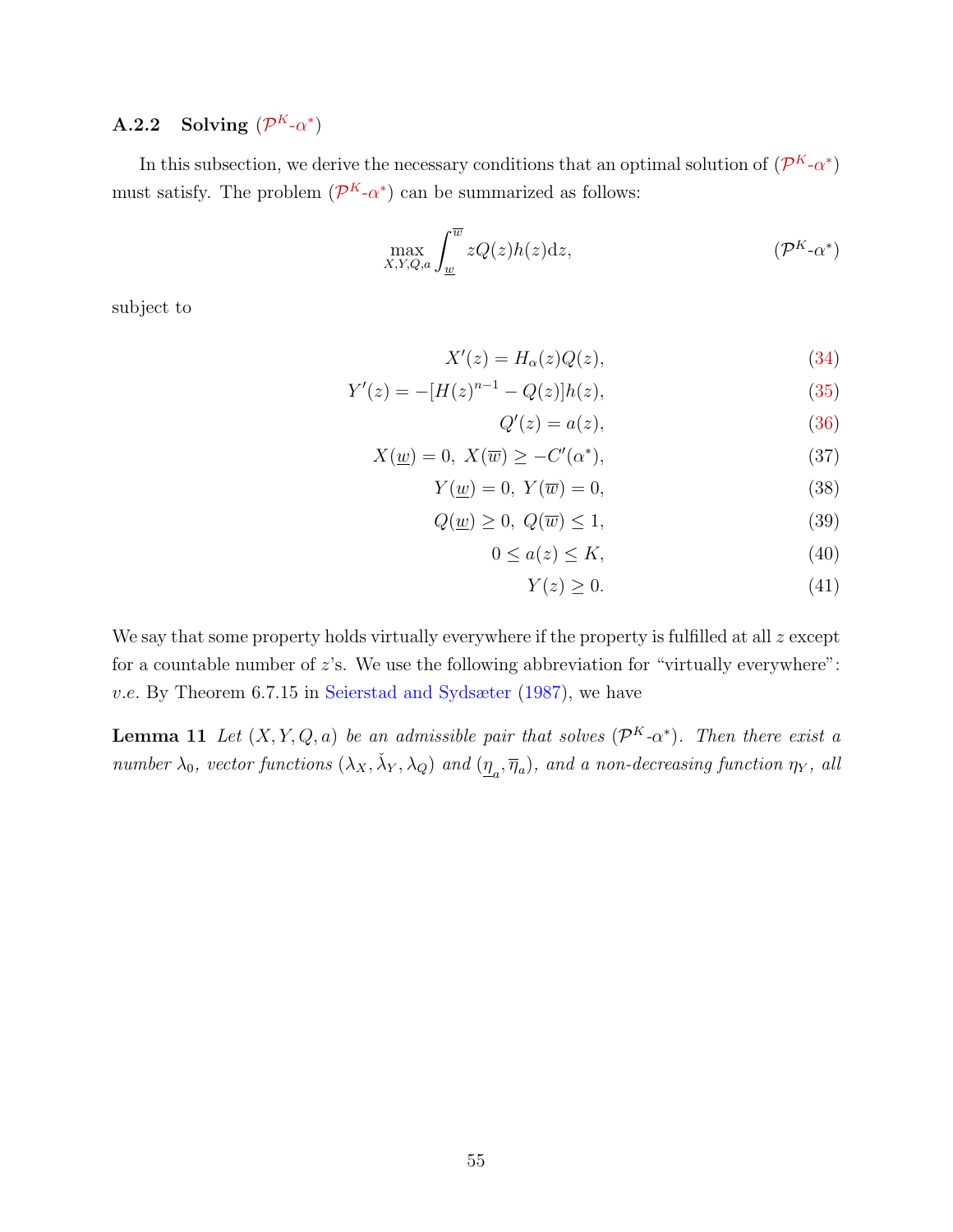having one-sided limits everywhere, such that the following condition holds:

<span id="page-56-8"></span><span id="page-56-4"></span><span id="page-56-3"></span>
$$
\lambda_0 = 0 \text{ or } \lambda_0 = 1,\tag{42}
$$

$$
(\lambda_0, \lambda_X(z), \check{\lambda}_Y(z), \lambda_Q(z), \eta_Y(\overline{w}) - \eta_Y(\underline{w})) \neq 0, \ \forall z,
$$
 (43)

$$
\lambda_Q(z)a(z) \ge \lambda_Q(z)a, \,\forall a \in (0, K), v.e. \tag{44}
$$

$$
\lambda_Q(z) - \overline{\eta}_a(z) + \underline{\eta}_a(z) = 0, v.e. \tag{45}
$$

- $\eta_Y$  is constant on any interval where  $Y > 0$ . (46)
	- $\lambda_X$  and  $\lambda_Q$  are continuous. (47)

<span id="page-56-2"></span><span id="page-56-1"></span><span id="page-56-0"></span>
$$
\lambda_X'(z) = 0, \ v.e. \tag{48}
$$

$$
\lambda'_Q(z) = -\left[\lambda_0 z + \lambda_X(z)\frac{H_\alpha(z)}{h(z)} + \check{\lambda}_Y(z)\right]h(z) + \eta_Y(z)h(z), \ v.e. \tag{49}
$$

$$
\check{\lambda}_Y(z) + \eta_Y(z) \text{ is continuous}, \tag{50}
$$

<span id="page-56-7"></span><span id="page-56-5"></span>
$$
\tilde{\lambda}'_Y(z) + \eta'_Y(z) = 0, \ v.e. \tag{51}
$$

$$
\lambda_X(\overline{w}) \ge 0 (= 0 \text{ if } X(\overline{w}) > -C'(\alpha^*)),\tag{52}
$$

$$
\lambda_Q(\overline{w}) \le 0 (= 0 \text{ if } Q(\overline{w}) < 1),\tag{53}
$$

$$
\lambda_Q(\underline{w}) \le 0 (= 0 \text{ if } Q(\underline{w}) > 0). \tag{54}
$$

<span id="page-56-6"></span>
$$
\underline{\eta}_a(z) \ge 0 (= 0 \text{ if } a(z) > 0), \tag{55}
$$

$$
\overline{\eta}_a(z) \ge 0 (= 0 \text{ if } a(z) < K). \tag{56}
$$

In what follows, we assume that  $(X, Y, Q, a)$  is an admissible pair that solves  $(\mathcal{P}^{K} - \alpha^*)$  and  $(X, Y, Q, a, \lambda_0, \lambda_X, \check{\lambda}_Y, \lambda_Q, \underline{\eta}_a, \overline{\eta}_a, \eta_Y)$  satisfy the conditions in Lemma [11.](#page-55-2) We begin the analysis by simplifying the conditions in Lemma [11.](#page-55-2)

Because  $\lambda_X$  is continuous and  $\lambda'_X(z) = 0$  virtually everywhere,  $\lambda_X(z)$  is constant on  $[\underline{w}, \overline{w}]$ . We abuse notation a bit and denote this constant by  $\lambda_X$ . Then [\(52\)](#page-56-0) is equivalent to

$$
\lambda_X \ge 0 (= 0 \text{ if } X(\overline{w}) > -C'(\alpha^*)\text{)}.
$$

Similarly, because  $\check{\lambda}_Y + \eta_Y$  is continuous and  $\check{\lambda}'_Y(z) + \eta'_Y(z) = 0$  virtually everywhere,  $\check{\lambda}_Y(z) + \eta'_Y(z)$  $\eta_Y(z)$  is constant on  $[\underline{w}, \overline{w}]$ . We can assume without loss of generality that  $\check{\lambda}_Y(z) + \eta_Y(z) = 0$ for all  $z \in [\underline{w}, \overline{w}]$ . Let  $\lambda_Y := 2\check{\lambda}_Y$ . Then  $\eta_Y = -\lambda_Y/2$  and condition [\(46\)](#page-56-1) is equivalent to

<span id="page-56-9"></span>
$$
\lambda_Y(z)
$$
 is constant on any interval where  $Y(z) > 0$ , (57)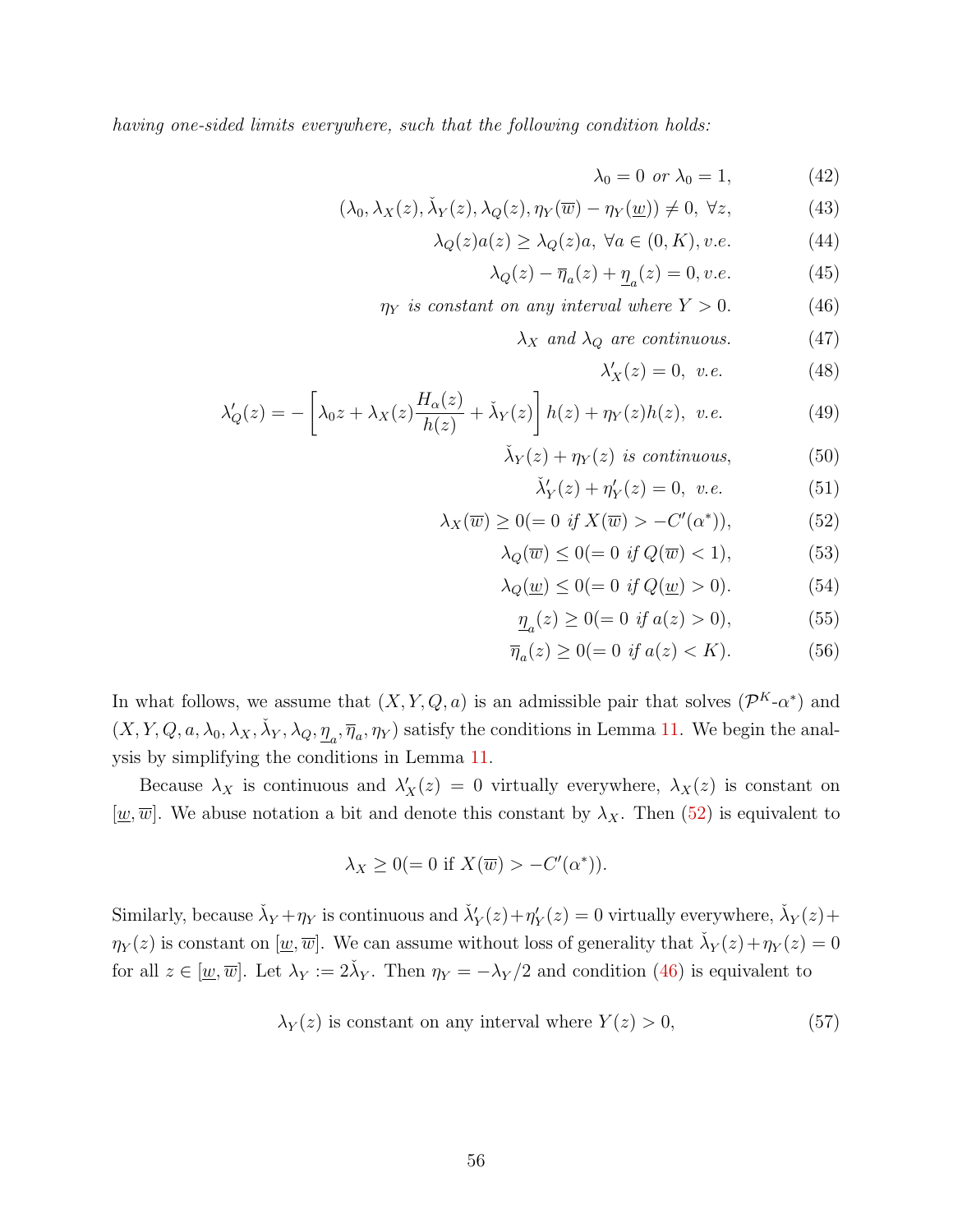and [\(49\)](#page-56-2) is equivalent to

$$
\lambda'_Q(z) = -\left[\lambda_0 z + \lambda_X(z) \frac{H_{\alpha_i}(z)}{h(z)} + \lambda_Y(z)\right] h(z), \text{ v.e.}
$$

Furthermore,  $\eta_Y$  is non-decreasing if and only if  $\lambda_Y$  is non-increasing. Because  $\lambda_Y$  has onesided limits everywhere, we can assume without loss of generality that  $\lambda_Y(\underline{w}) = \lim_{z \to \underline{w}} \lambda_Y(z)$ and  $\lambda_Y(\overline{w}) = \lim_{z \to \overline{w}} \lambda_Y(z)$ . Finally, [\(44\)](#page-56-3), [\(45\)](#page-56-4), [\(55\)](#page-56-5) and [\(56\)](#page-56-6) can be simplified to for virtually all  $z \in (\underline{w}, \overline{w})$ : If  $0 < a(z) < K$ ,  $\lambda_Q(z) = \overline{\eta}_a(z) = \underline{\eta}_a(z) = 0$ . If  $a(z) = 0, \overline{\eta}_a(z) = 0$  and  $-\underline{\eta}_a(z) = \lambda_Q(z) \leq 0$ . If  $a(z) = K$ ,  $\underline{\eta}_a(z) = 0$  and  $\overline{\eta}_a(z) = \lambda_Q(z) \geq 0$ .

Then the conditions in Lemma [11](#page-55-2) can be simplified as follows:

<span id="page-57-0"></span>**Corollary 3** Let  $(X, Y, Q, a)$  be an admissible pair that solves  $(\mathcal{P}^{K}-\alpha^*)$  $(\mathcal{P}^{K}-\alpha^*)$  $(\mathcal{P}^{K}-\alpha^*)$ . If  $(X, Y, Q, a)$  is optimal, there exist a constant  $\lambda_X$ , a continuous and piecewise continuously differentiable function  $\lambda_Q$ , and a non-increasing function  $\lambda_Y$  such that the following holds:

$$
\lambda_X \ge 0 \ (= 0 \text{ if } X(\bar{w}) > -C'(\alpha^*)). \tag{58}
$$

$$
\lambda'_Q(z) = -\left[z + \lambda_X \frac{H_{\alpha_i}(z)}{h(z)} + \lambda_Y(z)\right] h(z), \ v.e. \tag{59}
$$

 $\lambda_Y$  is constant on any interval where  $Y > 0$ . (60)

<span id="page-57-3"></span><span id="page-57-1"></span>
$$
\lambda_Q(\overline{w}) = 0. \tag{61}
$$

<span id="page-57-2"></span>
$$
\lambda_Q(\underline{w}) = 0. \tag{62}
$$

$$
a(z) = \begin{cases} = 0 & \text{if } \lambda_Q(z) \le 0, \\ \in [0, K] & \text{if } \lambda_Q(z) = 0, \quad v.e. \\ = K & \text{if } \lambda_Q(z) \ge 0. \end{cases}
$$
(63)

<span id="page-57-4"></span>**Proof.** We prove Corrollary [3](#page-57-0) by proving the following two lemmas.

Lemma 12  $\lambda_Q(\underline{w}) = \lambda_Q(\overline{w}) = 0$ .

**Proof.** By the transversality condition [\(54\)](#page-56-7),  $\lambda_Q(\underline{w}) \leq 0$  and the equality holds if  $Q(\underline{w}) > 0$ . Suppose, to the contrary, that  $\lambda_Q(\underline{w}) < 0$ . Then  $Q(\underline{w}) = 0$ . By continuity there exists  $\delta > 0$ such that  $\lambda_Q(z) < 0$  for all  $z \in (\underline{w}, \underline{w} + \delta)$ . Hence, by  $(44)$ ,  $a(z) = 0$  for all  $z \in (\underline{w}, \underline{w} + \delta)$ . This implies that  $Q(z) = 0$  for all  $z \in (\underline{w}, \underline{w} + \delta)$ . Let  $z \in (\underline{w}, \underline{w} + \delta)$ , then

$$
0 = Y(\underline{w}) = \int_{\underline{w}}^{z} H(\zeta)^{n-1} h(z) dz + Y(z) > Y(z),
$$

a contradiction. Hence,  $\lambda_Q(\underline{w}) = 0$ . A similar argument proves that  $\lambda_Q(\overline{w}) = 0$ .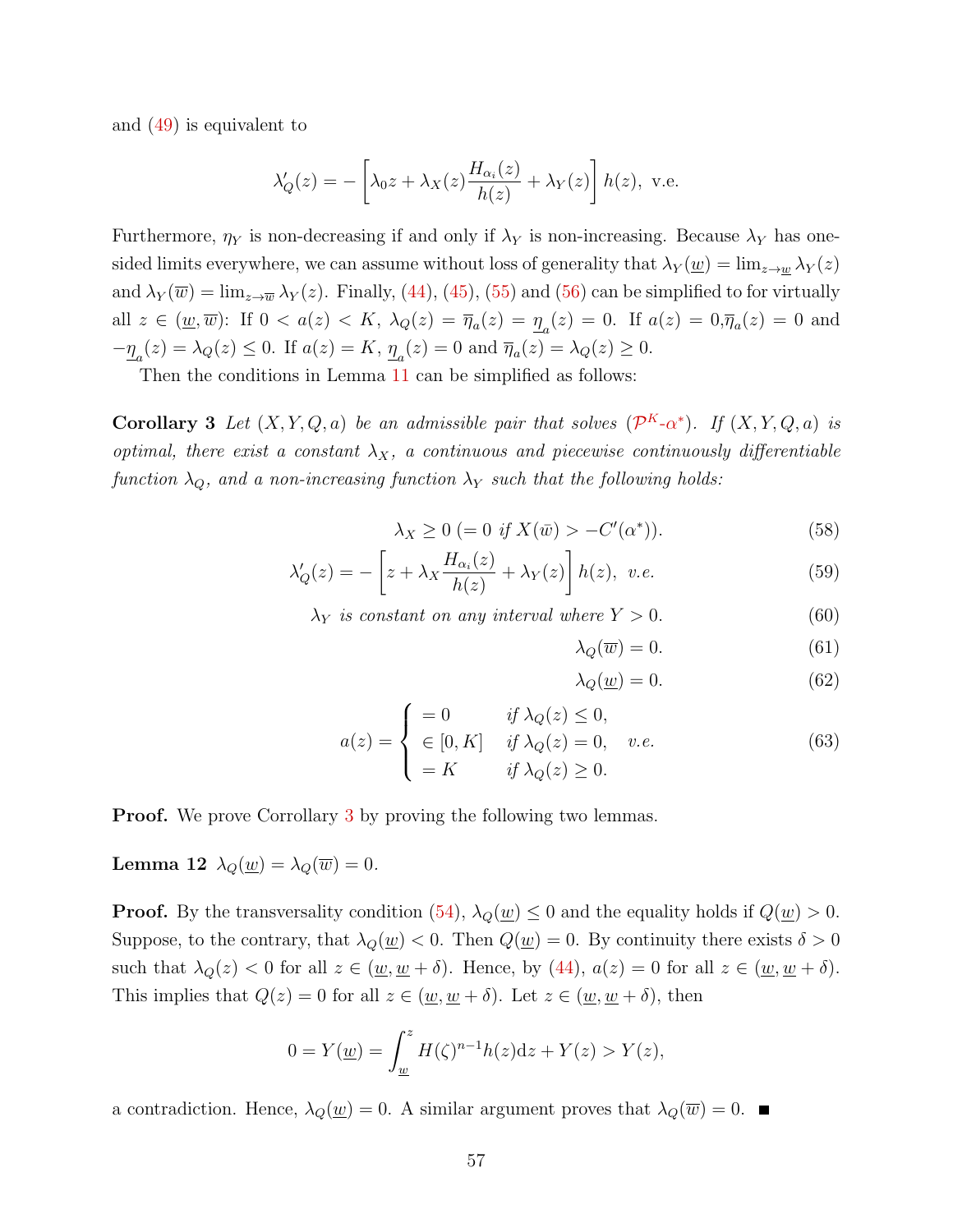**Lemma 13** (Non-triviality)  $\lambda_0 = 1$ .

**Proof.** Suppose, to the contrary, that  $\lambda_0 = 0$ . Then

$$
\lambda'_Q(z) = -\left[\lambda_X \frac{H_\alpha(z)}{h(z)} + \lambda_Y(z)\right] h(z), \text{ v.e.}
$$

Hence,

$$
\lambda_Q(\overline{w}) = \lambda_Q(\underline{w}) - \int_{\underline{w}}^{\overline{w}} \left[ \lambda_X \frac{H_\alpha(z)}{h(z)} + \lambda_Y(z) \right] h(z) dz,
$$

$$
= \lambda_Q(\underline{w}) - \int_{\underline{w}}^{\overline{w}} \lambda_Y(z) h(z) dz.
$$

Because  $\lambda_Q(\underline{w}) = \lambda_Q(\overline{w}) = 0$ , we have

$$
\int_{\underline{w}}^{\overline{w}} \lambda_Y(z)h(z)dz = 0.
$$

Because  $\lambda_Y$  is non-increasing, it must be that  $\lambda_Y(\underline{w}) \geq 0$  and  $\lambda_Y(\overline{w}) \leq 0$ .

We argue that  $\lambda_X = 0$ . Suppose, to the contrary, that  $\lambda_X > 0$ . Then because  $H_{\alpha_i}(z)/h(z)$ is strictly decreasing and  $\lambda_Y(z)$  is non-increasing,  $\lambda_Q(H^{-1}(\cdot))$  is strictly convex. Hence,  $\lambda_Q(z)$  < 0 for all  $z \in (\underline{w}, \overline{w})$ , and therefore  $a(z) = 0$  for all  $z \in (\underline{w}, \overline{w})$ . That is, Q is constant. However, if Q is constant,  $X(\overline{w}) = 0 > -C'(\alpha^*)$ , a contradiction to that  $\lambda_X > 0$ . Hence,  $\lambda_X = 0$  and therefore

$$
\lambda_Q(z) = -\int_{\underline{w}}^z \lambda_Y(\zeta) h(\zeta) d\zeta.
$$

Suppose that  $\lambda_Y(\underline{w}) = \lambda_Y(\overline{w}) = 0$ , then  $\lambda_Y(z) = 0$  for all  $z \in (\underline{w}, \overline{w})$ . Hence,  $\lambda_Q(z) = 0$ for all  $z \in (\underline{w}, \overline{w})$  and  $\eta_Y(\overline{w}) - \eta_Y(\underline{w}) = -\lambda_Y(\overline{w})/2 + \lambda_Y(\underline{w})/2 = 0$ . Then

$$
(\lambda_0, \lambda_X(z), \lambda_Y(z), \lambda_Q(z), \eta_Y(\overline{w}) - \eta_Y(\underline{w})) = 0, \ \forall z,
$$

which is a contradiction to [\(43\)](#page-56-8). Hence,  $\lambda_Y(\underline{w}) > 0$  and  $\lambda_Y(\overline{w}) < 0$ . Thus,  $\lambda_Q(z) < 0$  for all  $z \in (\underline{w}, \overline{w})$  and therefore Q is constant. Hence,  $Y(z) > 0$  for all  $z \in [\underline{w}, \overline{w}]$ . This, by [\(57\)](#page-56-9), implies that  $\lambda_Y$  is constant on  $(\underline{w}, \overline{w})$ , which is a contradiction to the fact that that  $\lambda_Y(\underline{w}) > 0$  and  $\lambda_Y(\overline{w}) < 0$ . Hence,  $\lambda_0 = 1$ .

This completes the proof of Corollary [3.](#page-57-0)  $\blacksquare$ 

Before proceeding, we first introduce some notations and proves two technical lemmas (Lemmas [14](#page-59-0) and [16\)](#page-60-0) that will be useful for later proof. For the ease of notation, we suppress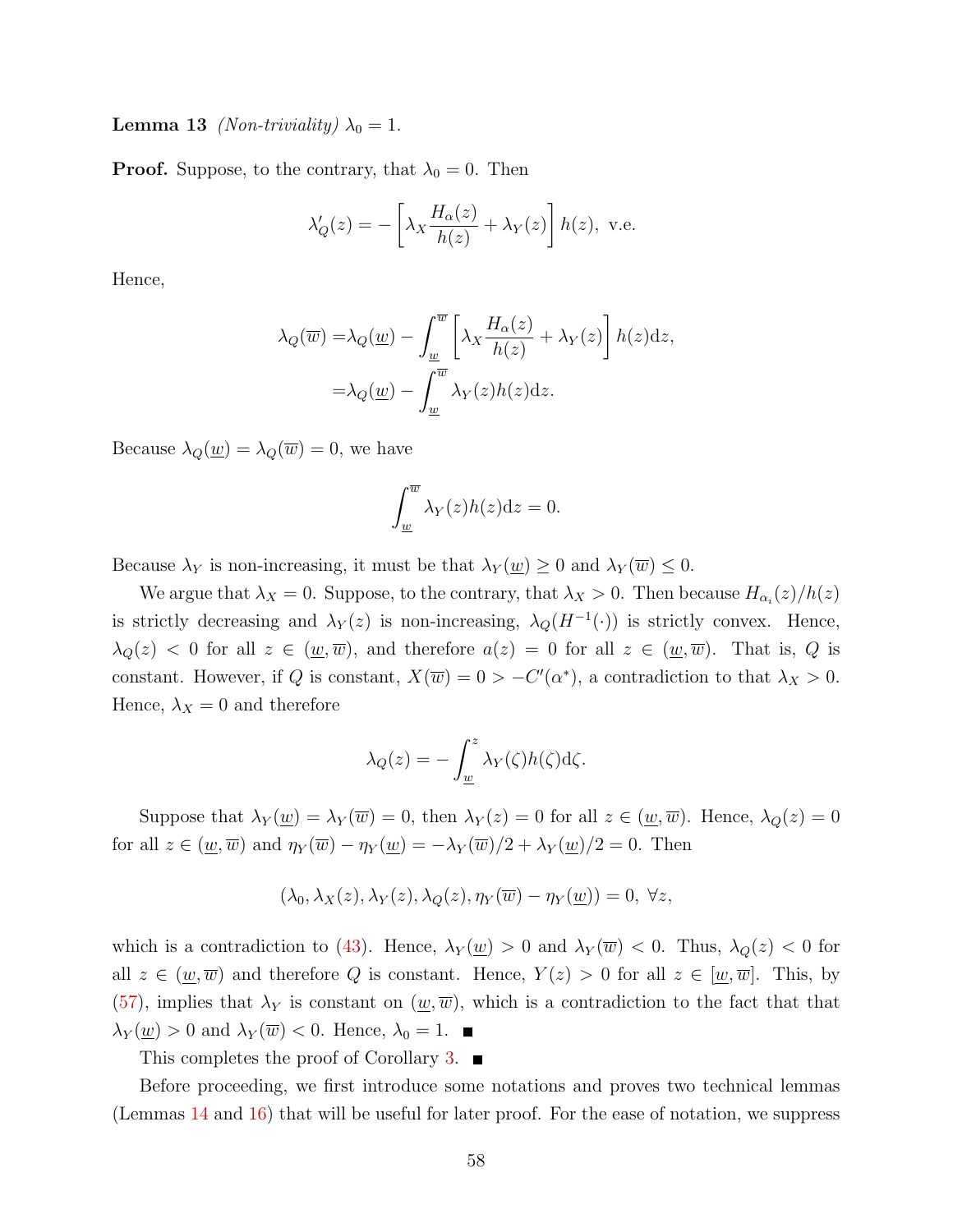the dependence of  $\varphi^{\lambda_X}$ ,  $J^{\lambda_X}$ ,  $\overline{\varphi}^{\lambda_X}$  and  $\overline{J}^{\lambda_X}$  on  $\alpha^*$ . For each  $w \in W$ , define

$$
m_Y(w) := -\int_{\underline{w}}^w \lambda_Y(z)h(z)dz.
$$

It follows from [\(59\)](#page-57-1) that for any  $\underline{z}, \overline{z} \in W$  and  $\underline{z} < \overline{z}$ , we have

$$
\lambda_Q(\overline{z}) = \lambda_Q(\underline{z}) - \int_{\underline{z}}^{\overline{z}} \left[ z + \lambda_X \frac{H_{\alpha_i}(z)}{h(z)} + \lambda_Y(z) \right] h(z) dz,
$$
  

$$
= \lambda_Q(\underline{z}) - \int_{\underline{z}}^{\overline{z}} \left[ \varphi^{\lambda_X}(H(z)) + \lambda_Y(z) \right] h(z) dz.
$$

If  $\underline{z} = \underline{w}$ ,

<span id="page-59-1"></span>
$$
\lambda_Q(\overline{z}) = \lambda_Q(\underline{w}) - J^{\lambda_X}(H(\overline{z})) + m_Y(\overline{z}). \tag{64}
$$

Hence, [\(63\)](#page-57-2) can be rewritten as, for virtually all  $z \in (\underline{w}, \overline{w})$ ,

$$
a(z) = \begin{cases} =0 & \text{if } \lambda_Q(\underline{w}) + m_Y(z) \le J^{\lambda_X}(H(z)), \\ \in [0, K] & \text{if } \lambda_Q(\underline{w}) + m_Y(z) = J^{\lambda_X}(H(z)), \\ = K & \text{if } \lambda_Q(\underline{w}) + m_Y(z) \ge J^{\lambda_X}(H(z)). \end{cases}
$$

<span id="page-59-0"></span>**Lemma 14** For all  $t \in [0, 1]$ ,

$$
\lambda_Q(\underline{w}) + m_Y(H^{-1}(t)) \ge \overline{J}^{\lambda_X}(t).
$$

**Proof.** The proof of Lemma [14](#page-59-0) uses the following lemma.

<span id="page-59-2"></span>**Lemma 15 (Reid)** Suppose that  $\lambda_Q(\underline{w}) + m_Y(H^{-1}(t)) = J^{\lambda_X}(t)$  for  $t \in {\{\underline{t}, \overline{t}\}}$ . Let  $a, b \in \mathbb{R}$ and  $l(t) = a + bt$ . If  $J^{\lambda_X}(t) \ge l(t)$  for all  $t \in [t, \overline{t}],$ 

$$
\lambda_Q(\underline{w}) + m_Y(H^{-1}(t)) \ge l(t), \ \forall t \in [\underline{t}, \overline{t}].
$$

**Proof.** Suppose, to the contrary, that  $\lambda_Q(\underline{w}) + m_Y(H^{-1}(t)) < l(t)$  for some  $t \in (\underline{t}, \overline{t})$ . Then by continuity there exist  $\varepsilon > 0$  and  $t_1, t_2 \in (\underline{t}, \overline{t})$  such that  $\underline{t} < t_1 < t_2 < \overline{t}$ ,  $\lambda_Q(\underline{w})$  +  $m_Y(H^{-1}(\tau)) < l(\tau) - \varepsilon$  for  $\tau \in (t_1, t_2)$ , and

$$
\lambda_Q(\underline{w}) + m_Y(H^{-1}(t_1)) = l(t_1) - \varepsilon,
$$
  

$$
\lambda_Q(\underline{w}) + m_Y(H^{-1}(t_2)) = l(t_2) - \varepsilon.
$$

On the one hand, this implies that  $\lambda_Y((H^{-1}(\cdot)) = -m_Y'(H^{-1}(\cdot))$  cannot be constant on  $(t_1, t_2).$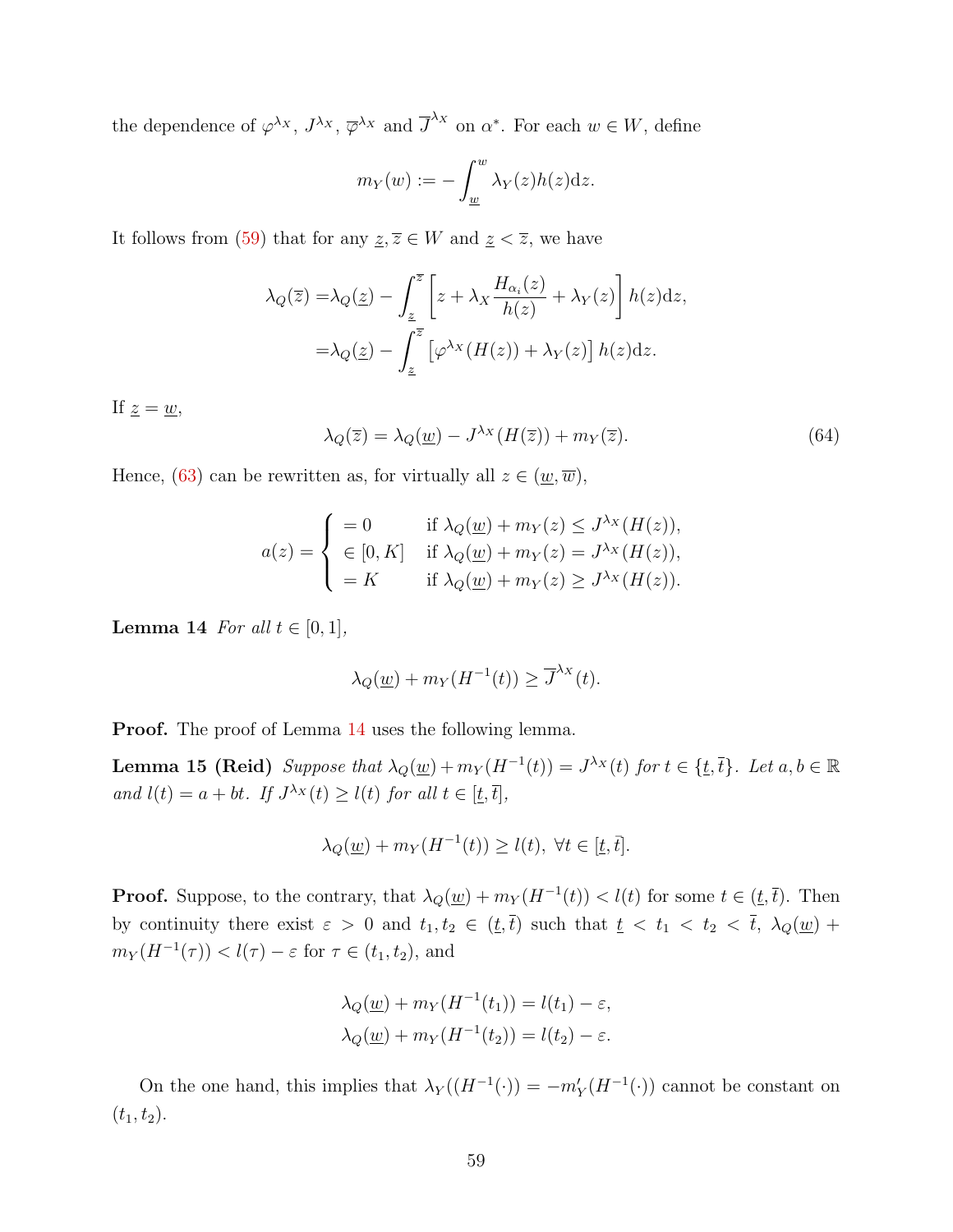On the other hand,  $\lambda_Q(\underline{w}) + m_Y(H^{-1}(\tau)) < l(\tau) - \varepsilon < J^{\lambda_X}(\tau)$  for  $\tau \in (t_1, t_2)$ . Hence,  $a(H^{-1}(\tau)) = 0$  for  $\tau \in (t_1, t_2)$ , which implies that  $Y(H^{-1}(\tau)) > 0$  on the interval  $(t_1, t_2)$ . To see this, note that  $Y'(z) = Q(z) - H^{n-1}(z)$  is strictly decreasing if Q is constant. Hence, Y is strictly concave on  $(H^{-1}(t_1), H^{-1}(t_2))$ . For any  $\tau \in (t_1, t_2)$  there exists  $\lambda \in (0, 1)$  such that  $H^{-1}(\tau) = \lambda H^{-1}(t_1) + (1-\lambda)H^{-1}(t_2)$ . By strict concavity,  $Y(H^{-1}(\tau)) > \lambda Y(H^{-1}(t_1)) + (1-\lambda)Y$  $\lambda$ )Y  $(H^{-1}(t_2)) \geq 0$ . By  $(60)$ , Y  $(H^{-1}(\cdot)) > 0$  on  $(t_1, t_2)$  implies that  $\lambda_Y(H^{-1}(\cdot))$  is constant on  $(t_1, t_2)$ , a contradiction.

By [\(64\)](#page-59-1) and Lemma [12,](#page-57-4)  $\lambda_Q(\underline{w}) + m_Y(H^{-1}(0)) = 0 = J^{\lambda_X}(0)$  and  $\lambda_Q(\underline{w}) + m_Y(H^{-1}(1)) =$  $J^{\lambda_X}(1)$ . Hence, by Lemma [15,](#page-59-2) Lemma [14](#page-59-0) holds.

<span id="page-60-0"></span>Lemma 16 If  $K > \overline{K} := \max_{z \in W} (n-1)H(z)^{n-2}h(z)$ ,

$$
\lambda_X \leq \overline{\lambda}_X := \left[ \min_{z \in W} \frac{\partial}{\partial z} \left[ -\frac{H_{\alpha}(z)}{h(z)} \right] \right]^{-1}.
$$

<span id="page-60-1"></span>**Proof.** The proof of Lemma [16](#page-60-0) uses Lemmas [17](#page-60-1) and [18.](#page-60-2)

**Lemma 17 (interior solution)** Suppose that  $a(z) \in (0, K)$  for  $z \in (\underline{z}, \overline{z})$ , then  $\lambda_Y(z) =$  $-\varphi^{\lambda_X}(H(z))$  for virtually every  $z \in (\underline{z}, \overline{z})$ .

**Proof.** If  $a(z) \in (0, K)$  for  $z \in (\underline{z}, \overline{z})$ ,  $\lambda_Q(\underline{w}) + m_Y(z) = J^{\lambda_X}(H(z))$  for virtually every  $z \in (\underline{z}, \overline{z})$ . Differentiating this equality with respect to z yields for virtually every  $z \in (\underline{z}, \overline{z})$ :

$$
-\lambda_Y(z)h(z) = \varphi^{\lambda_X}(H(z))h(z),
$$

Because  $h > 0$ ,  $-\lambda_Y(z) = \varphi^{\lambda_X}(H(z))$  for virtually every  $z \in (\underline{z}, \overline{z})$ .

<span id="page-60-2"></span>**Lemma 18 (a(z)=K)** Suppose that  $a(z) = K$  on  $(\underline{z}, \overline{z})$  with  $\underline{z} < \overline{z}$  and let  $(\underline{z}, \overline{z})$  be chosen maximally. Then

$$
\lambda_Q(z) = 0,
$$
  

$$
\lambda_Q(\underline{w}) + m_Y(z) = J^{\lambda_X}(H(z)),
$$

for  $z = \underline{z}$  if  $\underline{z} > \underline{w}$ , and  $z = \overline{z}$  if  $\overline{z} < \overline{w}$ . Furthermore,

$$
\varphi^{\lambda_X}(H(\underline{z})) + \lambda_Y(\underline{z}^-) \le 0, \ \text{if } \underline{z} > \underline{w},
$$
  

$$
\varphi^{\lambda_X}(H(\overline{z})) + \lambda_Y(\overline{z}^+) \ge 0, \ \text{if } \overline{z} < \overline{w}.
$$

**Proof.** Because  $a(z) = K$  on  $(z, \overline{z})$ ,

$$
\lambda_Q(\underline{w}) + m_Y(z) \geq J^{\lambda_X}(H(z)), \text{ v.e. } z \in (\underline{z}, \overline{z}).
$$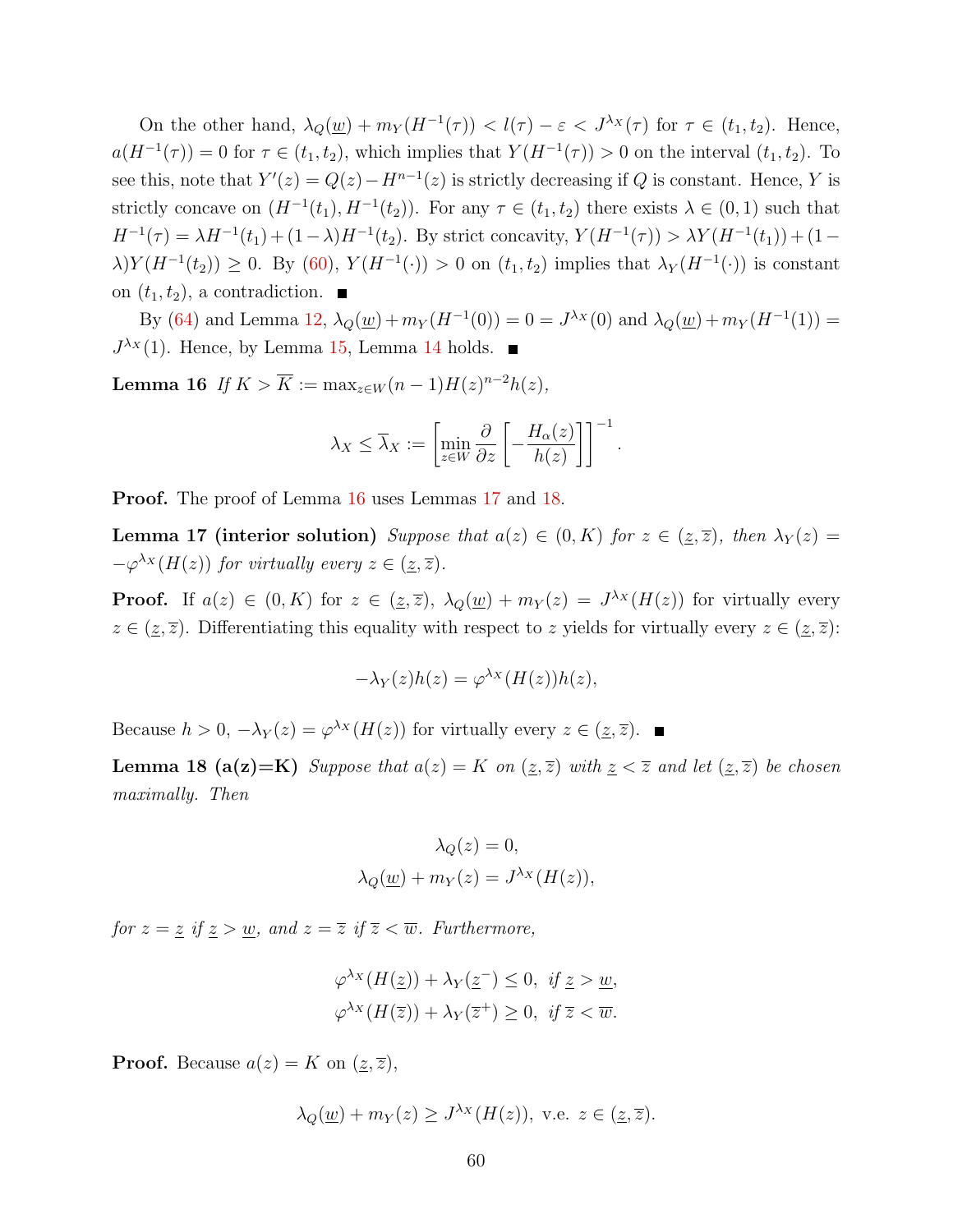Suppose that  $\underline{z} > \underline{w}$  and let  $S_- := \{z < \underline{z} | a(z) < K\}$ . Because  $(\underline{z}, \overline{z})$  is chosen maximally and Q is absolutely continuous, there exists a sequence  $\{z_k\} \in S_-\$  converging to  $\underline{z}$  with  $\lambda_Q(\underline{w}) + m_Y(z_k) \leq J^{\lambda_X}(H(z_k))$  for all k. By continuity, if  $\underline{z} > \underline{w}$ ,  $\lambda_Q(\underline{w}) + m_Y(\underline{z}) =$  $J^{\lambda_X}(H(\underline{z}))$ , and therefore  $\lambda_Q(\underline{z}) = \lambda_Q(\underline{w}) + m_Y(\underline{z}) - J^{\lambda_X}(H(\underline{z})) = 0$ . A similar argument proves that  $\lambda_Q(\overline{z}) = 0$  and  $\lambda_Q(\overline{w}) + m_Y(\overline{z}) = J^{\lambda_X}(H(\overline{z}))$  if  $\overline{z} < \overline{w}$ .

If  $\underline{z} > \underline{w}$ , for virtually all  $z \in S_-,$ 

$$
0 = \lambda_Q(\underline{z})
$$
  
=  $\lambda_Q(z) - \int_z^{\underline{z}} \left[ \varphi^{\lambda_X}(H(\zeta)) + \lambda_Y(\zeta) \right] h(\zeta) d\zeta$   

$$
\leq - \int_z^{\underline{z}} \left[ \varphi^{\lambda_X}(H(\zeta)) + \lambda_Y(\zeta) \right] h(\zeta) d\zeta.
$$

Thus, there exists a sequence  $\{z_k\} \in S_-\$  converging to z such that

$$
\int_{z_k}^{\underline{z}} \left[ \varphi^{\lambda_X}(H(\zeta)) + \lambda_Y(\zeta) \right] h(\zeta) d\zeta \le 0, \ \forall k.
$$

Hence,

$$
\varphi^{\lambda_X}(H(\underline{z})) + \lambda_Y(\underline{z}^-) \le 0, \text{ if } \underline{z} > \underline{w}.
$$

A similar argument proves that

$$
\varphi^{\lambda_X}(H(\overline{z})) + \lambda_Y(\overline{z}^+) \ge 0, \text{ if } \overline{z} < \overline{w}.
$$

Suppose, to the contrary, that  $\lambda_X > \overline{\lambda}_X$ . Then  $\varphi^{\lambda_X}(H(z))$  is strictly decreasing. Suppose that there exists an interval  $(z, \overline{z})$  such that  $a(z) \in (0, K)$  for  $z \in (z, \overline{z})$ . Then, by Lemma [17,](#page-60-1)  $\lambda_Y(z) = -\varphi^{\lambda_X}(H(z))$  for virtually every  $z \in (z, \overline{z})$ . Thus,  $\lambda_Y$  is strictly increasing on  $(\underline{z}, \overline{z})$ , which is a contradiction to the fact that  $\lambda_Y$  is non-increasing. Because a is piecewise continuous by assumption,  $a(z) \in \{0, K\}$  for almost every  $z \in W$ .

Suppose that there exists an interval  $(z, \overline{z})$  such that  $a(z) = K$  on  $(z, \overline{z})$  and let  $(z, \overline{z})$ be chosen maximally. Then  $Y'(z) = Q(z) - H(z)^{n-1}$  which is strictly increasing because  $K > \max_{z \in W} (n-1)H(z)^{n-2}h(z)$ , and therefore  $Y(z)$  is strictly convex on  $[\underline{z}, \overline{z}]$ . This implies that  $Y(z) > 0$  on  $[\underline{z}, \overline{z}]$  except at most one point. Suppose that  $Y(z) > 0$  for all  $z \in (\underline{z}, \overline{z})$ . Then  $\lambda_Y$  is constant on  $(\underline{z}, \overline{z})$ , and  $\lambda_Q(H^{-1}(t)) = \lambda_Q(\underline{z}) - \int_{H(\underline{z})}^t \left[ \varphi^{\lambda_X}(\tau) + \lambda_Y(H^{-1}(\tau)) \right] d\tau$ is strictly convex on  $(H(\underline{z}), H(\overline{z}))$ . By Lemma [18](#page-60-2) and the fact that  $\lambda_Q(\underline{w}) = \lambda_Q(\overline{w}) = 0$ ,  $\lambda_Q(z) = \lambda_Q(\overline{z}) = 0$ . Then the strict convexity of  $\lambda_Q(H^{-1}(t))$  implies that  $\lambda_Q(z) < 0$  for all  $z \in (\underline{z}, \overline{z})$ . However,  $a(z) = K$  on  $(\underline{z}, \overline{z})$  implies that  $\lambda_Q(z) \geq 0$  for virtually every  $z \in (\underline{z}, \overline{z})$ ,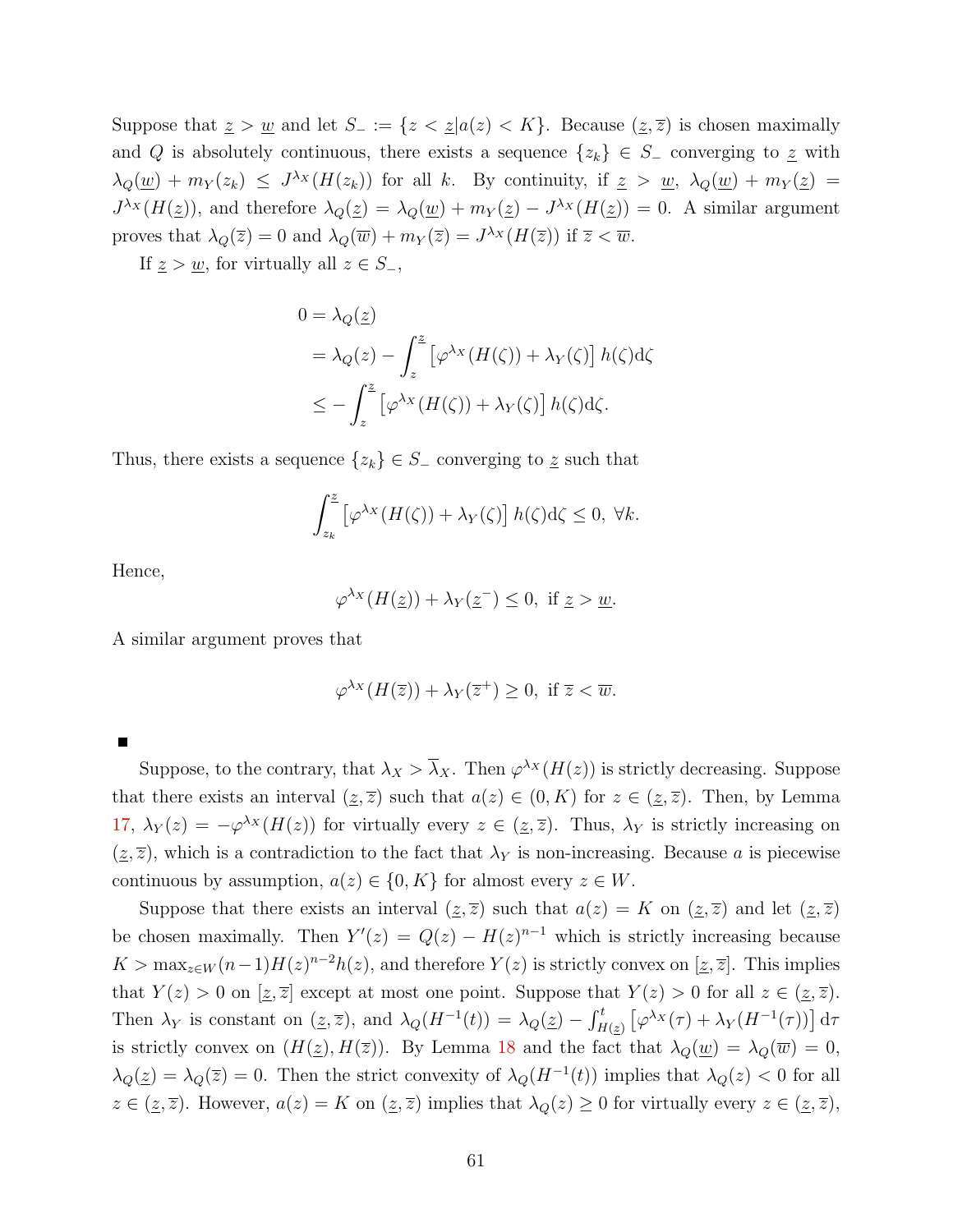a contradiction. Hence, there exists a unique  $z_0 \in (\underline{z}, \overline{z})$  such that  $Y(z_0) = 0$ , and therefore  $Y(\underline{z}) > 0$  and  $Y(\overline{z}) > 0$ . Because  $Y(\underline{w}) = Y(\overline{w}) = 0$ , we have  $\underline{w} < \underline{z} < \overline{z} < \overline{w}$ . Note that this also implies that  $\lambda_Y$  is constant in a neighborhood of and therefore continuous at  $z \in \{\underline{z}, \overline{z}\}.$ By Lemma [18,](#page-60-2) we have

$$
\varphi^{\lambda_X}(H(\underline{z})) + \lambda_Y(\underline{z}) \le 0,
$$
  

$$
\varphi^{\lambda_X}(H(\overline{z})) + \lambda_Y(\overline{z}) \ge 0.
$$

Hence,

$$
\lambda_Y(\underline{z}) \le -\varphi^{\lambda_X}(H(\underline{z})) < -\varphi^{\lambda_X}(H(\overline{z})) \le \lambda_Y(\overline{z}),
$$

where the second inequality holds because  $\varphi^{\lambda_X}$  is strictly decreasing and H is strictly increasing. However, this is a contradiction to that  $\lambda_Y$  is non-increasing. Hence,  $a(z) = 0$  for almost all  $z \in W$ .

Because  $Q$  is absolutely continuous, this implies that  $Q$  is constant on  $W$ . However, by Lemma [2,](#page-13-0)  $X(\overline{w}) = 0 > -C'(\alpha^*)$  when Q is constant on W, which implies that  $\lambda_X = 0$ , a contradiction to the supposition that  $\lambda_X > \bar{\lambda}_X > 0$ . Hence,  $\lambda_X \leq \bar{\lambda}_X$ .

#### <span id="page-62-0"></span>A.2.3 Proof of Theorem [2](#page-26-0)

Let  $\{Q^{\nu}\}\$ be a sequence of optimal solutions of  $(\mathcal{P}^{K}\text{-}\alpha^{*})$  $(\mathcal{P}^{K}\text{-}\alpha^{*})$  $(\mathcal{P}^{K}\text{-}\alpha^{*})$  where  $K = K_{\nu} > \overline{K}$  for each  $\nu$ ,  $\overline{K}$  is defined in Lemma [16,](#page-60-0) and  $K_{\nu} \to \infty$  as  $\nu \to \infty$ . After taking a subsequence, we can assume that  ${Q^{\nu}}$  converges pointwise. Let  $Q^{\infty}$  denote the pointwise limit of this sequence. By Lemma [10,](#page-53-0)  $Q^{\infty}$  is an optimal solution of  $\mathcal{P}'$  $\mathcal{P}'$  $\mathcal{P}'$ - $\alpha^*$ . Denote the corresponding joint variables associated with  $Q^{\nu}$  by  $\lambda^{\nu}$ . By Lemma [16,](#page-60-0)  $\{\lambda^{\nu}_X\}$  is bounded for  $\nu$  sufficiently large. After taking a subsequence, we can assume that  $\{\lambda_X^{\nu}\}$  converges, and let  $\lambda_X^{\infty} := \lim_{\nu \to \infty} \lambda_X^{\nu}$ .

For brevity, let  $\varphi^{\nu}$  (or  $\varphi^{\infty}$ ) denote  $\varphi^{\lambda_X^{\infty}}$  (or  $\varphi^{\lambda_X^{\infty}}$ ),  $J^{\nu}$  (or  $J^{\infty}$ ) denote  $J^{\lambda_X^{\infty}}$  (or  $J^{\lambda_X^{\infty}}$ ),  $\overline{\varphi}^{\nu}$ (or  $\overline{\varphi}^{\infty}$ ) denote  $\overline{\varphi}^{\lambda_{X}^{\omega}}$  (or  $\overline{\varphi}^{\lambda_{X}^{\infty}}$ ), and  $\overline{J}^{\nu}$  (or  $\overline{J}^{\infty}$ ) denote  $\overline{J}^{\lambda_{X}^{\omega}}$  (or  $\overline{J}^{\lambda_{X}^{\infty}}$ ).

Because  $Q^{\nu}$  satisfies [\(IA](#page-13-2)') with equality for all  $\nu$  and  $Q^{\infty}$  is the pointwise limit of  $\{Q^{\nu}\},$  $Q^{\infty}$  satisfies [\(IA](#page-13-2)') with equality. By a similar argument,  $Y^{\infty}(\underline{w}) = 0$ . Lemmas [20](#page-64-0) and [21](#page-66-0) below show that  $Q^{\infty}$  satisfies the two [pooling properties](#page-24-1) when  $\lambda_X = \lambda_X^{\infty}$ . Finally, Lemma [22](#page-68-0) below proves that that  $\lambda_X^{\infty} = \lambda_X^*$ , where  $\lambda_X^* > 0$  is such that inequality [\(12\)](#page-25-0) holds. By the arguments in Section [3.2,](#page-19-1) this completes the proof Theorem [2.](#page-26-0)

Before introducing and proving Lemmas [20,](#page-64-0) [21](#page-66-0) and [22,](#page-68-0) we first prove the following technical lemma, which is used in the proofs of Lemmas [20](#page-64-0) and [21.](#page-66-0)

#### Lemma 19 The following four statments are true.

1. The sequence  $\{\varphi^{\nu}\}\$ is uniformly convergent with limit  $\varphi^{\infty}$ .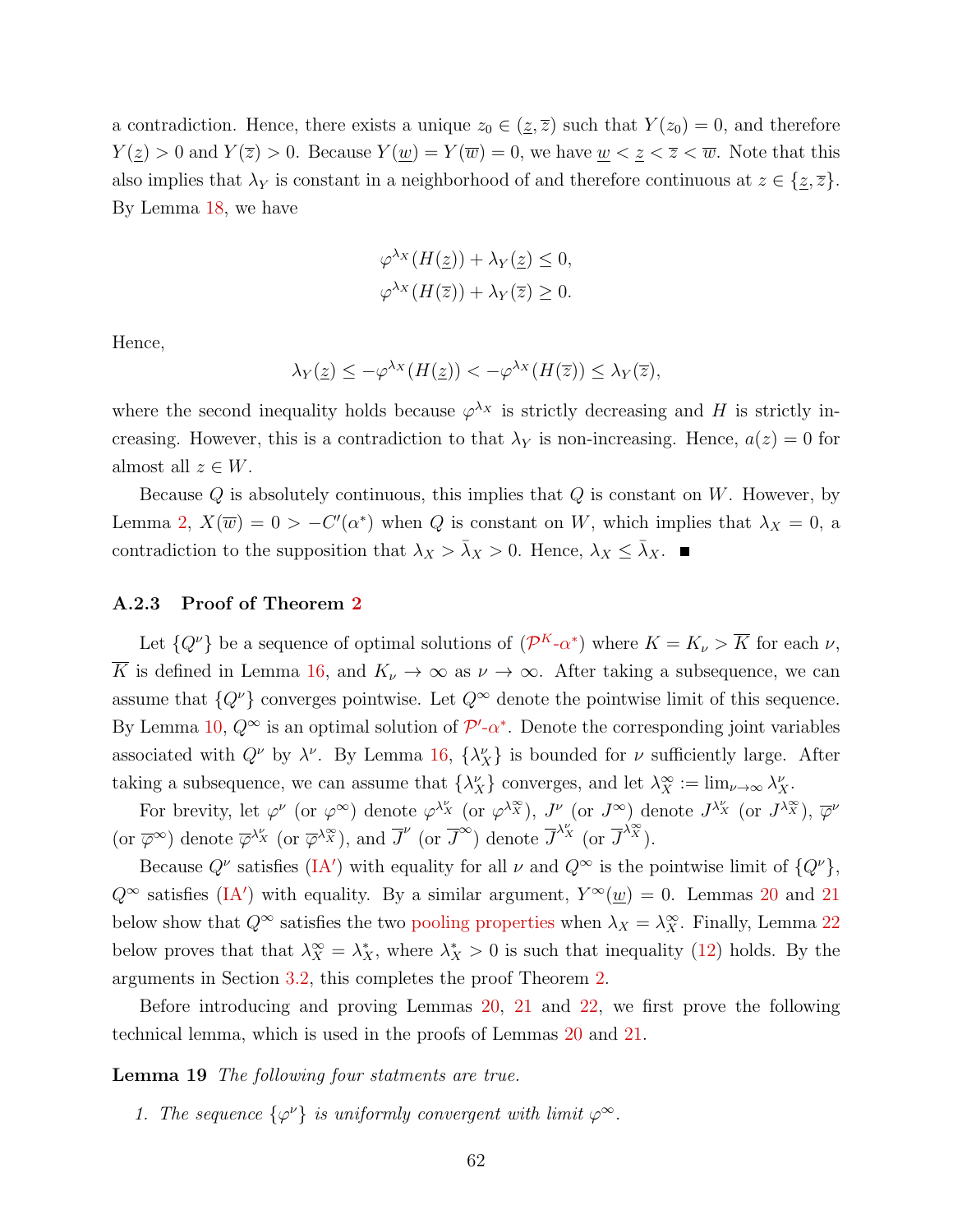- 2. The sequence  $\{J^{\nu}\}\$ is uniformly convergent with limit  $J^{\infty}$ .
- 3. The sequence  $\{\varphi^{\nu\prime}\}\$ is uniformly convergent with limit  $\varphi^{\infty\prime}$ .
- 4. The sequence  $\{\overline{J}^{\nu}\}\$ is uniformly convergent with limit  $\overline{J}^{\infty}$ .

**Proof.** Let  $\gamma_1 := \max_{z \in W} |H_{\alpha_i}(z)/h(z)| > 0$ ,

$$
\gamma_2 := \max_{z \in W} \left| \frac{\partial}{\partial z} \left[ -\frac{H_{\alpha_i}(z)}{h(z)} \right] \right| > 0,
$$

and  $\gamma_3 := \max_{z \in W} 1/h(z) > 0$ . Here  $\gamma_1, \gamma_2$  and  $\gamma_3$  are well define because H and h are twice continuously differentiable and W is compact.

$$
1. \nonumber
$$

$$
\left|\varphi^{\nu}(t)-\varphi^{\infty}(t)\right| = \left|\lambda_X^{\nu} - \lambda_X^{\infty}\right| \left|\frac{H_{\alpha_i}(H^{-1}(t))}{h(H^{-1}(t))}\right| \leq \gamma_1 \left|\lambda_X^{\nu} - \lambda_X^{\infty}\right| \to 0,
$$

as  $\nu \to \infty$ . Hence, the sequence  $\{\varphi^{\nu}\}\$ is uniformly convergent with limit  $\varphi^{\infty}$ .

2.

$$
|J^{\nu}(t) - J^{\infty}(t)| = \int_0^t |\varphi^{\nu}(\tau) - \varphi^{\infty}(\tau)| d\tau
$$
  
\n
$$
\leq t\gamma_1 |\lambda^{\nu}_X - \lambda^{\infty}_X|
$$
  
\n
$$
\leq \gamma_1 |\lambda^{\nu}_X - \lambda^{\infty}_X| \to 0,
$$

as  $\nu \to \infty$ . Hence, the sequence  $\{J^{\nu}\}\$ is uniformly convergent with limit  $J^{\infty}$ .

3.

$$
|\varphi^{\nu\prime}(t)-\varphi^{\infty\prime}(t)|=|\lambda_X^{\nu}-\lambda_X^{\infty}|\left|\frac{\partial}{\partial z}\left[\frac{H_{\alpha_i}(H^{-1}(t))}{h(H^{-1}(t))}\right]\frac{1}{h(H^{-1}(t))}\right|\leq \gamma_2\gamma_3\left|\lambda_X^{\nu}-\lambda_X^{\infty}\right|\to 0,
$$

as  $\nu \to \infty$ . Hence, the sequence  $\{\varphi^{\nu\prime}\}\$ is uniformly convergent with limit  $\varphi^{\infty\prime}$ .

4. Because the sequence  $\{J^{\nu}\}\$ is uniformly convergent with limit  $J^{\infty}$ , for any  $\varepsilon > 0$ , there exists  $\overline{\nu} > 0$  such that for all  $\nu > \overline{\nu}$ ,  $|J^{\infty}(t) - J^{\nu}(t)| \leq \varepsilon$  for all  $t \in [0, 1]$ . Fix  $t \in [0, 1]$ . Let  $t_1, t_2, \beta \in [0, 1]$  be such that  $\beta t_1 + (1 - \beta)t_2 = t$ . Then for any  $\nu > \overline{\nu}$ 

$$
\overline{J}^{\infty}(t) \leq \beta J^{\infty}(t_1) + (1 - \beta)J^{\infty}(t_2)
$$
  
\n
$$
\leq \beta J^{\nu}(t_1) + (1 - \beta)J^{\nu}(t_2) + \beta|J^{\infty}(t_1) - J^{\nu}(t_1)| + (1 - \beta)|J^{\infty}(t_2) - J^{\nu}(t_2)|
$$
  
\n
$$
\leq \beta J^{\nu}(t_1) + (1 - \beta)J^{\nu}(t_2) + \varepsilon
$$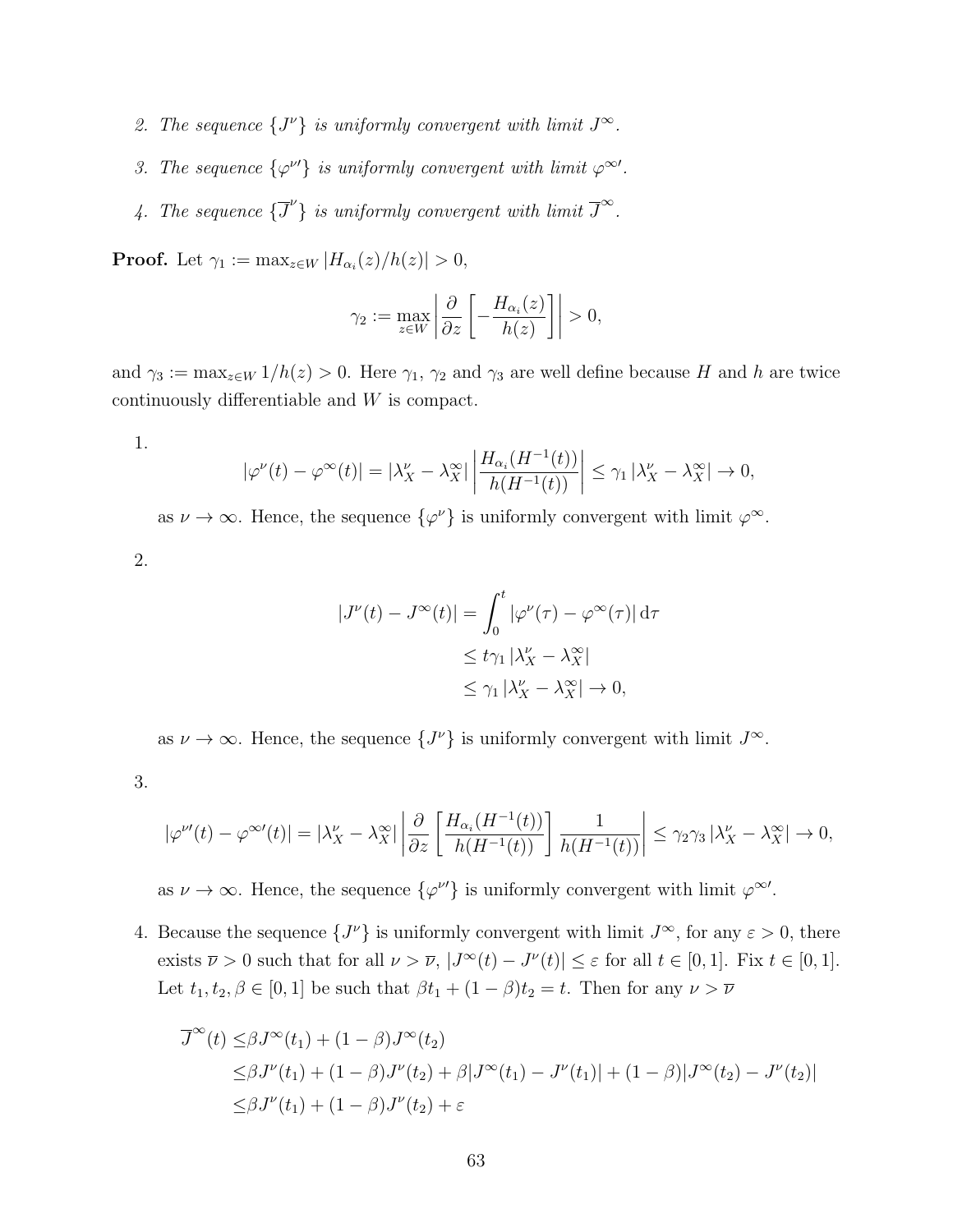Hence,

$$
\overline{J}^{\infty}(t) \le \min\left\{\beta J^{\nu}(t_1) + (1-\beta)J^{\nu}(t_2)|\beta t_1 + (1-\beta)t_2 = t\right\} + \varepsilon = \overline{J}^{\nu}(t) + \varepsilon.
$$

Similarly, we can show that  $\overline{J}^{\nu}(t) \leq \overline{J}^{\infty}(t) + \varepsilon$ . Hence,  $|\overline{J}^{\infty}(t) - \overline{J}^{\nu}(t)| \leq \varepsilon$ . Because this inequality holds for any  $t \in [0, 1]$ , the sequence  $\{\overline{J}^{\nu}\}\$ is uniformly convergent with limit  $\overline{J}^{\infty}$ .

<span id="page-64-0"></span>П

**Lemma 20 (the first pooling property)** Suppose that  $J^{\infty}(H(z)) > \overline{J}^{\infty}(H(z))$  for  $z \in$  $(\underline{z}, \overline{z})$  with  $\underline{z} < \overline{z}$  and let  $(\underline{z}, \overline{z})$  be chosen maximally. Then  $Q^{\infty}$  is constant on  $(\underline{z}, \overline{z})$ .

**Proof.** For each  $0 < \delta < (\overline{z} - \underline{z})/2$ , let  $\varepsilon(\delta) := \min_{z \in [\underline{z} + \delta, \overline{z} - \delta]} \{ J^{\infty}(H(z)) - \overline{J}^{\infty}(H(z)) \}$ . Then  $\varepsilon(\delta)$  is non-increasing in  $\delta$  and converges to zero as  $\delta$  converges to zero. Fix  $0 < \delta_0 < (\overline{z}-\underline{z})/2$ . Let  $\varepsilon_0 := \frac{1}{4}\varepsilon(\delta_0) > 0$ . There exist  $0 < \delta_1 < \delta_2 < \delta_0$  such that  $\varepsilon(\delta_1) = \varepsilon_0$  and  $\varepsilon(\delta_2) = 2\varepsilon_0$ . We claim that there exists  $\overline{\nu}$  such that for all  $\nu > \overline{\nu}$ ,

$$
J^{\nu}(H(z)) - \bar{J}^{\nu}(H(z)) \ge \frac{7\varepsilon_0}{2} \text{ if } z \in [\underline{z} + \delta_0, \overline{z} - \delta_0],\tag{65}
$$

<span id="page-64-3"></span><span id="page-64-2"></span><span id="page-64-1"></span>
$$
J^{\nu}(H(z)) - \bar{J}^{\nu}(H(z)) \ge \frac{\bar{\varepsilon}_0}{2} \text{ if } z \in [\underline{z} + \delta_1, \overline{z} - \delta_1],\tag{66}
$$

$$
J^{\nu}(H(z)) - \bar{J}^{\nu}(H(z)) \le \frac{5\varepsilon_0}{2} \text{ if } J^{\infty}(H(z)) - \bar{J}^{\infty}(H(z)) \le 2\varepsilon_0. \tag{67}
$$

We begin by prove [\(66\)](#page-64-1). Because the sequence  $\{J^{\nu}\}\$ is uniformly convergent with limit  $J^{\infty}$ , there exists  $\overline{\nu}$  such that for all  $\nu > \overline{\nu}$ ,  $|J^{\nu}(t) - J^{\infty}(t)| < \varepsilon_0/8$  for all  $t \in [0,1]$ . Let  $t \in [H(\underline{z}+\delta_1), H(\overline{z}-\delta_1)].$  Then, by construction,  $J^{\infty}(t) - \overline{J}^{\infty}(t) \geq \varepsilon_0$ . Hence, there exists  $\beta, t_1, t_2 \in [0, 1]$  such that  $\beta t_1 + (1 - \beta)t_2 = t$  and  $\beta J^{\infty}(t_1) + (1 - \beta)J^{\infty}(t_2) < J^{\infty}(t) - 3\varepsilon_0/4$ . Then

$$
\bar{J}^{\nu}(t) \leq \beta J^{\nu}(t_1) + (1 - \beta)J^{\nu}(t_2)
$$
\n
$$
\leq \beta J^{\infty}(t_1) + \beta |J^{\nu}(t_1) - J^{\infty}(t_1)| + (1 - \beta)J^{\infty}(t_2) + (1 - \beta)|J^{\nu}(t_2) - J^{\infty}(t_2)|
$$
\n
$$
\leq \beta J^{\infty}(t_1) + (1 - \beta)J^{\infty}(t_2) + \frac{\varepsilon_0}{8}
$$
\n
$$
\leq J^{\infty}(t) - \frac{3\varepsilon_0}{4} + \frac{\varepsilon_0}{8}
$$
\n
$$
\leq J^{\nu}(t) + |J^{\nu}(t) - J^{\infty}(t)| - \frac{5\varepsilon_0}{8}
$$
\n
$$
\leq J^{\nu}(t) + \frac{\varepsilon}{8} - \frac{5\varepsilon_0}{8}
$$
\n
$$
= J^{\nu}(t) - \frac{\varepsilon_0}{2}.
$$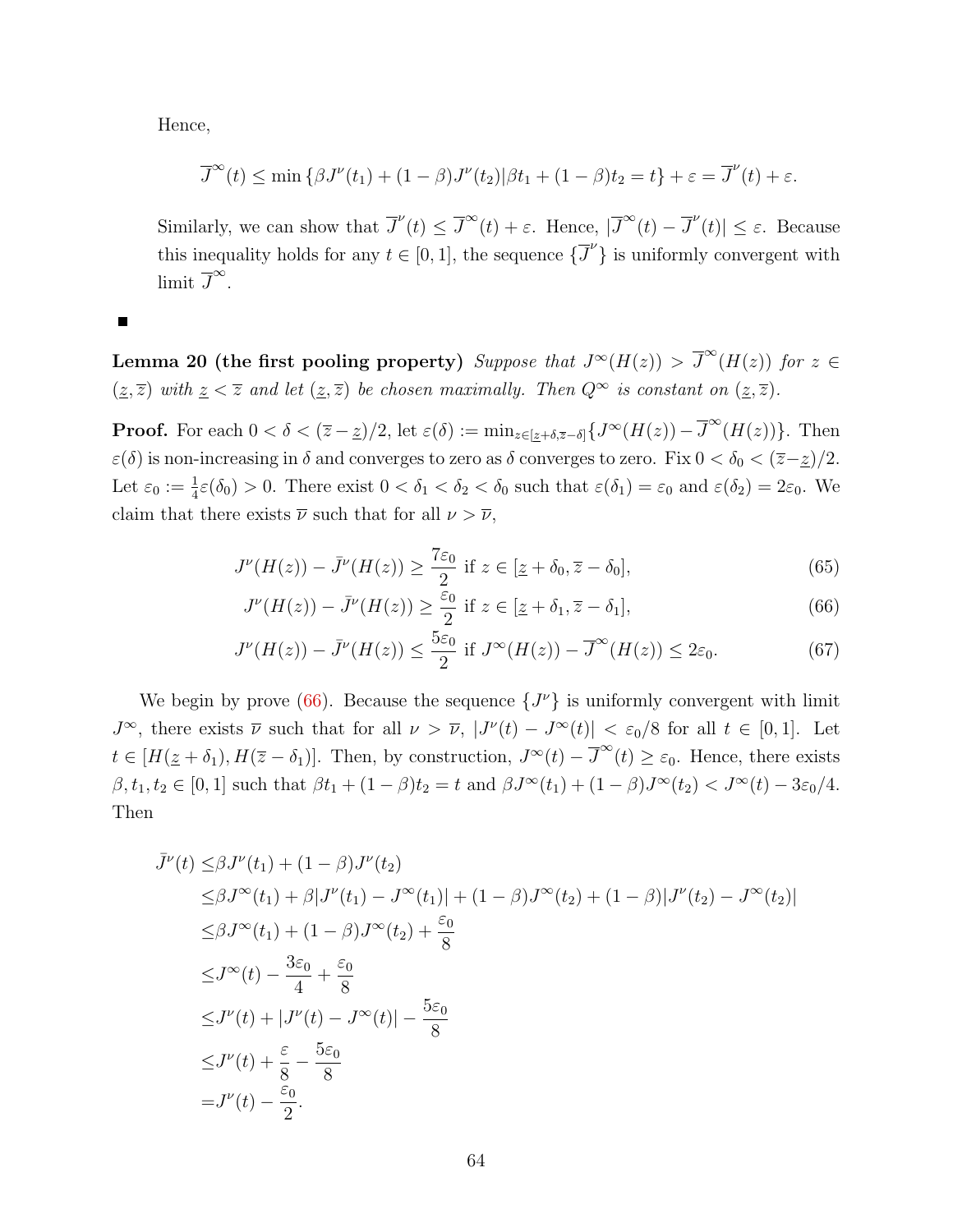Hence,  $J^{\nu}(H(z)) - \bar{J}^{\nu}(H(z)) \ge \varepsilon/2$  for all  $z \in [z + \delta_1, \overline{z} - \delta_1]$ . A similar argument proves [\(65\)](#page-64-2). To prove [\(67\)](#page-64-3), let z be such that  $J^{\infty}(H(z)) - \overline{J}^{\infty}(H(z)) \leq 2\varepsilon_0$ . For any  $\beta, t_1, t_2 \in [0, 1]$ such that  $\beta t_1 + (1 - \beta)t_2 = t$ , where  $t = H(z)$ , we have

$$
\beta J^{\nu}(t_1) + (1 - \beta)J^{\nu}(t_2)
$$
  
\n
$$
\geq \beta J^{\infty}(t_1) - \beta |J^{\nu}(t_1) - J^{\infty}(t_1)| + (1 - \beta)J^{\infty}(t_2) - (1 - \beta)|J^{\nu}(t_2) - J^{\infty}(t_2)|
$$
  
\n
$$
\geq \beta J^{\infty}(t_1) + (1 - \beta)J^{\infty}(t_2) - \frac{\varepsilon_0}{8}
$$
  
\n
$$
\geq J^{\infty}(t) - \frac{\varepsilon_0}{8}
$$
  
\n
$$
= J^{\infty}(t) - [J^{\infty}(t) - \overline{J}^{\infty}(t)] - \frac{\varepsilon_0}{8}
$$
  
\n
$$
\geq J^{\infty}(t) - 2\varepsilon_0 - \frac{\varepsilon_0}{8},
$$
  
\n
$$
\geq J^{\nu}(t) - |J^{\nu}(t) - J^{\infty}(t)| - 2\varepsilon_0 - \frac{\varepsilon_0}{8},
$$
  
\n
$$
\geq J^{\nu}(t) - \frac{\varepsilon_0}{8} - 2\varepsilon_0 - \frac{\varepsilon_0}{8},
$$
  
\n
$$
\geq J^{\nu}(t) - \frac{5\varepsilon_0}{2}.
$$

Hence,

$$
\overline{J}^{\nu}(t) := \min\{\beta J^{\nu}(t_1) + (1-\beta)J^{\nu}(t_2)|\beta, t_1, t_2 \in [0,1] \text{ and } \beta t_1 + (1-\beta)t_2 = t\} \ge J^{\nu}(t) - \frac{5\varepsilon_0}{2}.
$$

We abuse notation a bit and let h denote the probability measure on  $W$  corresponding to  $H(w)$ . Because  $\varepsilon(\delta_1) = \varepsilon_0$  and  $\varepsilon(\delta_2) = 2\varepsilon_0$ , by continuity,

$$
h_{\delta} := \min \left\{ h(\{z \in [\underline{z} + \delta_1, \underline{z} + \delta_2] | J^{\infty}(H(z)) - \overline{J}^{\infty}(H(z)) \le 2\varepsilon_0 \},\right. \\ h(\{z \in [\overline{z} - \delta_2, \overline{z} - \delta_1] | J^{\infty}(H(z)) - \overline{J}^{\infty}(H(z)) \le 2\varepsilon_0 \} ) \right\} > 0.
$$

Fix  $\nu > \overline{\nu}$  such that  $K_{\nu} > 1/h_{\delta}$ . Suppose that there exists  $(b_1, b_2) \subset (\underline{z} + \delta_0, \overline{z} - \delta_0)$  such that  $a^{\nu}(z) > 0$  for  $z \in (b_1, b_2)$ . Then  $\lambda_Q(b_1), \lambda_Q(b_2) \geq 0$ . Because  $\lambda_Y^{\nu}$  is non-increasing, we have  $\lambda_Y^{\nu}(b_2) \leq \lambda_Y^{\nu}(b_1)$ . By [\(66\)](#page-64-1),  $\overline{J}^{\nu}$  is linear and therefore  $\overline{\varphi}^{\nu}$  is constant on  $[\underline{z} + \delta_1, \overline{z} - \delta_1]$ . Hence, we have either  $-\lambda_Y^{\nu}(b_2) \geq \overline{\varphi}^{\nu}(H(z))$  for all  $z \in [\underline{z} + \delta_1, \overline{z} - \delta_1]$ , or  $-\lambda_Y^{\nu}(b_1) \leq \overline{\varphi}^{\nu}(H(z))$  for all  $z \in [\underline{z} + \delta_1, \overline{z} - \delta_1]$ . Assume without loss of generality that  $-\lambda_Y^{\nu}(b_2) \geq \overline{\varphi}^{\nu}(H(z))$  for all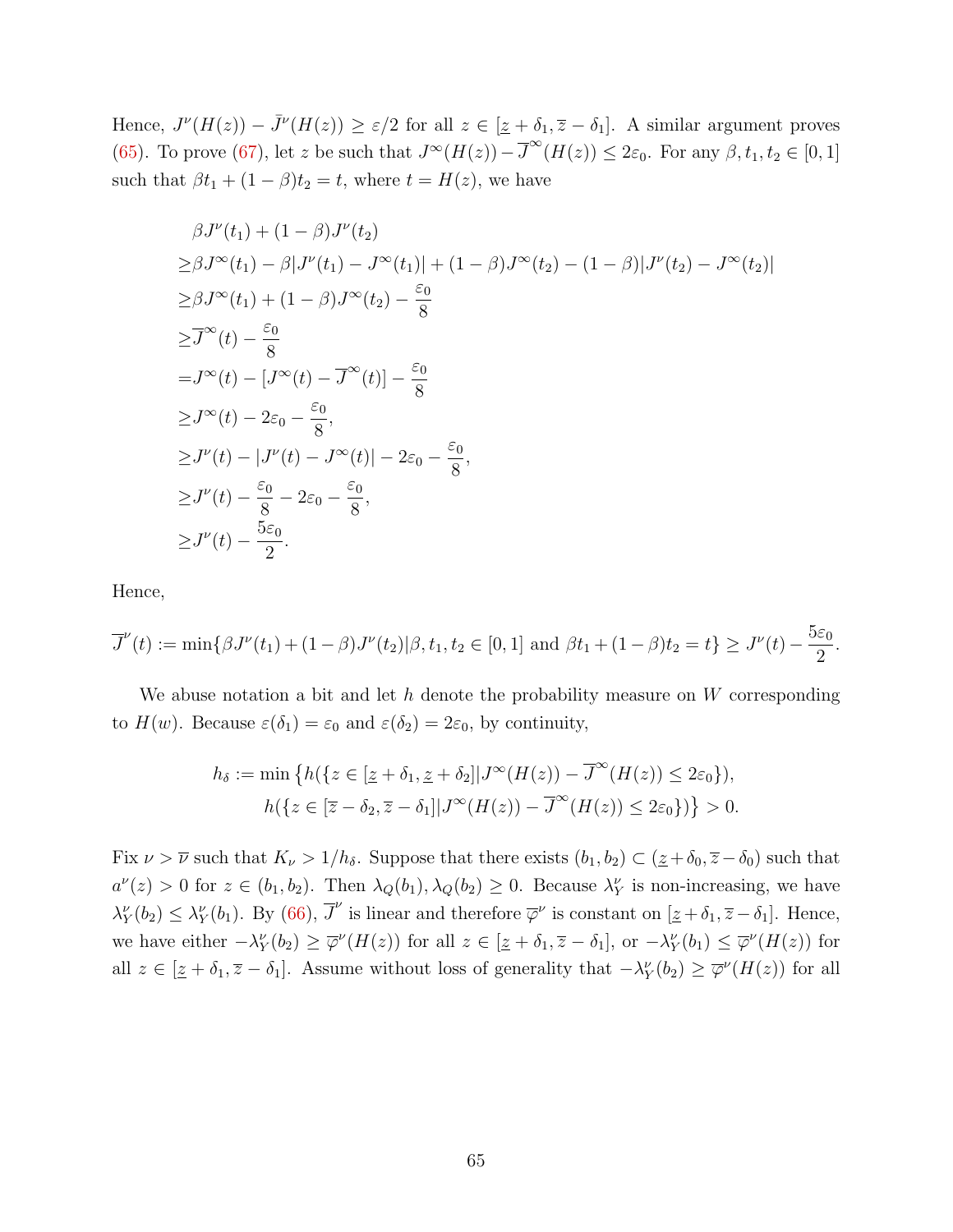$z \in [\underline{z} + \delta_1, \overline{z} - \delta_1]$ . For any  $z \in [\overline{z} - \delta_2, \overline{z} - \delta_1]$  with  $J^{\infty}(H(z)) - \overline{J}^{\infty}(H(z)) \leq 2\varepsilon_0$ , we have

$$
\lambda_Q^{\nu}(z) = \lambda_Q^{\nu}(b_2) - \int_{b_2}^{z} \left[\lambda_Y^{\nu}(\zeta) + \varphi^{\nu}(H(\zeta))\right] h(\zeta) d\zeta
$$
  
\n
$$
\geq \int_{b_2}^{z} \overline{\varphi}^{\nu}(H(\zeta))h(\zeta) d\zeta - \int_{b_2}^{z} \varphi^{\nu}(H(\zeta))h(\zeta) d\zeta
$$
  
\n
$$
= \overline{J}^{\nu}(H(z)) - \overline{J}^{\nu}(H(b_2)) - J^{\nu}(H(z)) + J^{\nu}(H(b_2))
$$
  
\n
$$
= J^{\nu}(H(b_2)) - \overline{J}^{\nu}(H(b_2)) - \left[J^{\nu}(H(z)) - \overline{J}^{\nu}(H(z))\right]
$$
  
\n
$$
\geq \frac{7\varepsilon_0}{2} - \frac{5\varepsilon_0}{2} = \varepsilon_0 > 0,
$$

where the first inequality holds because  $\lambda^{\nu}_Q(b_2) \geq 0$  and  $-\lambda^{\nu}_Y(\zeta) \geq -\lambda^{\nu}_Y(b_2) \geq \overline{\varphi}^{\nu}(H(\zeta))$  for all  $b_2 \leq \zeta \leq z$ . That is,  $a^{\nu}(z) = K_{\nu}$  for almost every  $z \in [\overline{z} - \delta_2, \overline{z} - \delta_1]$  with  $J^{\infty}(H(z))$  –  $\overline{J}^{\infty}(H(z)) \leq 2\varepsilon_0$ . However, this is a contradiction to that  $K_{\nu} > 1/h_{\delta}$  because  $0 \leq Q \leq 1$ .

Hence,  $a^{\nu}(z) = 0$  for almost every  $z \in [z + \delta_0, \overline{z} - \delta_0]$  for  $\nu$  sufficiently large. Let  $\nu$ goes to infinity and we have  $Q^{\infty}$  is constant on  $[\underline{z} + \delta_0, \overline{z} - \delta_0]$ . Because this is true for any  $0 < \delta_0 < (\overline{z} - \underline{z})/2$ , we have that  $Q^{\infty}$  is constant on  $(\underline{z}, \overline{z})$ .

<span id="page-66-0"></span>**Lemma 21 (the second pooling property)** Suppose that  $Y^{\infty}(z) > 0$  for all  $z \in (\underline{z}, \overline{z})$ with  $\underline{z} < \overline{z}$  and let  $(\underline{z}, \overline{z})$  be chosen maximally. Then  $\overline{\varphi}^{\infty}$  is constant on  $(H(\overline{z}), H(\underline{z}))$ .

**Proof.** Suppose, to the contrary, that  $\overline{\varphi}^{\infty}(H(\overline{z})^{-}) > \overline{\varphi}^{\infty}(H(\underline{z}))$ . Because  $\overline{\varphi}^{\infty}$  is nondecreasing and right-continuous, there exists  $\overline{\delta} > 0$  such that  $\overline{\varphi}^{\infty}(H(\overline{z}-\delta)) > \overline{\varphi}^{\infty}(H(\underline{z}+\delta))$ for all  $\delta \in (0, \overline{\delta})$ . Fix  $\delta \in (0, \min{\{\overline{\delta}/2, (\overline{z}-\underline{z})/4\}})$ . Because  $\overline{J}^{\infty}$  is convex and  $\overline{\varphi}^{\infty}$  is not constant on  $(\underline{z} + \delta, \overline{z} - \delta)$ , we have

$$
\overline{J}^{\infty}(H(z)) < \overline{J}^{\infty}(H(\underline{z}+\delta)) + [H(z) - H(\underline{z}+\delta)] \frac{\overline{J}^{\infty}(H(\overline{z}-\delta)) - \overline{J}^{\infty}(H(\underline{z}+\delta))}{H(\overline{z}-\delta) - H(\underline{z}+\delta)}, \ \forall z \in (\underline{z}+\delta, \overline{z}-\delta).
$$

Let

$$
\varepsilon_1 := \min_{z \in [z+2\delta, \overline{z}-2\delta]} \left\{ \overline{J}^{\infty} (H(\underline{z}+\delta)) + [H(z) - H(\underline{z}+\delta)] \frac{\overline{J}^{\infty} (H(\overline{z}-\delta)) - \overline{J}^{\infty} (H(\underline{z}+\delta))}{H(\overline{z}-\delta) - H(\underline{z}+\delta)} - \overline{J}^{\infty} (H(z)) \right\} > 0,
$$
  

$$
\varepsilon_2 := \min_{z \in [z+\delta, \overline{z}-\delta]} Y^{\infty}(z) > 0,
$$

and

$$
M_1 := 2 \max_{z \in [z,\overline{z}]} |\varphi^{\infty}(H(z))| > 0.
$$

Because the sequence  $\{\overline{J}^{\nu}\}\$ is uniformly convergent with limit  $\overline{J}^{\infty}$ , the sequence  $\{Y^{\nu}\}\$ is uniformly convergent with limit  $Y^{\infty}$ , and the sequence  $\{\varphi^{\nu}\}\$ is uniformly convergent with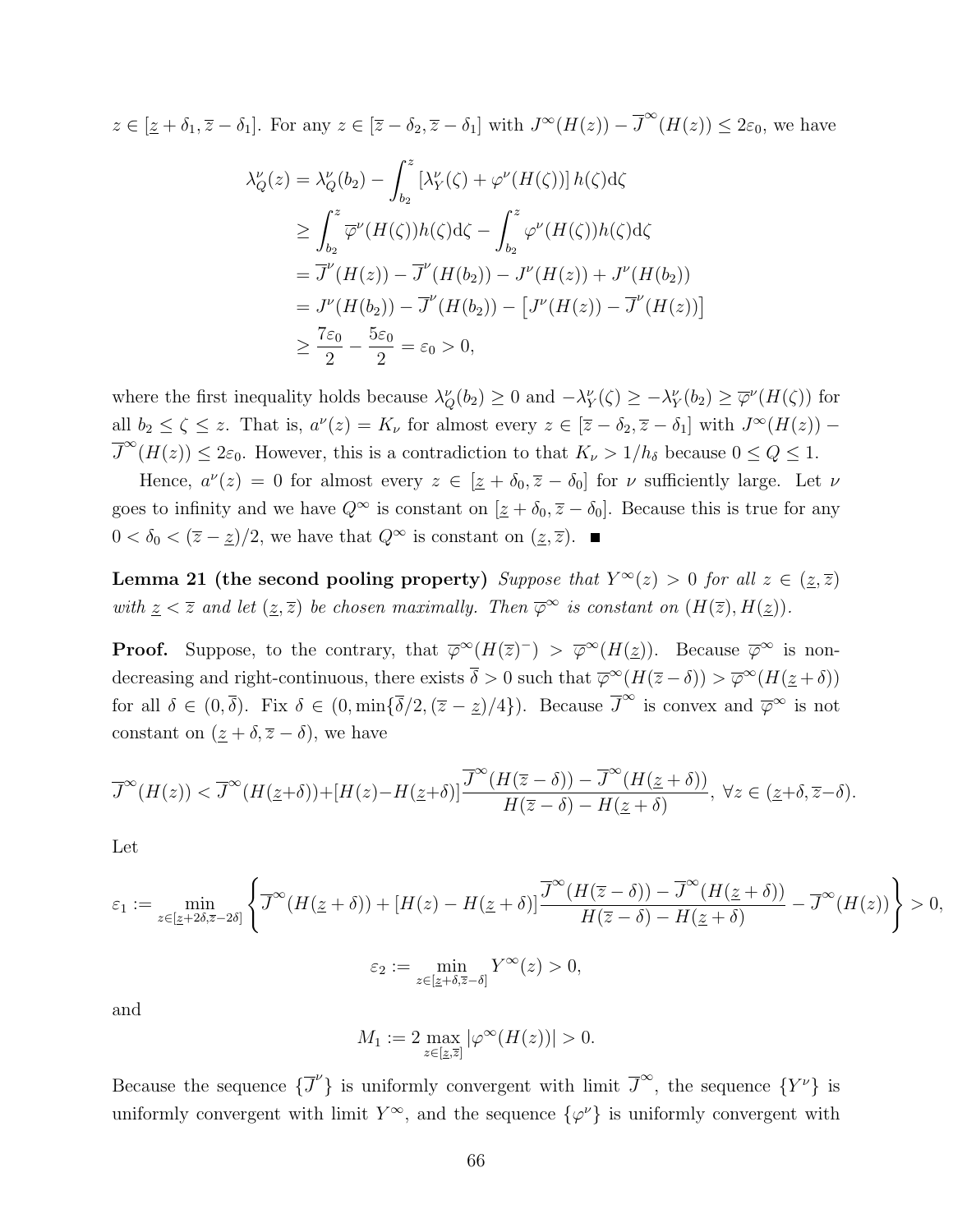limit  $\varphi^{\infty}$ , there exists  $\overline{\nu}$  such that for  $\nu > \overline{\nu}$ ,  $|Y^{\nu}(z) - Y^{\infty}(z)| < \varepsilon_2/2$  for all  $z \in W$ ,  $|\overline{J}^{\infty}(t) - \overline{J}^{\nu}(t)| \leq \varepsilon_1/8$  for all  $t \in [0,1]$ , and  $|\varphi^{\nu}(t) - \varphi^{\infty}| \leq M_1/2$  for all  $t \in [0,1]$ . Then for all  $\nu > \overline{\nu}$  and  $z \in [\underline{z} + 2\delta, \overline{z} - 2\delta]$  we have

$$
\overline{J}^{\nu}(H(\underline{z}+\delta)) + [H(z) - H(\underline{z}+\delta)] \frac{\overline{J}^{\nu}(H(\overline{z}-\delta)) - \overline{J}^{\nu}(H(\underline{z}+\delta))}{H(\overline{z}-\delta) - H(\underline{z}+\delta)} - \overline{J}^{\nu}(H(z))
$$
\n
$$
\geq \overline{J}^{\infty}(H(\underline{z}+\delta)) - |\overline{J}^{\infty}(H(\underline{z}+\delta)) - \overline{J}^{\nu}(H(\underline{z}+\delta))| - \overline{J}^{\infty}(H(z)) - |\overline{J}^{\infty}(H(z)) - \overline{J}^{\nu}(H(z))|
$$
\n
$$
+ \frac{H(z) - H(\underline{z}+\delta)}{H(\overline{z}-\delta) - H(\underline{z}+\delta)} [\overline{J}^{\infty}(H(\overline{z}-\delta)) - |\overline{J}^{\infty}(H(\overline{z}-\delta)) - \overline{J}^{\nu}(H(\overline{z}-\delta))|
$$
\n
$$
- \overline{J}^{\infty}(H(\underline{z}+\delta)) - |\overline{J}^{\infty}(H(\underline{z}+\delta)) - \overline{J}^{\nu}(H(\underline{z}+\delta))|]
$$
\n
$$
\geq \overline{J}^{\infty}(H(\underline{z}+\delta)) + [H(z) - H(\underline{z}+\delta)] \frac{\overline{J}^{\infty}(H(\overline{z}-\delta)) - \overline{J}^{\infty}(H(\underline{z}+\delta))}{H(\overline{z}-\delta) - H(\underline{z}+\delta)} - \overline{J}^{\infty}(H(z)) - \frac{\varepsilon_{1}}{2}
$$
\n
$$
\geq \frac{\varepsilon_{1}}{2}.
$$
\n(68)

For all  $\nu > \overline{\nu}$  and  $z \in [\underline{z} + \delta, \overline{z} - \delta]$ , we have

<span id="page-67-0"></span>
$$
Y^{\nu}(z) \ge Y^{\infty}(z) - |Y^{\nu}(z) - Y^{\infty}(z)| \ge \frac{\varepsilon_2}{2} > 0.
$$

Because  $Y^{\nu}(z) > 0$  on  $[\underline{z} + \delta, \overline{z} - \delta], \lambda_{Y}$  is constant and therefore  $m_{Y}^{\nu}(H^{-1}(\cdot))$  is affine on  $[H(\underline{z}+\delta), H(\overline{z}-\delta)].$  By Lemmas [12](#page-57-4) and [14,](#page-59-0) we have  $m_Y^{\nu}(z) \geq \overline{J}^{\nu}(H(z))$  for all  $z \in W$ . In particular,  $m_Y^{\nu}(\underline{z}+\delta) \geq \overline{J}^{\nu}(H(\underline{z}+\delta))$  and  $m_Y^{\nu}(\overline{z}-\delta) \geq \overline{J}^{\nu}(H(\overline{z}-\delta))$ . Hence, for all  $z \in [\underline{z} + \delta, \overline{z} - \delta],$ 

$$
m_Y^{\nu}(z) \ge \overline{J}^{\nu}(H(\underline{z}+\delta)) + [H(z) - H(\underline{z}+\delta)] \frac{\overline{J}^{\nu}(H(\overline{z}-\delta)) - \overline{J}^{\nu}(\underline{z}+\delta)}{H(\overline{z}-\delta) - H(\underline{z}+\delta)}.
$$

For all  $\nu > \overline{\nu}$  and  $z \in [\underline{z} + \delta, \overline{z} - \delta]$ , we have

$$
\varphi^{\nu}(H(z)) \leq \varphi^{\infty}(H(z)) + |\varphi^{\nu}(H(z)) - \varphi^{\infty}(H(z))| \leq \frac{M_1}{2} + \frac{M_1}{2} = M_1.
$$

Finally, let  $M_3 := \min_{z \in [z, \overline{z}]} h(z) > 0$  and

$$
M_2 := \left| \frac{\overline{J}^{\nu}(H(\overline{z} - \delta)) - \overline{J}^{\nu}(H(\underline{z} + \delta))}{H(\overline{z} - \delta) - H(\underline{z} + \delta)} \right| > 0.
$$

Fix  $\nu > \overline{\nu}$  such that  $K_{\nu} > 1/\min\{\underline{z}+2\delta+\epsilon_1/8M_1M_3,\underline{z}+2\delta+\epsilon_1/8M_2M_3,\overline{z}-\delta\}$ . Suppose that  $J^{\nu}(H(z_0)) = \overline{J}^{\nu}(H(z_0))$  for some  $z_0 \in [\underline{z}+2\delta, \overline{z}-2\delta]$ . Then  $K_{\nu} > 1/\min\{z_0 + \varepsilon_1/8M_1M_3, z_0 +$  $\varepsilon_1/8M_2M_3, \overline{z} - \delta$ . For all  $z \in (z_0, \overline{z} - \delta)$  such that  $H(z) - H(z_0) \le \min\{\varepsilon_1/8M_1, \varepsilon_2/8M_2\}$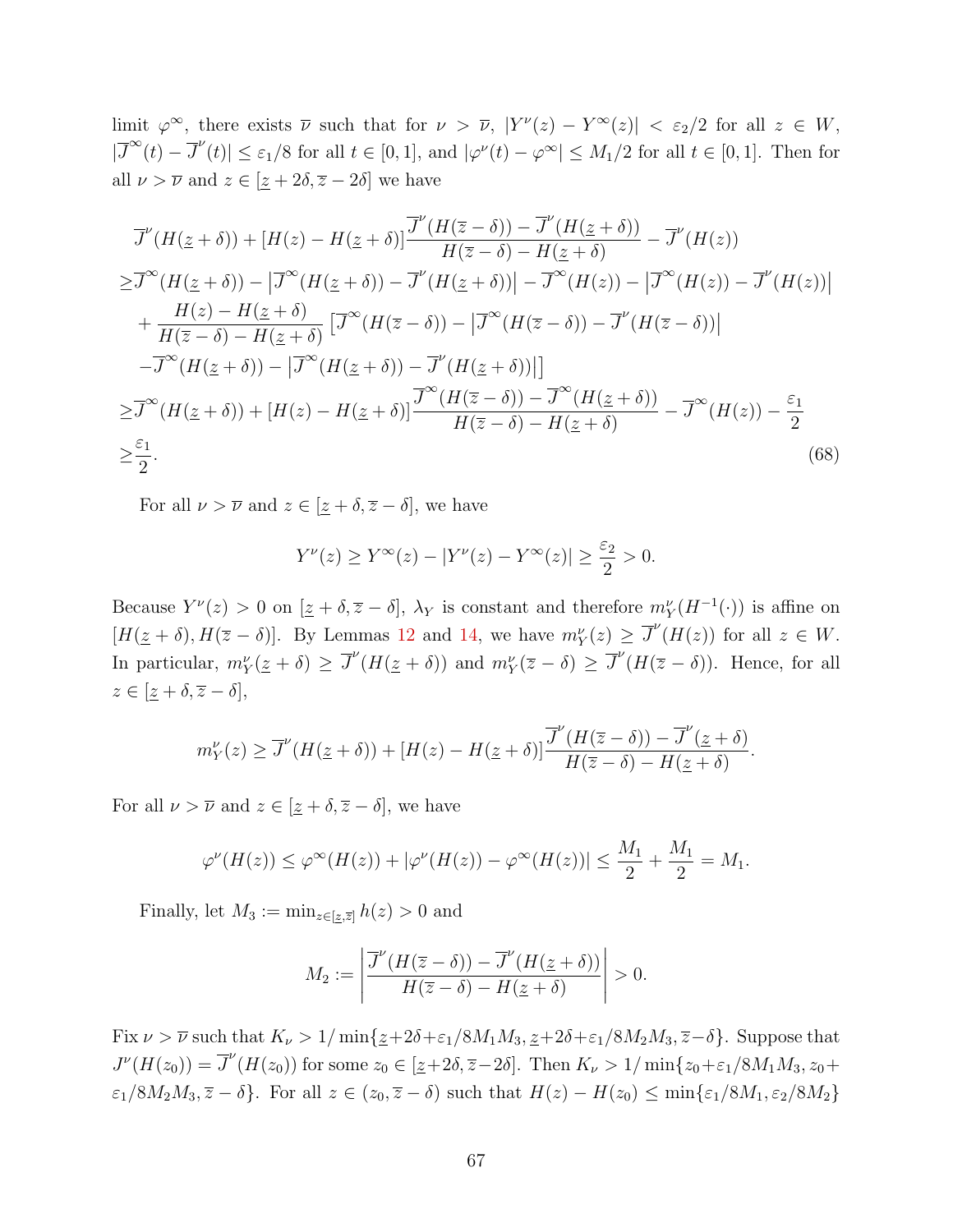we have

$$
J^{\nu}(H(z))
$$
  
\n
$$
=J^{\nu}(H(z_0)) + \int_{H(z_0)}^{H(z)} \varphi^{\nu}(\tau) d\tau
$$
  
\n
$$
\leq J^{\nu}(H(z_0)) + M_1(H(z) - H(z_0))
$$
  
\n
$$
\leq J^{\nu}(H(\underline{z} + \delta)) + [H(z) - H(\underline{z} + \delta) - H(z) + H(z_0)] \frac{J^{\nu}(H(\overline{z} - \delta)) - J^{\nu}(H(\underline{z} + \delta))}{H(\overline{z} - \delta) - H(\underline{z} + \delta)} - \frac{\varepsilon_1}{2} + \frac{\varepsilon_1}{8}
$$
  
\n
$$
\leq m_Y^{\nu}(z) + [H(z) - H(z_0)]M_2 - \frac{\varepsilon_1}{2} + \frac{\varepsilon_1}{8}
$$
  
\n
$$
\leq m_Y^{\nu}(z) + \frac{\varepsilon_1}{8} - \frac{\varepsilon_1}{2} + \frac{\varepsilon_1}{8} = m_Y^{\nu}(z) - \frac{\varepsilon_1}{4},
$$

where the second inequality holds by [\(68\)](#page-67-0). Hence,  $J^{\nu}(H(z)) < m_Y^{\nu}(z)$  and therefore  $a^{\nu}(z) =$  $K_{\nu}$  for all  $z \in (z_0, \overline{z} - \delta)$ . Because  $H(z) - H(z_0) \leq M_3(z - z_0)$ , we have  $a^{\nu}(z) = K_{\nu}$  for all  $z \in (z_0, \min\{z_0 + \varepsilon_1/8M_1M_3, z_0 + \varepsilon_1/8M_2M_3, \overline{z} - \delta\})$ , a contradiction to the fact that  $K_{\nu} > 1/\min\{z_0 + \varepsilon_1/8M_1M_3, z_0 + \varepsilon_1/8M_2M_3, \overline{z} - \delta\}$  because  $0 \le Q \le 1$ .

Hence,  $J^{\nu}(H(z)) > \overline{J}^{\nu}(H(z))$  for all  $z \in [\underline{z} + 2\delta, \overline{z} - 2\delta]$ . This implies that  $\overline{\varphi}^{\nu}$  is constant on  $[H(\underline{z}-2\delta), H(\overline{z}+2\delta)]$ . Clearly,  $\{\overline{\varphi}^{\nu}\}\$ converges uniformly on  $[H(\underline{z}-2\delta), H(\overline{z}+2\delta)]$  and  $\lim_{\nu\to\infty}\overline{\varphi}^{\nu}$  is constant on  $[H(\underline{z}-2\delta),H(\overline{z}+2\delta)].$  Because, on  $[H(\underline{z}-2\delta),H(\overline{z}+2\delta)], \{\overline{J}^{\nu}\}\$ converges uniformly to  $\overline{J}^{\infty}$ , each  $\overline{J}^{\nu}$  is differentiable with derivative  $\overline{\varphi}^{\nu}$ , and  $\{\overline{\varphi}^{\nu}\}$  converges uniformly, we have  $\overline{J}^{\infty}$  is differentiable on  $[H(\underline{z}-2\delta), H(\overline{z}+2\delta)]$  and its derivative  $\overline{\varphi}^{\infty}(t)$  $\lim_{\nu\to\infty}\overline{\varphi}^{\nu}(t)$  for all  $t\in[H(\underline{z}-2\delta),H(\overline{z}+2\delta)]$ . Thus,  $\overline{\varphi}^{\infty}$  is constant on  $[H(\underline{z}-2\delta),H(\overline{z}+2\delta)]$ and  $2\delta < \overline{\delta}$ , a contradiction to the supposition. Hence,  $\overline{\varphi}^{\infty}$  is constant on  $(H(\underline{z}), H(\overline{z}))$ .

The following corollary of Lemma [21](#page-66-0) is used in the proof of Lemma [22.](#page-68-0)

<span id="page-68-1"></span>**Corollary 4** Suppose that  $\overline{\varphi}^{\infty}(H(z))$  is constant on  $(\underline{z}, \overline{z})$  with  $\underline{z} < \overline{z}$  and let  $(\underline{z}, \overline{z})$  be chosen maximally. Then  $Y^{\infty}(\underline{z}) = Y^{\infty}(\overline{z}) = 0$ , *i.e.*,

$$
\int_{\underline{z}}^{\overline{z}} \left[ H(\zeta)^{n-1} - Q^{\infty}(\zeta) \right] h(\zeta) d\zeta = 0.
$$

**Proof.** This is an immediate corollary of Lemma [21.](#page-66-0) Suppose, to the contrary, that  $Y^{\infty}(\overline{z})$ 0. Then by Lemma [21,](#page-66-0)  $\overline{\varphi}^{\infty}(H(\cdot))$  is constant in a neighborhood of  $\overline{z}$ , a contradiction to the fact that  $(\underline{z}, \overline{z})$  is chosen maximally. Hence,  $Y^{\infty}(\overline{z}) = 0$ . Similarly,  $Y^{\infty}(\underline{z}) = 0$ .

<span id="page-68-0"></span>**Lemma 22**  $\lambda_X^{\infty} = \lambda_X^*$ , where  $\lambda_X^* > 0$  is such that inequality [\(12\)](#page-25-0) holds.

**Proof.** For any  $\lambda_X > 0$ , recall that  $Q^+(\cdot, \lambda_X)$  and  $Q^-(\cdot, \lambda_X)$  are defined as follows: If  $J^{\lambda_X}(H(w|\alpha^*), \alpha^*) > \overline{J}^{\lambda_X}(H(w|\alpha^*), \alpha^*)$  for  $w \in (\underline{w}, \overline{w})$  and let  $(\underline{w}, \overline{w})$  be chosen maximally,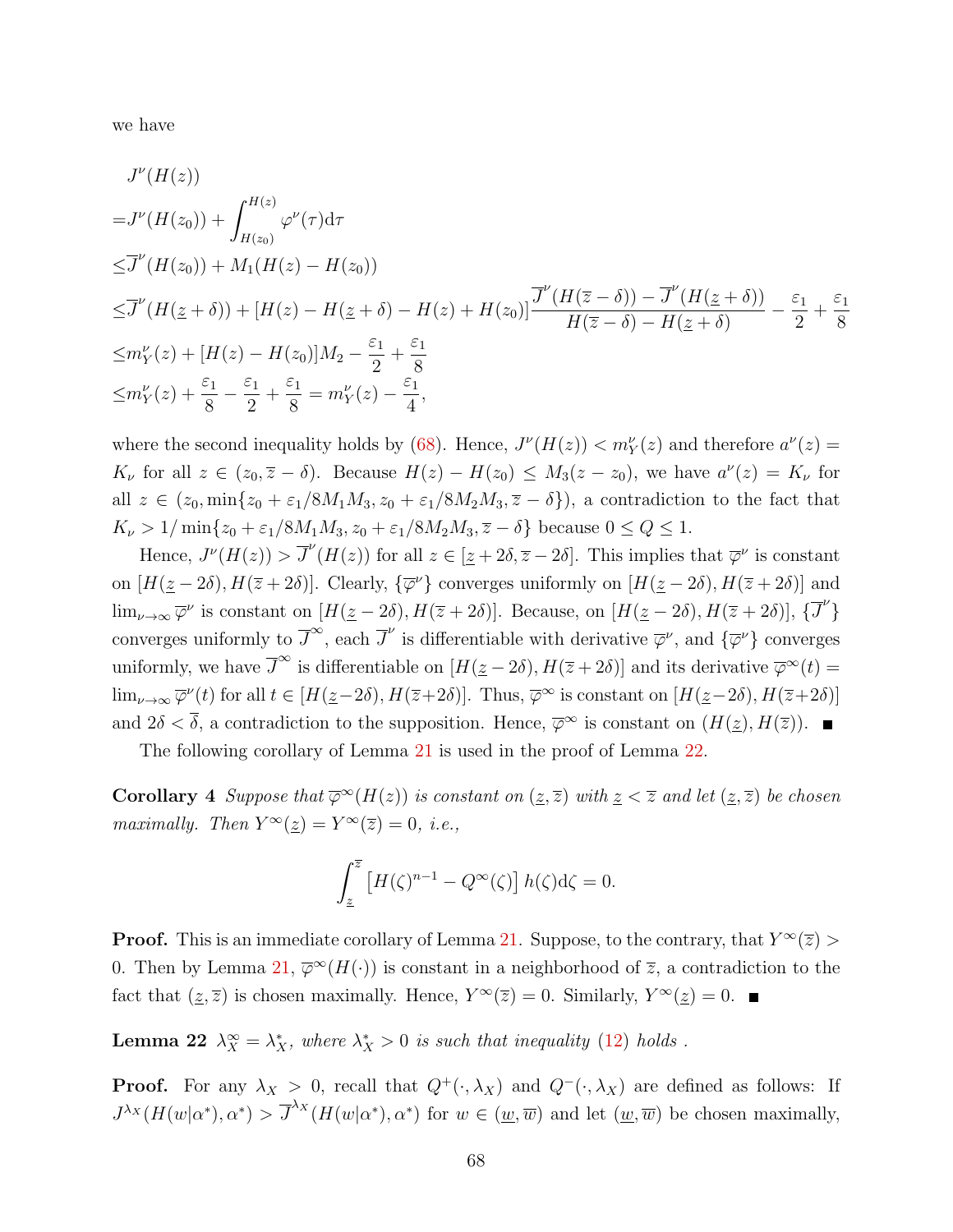let

$$
Q^+(w, \lambda_X) := \frac{\frac{1}{n}[H(\overline{w}|\alpha^*)^n - H(\underline{w}|\alpha^*)^n]}{H(\overline{w}|\alpha^*) - H(\underline{w}|\alpha^*)}, \ \forall w \in (\underline{w}, \overline{w}).
$$

Otherwise, let  $Q^+(w, \lambda^X) := H(w|\alpha^*)^{n-1}$ . If  $\overline{\varphi}^{\lambda_X}(H(\cdot|\alpha^*), \alpha^*)$  is constant on  $(\underline{w}, \overline{w})$  with  $w < \overline{w}$  and let  $(w, \overline{w})$  be chosen maximally, let

$$
Q^{-}(w,\lambda_{X}) := \frac{\frac{1}{n}[H(\overline{w}|\alpha^{*})^{n} - H(\underline{w}|\alpha^{*})^{n}]}{H(\overline{w}|\alpha^{*}) - H(\underline{w}|\alpha^{*})}, \ \forall w \in (\underline{w}, \overline{w}).
$$

Otherwise, let  $Q^-(z,\lambda_X) := H(z|\alpha^*)^{n-1}$ . For the ease of notation, denote  $Q^+(w,\lambda_X^{\infty})$  (or  $Q^-(w, \lambda_x^{\infty})$  by  $Q^+(w)$  (or  $Q^-(w)$ ). Note that  $Q^+, Q^-$  and  $Q^{\infty}$  are implementable and nondecreasing, allocate the object with probability one, and satisfy the two [pooling properties.](#page-24-1) Hence, by the arguments in the derivation of inequality [\(11\)](#page-24-0), for  $Q \in \{Q^+, Q^-, Q^{\infty}\},$ 

<span id="page-69-0"></span>
$$
\int_{w(0,\alpha^*)}^{w(1,\alpha^*)} \left[ z + \lambda_X^{\infty} \frac{H_{\alpha_i}(z)}{h(z)} \right] Q(z)h(z)dz + \lambda_X^{\infty} C'(\alpha^*)
$$
  
= 
$$
\int_{w(0,\alpha^*)}^{w(1,\alpha^*)} \overline{\varphi}^{\infty}(H(z))H(z)^{n-1} dH(z) + \lambda_X^{\infty} C'(\alpha^*).
$$
 (69)

Next we show that  $Y^+ \leq Y^{\infty} \leq Y^-$ . Let  $S^+ := \{z \in W | Y^+(z) > 0\}$ ,  $S^- := \{z \in W | Y^+(z) > 0\}$  $W|Y^{-}(z) > 0$ } and  $S := \{z \in W|Y^{\infty}(z) > 0\}$ . By construction,

$$
S^+ = \cup \{(\underline{z}, \overline{z}) | J^{\infty}(H(z)) > \overline{J}^{\infty}(H(z)) \ \forall z \in (\underline{z}, \overline{z})\},
$$

and

$$
S^{-} = \cup \{(\underline{z}, \overline{z}) | \overline{\varphi}^{\infty}(H(\cdot)) \text{ is constant on } (\underline{z}, \overline{z})\}.
$$

It follows from Lemma [20](#page-64-0) and Lemma [21](#page-66-0) that  $S^+ \subset S \subset S^-$ . If  $z \notin S^-$ ,  $Y^+(z) = Y^{\infty}(z) =$  $Y^-(z) = 0$ . If  $z \in S^- \backslash S$ ,  $Y^+(z) = Y^{\infty}(z) = 0 < Y^-(z)$ . Consider  $z \in S \subset S^-$ . There exists an interval  $(\underline{z}, \overline{z})$  with  $\underline{z} < z < \overline{z}$  such that  $\overline{\varphi}^{\infty}(H(\cdot))$  is constant on  $(\underline{z}, \overline{z})$ . Let  $(\underline{z}, \overline{z})$  be chosen maximally, then by construction  $Y^{-}(\overline{z}) = Y^{-}(\underline{z}) = 0$ . By Corollary [4,](#page-68-1)  $Y^{\infty}(\overline{z}) = Y^{\infty}(\underline{z}) = 0$ . For any  $z \in (\underline{z}, \overline{z}),$ 

$$
Y^-(z) - Y^{\infty}(z) = \int_z^{\overline{z}} \left[ Q^{\infty}(\zeta) - Q^-(\zeta) \right] dH(\zeta).
$$

Then for any  $t \in (H(\underline{z}), H(\overline{z})),$ 

$$
[Y^-(H^{-1}(t)) - Y^{\infty}(H^{-1}(t))]' = Q^-(H^{-1}(t)) - Q^{\infty}(H^{-1}(t)),
$$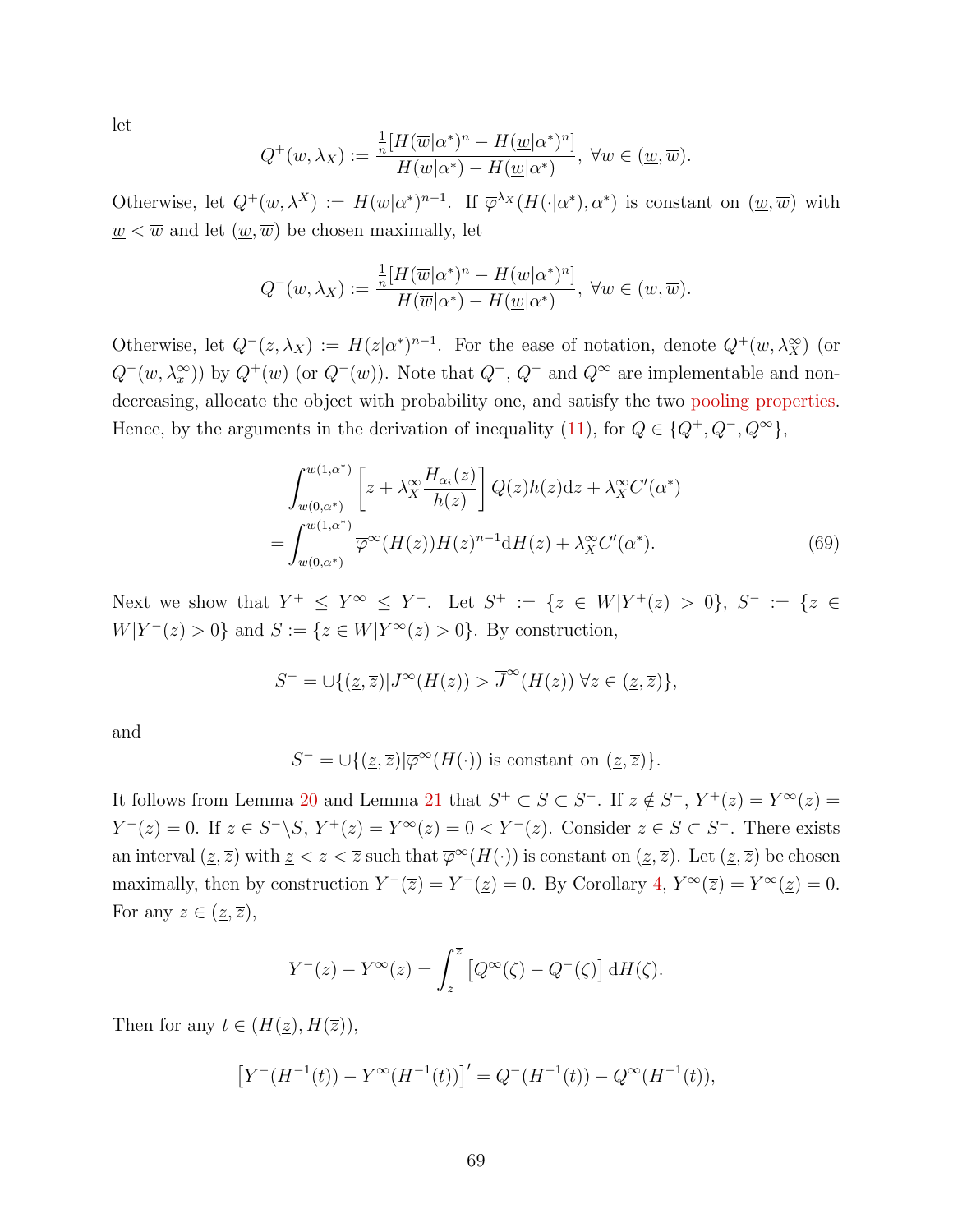which is non-increasing on  $(H(\underline{z}), H(\overline{z}))$  because  $Q^{\infty}$  is non-decreasing and  $Q^{-}$  is constant on  $(\underline{z}, \overline{z})$  by construction. Hence,  $Y^-(H^{-1}(t)) - Y^{\infty}(H^{-1}(t))$  is concave on  $(H(\underline{z}), H(\overline{z}))$ . Because  $Y^{-}(\underline{z}) - Y^{\infty}(\underline{z}) = 0$  and  $Y^{-}(\overline{z}) - Y^{\infty}(\overline{z}) = 0$ , we have  $Y^{-}(z) - Y^{\infty}(z) \geq 0$  for all  $z \in (\underline{z}, \overline{z})$ . Thus,  $Y^{-}(z) - Y^{\infty}(z) \ge 0$  for all  $z \in S$ . If  $z \in S \backslash S^{+}$ ,  $Y^{-}(z) \ge Y^{\infty}(z) \ge$  $0 = Y^+(z)$ . Finally, consider  $z \in S^+ \subset S$ . It suffices to show that  $Y^+(z) \le Y^{\infty}(z)$ . By construction, there exists an interval  $(\underline{z}, \overline{z})$  with  $\underline{z} < z < \overline{z}$  such that  $\overline{J}^{\infty}(H(z)) < J^{\infty}(H(z))$ for all  $z \in (\underline{z}, \overline{z})$ . Let  $(\underline{z}, \overline{z})$  be chosen maximally, then by construction  $Y^+(\overline{z}) = Y^+(\underline{z}) = 0$ . For any  $z \in (\underline{z}, \overline{z})$ 

$$
Y^+(z) - Y^{\infty}(z) = \int_z^{\overline{z}} \left[ Q^{\infty}(\zeta) - Q^-(\zeta) \right] dH(\zeta) - Y^{\infty}(\overline{z}).
$$

Then for any  $t \in (H(\underline{z}), H(\overline{z})),$ 

$$
[Y^+(H^{-1}(t)) - Y^{\infty}(H^{-1}(t))]' = Q^+(H^{-1}(t)) - Q^{\infty}(H^{-1}(t)),
$$

which is constant on  $(H(z), H(\overline{z}))$  because  $Q^{\infty}$  is constant on  $(z, \overline{z})$  by Lemma [20](#page-64-0) and  $Q^+$  is constant on  $(\underline{z}, \overline{z})$  by construction. Hence,  $Y^+(H^{-1}(t)) - Y^{\infty}(H^{-1}(t))$  is affine on  $(H(\underline{z}), H(\overline{z}))$ . Because  $Y^+(\underline{z}) = 0 \leq Y^{\infty}(\underline{z})$  and  $Y^+(\overline{z}) = 0 \leq Y^{\infty}(\overline{z})$ , we have  $Y^+(z)$  $Y^{\infty}(z) \leq 0$  for all  $z \in (\underline{z}, \overline{z})$ . Thus,  $Y^{+}(z) - Y^{\infty}(z) \leq 0$  for all  $z \in S^{+}$ .

Furthermore, for any implementable allocation rule  $Q$ , we have

$$
\int_{w(0,\alpha^*)}^{w(1,\alpha^*)} zQ(z) \mathrm{d}H(z) \n= \int_{w(0,\alpha^*)}^{w(1,\alpha^*)} zY'(z) \mathrm{d}z + \int_{w(0,\alpha^*)}^{w(1,\alpha^*)} zH(z)^{n-1} \mathrm{d}H(z) \n= \int_{w(0,\alpha^*)}^{w(1,\alpha^*)} zH(z)^{n-1} \mathrm{d}H(z) - \int_{w(0,\alpha^*)}^{w(1,\alpha^*)} Y(z) \mathrm{d}z,
$$
\n(70)

where the second line holds by the definition of Y and the third line holds by integration by parts. Hence,

$$
\int_{w(0,\alpha^*)}^{w(1,\alpha^*)} zQ^+(z) \mathrm{d}H(z) \ge \int_{w(0,\alpha^*)}^{w(1,\alpha^*)} zQ^\infty(z) \mathrm{d}H(z) \ge \int_{w(0,\alpha^*)}^{w(1,\alpha^*)} zQ^-(z) \mathrm{d}H(z).
$$

Because  $\lambda_X^{\infty} \geq 0$  and  $-\int_{w(0,\alpha^*)}^{w(1,\alpha^*)} H_{\alpha}(z) Q^{\infty}(z) dz = C'(\alpha^*)$ , combining this and [\(69\)](#page-69-0) yields

$$
\int_{w(0,\alpha^*)}^{w(1,\alpha^*)} H_{\alpha}(z)Q^+(z)dz \le -C'(\alpha^*) \le \int_{w(0,\alpha^*)}^{w(1,\alpha^*)} H_{\alpha}(z)Q^-(z)dz.
$$
 (12)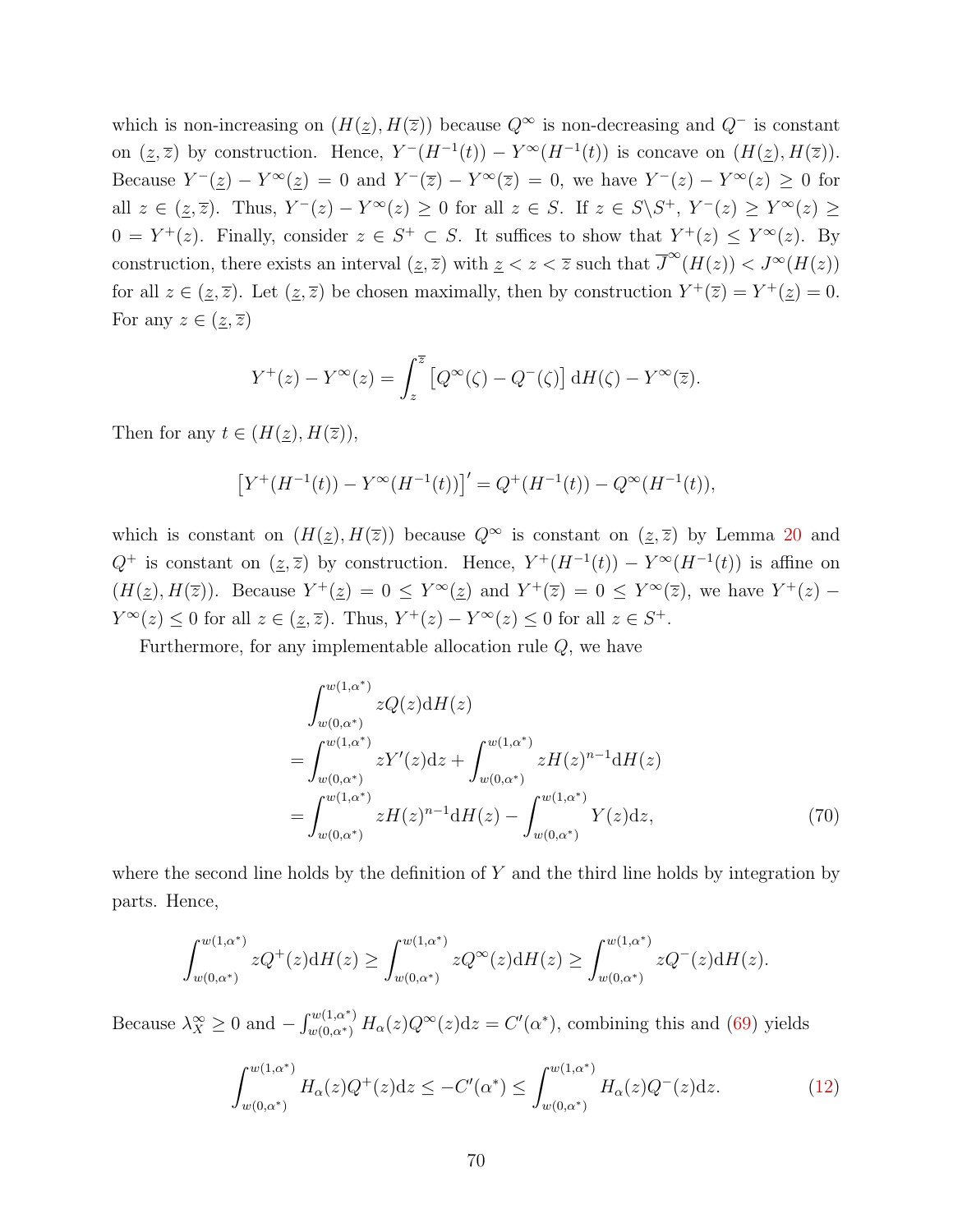By Lemma [6,](#page-26-1) there exists an unique  $\lambda_X > 0$  such that [\(12\)](#page-25-0) holds. Hence,  $\lambda_X^{\infty} = \lambda_X^*$ .

The arguments in Lemma [22](#page-68-0) also proves the following lemma:

<span id="page-71-1"></span>**Lemma 23** Let  $\lambda_X \geq 0$ . For any non-decreasing implementable Q that allocates the object with probability one and satisfies the two [pooling properties,](#page-24-1) the following inequality holds:

$$
\int_{w(0,\alpha^*)}^{w(1,\alpha^*)} zQ^+(z,\lambda_X) dH(z) \ge \int_{w(0,\alpha^*)}^{w(1,\alpha^*)} zQ(z) dH(z) \ge \int_{w(0,\alpha^*)}^{w(1,\alpha^*)} zQ^-(z,\lambda_X) dH(z).
$$

#### <span id="page-71-0"></span>A.2.4 Proof of Lemma [6](#page-26-1)

I break the proof into several lemmas. For each  $\lambda_X$ , recall that  $Q^+(\cdot, \lambda_X)$  is the "steepest" allocation rule associated with  $\lambda_X$ , and  $Q^-(\cdot, \lambda_X)$  is the "least steep" allocation rule associated with  $\lambda_X$ . By Lemma [23,](#page-71-1)  $Q^-(\cdot, \lambda_X)$  gives agents' lower marginal benefit from acquiring information than  $Q^+(\cdot, \lambda_X)$  does:

$$
\int_{w(0,\alpha^*)}^{w(1,\alpha^*)} -\frac{H_\alpha(z)}{h(z)}Q^-(z,\lambda_X)h(z)dz \le \int_{w(0,\alpha^*)}^{w(1,\alpha^*)} -\frac{H_\alpha(z)}{h(z)}Q^+(z,\lambda_X)dz.
$$

Let  $\lambda'_X > \lambda_X$ . Lemma [24](#page-72-0) below proves that if  $\overline{\varphi}^{\lambda_X}$  is constant on  $(\underline{t},\overline{t})$  with  $\underline{t} < \overline{t}$  and let  $(\underline{t},\overline{t})$  be chosen maximally,  $J^{\lambda'}(t) > \overline{J}^{\lambda'}(t)$  for all  $t \in (\underline{t}-\delta,\overline{t}+\delta)$  for some  $\delta > 0$ . Let

$$
S := \left\{ t \in [0, 1] \left| J^{\lambda_X'}(t) > \overline{J}^{\lambda_X'}(t) \right. \right\}.
$$
 (71)

It follows from Lemma [24](#page-72-0) and the construction of  $Q^+$  and  $Q^-$  that, if  $t \notin S$ ,  $Q^+(w, \lambda'_X)$  =  $Q^-(w, \lambda_X) = H(w)^{n-1}$ , where  $w = H^{-1}(t)$ . Let

$$
I := \left\{ (\underline{t}, \overline{t}) | J^{\lambda'_X}(t) > \overline{J}^{\lambda'_X}(t) \text{ on } (\underline{t}, \overline{t}) \text{ with } \underline{t} < \overline{t} \text{ and let } (\underline{t}, \overline{t}) \text{ be chosen maximally} \right\}.
$$

Clearly, different intervals in I are disjoint. Then we have

$$
S = \bigsqcup_{(\underline{t},\overline{t}) \in I} (\underline{t},\overline{t}).
$$

For each  $(\underline{t},\overline{t}) \in I$ , by construction,  $Q^-(\cdot,\lambda_X) - Q^+(\cdot,\lambda'_x)$  is non-decreasing on  $[H(\underline{t}),H(\overline{t})]$ because  $Q^+(\cdot, \lambda_x)$  is constant on  $[H(\underline{t}), H(\overline{t})]$ , and  $\int_{H(\underline{t})}^{H(\overline{t})} [Q^-(w, \lambda_x) - Q^+(w, \lambda_x')] h(w) dw =$ 0. Furthermore, by Lemma [24,](#page-72-0) the set  $\{w \in [H(\underline{t}), H(\overline{t})] | Q^+(w, \lambda_X') \neq Q^-(w, \lambda_X)\}\$  has a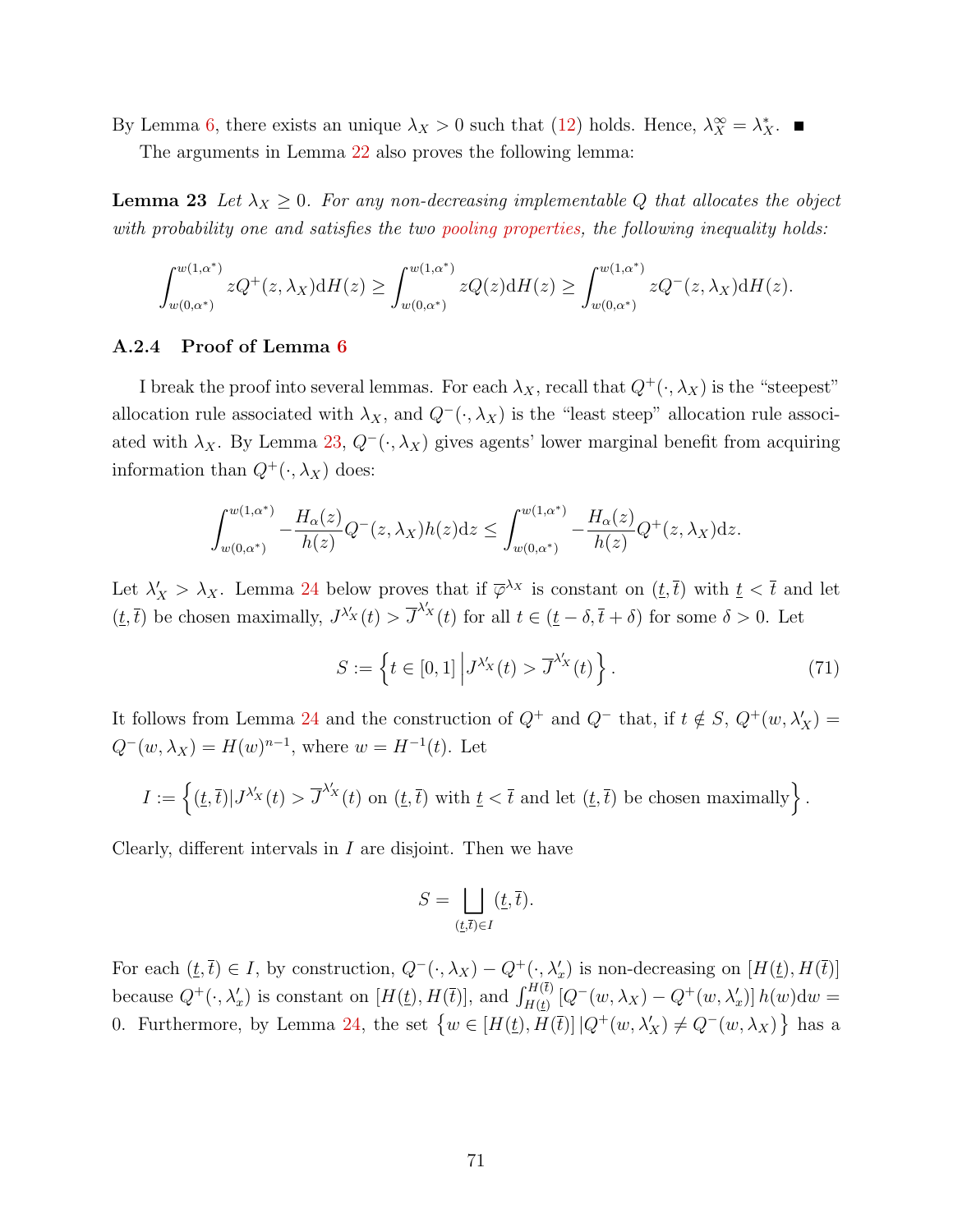positive measure. We prove in Lemma [26](#page-75-0) below that these condition implies that

$$
\int_{H(\underline{t})}^{H(\overline{t})} -\frac{H_{\alpha}(w)}{h(w)} \left[ Q^-(w, \lambda_X) - Q^+(w, \lambda'_x) \right] h(w) \mathrm{d}w > 0.18
$$

Hence,  $Q^{-}(\cdot, \lambda_X)$  gives agents' higher marginal benefit from acquiring information than  $Q^+(\cdot, \lambda'_X)$  does:

$$
\int_{w(0,\alpha^*)}^{w(1,\alpha^*)} -\frac{H_{\alpha}(z)}{h(z)} \left[Q^-(z,\lambda_X) - Q^+(z,\lambda'_X)\right] h(z) dz
$$
  
= 
$$
\int_{w=H(t),t\in S} -\frac{H_{\alpha}(z)}{h(z)} \left[Q^-(z,\lambda_X) - Q^+(z,\lambda'_X)\right] h(z) dz
$$
  
+ 
$$
\sum_{(\underline{t},\overline{t})\in I} \int_{H(\underline{t})}^{H(\overline{t})} -\frac{H_{\alpha}(z)}{h(z)} \left[Q^-(z,\lambda_X) - Q^+(z,\lambda'_X)\right] h(z) dz > 0
$$

Furthermore, if  $\lambda_X$  is sufficienly large,  $Q^+(\cdot,\lambda_X)$  is constant and  $\int_{w(0,\alpha^*)}^{w(1,\alpha^*)} - \frac{H_\alpha(z)}{h(z)}Q^+(z,\lambda_X)h(z)dz =$  $0 < C'(\alpha^*)$ ; if  $\lambda_X = 0$ ,  $Q^-(\cdot, \lambda_X) = H^{n-1}(\cdot)$  and  $\int_{w(0,\alpha^*)}^{w(1,\alpha^*)} - \frac{H_{\alpha}(z)}{h(z)}Q^-(z,\lambda_X)h(z)dz > C'(\alpha^*)$ by assumption. Hence, there exists a unique  $\lambda_X > 0$  such that inequality [\(12\)](#page-25-0) holds.

<span id="page-72-1"></span>**Lemma 24** Let  $\lambda'_X > \lambda_X$ . Suppose that  $\overline{\varphi}^{\lambda_X}$  is constant on  $(\underline{t},\overline{t})$  with  $\underline{t} < \overline{t}$  and let  $(\underline{t},\overline{t})$  be chosen maximally. Then there exists  $\delta > 0$  such that  $J^{\lambda'}(t) > \overline{J}^{\lambda'}(t)$  for all  $t \in (\underline{t} - \delta, \overline{t} + \delta)$ .

The proof of Lemma [24](#page-72-1) uses the following technical lemma.

<span id="page-72-3"></span>**Lemma 25** Let  $t \in (0,1)$ . If  $J^{\lambda_X}(t) = \overline{J}^{\lambda_X}(t)$ ,  $\overline{J}^{\lambda_X}$  is continuously differentiable at t with derivative  $\overline{\varphi}^{\lambda_X}(t) = \varphi^{\lambda_X}(t)$  and  $\varphi^{\lambda_X}(t) \geq 0$ . Furthermore,  $J^{\lambda_X}(t) = \overline{J}^{\lambda_X}(t)$  if and only if

<span id="page-72-2"></span>
$$
J^{\lambda_X}(\tau) \ge (\tau - t)\varphi^{\lambda_X}(t) + J^{\lambda_X}(t), \ \forall \tau \in [0, 1]. \tag{72}
$$

**Proof.** For ease of notation, we suppress the dependence of  $J, \overline{J}, \varphi$  and  $\overline{\varphi}$  on  $\lambda_X$ . Let  $t \in (0,1)$ . Suppose that  $J(t) = \overline{J}(t)$ . Suppose, to the contrary, that  $\overline{J}$  is not continuously differentiable at t, then  $\overline{\varphi}(t^-) < \overline{\varphi}(t^+)$ . Then either  $\varphi(t) > \overline{\varphi}(t^-)$  or  $\varphi(t) < \overline{\varphi}(t^+)$ . Assume without loss of generality that  $\varphi(t) < \overline{\varphi}(t^+)$ . Because  $\varphi$  is continuous and  $\overline{\varphi}$  is non-decreasing, there exists  $\delta > 0$  such that  $\varphi(\tau) < \overline{\varphi}(t^+) \leq \overline{\varphi}(\tau)$  for all  $\tau \in (t, t + \delta)$ . Then

$$
J(t+\delta) = J(t) + \int_{t}^{t+\delta} \varphi(\tau) d\tau < \overline{J}(t) + \int_{t}^{t+\delta} \overline{\varphi}(\tau) d\tau = \overline{J}(t+\delta),
$$

<span id="page-72-0"></span> $18$ The weak inequality holds by Lemma [7,](#page-38-0) but we need the strict inequality for this proof to work.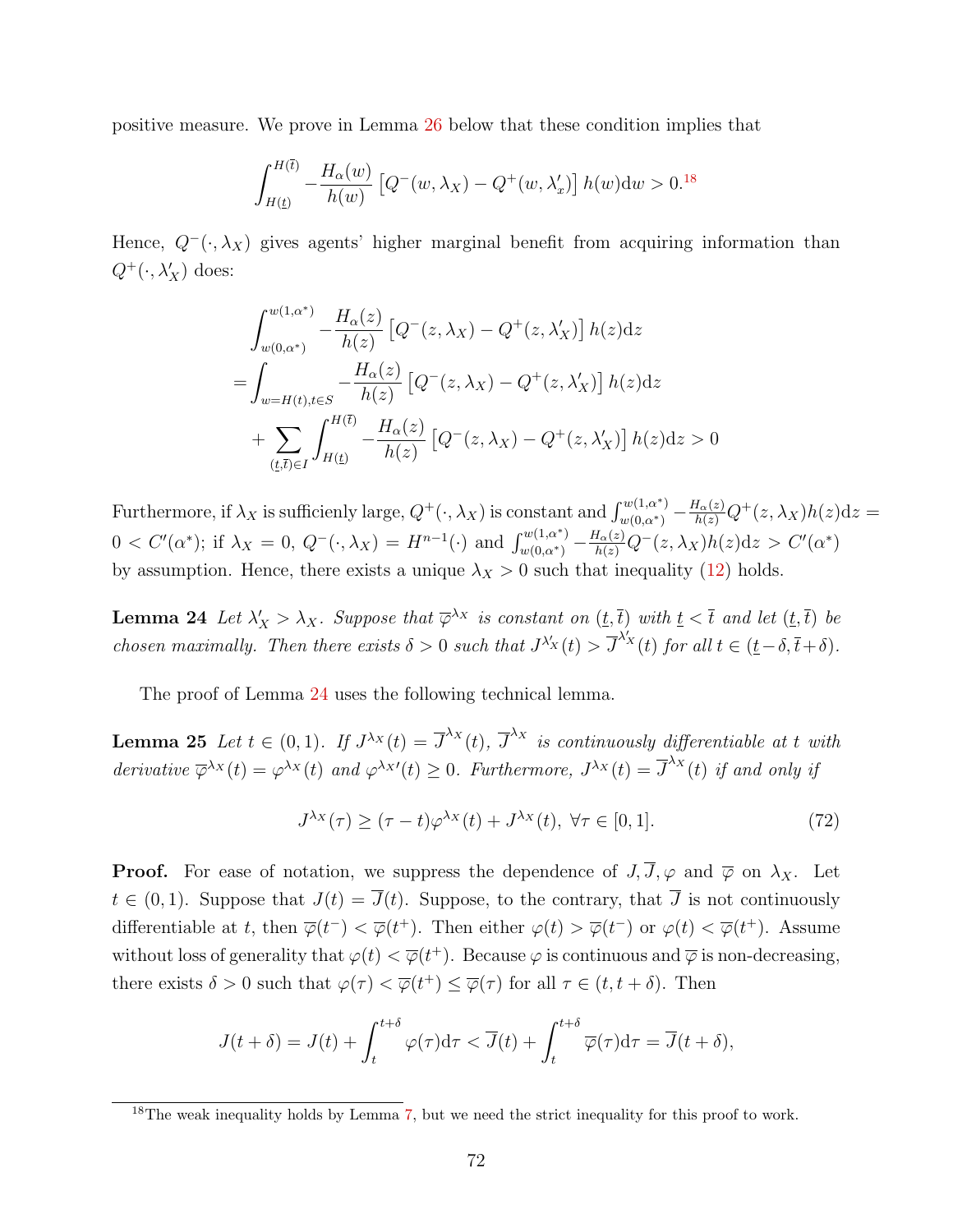a contradiction. Hence,  $\overline{J}$  is continuously differentiable at t. It follows from a similar argument that  $\overline{\varphi}(t) = \varphi(t)$  with  $\varphi'(t) \geq 0$ . Furthermore, for all  $\tau \in [0, 1]$ ,

$$
J(\tau) \ge \overline{J}(\tau) \ge (\tau - t)\overline{\varphi}(t) + \overline{J}(t) = (\tau - t)\varphi(t) + J(t),
$$

where the second inequality holds because  $\overline{J}$  is convex.

Suppose that [\(72\)](#page-72-2) holds. Then  $\tau : \rightarrow (\tau - t)\varphi(t) + J(t)$  is a convex function below J. Because  $\overline{J}$  is the greatest convex function below  $J$ , we have

$$
\overline{J}(\tau) \ge (\tau - t)\varphi(t) + J(t) \,\forall \tau \in [0, 1].
$$

If  $\tau = t$ , then  $\overline{J}(t) \geq J(t)$ . Hence,  $\overline{J}(t) = J(t)$ .

**Proof of Lemma [24.](#page-72-1)** First, we claim that  $\overline{J}^{\lambda_X}(\underline{t}) = J^{\lambda_X}(\underline{t})$  and  $\overline{J}^{\lambda_X}(\overline{t}) = J^{\lambda_X}(\overline{t})$ . To see that  $\overline{J}^{\lambda x}(t) = J^{\lambda x}(t)$ , suppose to the contrary that  $\overline{J}^{\lambda x}(t) < J^{\lambda x}(t)$ . Then  $\overline{\varphi}^{\lambda x}(t)$  is constant in a neighborhood of t. A contradiction to that  $(t, \overline{t})$  is chosen maximally. A similar argument proves that  $\overline{J}^{\lambda_X}(\overline{t}) = J^{\lambda_X}(\overline{t}).$ 

Consider  $t \in (t, \overline{t})$ . Let  $\beta \in (0, 1)$  be such that  $\beta \underline{t} + (1 - \beta)\overline{t} = t$ . To show that  $J^{\lambda'}(t) > \overline{J}^{\lambda'}(t)$ , it suffices to show that

$$
J^{\lambda'_X}(t) > \beta J^{\lambda'_X}(\underline{t}) + (1-\beta)J^{\lambda'_X}(\overline{t}).
$$

Because  $\overline{\varphi}^{\lambda_X}$  is constant on  $(\underline{t},\overline{t}), \overline{J}^{\lambda_X}(\underline{t}) = J^{\lambda_X}(\underline{t})$  and  $\overline{J}^{\lambda_X}(\overline{t}) = J^{\lambda_X}(\overline{t}),$  we have

$$
J^{\lambda x}(t) \ge \overline{J}^{\lambda x}(t)
$$
  
=  $\beta \overline{J}^{\lambda x}(t) + (1 - \beta) \overline{J}^{\lambda x}(\overline{t})$   
=  $\beta J^{\lambda x}(t) + (1 - \beta) J^{\lambda x}(\overline{t}).$ 

Hence,

$$
0 \leq J^{\lambda x}(t) - \beta J^{\lambda x}(t) - (1 - \beta)J^{\lambda x}(t)
$$
  
=  $\int_0^t H^{-1}(\tau) d\tau - \beta \int_0^t H^{-1}(\tau) d\tau - (1 - \beta) \int_0^{\overline{t}} H^{-1}(\tau) d\tau$   
+  $\lambda_X \left[ \int_0^t \frac{H_\alpha(H^{-1}(\tau))}{h(H^{-1}(\tau))} d\tau - \beta \int_0^t \frac{H_\alpha(H^{-1}(\tau))}{h(H^{-1}(\tau))} d\tau - (1 - \beta) \int_0^{\overline{t}} \frac{H_\alpha(H^{-1}(\tau))}{h(H^{-1}(\tau))} d\tau \right].$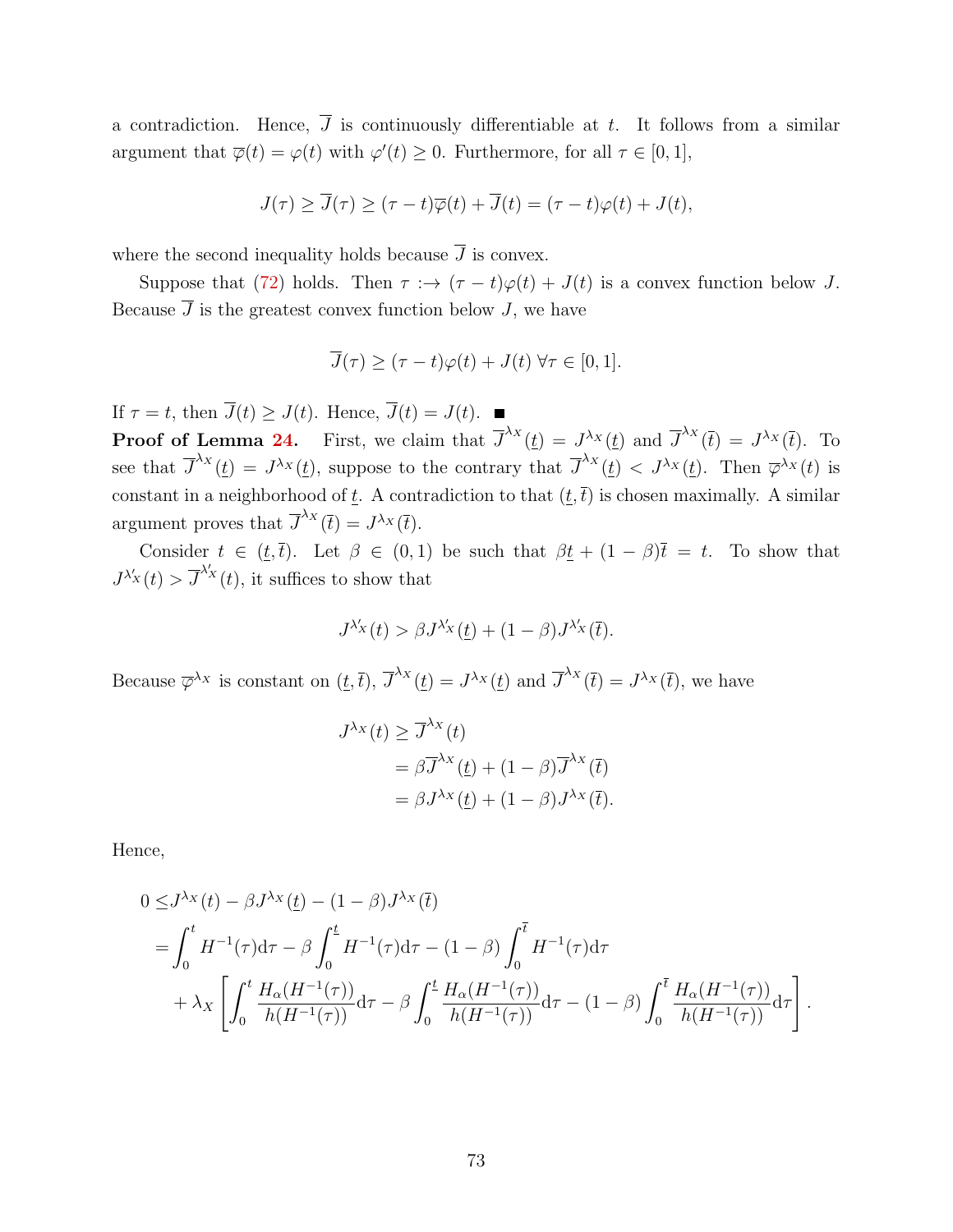Because  $H^{-1}(\cdot)$  is strictly increasing,  $\int_0^t H^{-1}(\tau)d\tau$  is strictly convex in t and therefore

$$
\int_0^t H^{-1}(\tau) d\tau - \beta \int_0^t H^{-1}(\tau) d\tau - (1 - \beta) \int_0^{\bar{t}} H^{-1}(\tau) d\tau < 0.
$$

Hence,

$$
\int_0^t \frac{H_\alpha(H^{-1}(\tau))}{h(H^{-1}(\tau))} d\tau - \beta \int_0^t \frac{H_\alpha(H^{-1}(\tau))}{h(H^{-1}(\tau))} d\tau - (1-\beta) \int_0^{\overline{t}} \frac{H_\alpha(H^{-1}(\tau))}{h(H^{-1}(\tau))} d\tau > 0.
$$

Then

$$
J^{\lambda'}(t) - \beta J^{\lambda'}(t) - (1 - \beta) J^{\lambda'}(t)
$$
  
\n
$$
= \int_0^t H^{-1}(\tau) d\tau - \beta \int_0^t H^{-1}(\tau) d\tau - (1 - \beta) \int_0^{\overline{t}} H^{-1}(\tau) d\tau
$$
  
\n
$$
+ \lambda'_X \left[ \int_0^t \frac{H_\alpha(H^{-1}(\tau))}{h(H^{-1}(\tau))} d\tau - \beta \int_0^t \frac{H_\alpha(H^{-1}(\tau))}{h(H^{-1}(\tau))} d\tau - (1 - \beta) \int_0^{\overline{t}} \frac{H_\alpha(H^{-1}(\tau))}{h(H^{-1}(\tau))} d\tau \right]
$$
  
\n
$$
> \int_0^t H^{-1}(\tau) d\tau - \beta \int_0^t H^{-1}(\tau) d\tau - (1 - \beta) \int_0^{\overline{t}} H^{-1}(\tau) d\tau
$$
  
\n
$$
+ \lambda_X \left[ \int_0^t \frac{H_\alpha(H^{-1}(\tau))}{h(H^{-1}(\tau))} d\tau - \beta \int_0^t \frac{H_\alpha(H^{-1}(\tau))}{h(H^{-1}(\tau))} d\tau - (1 - \beta) \int_0^{\overline{t}} \frac{H_\alpha(H^{-1}(\tau))}{h(H^{-1}(\tau))} d\tau \right]
$$
  
\n
$$
= J^{\lambda_X}(t) - \beta J^{\lambda_X}(t) - (1 - \beta) J^{\lambda_X}(\overline{t})
$$
  
\n
$$
\geq 0.
$$

Consider t. Since  $\overline{\varphi}^{\lambda_X}$  is constant on  $(\underline{t},\overline{t})$  with  $J^{\lambda_X}(\underline{t}) = \overline{J}^{\lambda_X}(\underline{t})$  and  $J^{\lambda_X}(\overline{t}) = \overline{J}^{\lambda_X}(\overline{t})$ , by Lemma [25,](#page-72-3) we have

$$
\overline{J}^{\lambda_X}(\overline{t}) = J^{\lambda_X}(\overline{t})
$$
  
\n
$$
\geq (\overline{t} - t)\varphi^{\lambda_X}(\underline{t}) + J^{\lambda_X}(\underline{t})
$$
  
\n
$$
= (\overline{t} - t)\overline{\varphi}^{\lambda_X}(\underline{t}) + \overline{J}^{\lambda_X}(\underline{t}) = \overline{J}^{\lambda_X}(\overline{t}).
$$

Hence,  $J^{\lambda_X}(\bar{t}) = (\bar{t} - \underline{t})\varphi^{\lambda_X}(\underline{t}) + J^{\lambda_X}(\underline{t})$  or equivalently

$$
\int_{\underline{t}}^{\overline{t}} H^{-1}(\tau) d\tau - (\overline{t} - \underline{t}) H^{-1}(\underline{t}) = \lambda_X \left[ (\overline{t} - \underline{t}) \frac{H_\alpha(H^{-1}(\underline{t}))}{h(H^{-1}(\underline{t}))} - \int_{\underline{t}}^{\overline{t}} \frac{H_\alpha(H^{-1}(\tau))}{h(H^{-1}(\tau))} \right].
$$

Since  $H^{-1}(t)$  is strictly increasing, the left-hand side of the above equality is strictly positive.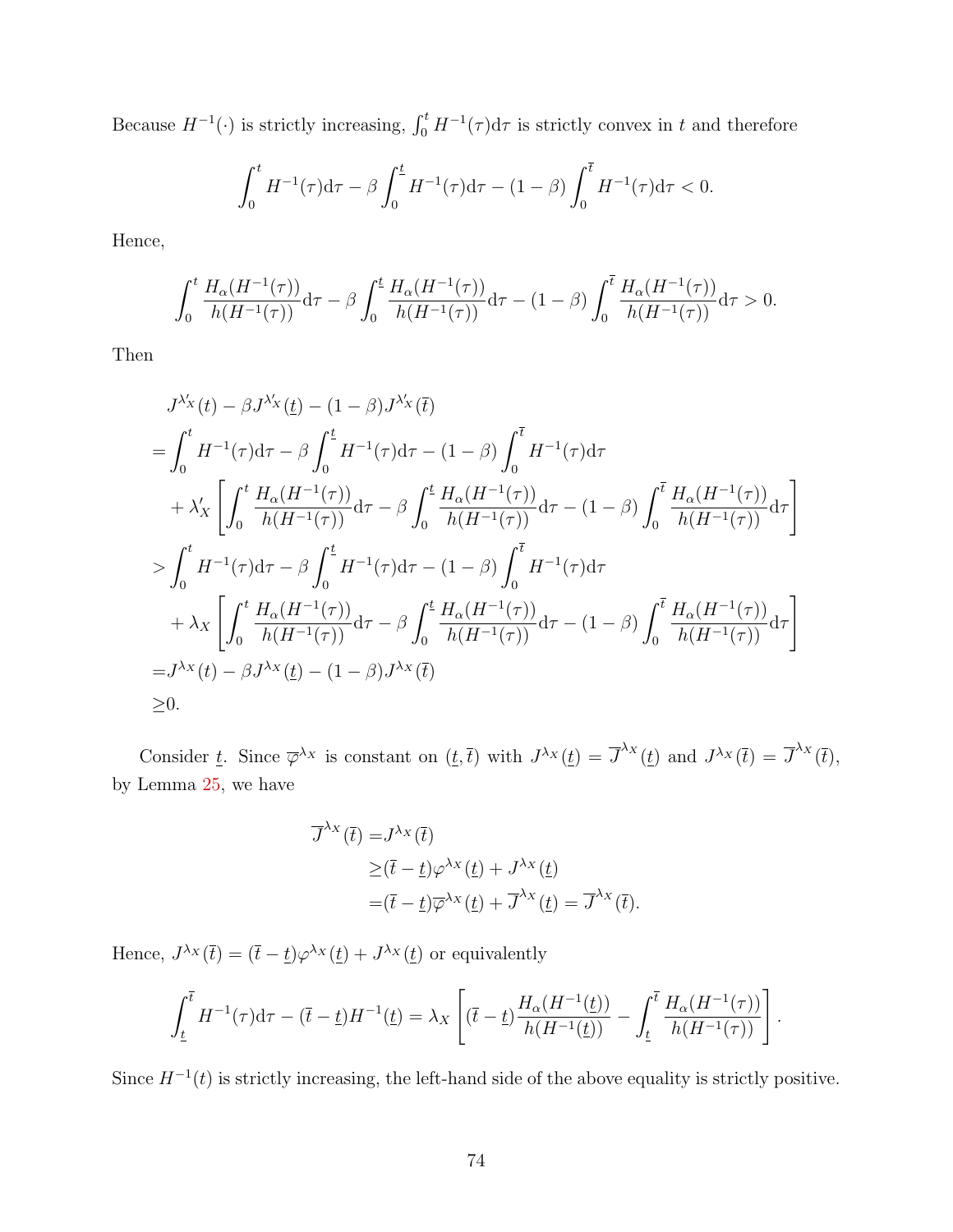Hence for  $\lambda'_X > \lambda_X > 0$  we have

$$
\int_{\underline{t}}^{\overline{t}} H^{-1}(\tau) d\tau - (\overline{t} - \underline{t}) H^{-1}(\underline{t}) < \lambda_X' \left[ (\overline{t} - \underline{t}) \frac{H_\alpha(H^{-1}(\underline{t}))}{h(H^{-1}(\underline{t}))} - \int_{\underline{t}}^{\overline{t}} \frac{H_\alpha(H^{-1}(\tau))}{h(H^{-1}(\tau))} \right],
$$

i.e.,

$$
J^{\lambda'_X}(\overline{t}) < (\overline{t} - \underline{t})\varphi^{\lambda'_X}(\underline{t}) + J^{\lambda'_X}(\underline{t}).
$$

By Lemma [25,](#page-72-3)  $J^{\lambda'}(t) > \overline{J}^{\lambda'}(t)$ .

A similar argument proves that  $J^{\lambda'}(t) > \overline{J}^{\lambda'}(t)$ . By continuity, there exists  $\delta > 0$  such that  $J^{\lambda'}(t) > \overline{J}^{\lambda'}(t)$  for all  $t \in (\underline{t} - \delta, \overline{t} + \delta)$ .

<span id="page-75-0"></span>**Lemma 26** Let  $[\underline{z}, \overline{z}] \subset W$  with  $\underline{z} < \overline{z}$ , and  $z^0 \in (\underline{z}, \overline{z})$ . Suppose that  $Q : [\underline{\theta}, \overline{\theta}] \to [0, 1]$  and  $\hat{Q}: [\underline{\theta}, \overline{\theta}] \rightarrow [0, 1]$  satisfy the following two conditions:

<span id="page-75-3"></span>
$$
\int_{\underline{z}}^{\overline{z}} Q(z)h(z)dz = \int_{\underline{z}}^{\overline{z}} \hat{Q}(z)h(z)dz,\tag{73}
$$

and

<span id="page-75-1"></span>
$$
Q(z) \ge \hat{Q}(z) \text{ if } z > z^0, \text{ and } Q(z) \le \hat{Q}(z) \text{ if } z < z^0. \tag{74}
$$

Then

<span id="page-75-2"></span>
$$
\int_{\underline{z}}^{\overline{z}} -\frac{H_{\alpha_i}(z)}{h(z)} [Q(z) - \hat{Q}(z)] h(z) \mathrm{d}z \ge 0,\tag{75}
$$

where the inequality holds strictly if the set  $\{z \in [\underline{z}, \overline{z}] | Q(z) \neq \hat{Q}(z)\}$  has a positive measure. **Proof.** Because  $-\frac{H_{\alpha}(w)}{h(w)}$  $\frac{H_{\alpha}(w)}{h(w)}$  is strictly increasing in w, and Q and  $\hat{Q}$  satisfy [\(74\)](#page-75-1), we have

$$
\int_{\underline{z}}^{\overline{z}} \left[ -\frac{H_{\alpha_i}(z)}{h(z)} + \frac{H_{\alpha_i}(z^0)}{h(z^0)} \right] [Q(z) - \hat{Q}(z)] h(z) dz \ge 0,
$$

where the inequality holds strictly if the set  $\{z \in [\underline{z}, \overline{z}]|Q(z) \neq \hat{Q}(z)\}$  has a positive measure. This implies inequality [\(75\)](#page-75-2) by [\(73\)](#page-75-3).  $\blacksquare$ 

### A.3 Sufficient conditions for the first-order approach

In this section we provide sufficient conditions for the first-order approach to be valid. Let  $\pi(\alpha_i)$  denote an agent i's payoff from choosing  $\alpha_i$  given mechanism  $(q, t)$  and  $\alpha_j = \alpha^*$ for all  $j \neq i$ . Then

$$
\pi(\alpha_i) := U(w(0, \alpha_i)) + \int_{w(0, \alpha_i)}^{w(1, \alpha_i)} [1 - H(w_i | \alpha_i)] Q(w_i) dw_i - C(\alpha_i),
$$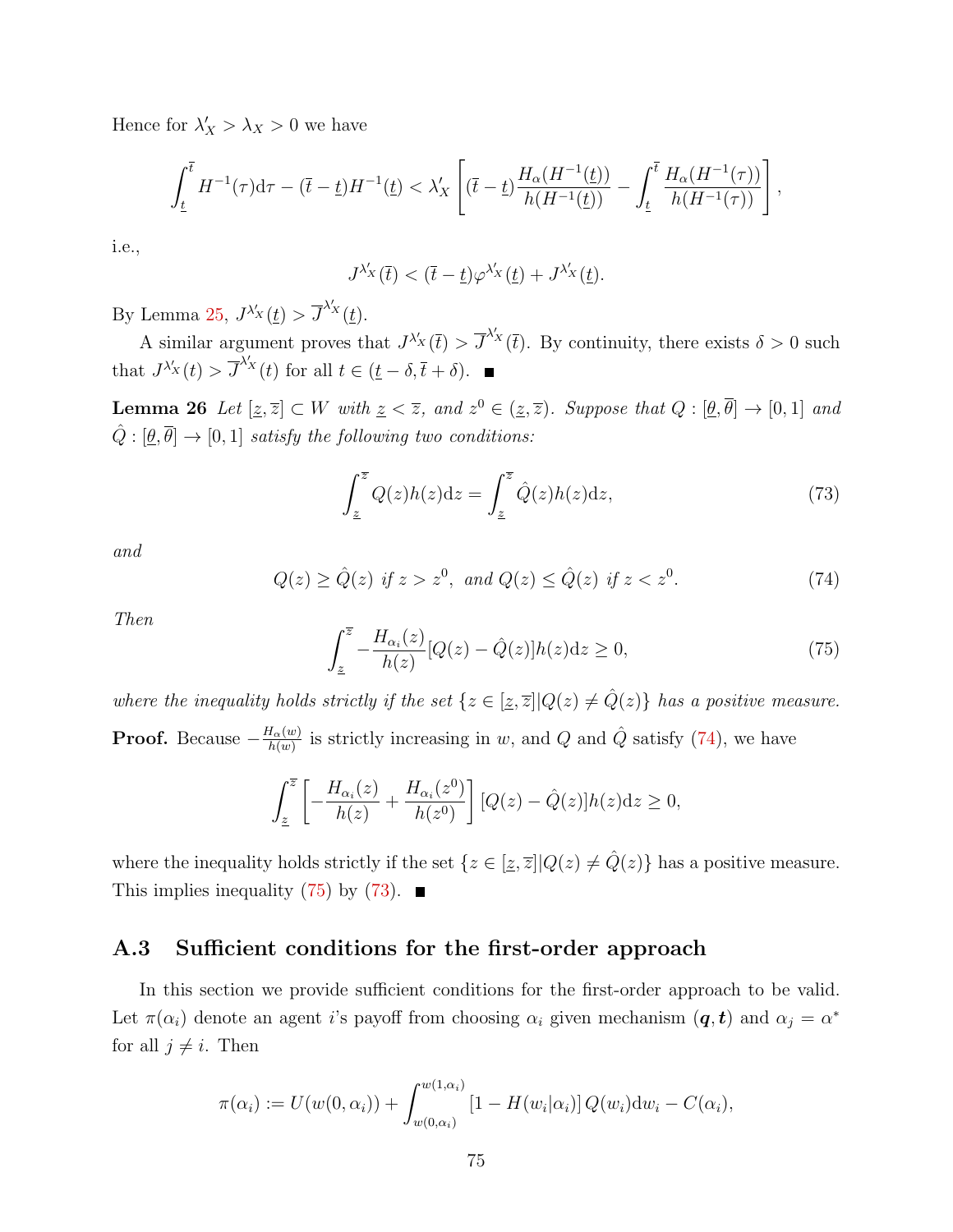where Q is defined by [\(2\)](#page-10-0) for  $\alpha_j = \alpha^*$  for all  $j \neq i$ . Then

$$
\pi'(\alpha_i) = U'(w(0, \alpha_i))w_{\alpha_i}(0, \alpha_i) + [1 - H(w(1, \alpha_i)|\alpha_i)]Q(w(1, \alpha_i))w_{\alpha}(1, \alpha_i)
$$
  

$$
- [1 - H(w(0, \alpha_i)|\alpha_i)]Q(w(0, \alpha_i))w_{\alpha_i}(0, \alpha_i) + \int_{w(0, \alpha_i)}^{w(1, \alpha_i)} -H_{\alpha_i}(w_i|\alpha_i)Q(w_i)dw_i - C'(\alpha_i)
$$
  

$$
= \int_{w(0, \alpha_i)}^{w(1, \alpha_i)} -H_{\alpha_i}(w_i|\alpha_i)Q(w_i)dw_i - C'(\alpha_i),
$$

where the second line holds because  $H(w(1, \alpha_i)|\alpha_i) = 1$ ,  $H(w(0, \alpha_i)|\alpha_i) = 0$ , and  $U'(w(0, \alpha_i)) = 0$  $Q(w(0, \alpha_i))$  by the envelope condition. A sufficient condition for the first-order approach to be valid is that  $\pi'(\alpha_i)$  is strictly decreasing for all non-decreasing implementable allocation rule Q.

If the support of the conditional expectation  $[w(0, \alpha_i), w(1, \alpha_i)]$  is invariant,  $\pi'(\alpha_i)$  is strictly decreasing if  $-H_{\alpha_i}(w_i|\alpha_i)$  has the *single-crossing property* in  $(\alpha_i; w_i)$  and  $C'(\alpha_i)$  is strictly decreasing.

In many important applications (e.g. the two leading examples in this paper), the support of the conditional expectation  $[w(0, \alpha_i), w(1, \alpha_i)]$  is not invariant. In this case, we have

$$
\pi''(\alpha_i) = \int_{w(0,\alpha_i)}^{w(1,\alpha_i)} -\frac{\partial^2 H(w_i|\alpha_i)}{\partial \alpha_i^2} Q(w_i) \mathrm{d}w_i - H_{\alpha_i}(w(1,\alpha_i)|\alpha_i) w_{\alpha_i}(1,\alpha_i) Q(w(1,\alpha_i)) \n+ H_{\alpha_i}(w(0,\alpha_i)|\alpha_i) w_{\alpha_i}(0,\alpha_i) Q(w(0,\alpha_i)) - C''(\alpha_i), \n\leq \int_{w(0,\alpha_i)}^{w(1,\alpha_i)} -\frac{\partial^2 H(w_i|\alpha_i)}{\partial \alpha_i^2} Q(w_i) \mathrm{d}w_i - H_{\alpha_i}(w(1,\alpha_i)|\alpha_i) w_{\alpha_i}(1,\alpha_i) Q(w(1,\alpha_i)) - C''(\alpha_i),
$$

where the inequality holds because  $H_{\alpha_i}(w(0,\alpha_i)|\alpha_i) \geq 0$  and  $w_{\alpha_i}(0,\alpha_i) \leq 0$  when the information structures are supermodular ordered. The following proposition from [Shi](#page-87-0) [\(2012\)](#page-87-0) gives sufficient conditions for  $\pi''(\alpha_i) < 0$  for the two leading examples.

**Proposition 6 [\(Shi](#page-87-0) [\(2012\)](#page-87-0))** The following conditions are sufficient for first order approach:

- In the linear experiments, if  $\alpha_i C''(\alpha_i) \geq f(\overline{\theta}) (\overline{\theta} \mu)^2$  for all  $\alpha_i$ , then  $\pi''(\alpha_i) < 0$  when either  $F(\theta)$  is convex, or  $F(\theta) = \theta^b$  (b > 0) with support [0, 1].
- In the normal experiments,  $\pi''(\alpha_i) < 0$  if  $\sqrt{\beta^3/ [\alpha_i^3(\alpha_i + \beta)^5]} < 2$ √  $\overline{2\pi}C''(\alpha_i)$  for all  $\alpha_i$ .

We conclude this section by proving the following lemma which is used in the proof of Proposition [2.](#page-29-0)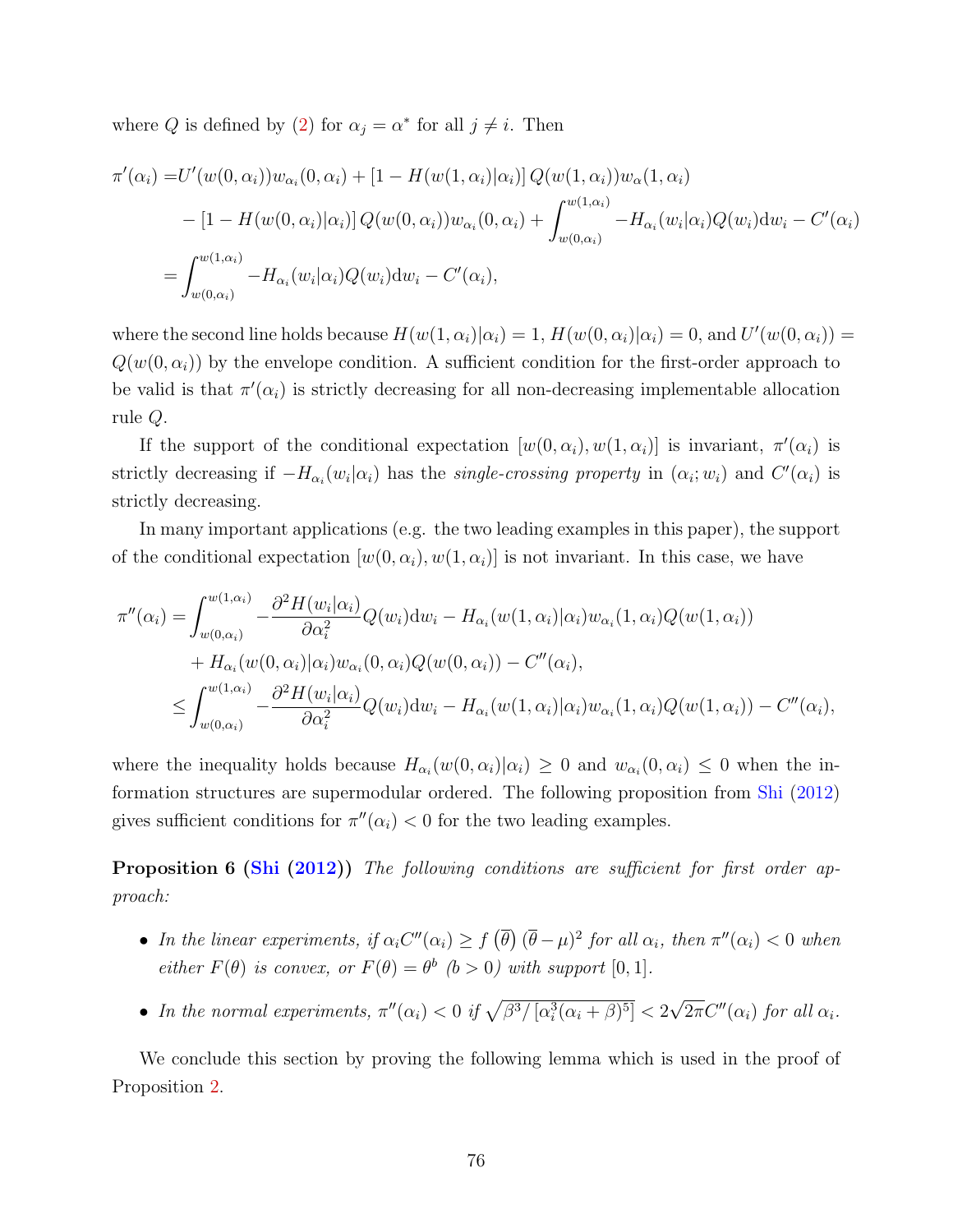**Lemma 27** If  $\pi''(\alpha_i) < 0$  for all  $\alpha_i$  and all non-decreasing implementable allocation rule Q,

$$
\int_{w(0,\alpha_i)}^{w(1,\alpha_i)} -H_{\alpha_i}(w_i|\alpha_i)H(w_i|\alpha_i)^{n-1}dw_i - C'(\alpha_i) \text{ is strictly decreasing in } \alpha_i.
$$
 (14)

**Proof.** In particular,  $\pi''(\alpha_i) < 0$  if  $Q(w_i) = H(w_i|\alpha_i)^{n-1}$  for all  $w_i$ . Then

$$
\frac{\partial}{\partial \alpha_i} \left[ \int_{w(0,\alpha_i)}^{w(1,\alpha_i)} -H_{\alpha_i}(w_i|\alpha_i)H(w_i|\alpha_i)^{n-1}dw_i - C'(\alpha_i) \right]
$$
\n
$$
= \int_{w(0,\alpha_i)}^{w(1,\alpha_i)} -\frac{\partial^2 H(w_i|\alpha_i)}{\partial \alpha_i^2} Q(w_i)dw_i - H_{\alpha_i}(w(1,\alpha_i)|\alpha_i)w_{\alpha_i}(1,\alpha_i)Q(w(1,\alpha_i))
$$
\n
$$
+ H_{\alpha_i}(w(0,\alpha_i)|\alpha_i)w_{\alpha_i}(0,\alpha_i)Q(w(0,\alpha_i)) - C''(\alpha_i) + \int_{w(0,\alpha_i)}^{w(1,\alpha_i)} -(n-1)H_{\alpha_i}(w_i|\alpha_i)^2 H(w_i|\alpha_i)^{n-2}dw_i,
$$
\n
$$
= \pi''(\alpha_i) + \int_{w(0,\alpha_i)}^{w(1,\alpha_i)} -(n-1)H_{\alpha_i}(w_i|\alpha_i)^2 H(w_i|\alpha_i)^{n-2}dw_i
$$
\n
$$
< 0,
$$

where  $Q(w_i) = H(w_i|\alpha_i)^{n-1}$  for all  $w_i$ .

# B Efficient asymmetric mechanisms

### B.1 Proof of Theorem [3](#page-32-0)

As in the proof of Theorem [1,](#page-15-0) we prove Theorem [3](#page-32-0) by proving the following two lemmas. Define

$$
Y(\boldsymbol{w}) := 1 - \prod_{i=1}^n H(w_i | \alpha_i^*) - \sum_{i=1}^n \int_{w_i}^{w(1, \alpha_i^*)} Q_i(z_i) dH(z_i | \alpha_i^*), \forall \boldsymbol{w} \in \prod_{i=1}^n [w(0, \alpha_i^*), w(1, \alpha_i^*)].
$$

Recall that  $1 - \prod_{i=1}^n H(w_i | \alpha_i^*)$  is the probability with which there exists an agent *i* whose type is above  $w_i$ ; and  $\sum_{i=1}^n \int_{w_i}^{w(1,\alpha_i^*)}$  $\int_{w_i}^{w(1,\alpha_i^*)} Q_i(z_i) \mathrm{d}H(z_i|\alpha_i^*)$  is the probability with which an agent whose type is above  $w_i$  receives the object. Let  $\underline{\mathbf{w}} := (w(0, \alpha_1^*), \dots, w(0, \alpha_n^*))$ . Then  $Y(\underline{\mathbf{w}})$ is the difference between 1 and the probability with which some agent receives the object. Clearly, [\(16\)](#page-32-1) is violated if and only if  $Y(\underline{\boldsymbol{w}}) > 0$ .

<span id="page-77-0"></span>**Lemma 28** Suppose that the information structures are [supermodular ordered](#page-7-0) and  $\alpha_i = \alpha_i^*$ for all i. Let **Q** be any interim allocation rule satisfying  $(F')$  $(F')$  [\(MON\)](#page-32-3),  $(IA')$  $(IA')$  and  $Y(\underline{\boldsymbol{w}}) > 0$ . Then, for any i, there exists  $\hat{\mathbf{Q}}$  satisfying [\(F](#page-14-0)'), [\(MON\)](#page-32-3) and [\(IA](#page-32-4)') such that  $\hat{Q}_j = Q_j$  for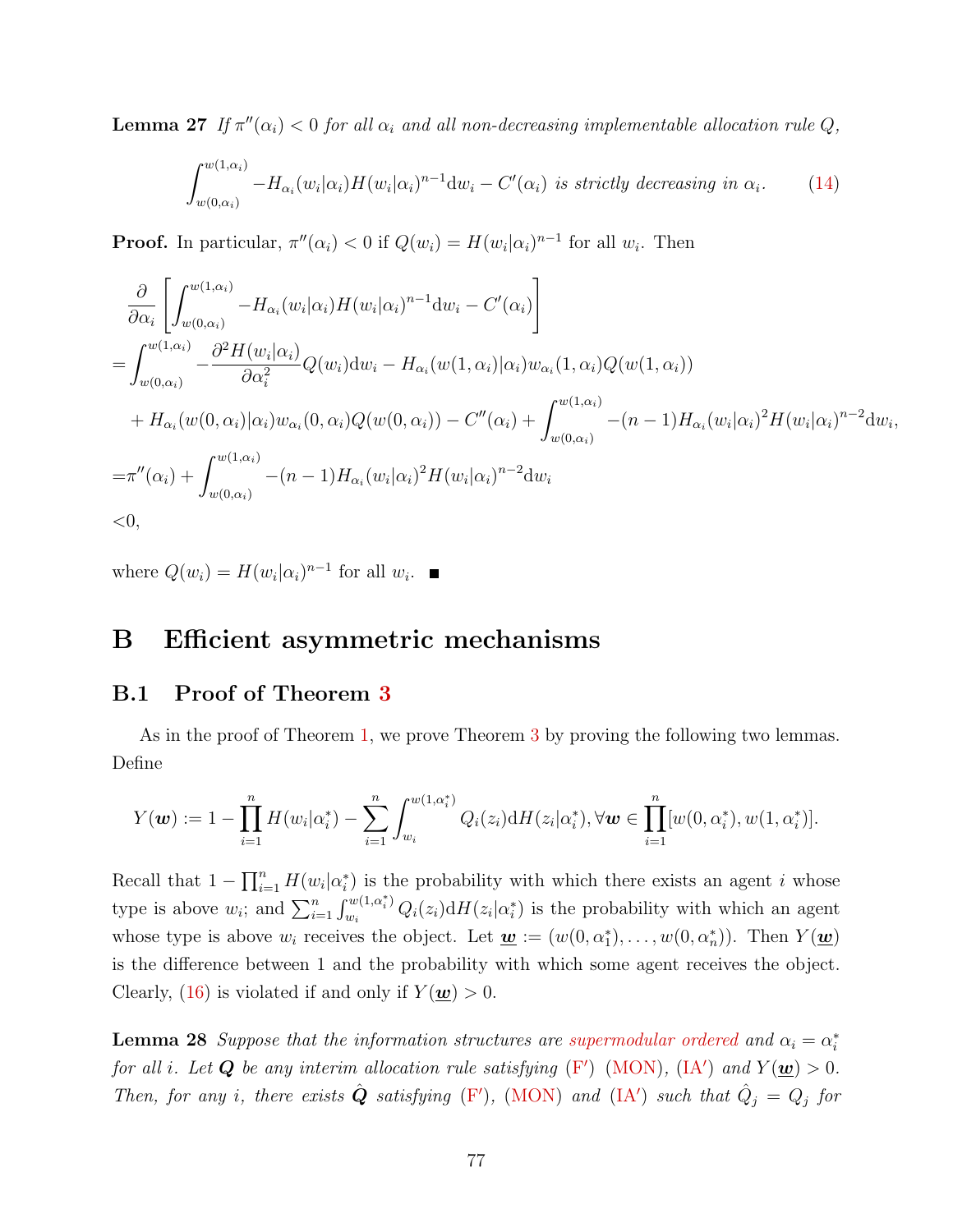$j \neq i$  and

$$
\hat{Q}_i(w_i) \ge Q_i(w_i), \ \forall w_i \in W_i,
$$
\n<sup>(76)</sup>

and the strict inequality holds for a set of  $w_i$  with positive measure.

**Proof.** Fix *i*. Define  $Y_i(w_i) := \inf_{w_{-i}} Y(w)$  for all  $w_i \in [w(0, \alpha_i^*), w(1, \alpha_i^*)]$ . By Theorem 3 in [Milgrom and Segal](#page-87-1) [\(2002\)](#page-87-1),  $Y_i$  is differentiable and  $Y_i'(w_i) = -h(w_i|\alpha_i^*) \prod_{j\neq i} H(w_j^*|\alpha_j^*)$  +  $Q_i(w_i)h(w_i|\alpha_i^*),$  where  $w_{-i}^*(w_i)$  is such that  $Y(w_i, w_{-i}^*(w_i)) = Y_i(w_i)$  for all  $w_i \in (w(0, \alpha_i^*), w(1, \alpha_i^*)).$ Note that

$$
Y(w(0, \alpha_i^*), w_{-i}) = 1 - \int_{w(0, \alpha_i^*)}^{w(1, \alpha_i^*)} Q_i(z_i) dH(z_i | \alpha_i^*) - \sum_{j \neq i}^n \int_{w_j}^{w(1, \alpha_j^*)} Q_j(z_j) dH(z_j | \alpha_j^*),
$$

which is strictly increasing in  $w_j$  for all  $j \neq i$ . Hence,  $Y_i(w(0, \alpha_i^*)) = Y(\underline{w}) > 0$ . Define  $w^{\flat} := \sup \{ w_i | Y_i(w'_i) > 0 \ \forall w(0, \alpha_i^*) \leq w'_i \leq w_i \}.$  By the continuity of  $Y_i$ , we have  $Y_i(w^{\flat}) = 0$ and  $w^{\flat} > w(0, \alpha_i^*)$ . There are four cases to consider.

**Case I:** Suppose that there exists  $w'_i \in (w(0, \alpha_i^*), w^{\flat})$  such that  $Q_i$  is discontinuous at  $w_i'.$ 

Let  $Q_i(w_i'^+$  $i^{'}$ ) denote the right-hand limit of  $Q_i$  at  $w'_i$  and  $Q_i(w'_i)$  $i<sub>i</sub>$ ) the corresponding lefthand limit. Let  $0 < \varepsilon \leq \min\left\{\min_{w(0,\alpha_i^*)\leq w_i\leq w_i'}\right\}$  $Y_i(w_i)$  $\frac{Y_i(w_i)}{H(w_i'|\alpha_i^*)}$ ,  $Q_i(w_i'^+$  $i^{(+)}$ ) –  $Q_i(w_i^{'-}$  $\langle i^{-} \rangle$ . Define  $\hat{\boldsymbol{Q}}$  as follows. If  $w_i \leq w(0, \alpha^*)$ , let  $\hat{Q}_i(w_i) := Q_i(w_i)$ ; otherwise let

$$
\hat{Q}_i(w_i) := Q_i(w_i) + \varepsilon \chi_{\{w_i \leq w_i'\}},
$$

where  $\chi_{\{w_i \leq w'_i\}}$  is the indicator function. Let  $\hat{Q}_j := Q_j$  for all  $j \neq i$ . By construction,  $\hat{Q}_i(w) \geq Q_i(w)$  for all  $w_i \in W_i$  and the inequality holds strictly on a positive measure set. By a similar argument to that in the proof of Lemma [3,](#page-16-0)  $\hat{Q}_i$  satisfies [\(MON\)](#page-32-3) and [\(IA](#page-32-4)'). We now verify that  $\hat{\mathbf{Q}}$  satisfies  $(\mathbf{F}')$ . If  $w_i \leq w'_i$ ,  $\hat{Y}(w_i, w_{-i}) = Y(w_i, w_{-i}) - \varepsilon[H(w'_i|\alpha^*) - H(w_i|\alpha^*)] \geq$  $Y(w_i, w_{-i}) - \varepsilon H(w_i'|\alpha_{-i}^*) \geq 0$  for all  $w_{-i}$ . If  $w_i > w_i'$ ,  $\hat{Y}(w_i, w_{-i}) = Y(w_i, w_{-i}) \geq 0$  for all  $w_{-i}$ . That is,  $\hat{\mathbf{Q}}$  satisfies [\(F](#page-32-2)').

**Case II:** Suppose that  $Q_i$  is continuous on  $[w(0, \alpha_i^*), w^{\flat}].$ 

We first show that there exists  $w'_i \in (w(0, \alpha_i^*), w^{\flat})$  such that  $Q_i(w'_i) < Q_i(w^{\flat})$ . Suppose, to the contrary, that  $Q_i(w_i) = Q_i(w^{\flat})$  for all  $w_i \in (w(0, \alpha_i^*), w^{\flat})$ . Let  $w_{-i}^*$  be such that  $Y(w^{\flat}, w^*_{-i}) = Y_i(w^{\flat}) = 0.$  If  $Q_i(w^{\flat}) \ge \prod_{j \neq i} H(w^*_{j} | \alpha^*_{j}),$ 

$$
Y(w(0, \alpha_i^*), w_{-i}^*) = Y(w^{\flat}, w_{-i}^*) + \int_{w(0, \alpha_i^*)}^{w^{\flat}} \left[ \prod_{j \neq i} H(w_j^* | \alpha_j^*) - Q_i(z) \right] h(z | \alpha_i^*) \mathrm{d} z < 0,
$$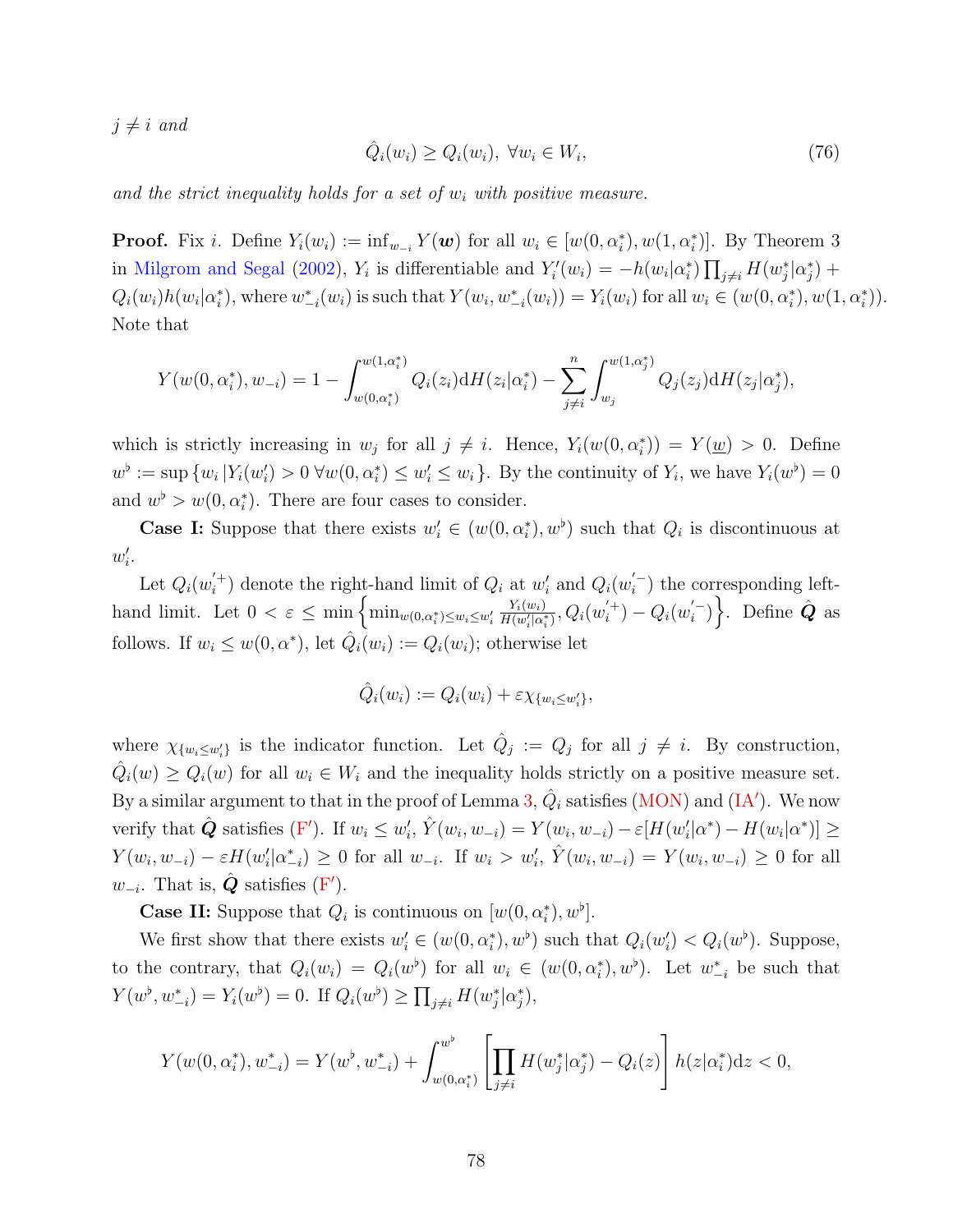a contradiction. Hence,  $Q_i(w^{\flat}) < \prod_{j \neq i} H(w_j^* | \alpha_j^*)$ . Then, by the continuity of  $Q_i$  and H, there exists  $\delta > 0$  such that  $Q_i(w_i) < \prod_{j \neq i} H(w_j^* | \alpha_j^*)$  for all  $w_i \in [w^{\flat}, w^{\flat} + \delta]$ . Moreover,

$$
0 = Y(w^{\flat}, w_{-i}^{*}) = \int_{w^{\flat}}^{w^{\flat} + \delta} \left[ \prod_{j \neq i} H(w_{j}^{*} | \alpha_{j}^{*}) - Q(z) \right] h(z | \alpha_{i}^{*}) dz + Y(w^{\flat} + \delta, w_{-i}^{*}) > Y(w^{\flat} + \delta, w_{-i}^{*}),
$$

a contradiction. Hence, there exists  $w'_i \in (w(0, \alpha_i^*), w^{\flat})$  such that  $Q_i(w'_i) < Q_i(w^{\flat})$ .

By the continuity of  $Q_i$ , there exists  $w''_i \in (w'_i, w^{\flat})$  such that  $Q_i(w''_i) = \frac{1}{2} (Q_i(w'_i) + Q_i(w^{\flat}))$ . Let  $0 < \varepsilon \le \min \left\{ \min_{w(0,\alpha_i^*) \le w_i \le w_i^{\prime\prime}} \right\}$  $Y_i(w_i)$  $\frac{Y_i(w_i)}{H(w''_i|\alpha^*_i)}$ ,  $Q_i(w''_i) - Q_i(w'_i)$ . Let  $\hat{Q}_j := Q_j$  for  $j \neq i$  and

$$
\hat{Q}_i(w_i) := \begin{cases}\n\max\{Q_i(w'_i) + \varepsilon, Q_i(w_i)\} & \text{if } w_i > w'_i, \\
Q_i(w_i) + \varepsilon & \text{if } w(0, \alpha_i^*) < w_i \leq w'_i, \\
Q_i(w_i) & \text{if } w_i \leq w(0, \alpha_i^*).\n\end{cases}
$$

Note that if  $w_i \geq w''_i$ ,  $Q_i(w_i) \geq Q_i(w''_i) \geq Q_i(w'_i) + \varepsilon$ . Hence,  $\hat{Q}_i(w_i) = Q_i(w_i)$  for  $w_i \geq w''_i$ . By construction,  $\hat{Q}_i(w_i) \geq Q(w_i)$  for all  $w_i \in W_i$  and the inequality holds strictly on a positive measure set. By a similar argument to that in the proof of Lemma [3,](#page-16-0)  $\hat{Q}_i$  satisfies [\(MON\)](#page-32-3) and [\(IA](#page-32-4)'). We now verify that  $\hat{\mathbf{Q}}$  satisfies [\(F](#page-32-2)'). If  $w_i \geq w''_i$ ,  $\hat{Y}(w_i, w_{-i}) = Y(w_i, w_{-i}) \geq 0$  for all  $w_{-i}$ . If  $w_i < w''_i$ , for all  $w_{-i}$ ,

$$
\hat{Y}(w_i, w_{-i}) = Y(w_i, w_{-i}) - \int_{w_i}^{w_i'} \left[ \hat{Q}_i(z) - Q_i(z) \right] h_i(z | \alpha_i^*) \, dz, \\
\geq Y(w_i, w_{-i}) - \varepsilon \left[ H(w_i'' | \alpha_i^*) - H(w_i | \alpha_i^*) \right], \\
\geq Y_i(w_i) - \varepsilon H(w_i'' | \alpha^*) \geq 0.
$$

Hence,  $\hat{\mathbf{Q}}$  satisfies  $(\mathbf{F}')$ .

**Case III:** Let  $w_{-i}^*$  be such that  $Y(w^{\flat}, w_{-i}^*) = Y_i(w^{\flat}) = 0$ . Suppose that  $Q_i$  is continuous on  $[w(0, \alpha_i^*), w^{\flat})$  and  $Q_i(w^{\flat -}) < \prod_{j \neq i} H(w_j^* | \alpha_j^*).$ 

Define  $R(w_i) := Y_i(w_i)/(H(w^{\flat}|\alpha_i^*) - H(w_i|\alpha_i^*))$  for  $w_i < w^{\flat}$ . Then, by Theorem 3 in [Milgrom and Segal](#page-87-1) [\(2002\)](#page-87-1) and L'Hopital's rule,

$$
\lim_{w_i \to w^{\flat -}} R(w_i) = \prod_{j \neq i} H_j(w_j^* | \alpha_j^*) - Q_i(w^{\flat -}) > 0.
$$

Let  $0 < \varepsilon \le \min \left\{ \inf_{w(0,\alpha_i^*) \le w_i \lt w^b} R(w_i), Q_i(w^{\flat +}) - Q_i(w^{\flat -}) \right\}$ . Let  $\hat{Q}_j := Q_j$  for all  $j \ne i$ . If  $w_i \leq w(0, \alpha_i^*)$ , let  $\hat{Q}_i(w_i) := Q_i(w_i)$ ; otherwise let  $\hat{Q}_i(w_i) := Q_i(w_i) + \varepsilon \chi_{\{w_i \leq w^{\flat}\}}$ .

By construction,  $\hat{Q}_i(w_i) \geq Q_i(w_i)$  for all  $w_i \in W_i$  and the inequality holds strictly on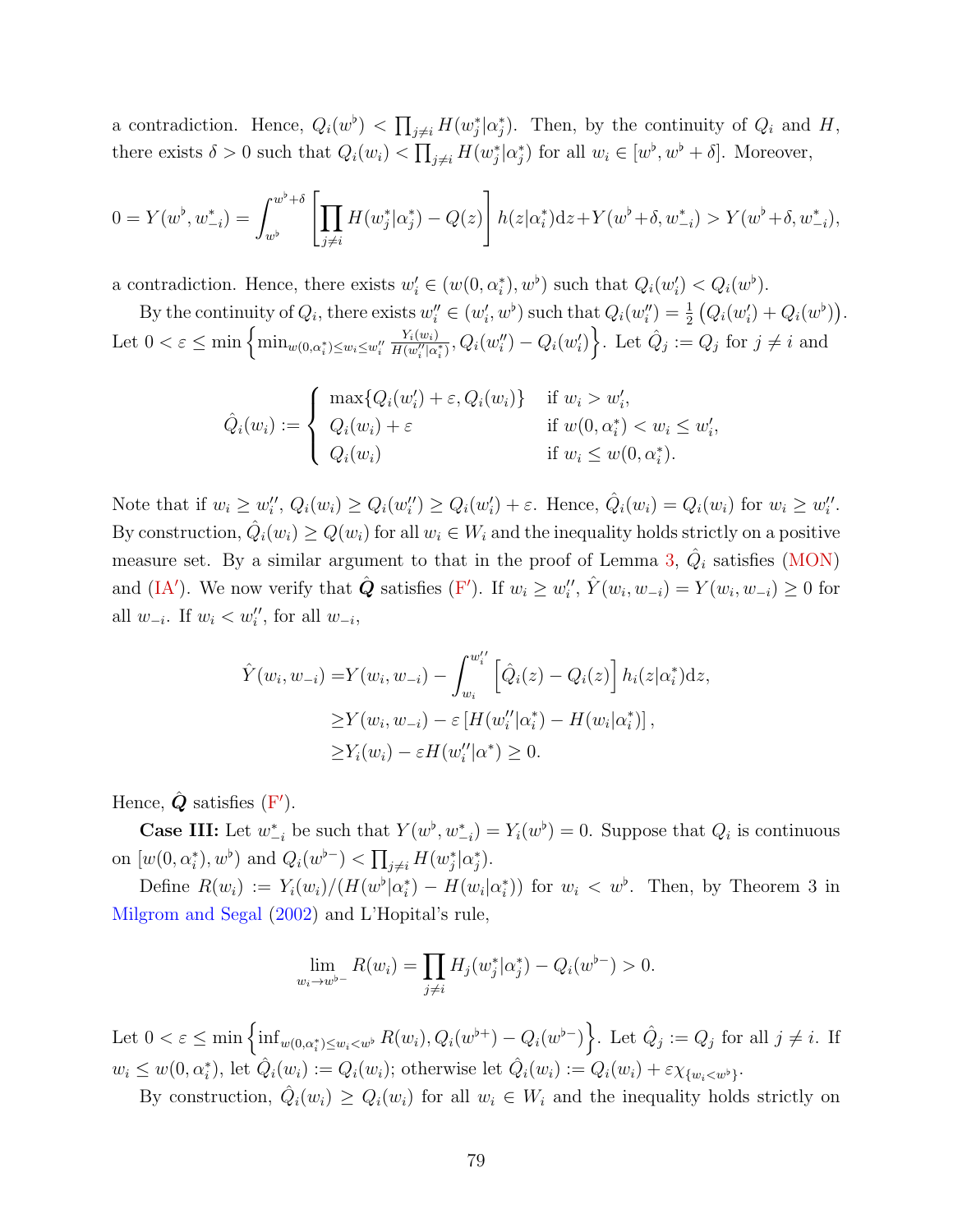a positive measure set. One can verify that  $\hat{Q}_i$  satisfies [\(MON\)](#page-32-3) and [\(IA](#page-32-4)') by an argument similar to that in the proof of Lemma [3.](#page-16-0) Finally, if  $w_i < w^{\flat}$ ,  $\hat{Y}(w_i, w_{-i}) = Y(w_i, w_{-i}) \varepsilon[H(w^{\flat}|\alpha_i^*)-H(w_i|\alpha_i^*)] \geq Y_i(w_i)-R(w_i)[H(w^{\flat}|\alpha^*)-H(w_i|\alpha^*)] = 0$  for all  $w_{-i}$ . If  $w_i \geq w^{\flat}$ ,  $\hat{Y}(w_i, w_{-i}) = Y(w_i, w_{-i}) \geq 0$  for all  $w_{-i}$ . Hence,  $\hat{\mathbf{Q}}$  satisfies [\(F](#page-32-2)').

**Case IV:** Let  $w_{-i}^*$  be such that  $Y(w^{\flat}, w_{-i}^*) = Y_i(w^{\flat}) = 0$ . Suppose that  $Q_i$  is continuous on  $[w(0, \alpha_i^*), w^{\flat})$  and  $Q_i(w^{\flat -}) \ge \prod_{j \neq i} H(w_j^* | \alpha_j^*).$ 

We first show that  $Q_i(w^{b-}) = \prod_{j\neq i} H(w_j^* | \alpha_j^*)$ . Suppose, to the contrary, that  $Q_i(w^{b-}) >$  $\prod_{j\neq i} H(w_j^*|\alpha_j^*)$ . Then, by the continuity of  $Q_i$  and H on  $[w(0, \alpha^*), w^{\flat})$ , there exists  $\delta > 0$ such that  $Q_i(w_i) > \prod_{j \neq i} H(w_j^* | \alpha_j^*)$  for all  $w_i \in (w^{\flat} - \delta, w^{\flat})$ . Then

$$
Y(w^{\flat} - \delta, w_{-i}) = \int_{w^{\flat} - \delta}^{w^{\flat}} \left[ \prod_{j \neq i} H(w_{j}^{*} | \alpha_{j}^{*}) - Q_{i}(z) \right] h(z | \alpha_{i}^{*}) dz < 0,
$$

a contradiction. Hence,  $Q_i(w^{b-}) = \prod_{j \neq i} H(w_j^* | \alpha_j^*)$ . Second, we show that there exists  $w_i' \in$  $(w(0, \alpha_i^*), w^{\flat})$  such that  $Q_i(w_i') < Q_i(w^{\flat-})$ . Suppose, to the contrary, that  $Q_i(w_i) = Q_i(w^{\flat-})$ for all  $w_i \in (w(0, \alpha^*), w^{\flat})$ . Then

$$
Y(w(0, \alpha^*), w_{-i}^*) = \int_{w(0, \alpha^*)}^{w^{\flat}} \left[ \prod_{j \neq i} H(w_j^* | \alpha_j^*) - Q_i(z) \right] h(z | \alpha_i^*) \mathrm{d} z < 0,
$$

a contradiction. Hence, there exists  $w'_i \in (w(0, \alpha_i^*), w^{\flat})$  such that  $Q_i(w'_i) < Q_i(w^{\flat-})$ . The rest of the proof follows from that of Case II.  $\blacksquare$ 

<span id="page-80-0"></span>**Lemma 29** Suppose that the information structures are [supermodular ordered](#page-7-0) and  $\alpha_i = \alpha_i^*$ for all i. Let  $Q$  and  $\hat{Q}$  be two implementable allocation rules satisfying [\(7\)](#page-15-1). Let  $q$  be an ex-post allocation rule that implements  $Q$ . Then there exists an ex-post allocation rule  $\hat{q}$  that implements  $\dot{Q}$  and satisfies

$$
\mathbb{E}_{\boldsymbol{w}}\left[\sum_i (w_i + \gamma \sum_{j \neq i} w_j) \hat{q}_i(\boldsymbol{w})\middle|\alpha_i = \alpha_i^* \ \forall i\right] > \mathbb{E}_{\boldsymbol{w}}\left[\sum_i (w_i + \gamma \sum_{j \neq i} w_j) q_i(\boldsymbol{w})\middle|\alpha_i = \alpha_i^* \ \forall i\right].
$$

The proof of Lemma [29](#page-80-0) relies on the following technical lemma. For each  $i$ , let  $h_i$  denote the probability measure on  $[w(0, \alpha_i^*), w(1, \alpha_i^*)]$  corresponding to  $H(w_i | \alpha_i^*)$ , then

<span id="page-80-1"></span>**Lemma 30** Let  $Q: \prod_i W_i \to [0,1]^n$  be an interim allocation rule and  $\rho: \prod_i W_i \to [0,1]$ be a measurable function. Then there exists an ex post allocation rule  $q$  that implements  $Q$ and satisfies  $\sum_i q_i(\boldsymbol{w}) \ge \rho(\boldsymbol{w})$  for almost all  $\boldsymbol{w} \in \prod_i [w(0, \alpha_i^*), w(1, \alpha_i^*)]$  if and only if for each measurable set  $\mathbf{A} = (A_1, \ldots, A_n)$ , where  $A_i \subset [w(0, \alpha_i^*), w(0, \alpha_i^*)]$  for all i, the following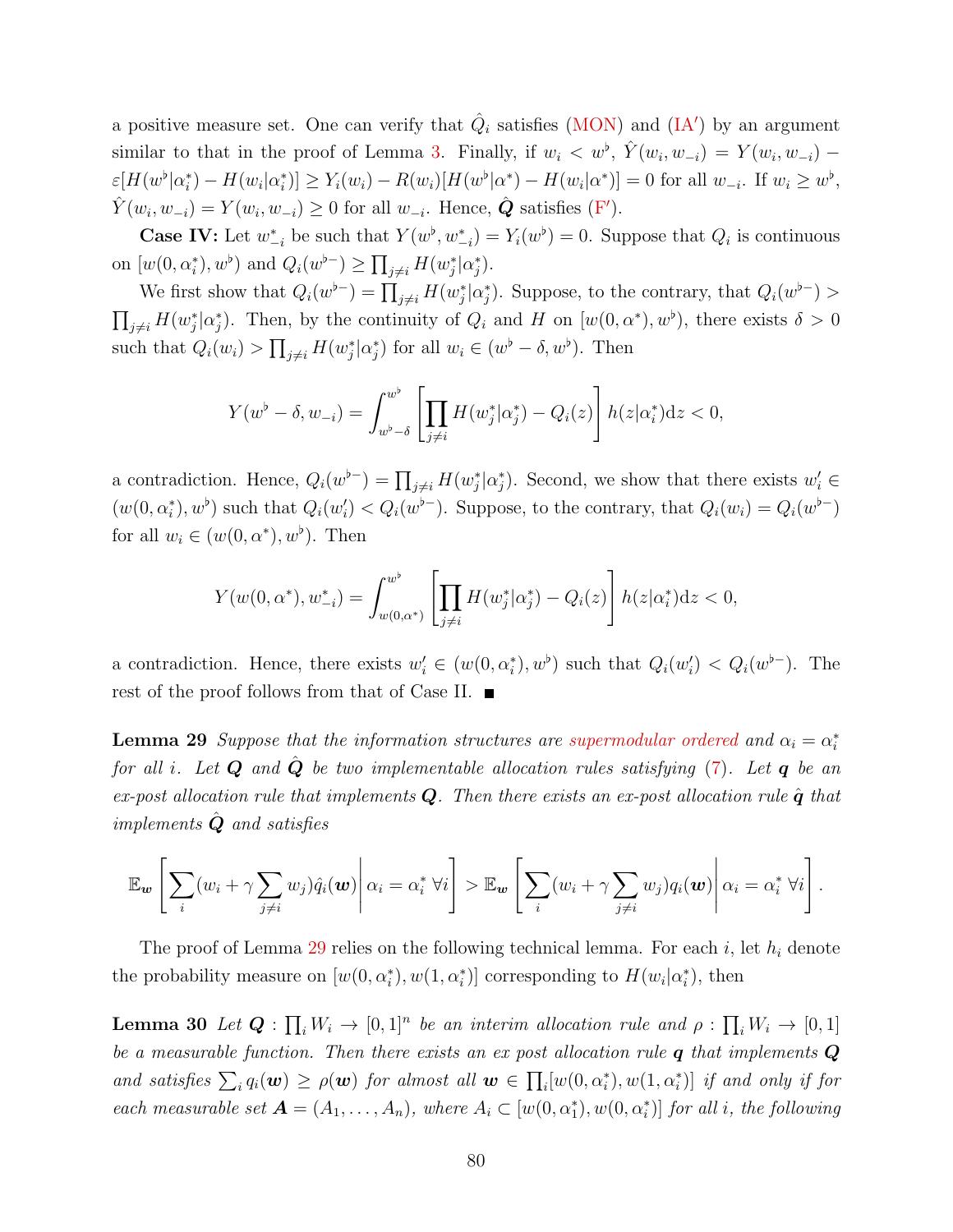inequality holds:

$$
\int_{\mathbf{A}} \rho(\mathbf{w}) dh_1(w_1) \dots dh_n(w_n) \leq \sum_i \int_{A_i} Q(w_i) dh_i(w_i) \leq \int_{\mathbf{A}} dh_1(w_1) \dots dh_n(w_n). \tag{77}
$$

The proof of Lemma [5](#page-18-0) can be readily extended to prove Lemma [30](#page-80-1) and is neglected here. With Lemma [30](#page-80-1) in hand, the proof of Lemma [4](#page-17-0) can be readily extended to prove Lemma [29](#page-80-0) and is also neglected here. Theorem [3](#page-32-0) follows immediately from Lemmas [28](#page-77-0) and [29.](#page-80-0)

#### B.2 Other omitted proofs

**Proof of Proposition [4.](#page-33-0)** As in Section [3,](#page-12-0) we solve  $(\mathcal{P}')$  $(\mathcal{P}')$  $(\mathcal{P}')$  in two steps. First, for each  $\alpha^* \in [\alpha, \overline{\alpha}]^n$ , we solve the following sub-problem, denoted by  $(\mathcal{P}' - \alpha^*)$ :

$$
V(\boldsymbol{\alpha}^*) := \max_{\boldsymbol{Q}} \mathbb{E}_{\boldsymbol{w}}\left[\sum_i w_i Q_i(w_i) \middle| \boldsymbol{\alpha}^*\right] \text{ subject to } (\mathrm{F}'), \text{ (MON) and } (\mathrm{IA}'),
$$

Second, we solve  $\max_{\alpha \in [\underline{\alpha}, \overline{\alpha}]^n} \pi^s(\alpha) := (1 - \gamma)V(\alpha) - \sum_i C(\alpha_i)$ .

Fix  $\alpha^*$ . If the principal adopts the ex post efficient mechanism, the interim allocation rule is given by  $Q_i(w_i) = \prod_{j \neq i} H(w_i | \alpha_i^*)$  for all  $w_i$  and all i. Clearly, if  $\alpha^*$  is such that

<span id="page-81-0"></span>
$$
\mathbb{E}_{w_i} \left[ -\frac{H_{\alpha_i}(w_i | \alpha_i^*)}{h(w_i | \alpha_i^*)} \prod_{j \neq i} H(w_i | \alpha_j^*) \middle| \alpha^* \right] \leq C'(\alpha_i^*), \forall i,
$$
\n(78)

the ex post efficient mechanism solves  $(\mathcal{P}'-\alpha^*)$ . Furthermore, Lemma [31](#page-83-0) below proves that if  $\alpha^*$  is chosen optimally, [\(78\)](#page-81-0) (or equivalently  $(IA')$  $(IA')$  in this case) holds with equality for all i and the expected social surplus is given by

$$
\pi^s(\boldsymbol{\alpha}^*) = (1 - \gamma) \left[ \mu + \sum_{i=1}^n b(\alpha_i^*) C'(\alpha_i^*) \right] - \sum_i C(\alpha_i^*). \tag{18}
$$

Suppose that  $\alpha^*$  is such that

$$
\mathbb{E}_{w_i} \left[ -\frac{H_{\alpha_i}(w_i | \alpha_i^*)}{h(w_i | \alpha_i^*)} \prod_{j \neq i} H(w_i | \alpha_j^*) \middle| \alpha^* \right] > C'(\alpha_i^*) \text{ for some } i. \tag{79}
$$

Assume, without loss of generality, that  $(IA')$  $(IA')$  binds for the first  $k$   $(0 \lt k \leq n)$  agents. Then we can ignore [\(IA](#page-32-4)') for the last  $n - k$  agents. Let  $\lambda_i$  denote the Lagrangian multiplier associated with  $(IA')$  $(IA')$  for agent  $i$   $(i \leq k)$ . By a similar argument to that in Section [3.2,](#page-19-0) the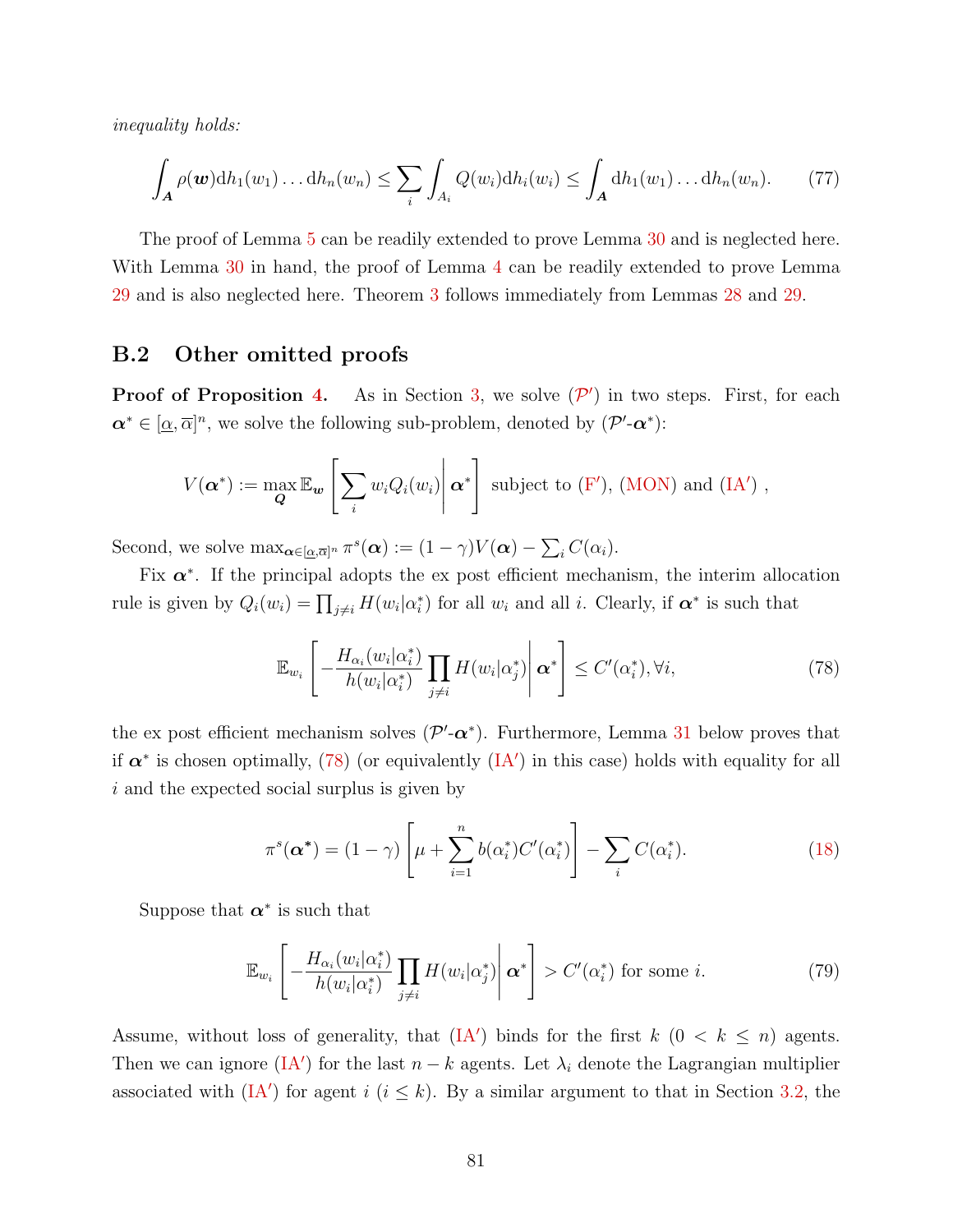optimal Lagrangian multipliers satisfy  $\lambda_i = b(\alpha_i^*)$  for all  $i \leq k$ . Then the Lagrangian of  $(\mathcal{P}'$ - $\alpha^*$ ) can be written as

$$
\mathcal{L} = \sum_{i \leq k} \int_{w(0,\alpha_i^*)}^{w(1,\alpha_i^*)} \left[ w_i + \lambda_i \frac{H(w_i|\alpha_i^*)}{h(w_i|\alpha_i^*)} \right] Q_i(w_i) h(w_i|\alpha_i^*) dw_i \n+ \sum_{i > k} \int_{w(0,\alpha_i^*)}^{w(1,\alpha_i^*)} w_i Q_i(w_i) h(w_i|\alpha_i^*) dw_i + \sum_{i \leq k} \lambda_i C'(\alpha_i^*) \n= \sum_{i \leq k} \int_{w(0,\alpha_i^*)}^{w(1,\alpha_i^*)} \mu Q_i(w_i) h(w_i|\alpha_i^*) dw_i + \sum_{i > k} \int_{w(0,\alpha_i^*)}^{w(1,\alpha_i^*)} w_i Q_i(w_i) h(w_i|\alpha_i^*) dw_i + \sum_{i \leq k} b(\alpha_i^*) C'(\alpha_i^*) \n= \int_{w(0,\alpha_1^*)}^{w(1,\alpha_1^*)} \cdots \int_{w(0,\alpha_n^*)}^{w(1,\alpha_n^*)} \left( \sum_{i \leq k} \mu q_i(\boldsymbol{w}) + \sum_{i > k} w_i q_i(\boldsymbol{w}) \right) \prod_{i=1}^n h(w_i|\alpha_i^*) dw_1 \dots dw_n + \sum_{i \leq k} b(\alpha_i^*) C'(\alpha_i^*).
$$

Suppose that  $k < n$ , then a pointwise virtual surplus maximizer must satisfy for all  $w$ ,

$$
\sum_{i\leq k} q_i(\boldsymbol{w}) = \begin{cases} 1 & \text{if } \max_{j>k} \{w_j\} < \mu \\ 0 & \text{if } \max_{j>k} \{w_j\} > \mu \end{cases}
$$

and

$$
q_i(\boldsymbol{w}) = \begin{cases} 1 & \text{if } w_i > \mu \text{ and } w_i > \max_{j > k} \{w_j\} \\ 0 & \text{if } w_i < \mu \text{ or } w_i < \max_{j > k} \{w_j\} \end{cases}, \forall i > k.
$$

Therefore, for all  $i > k$ , the optimal interim allocation rule is given by  $Q_i(w_i) = \prod_{j > k, j \neq i} H(w_i | \alpha_j^*)$ if  $w_i > \mu$  and  $Q_i(w_i) = 0$  if  $w_i < \mu$ . Hence,

$$
V(\boldsymbol{\alpha}^*) = \mu \prod_{i > k} H(\mu | \alpha_i^*) + \sum_{i > k} \int_{\mu}^{w(1, \alpha_i^*)} w_i \prod_{j > k, j \neq i} H(w_i | \alpha_j^*) h(w_i | \alpha_i^*) \, dw_i + \sum_{i \leq k} b(\alpha_i^*) C'(\alpha_i^*).
$$

Finally,  $(IA')$  $(IA')$  holds for  $i > k$  if and only if

<span id="page-82-0"></span>
$$
\int_{\mu}^{w(1,\alpha_i^*)} -H_{\alpha_i}(w_i|\alpha_i^*) \prod_{j>k,j\neq i} H(w_i|\alpha_j^*)\mathrm{d}w_i \le C'(\alpha_i^*). \tag{80}
$$

Consider an agent  $i (i > k)$ . We argue that if  $\alpha^*$  is chosen optimally, [\(80\)](#page-82-0) holds with equality. Suppose, to the contrary, that [\(80\)](#page-82-0) holds with strict inequality, then

$$
\frac{\partial \pi^s(\boldsymbol{\alpha}^*)}{\partial \alpha_i} = -(1-\gamma) \int_{\mu}^{w(1,\alpha_i^*)} H_{\alpha_i}(w_i|\alpha_i^*) \prod_{j>k,j\neq i} H(w_i|\alpha_j^*) \mathrm{d}w_i - C'(\alpha_i^*) < -\gamma C'(\alpha_i^*) \leq 0,
$$

a contradiction to the optimality of  $\alpha_i^*$ . Hence, [\(80\)](#page-82-0) holds with equality for all  $i > k$ .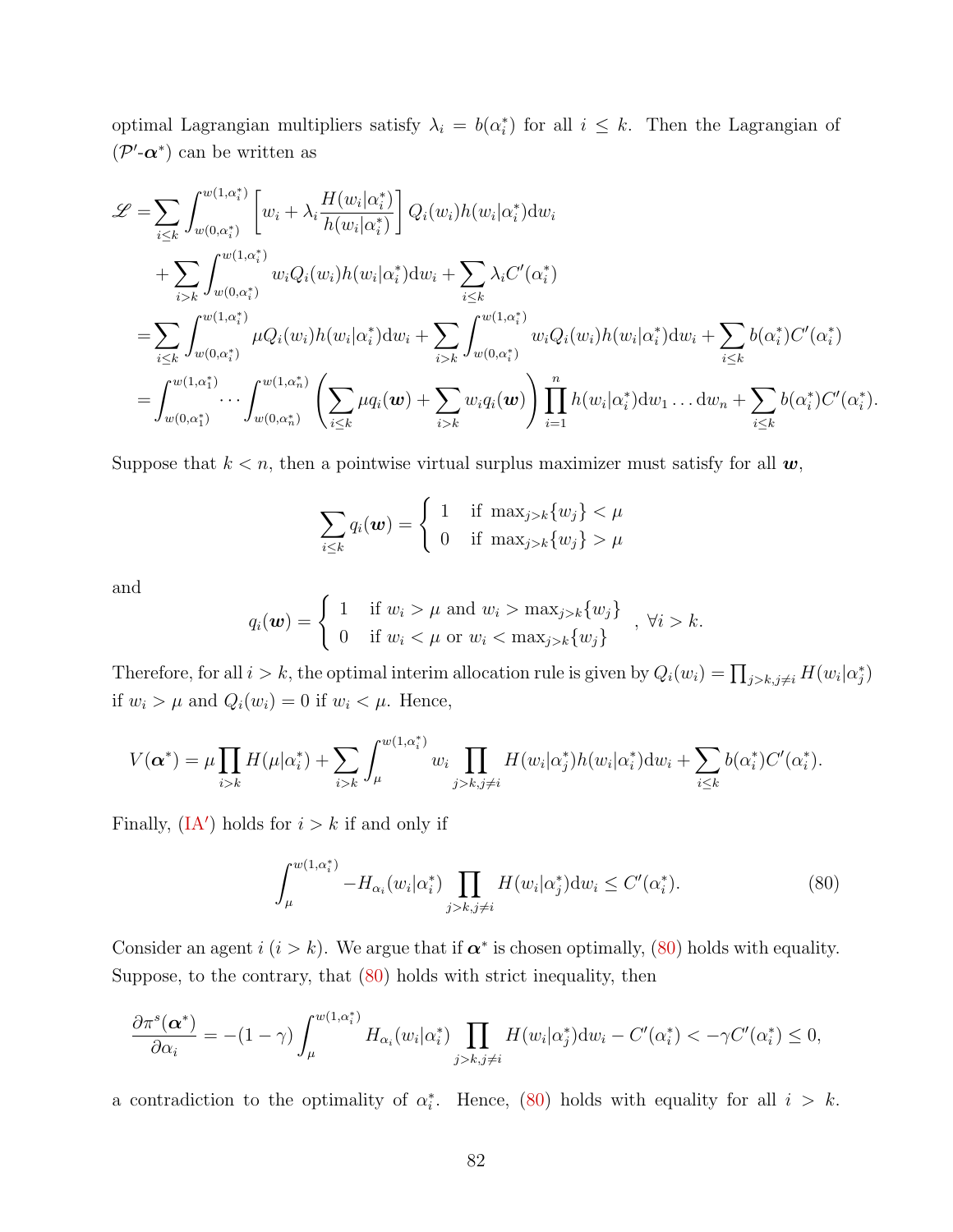Furthermore, because the information structures are [uniformly supermodular ordered,](#page-8-0) we have

$$
\int_{\mu}^{w(1,\alpha_i^*)} w_i \prod_{j>k,j\neq i} H(w_i|\alpha_j^*) \mathrm{d}w_i = C'(\alpha_i^*) b(\alpha_i^*) + \int_{\mu}^{w(1,\alpha_i^*)} \mu \prod_{j>k,j\neq i} H(w_i|\alpha_j^*) \mathrm{d}w_i.
$$

Substituting this into the expression of  $V(\boldsymbol{\alpha}^*)$  yields

$$
V(\alpha^*) = \mu \prod_{i>k} H(\mu|\alpha_i^*) + \sum_{i>k} \int_{\mu}^{w(1,\alpha_i^*)} \mu \prod_{j>k,j\neq i} H(w_i|\alpha_j^*)h(w_i|\alpha_i^*)dw_i + \sum_{i=1}^n b(\alpha_i^*)C'(\alpha_i^*)
$$
  
\n
$$
= \mu \prod_{i>k} H(\mu|\alpha_i^*) + \mu \int_{\mu}^{\overline{\theta}} d \prod_{j>k} H(w|\alpha_j^*) + \sum_{i=1}^n b(\alpha_i^*)C'(\alpha_i^*)
$$
  
\n
$$
= \mu \prod_{i>k} H(\mu|\alpha_i^*) + \mu \left[1 - \prod_{i>k} H(\mu|\alpha_i^*)\right] + \sum_{i=1}^n b(\alpha_i^*)C'(\alpha_i^*) = \mu + \sum_{i=1}^n b(\alpha_i^*)C'(\alpha_i^*).
$$

Hence,

$$
\pi^s(\boldsymbol{\alpha}^*) = (1 - \gamma) \left[ \mu + \sum_{i=1}^n b(\alpha_i^*) C'(\alpha_i^*) \right] - \sum_i C(\alpha_i^*). \tag{18}
$$

Suppose that  $k = n$ , then a pointwise virtual surplus maximizer must satisfy  $\sum_i q_i(\boldsymbol{w}) = 1$ for all w. Hence, [\(18\)](#page-33-1) still holds in this case.  $\blacksquare$ 

<span id="page-83-0"></span>Lemma 31 Suppose that the second-order condition of the agents' optimization problem is satisfied and the information structures are [uniformly supermodular ordered.](#page-8-0) Let  $\alpha^*$  be a socially optimal information choice. Suppose, in addition, that  $(78)$  holds. Then  $(78)$  holds with equality for all *i*. Furthermore,

$$
\pi^s(\boldsymbol{\alpha}^*) = (1 - \gamma) \left[ \mu + \sum_{i=1}^n b(\alpha_i^*) C'(\alpha_i^*) \right] - \sum_i C(\alpha_i^*). \tag{18}
$$

**Proof.** Let  $\alpha^*$  be a socially optimal information choice. Suppose, to the contrary, that  $\alpha^*$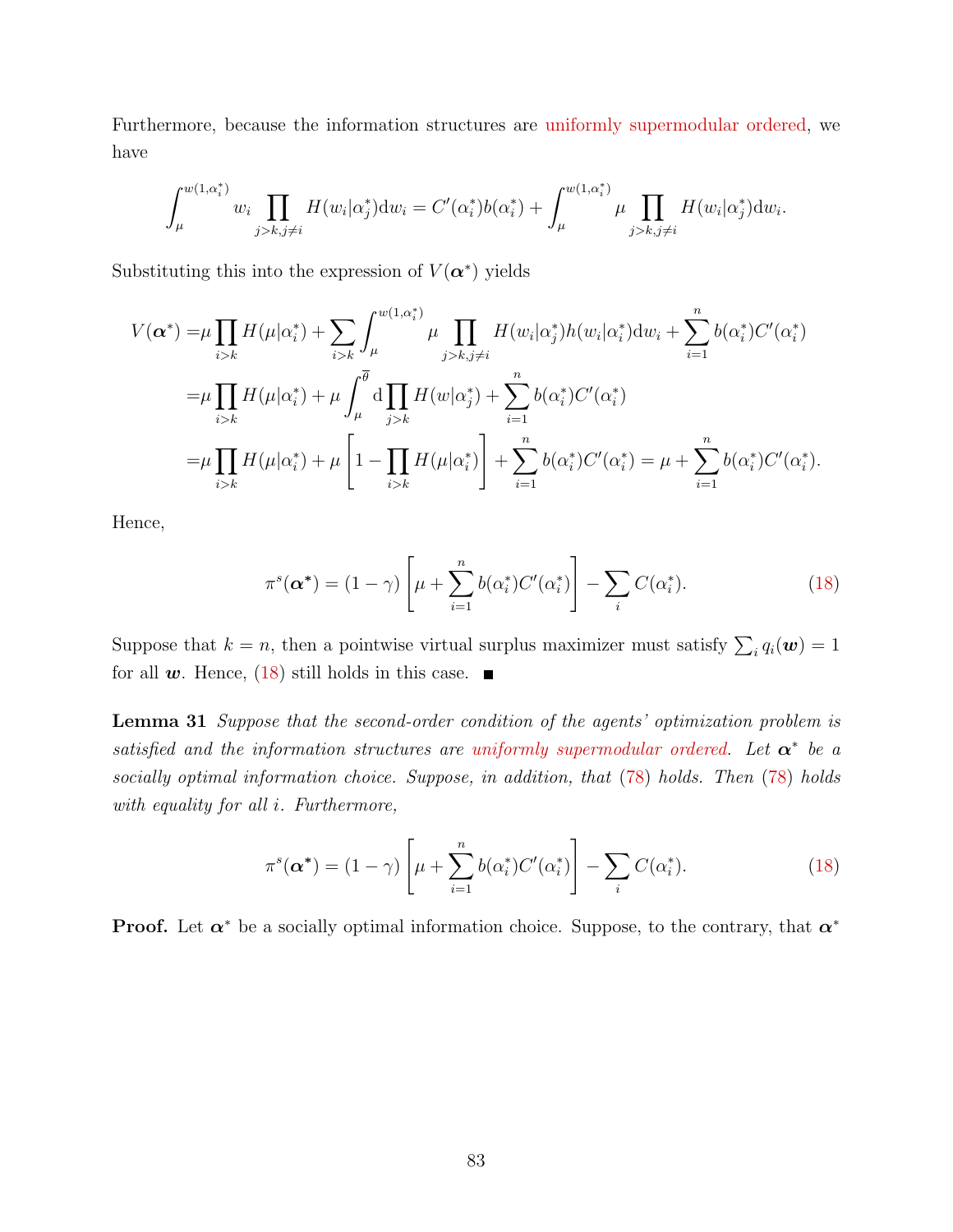is such that  $(78)$  holds with strictly inequality for some i. Note that

$$
V(\boldsymbol{\alpha}^*) = \sum_{i=1}^n \int_{w(0,\alpha_i^*)}^{w(1,\alpha_i^*)} w \prod_{j\neq i} H(w|\alpha_j^*) h(w|\alpha_i^*) dw
$$
  
= 
$$
\int_{\underline{\theta}}^{\overline{\theta}} w d \prod_i H(w|\alpha_i^*)
$$
  
= 
$$
\overline{\theta} - \int_{\underline{\theta}}^{\overline{\theta}} \prod_i H(w|\alpha_i^*) dw,
$$

where the last line holds by integration by parts. Hence,

$$
\frac{\partial}{\partial \alpha_i} \pi^s(\boldsymbol{\alpha}^*) = (1 - \gamma) \frac{\partial}{\partial \alpha_i} V(\boldsymbol{\alpha}^*) - C'(\alpha_i^*)
$$
  
=  $(1 - \gamma) \int_{\underline{\theta}}^{\overline{\theta}} -H_{\alpha_i}(w|\alpha_i^*) \prod_{j \neq i} H(w|\alpha_j^*) \mathrm{d}w - C'(\alpha_i^*),$ 

which is strictly decreasing in  $\alpha_i$  when the second-order condition of the agents' optimization problem is satisfied. Because  $\alpha^*$  is such that [\(78\)](#page-81-0) holds with strictly inequality for i,

$$
\frac{\partial}{\partial \alpha_i} \pi^s(\boldsymbol{\alpha}^*) < -\gamma C'(\alpha_i^*) \leq 0.
$$

Hence,  $\alpha^*$  is not optimal, a contradiction. Hence, if  $\alpha^*$  is chosen optimally, then [\(IA](#page-32-4)') holds with equality for all  $i$ .

Let  $\alpha^*$  be such that [\(78\)](#page-81-0) holds. Because the information structures are [uniformly super](#page-8-0)[modular ordered,](#page-8-0) and  $(IA')$  $(IA')$  holds with equality, we have

$$
\int_{w(0,\alpha_i^*)}^{w(1,\alpha_i^*)} \frac{w-\mu}{b(\alpha_i)} \prod_{j\neq i} H(w|\alpha_j^*) h(w|\alpha_i^*) \mathrm{d}w = C'(\alpha_i^*).
$$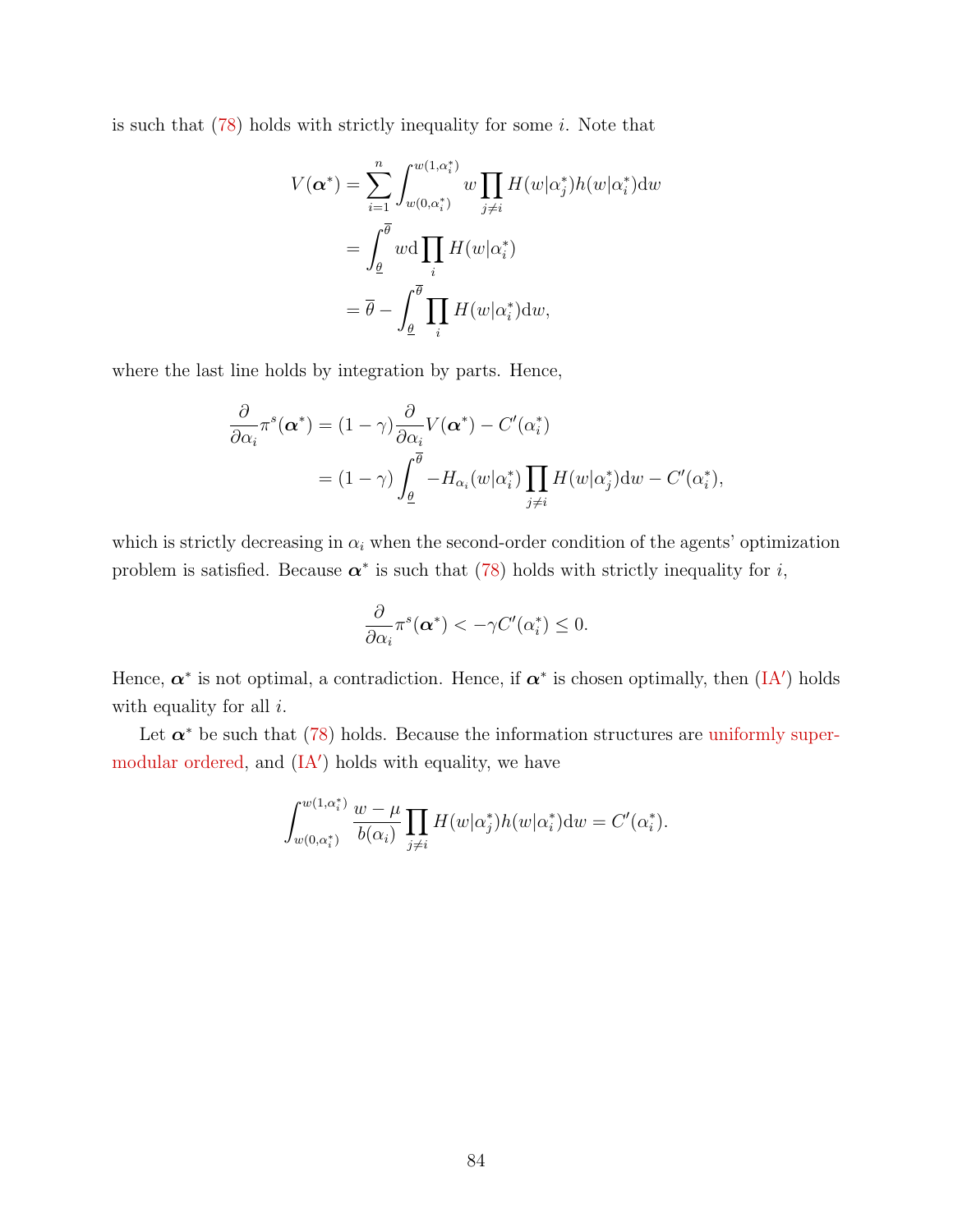Hence,

$$
V(\alpha^*) = \sum_{i=1}^n \int_{w(0,\alpha^*)}^{w(1,\alpha^*)} w \prod_{j\neq i} H(w|\alpha_j^*) h(w|\alpha_i^*) dw
$$
  
\n
$$
= \sum_{i=1}^n b(\alpha_i^*) C'(\alpha_i^*) + \mu \sum_{i=1}^n \int_{w(0,\alpha^*)}^{w(1,\alpha^*)} \prod_{j\neq i} H(w|\alpha_j^*) h(w|\alpha_i^*) dw
$$
  
\n
$$
= \sum_{i=1}^n b(\alpha_i^*) C'(\alpha_i^*) + \mu \int_{\underline{\theta}}^{\overline{\theta}} d \prod_i H(w|\alpha_i)
$$
  
\n
$$
= \sum_{i=1}^n b(\alpha_i^*) C'(\alpha_i^*) + \mu.
$$

Hence,

$$
\pi^s(\boldsymbol{\alpha}^*) = (1 - \gamma) \left[ \mu + \sum_{i=1}^n b(\alpha_i^*) C'(\alpha_i^*) \right] - \sum_i C(\alpha_i^*). \tag{18}
$$

This completes the proof. ■

# References

- Ausubel, L. M., Cramton, P., 2004. Auctioning many divisible goods. Journal of the European Economic Association 2 (2-3), 480–493.
- Bergemann, D., Shi, X., Välimäki, J., 2009. Information acquisition in interdependent value auctions. Journal of the European Economic Association 7 (1), 61–89.
- Bergemann, D., Välimäki, J., 2002. Information acquisition and efficient mechanism design. Econometrica 70 (3), 1007–1033.
- Biais, B., Martimort, D., Rochet, J.-C., 2000. Competing mechanisms in a common value environment. Econometrica 68 (4), 799–837.
- Border, K. C., 1991. Implementation of reduced form auctions: A geometric approach. Econometrica, 1175–1187.
- Che, Y.-K., Kim, J., Mierendorff, K., 2013. Generalized reduced-form auctions: A networkflow approach. Econometrica 81 (6), 2487–2520.
- Crémer, J., Spiegel, Y., Zheng, C. Z., 2009. Auctions with costly information acquisition. Economic Theory 38 (1), 41–72.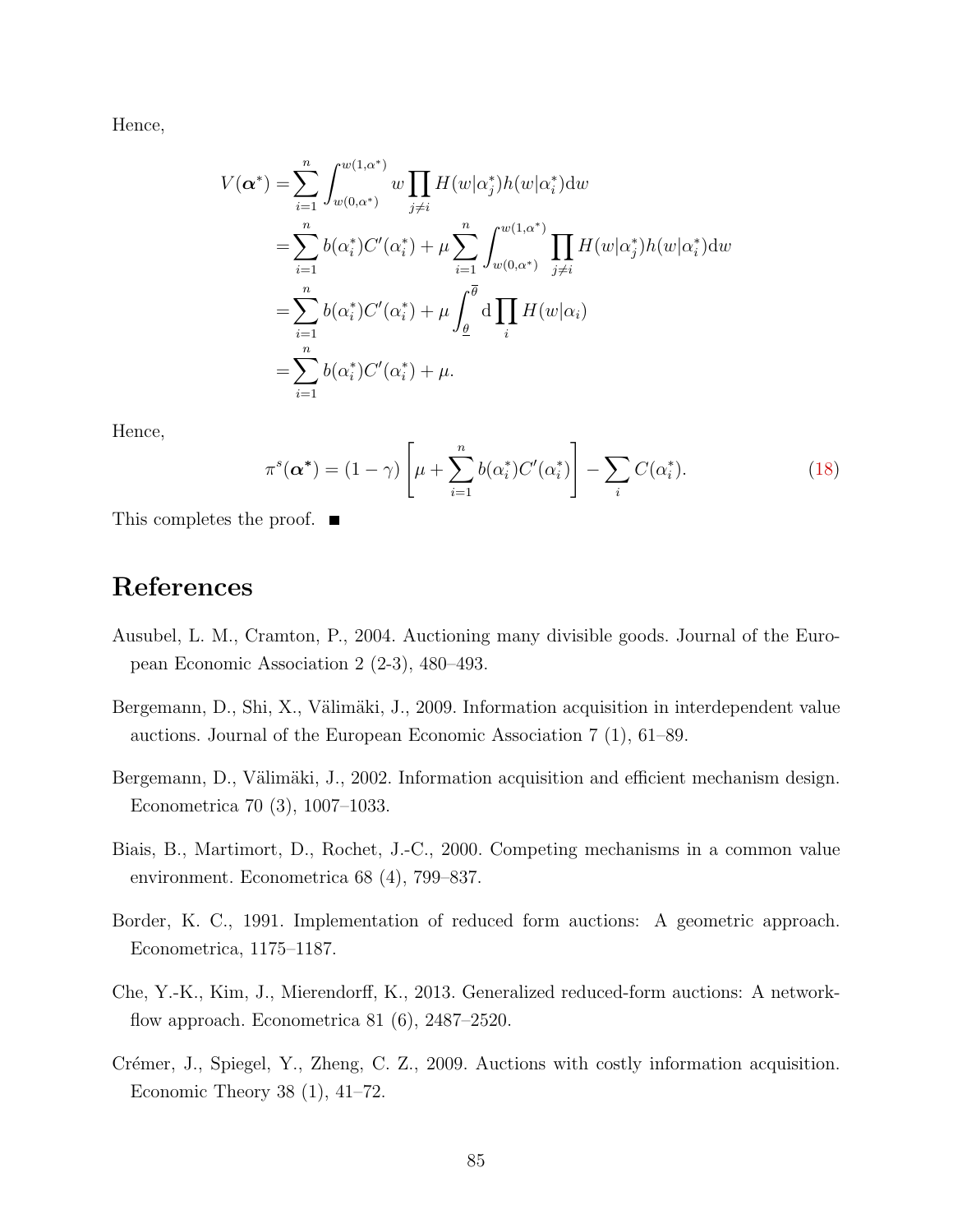- Folland, G., 1999. Real analysis: modern techniques and their applications. Pure and applied mathematics. Wiley.
- Ganuza, J.-J., Penalva, J. S., 2010. Signal orderings based on dispersion and the supply of private information in auctions. Econometrica 78 (3), 1007–1030.
- Haile, P., Hendricks, K., Porter, R., 2010. Recent us offshore oil and gas lease bidding: A progress report. International Journal of Industrial Organization 28 (4), 390–396.
- Hassin, R., 1982. Minimum cost flow with set-constraints. Networks 12 (1), 1–21.
- Johnson, J. P., Myatt, D. P., 2006. On the simple economics of advertising, marketing, and product design. The American Economic Review, 756–784.
- Karamardian, S., Schaible, S., 1990. Seven kinds of monotone maps. Journal of Optimization Theory and Applications 66 (1), 37–46.
- Krishna, V., 2009. Auction theory. Academic press.
- Lehmann, E. L., 1988. Comparing location experiments. The Annals of Statistics 16 (2), pp. 521–533.
- Levin, D., Smith, J. L., 1994. Equilibrium in auctions with entry. The American Economic Review, 585–599.
- Lewis, T. R., Sappington, D. E., 1994. Supplying information to facilitate price discrimination. International Economic Review, 309–327.
- Li, Y., 2017. Mechanism design with costly verification and limited punishments.
- Lu, J., Ye, L., 2014. Optimal two-stage auctions with costly information acquisition. Ohio State University Discussion paper.
- Maskin, E., 1992. Auctions and Privatization. J.C.B. Mohr Publisher, pp. 115–136.
- Maskin, E., Riley, J., 1984. Optimal auctions with risk averse buyers. Econometrica: Journal of the Econometric Society, 1473–1518.
- Matthews, S., 1984a. Information acquisition in discriminatory auctions. Bayesian models in economic theory, ed. by M. Boyer, and R. Kihlstrom 49, 1477–1500.
- Matthews, S. A., 1983. Selling to risk averse buyers with unobservable tastes. Journal of Economic Theory 30 (2), 370–400.